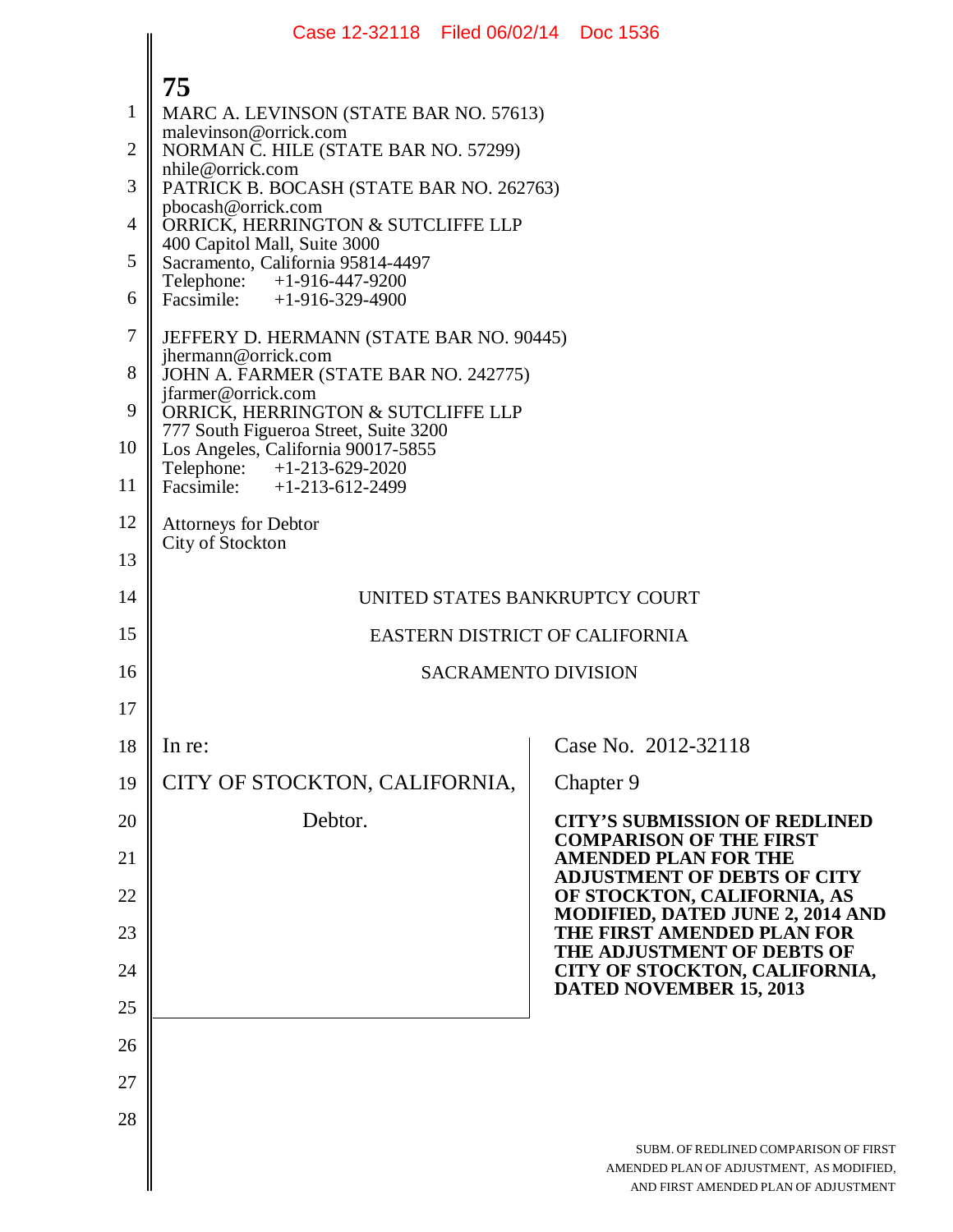|                     | Case IZ-32118 Filed 00/02/14 DOC 1530                                                            |                                                                |                                                                                                                           |  |  |
|---------------------|--------------------------------------------------------------------------------------------------|----------------------------------------------------------------|---------------------------------------------------------------------------------------------------------------------------|--|--|
|                     |                                                                                                  |                                                                |                                                                                                                           |  |  |
| $\mathbf{1}$        | The City of Stockton, California ("City"), the debtor in the above-captioned case, hereby        |                                                                |                                                                                                                           |  |  |
| $\overline{2}$      | submits the redlined comparison, attached hereto as Exhibit 1, of the City's First Amended Plan  |                                                                |                                                                                                                           |  |  |
| 3                   | for the Adjustment of Debts of City of Stockton, California, As Modified, dated June 2, 2014 and |                                                                |                                                                                                                           |  |  |
| $\overline{4}$      | the City's First Amended Plan for the Adjustment of Debts of the City of Stockton, California,   |                                                                |                                                                                                                           |  |  |
| 5                   | Dated November 15, 2013 [Dkt. No. 1204].                                                         |                                                                |                                                                                                                           |  |  |
| 6                   | Dated: June 2, 2014                                                                              | <b>MARC A. LEVINSON</b><br>NORMAN C. HILE<br>PATRICK B. BOCASH |                                                                                                                           |  |  |
| $\overline{7}$<br>8 |                                                                                                  |                                                                |                                                                                                                           |  |  |
|                     |                                                                                                  |                                                                | Orrick, Herrington & Sutcliffe LLP                                                                                        |  |  |
| 9                   |                                                                                                  |                                                                |                                                                                                                           |  |  |
| 10                  |                                                                                                  | By: $\qquad \qquad$                                            | /s/ Marc A. Levinson<br><b>MARC A. LEVINSON</b>                                                                           |  |  |
| 11                  |                                                                                                  |                                                                | Attorneys for Debtor<br>City of Stockton                                                                                  |  |  |
| 12                  |                                                                                                  |                                                                |                                                                                                                           |  |  |
| 13                  |                                                                                                  |                                                                |                                                                                                                           |  |  |
| 14                  |                                                                                                  |                                                                |                                                                                                                           |  |  |
| 15                  |                                                                                                  |                                                                |                                                                                                                           |  |  |
| 16<br>17            |                                                                                                  |                                                                |                                                                                                                           |  |  |
| 18                  |                                                                                                  |                                                                |                                                                                                                           |  |  |
| 19                  |                                                                                                  |                                                                |                                                                                                                           |  |  |
| 20                  |                                                                                                  |                                                                |                                                                                                                           |  |  |
| 21                  |                                                                                                  |                                                                |                                                                                                                           |  |  |
| 22                  |                                                                                                  |                                                                |                                                                                                                           |  |  |
| 23                  |                                                                                                  |                                                                |                                                                                                                           |  |  |
| 24                  |                                                                                                  |                                                                |                                                                                                                           |  |  |
| 25                  |                                                                                                  |                                                                |                                                                                                                           |  |  |
| 26                  |                                                                                                  |                                                                |                                                                                                                           |  |  |
| 27                  |                                                                                                  |                                                                |                                                                                                                           |  |  |
| 28                  |                                                                                                  |                                                                |                                                                                                                           |  |  |
|                     | OHSUSA:758198742.1<br>$-2-$                                                                      |                                                                | SUBM. OF REDLINED COMPARISON OF FIRST<br>AMENDED PLAN OF ADJUSTMENT, AS MODIFIED,<br>AND FIRST AMENDED PLAN OF ADJUSTMENT |  |  |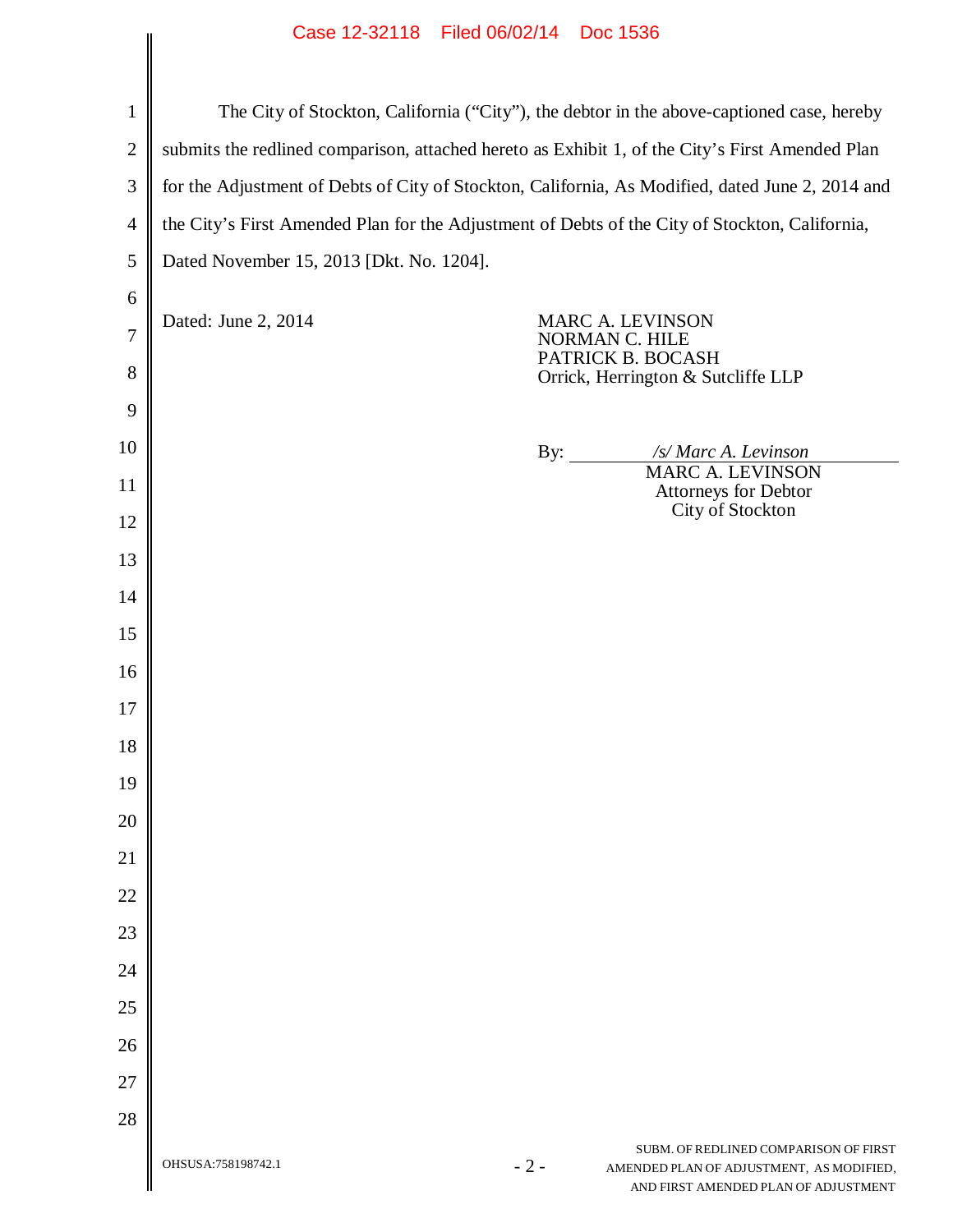# **Exhibit 1**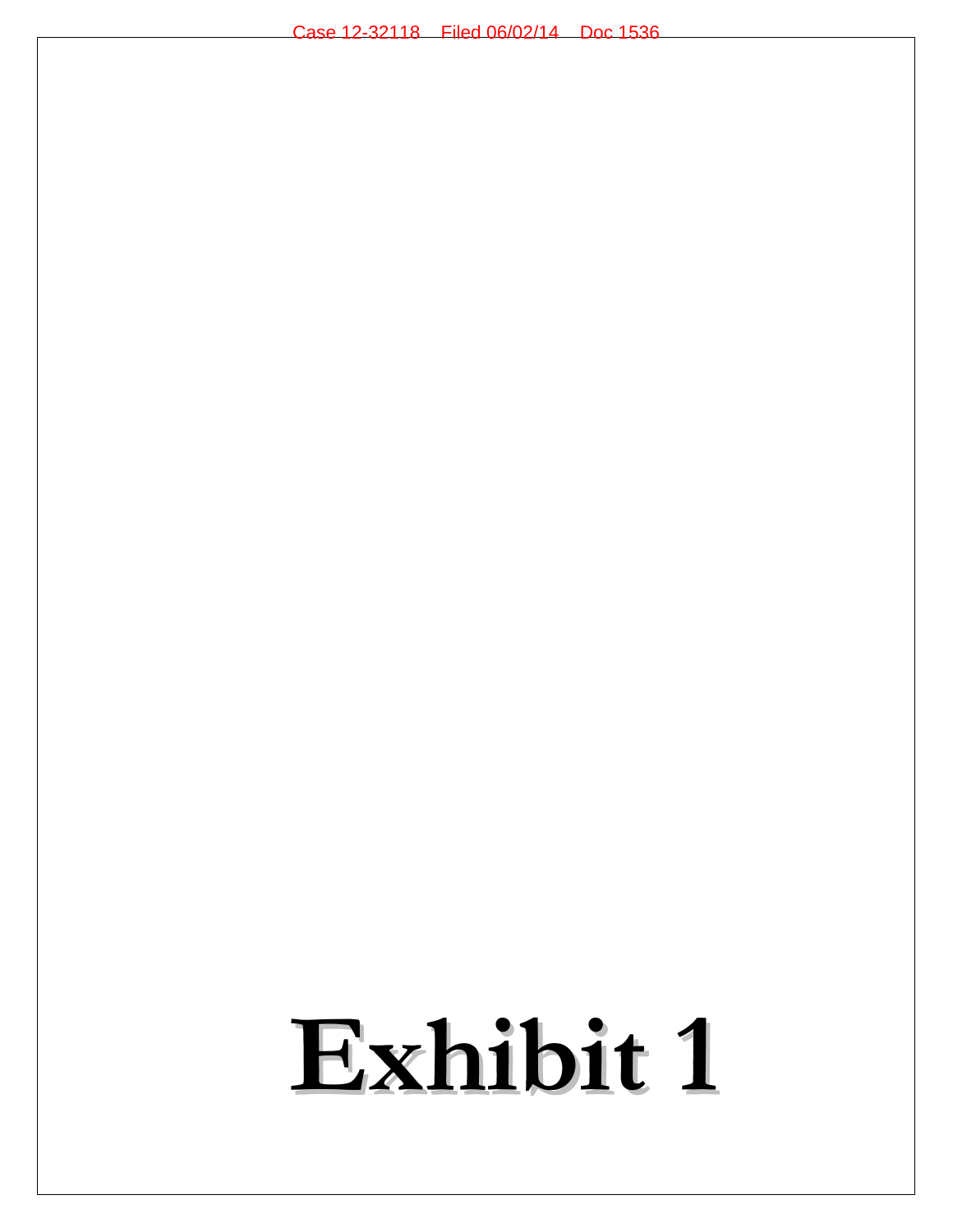|                | Case IZ-32118 Filed 06/02/14 DOC 1536                                              |                                                                                                                                                                                                                                                            |
|----------------|------------------------------------------------------------------------------------|------------------------------------------------------------------------------------------------------------------------------------------------------------------------------------------------------------------------------------------------------------|
|                |                                                                                    | The draft disclosure statement accompanying this draft plan of adjustment has not been approved by the Bankruptcy Court<br>The distribution of the draft disclosure statement and of this draft plan is not intended as, and should not be construed to be |
| 1              | the solicitation of a vote on this draft plan or on any other plan.<br><b>6773</b> |                                                                                                                                                                                                                                                            |
| 2              | MARC A. LEVINSON (STATE BAR NO. 57613)                                             |                                                                                                                                                                                                                                                            |
| $\overline{3}$ | malevinson@orrick.com                                                              |                                                                                                                                                                                                                                                            |
| $\overline{4}$ | NORMAN C. HILE (STATE BAR NO. 57299)<br>nhile@orrick.com                           |                                                                                                                                                                                                                                                            |
| 5              | PATRICK B. BOCASH (STATE BAR NO. 262763)<br>pbocash@orrick.com                     |                                                                                                                                                                                                                                                            |
| 6              | ORRICK, HERRINGTON & SUTCLIFFE LLP<br>400 Capitol Mall, Suite 3000                 |                                                                                                                                                                                                                                                            |
| $\overline{7}$ | Sacramento, California 95814-4497<br>Telephone: +1-916-447-9200                    |                                                                                                                                                                                                                                                            |
| 8              | Facsimile: $+1-916-329-4900$                                                       |                                                                                                                                                                                                                                                            |
| 9              | JEFFERY D. HERMANN (STATE BAR NO. 90445)<br>jhermann@orrick.com                    |                                                                                                                                                                                                                                                            |
| 10             | JOHN A. FARMER (STATE BAR NO. 242775)<br>jfarmer@orrick.com                        |                                                                                                                                                                                                                                                            |
| 11             | ORRICK, HERRINGTON & SUTCLIFFE LLP<br>777 South Figueroa Street, Suite 3200        |                                                                                                                                                                                                                                                            |
| 12             | Los Angeles, California 90017-5855<br>Telephone: +1-213-629-2020                   |                                                                                                                                                                                                                                                            |
|                | Facsimile: $+1-213-612-2499$                                                       |                                                                                                                                                                                                                                                            |
| 13             | <b>Attorneys for Debtor</b>                                                        |                                                                                                                                                                                                                                                            |
| 14             | City of Stockton                                                                   |                                                                                                                                                                                                                                                            |
| 15             | UNITED STATES BANKRUPTCY COURT                                                     |                                                                                                                                                                                                                                                            |
| 16             | EASTERN DISTRICT OF CALIFORNIA                                                     |                                                                                                                                                                                                                                                            |
| 17             | <b>SACRAMENTO DIVISION</b>                                                         |                                                                                                                                                                                                                                                            |
| 18             |                                                                                    |                                                                                                                                                                                                                                                            |
| 19             | In re                                                                              | Case No. 2012-32118                                                                                                                                                                                                                                        |
| 20             | CITY OF STOCKTON, CALIFORNIA,                                                      | Chapter 9                                                                                                                                                                                                                                                  |
| 21             | Debtor.                                                                            | <b>FIRST AMENDED PLAN FOR</b>                                                                                                                                                                                                                              |
| 22             |                                                                                    | <b>THE ADJUSTMENT OF DEBTS</b><br>OF CITY OF STOCKTON,                                                                                                                                                                                                     |
| 23             |                                                                                    | CALIFORNIA <del>(NC</del><br>2013, AS MODIFIED (JUNE 2,                                                                                                                                                                                                    |
| 24             |                                                                                    | 2014)                                                                                                                                                                                                                                                      |
| 25             |                                                                                    |                                                                                                                                                                                                                                                            |
| 26             |                                                                                    |                                                                                                                                                                                                                                                            |
| 27             |                                                                                    |                                                                                                                                                                                                                                                            |
| 28             |                                                                                    |                                                                                                                                                                                                                                                            |
|                |                                                                                    |                                                                                                                                                                                                                                                            |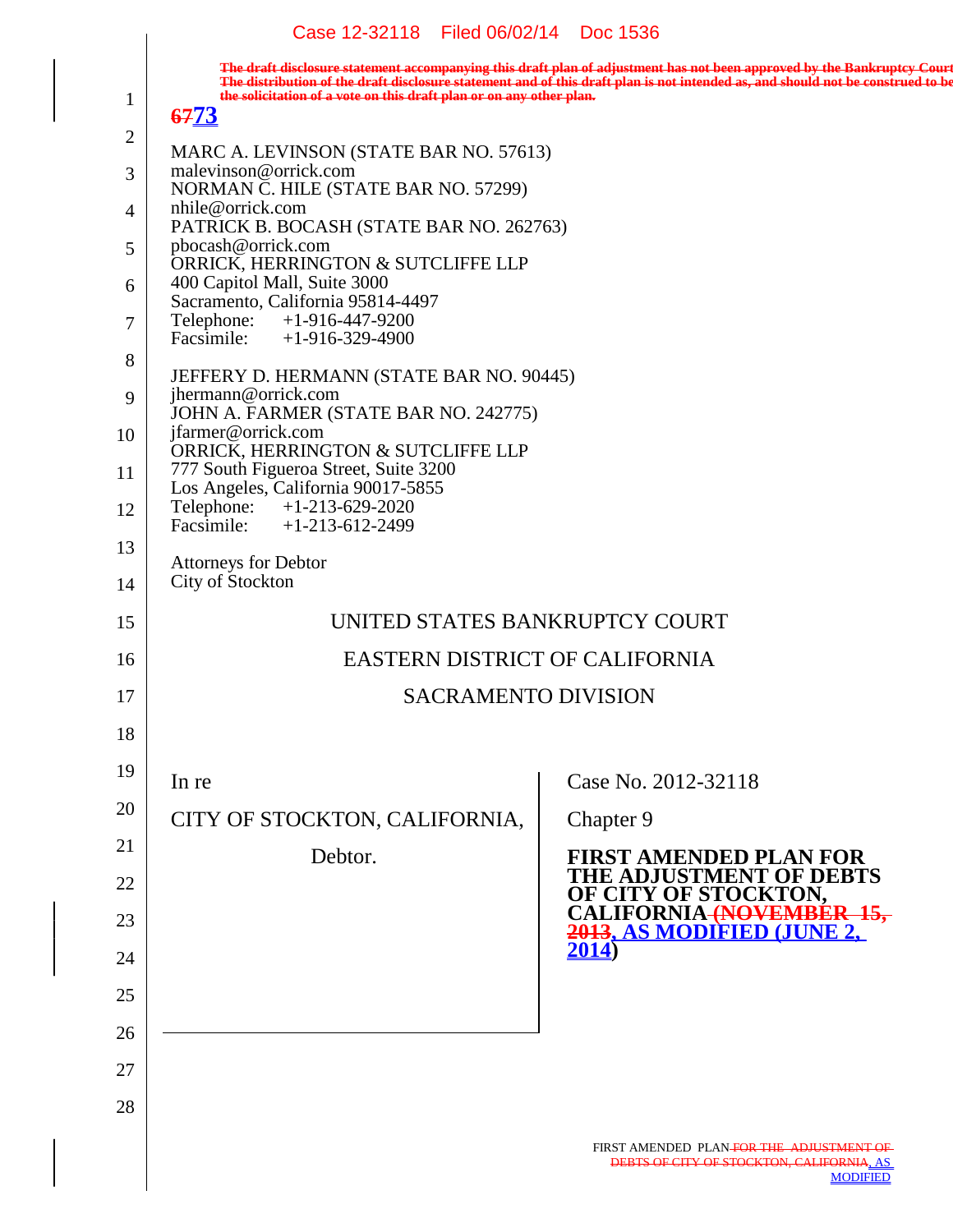|      | <b>TABLE OF CONTENTS</b>                                                                                                   |
|------|----------------------------------------------------------------------------------------------------------------------------|
| Page |                                                                                                                            |
|      | Ι.                                                                                                                         |
|      |                                                                                                                            |
|      | A.<br><b>B.</b><br>Rules of Construction                                                                                   |
|      | Plan Supplement 29, Supplemental Plan Supplement, and Second Supplemental Plan Suppl<br>$C_{\cdot}$                        |
|      | TREATMENT AND DEADLINE FOR THE ASSERTION OF<br>П.                                                                          |
|      | ADMINISTRATIVE CLAIMS AND PROFESSIONAL CLAIMS                                                                              |
|      | A.                                                                                                                         |
|      | <b>B.</b>                                                                                                                  |
|      | $\mathcal{C}$ .                                                                                                            |
|      | Deadline for the Filing and Assertion of Other Postpetition Claims,<br>D.<br>Administrative Claims and Professional Claims |
|      | DESIGNATION OF CLASSES OF CLAIMS<br>III.                                                                                   |
|      | TREATMENT OF CLAIMS<br>IV.                                                                                                 |
|      | A.                                                                                                                         |
|      | 1.                                                                                                                         |
|      | 2.<br>Treatment 3236                                                                                                       |
|      | <b>B.</b>                                                                                                                  |
|      | 1.                                                                                                                         |
|      | Treatment 3337<br>2.                                                                                                       |
|      | Class 2 – SEB Claims of the 2006 SEB Bond Trustee/NPFG – 2006 SEB<br>$\mathcal{C}$ .                                       |
|      | 1.                                                                                                                         |
|      | 2.<br>Treatment 3337                                                                                                       |
|      | D.<br>Class $3 -$ Arena Claims of the 2004 Arena Bond Trustee/NPFG $- 2004$<br>Arena Bonds 2337                            |
|      | 1.                                                                                                                         |
|      | Treatment 3338<br>2.                                                                                                       |
|      | Class 4 – Parking Structure Claims of the 2004 Parking Bond<br>E.                                                          |
|      | 1.                                                                                                                         |
|      | 2.<br>Treatment 3438                                                                                                       |
|      | Class 5 – Office Building Claims of the 2007 Office Building Bond<br>F.                                                    |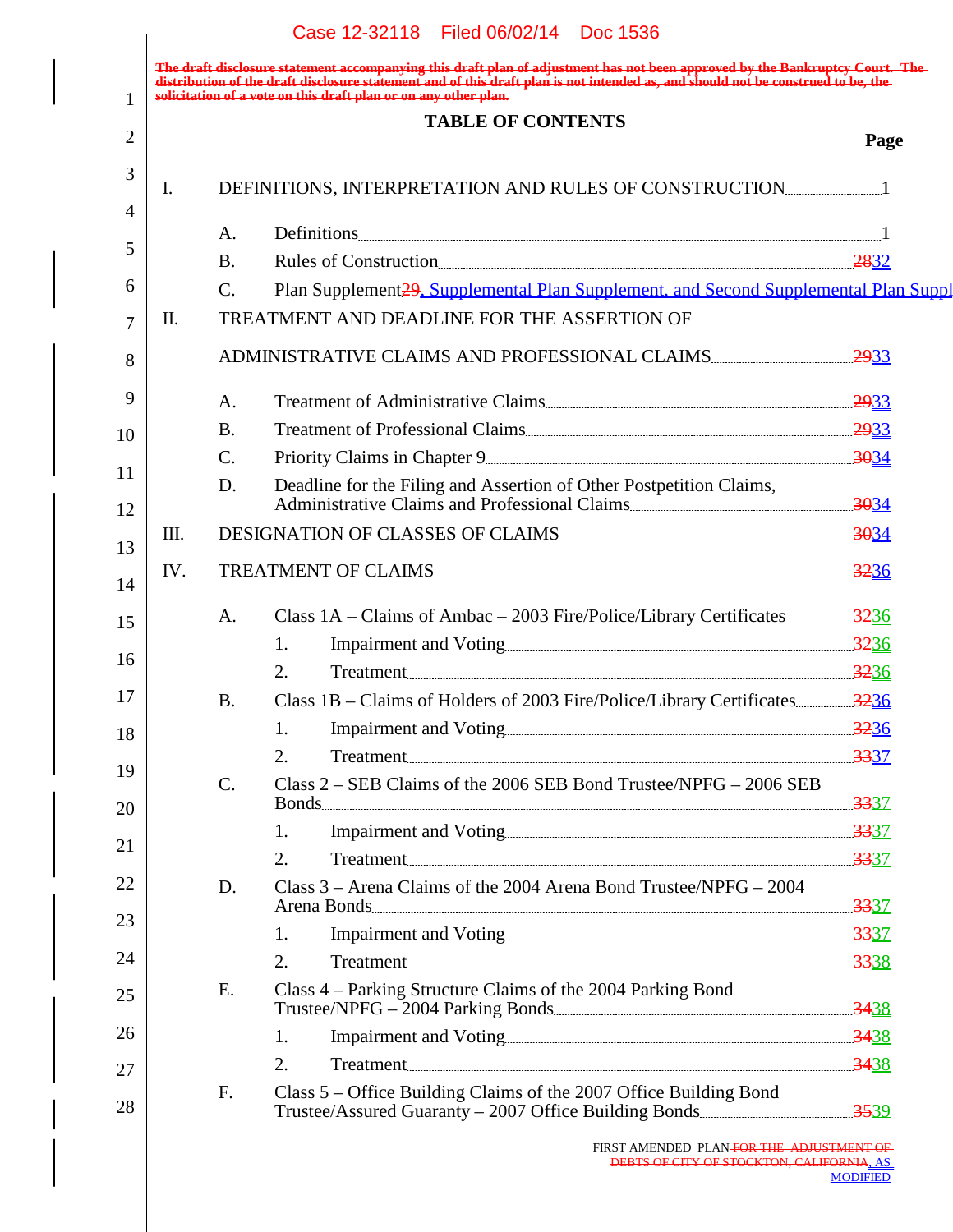**The draft disclosure statement accompanying this draft plan of adjustment has not been approved by the Bankruptcy Court. The distribution of the draft disclosure statement and of this draft plan is not intended as, and should not be construed to be, the solicitation of a vote on this draft plan or on any other plan.**

| 1        |    | solicitation of a vote on this draft plan or on any other plan.                                                                                |             |
|----------|----|------------------------------------------------------------------------------------------------------------------------------------------------|-------------|
| 2        |    | <b>TABLE OF CONTENTS</b><br>(continued)                                                                                                        | Page        |
| 3        |    | 1.                                                                                                                                             |             |
| 4        |    | 2.                                                                                                                                             |             |
| 5        | G. |                                                                                                                                                |             |
|          |    | 1.                                                                                                                                             |             |
| 6        |    | 2.<br>Treatment 3539                                                                                                                           |             |
| 7        | H. |                                                                                                                                                |             |
| 8        |    | 1.                                                                                                                                             |             |
| 9        |    | Treatment 3640<br>2.                                                                                                                           |             |
|          | I. |                                                                                                                                                |             |
| 10       |    | 1.                                                                                                                                             |             |
| 11       |    | 2.<br>Treatment 3741                                                                                                                           |             |
| 12       | J. | Class 9 – Thunder Claims                                                                                                                       |             |
|          |    | 1.                                                                                                                                             |             |
| 13       |    | 2.<br>Treatment 3741                                                                                                                           |             |
| 14       | K. | Class 10 – Claims of Holders of Restricted Revenue Bond and Note                                                                               |             |
| 15       |    | 1.                                                                                                                                             |             |
| 16       |    | 2.<br>Treatment 3842                                                                                                                           |             |
| 17       | L. | Class 11 – Claims of Holders of Special Assessment and Special Tax<br>Obligations 3842                                                         |             |
| 18       |    | Impairment and Voting 2842<br>1.                                                                                                               |             |
|          |    | Treatment 3843<br>2.                                                                                                                           |             |
| 19       | M. | Class 12 – General Unsecured Claims                                                                                                            | <u>3943</u> |
| 20       |    | 1.                                                                                                                                             |             |
| 21       |    | 2.<br>Treatment 3943                                                                                                                           |             |
| 22       | N. | Class 13 – Convenience Class Claims                                                                                                            |             |
|          |    | 1.                                                                                                                                             |             |
| 23       |    | Treatment 4044<br>2.                                                                                                                           |             |
| 24       | Ο. | Class 14 – Claims of Certain Tort Claimants                                                                                                    |             |
| 25       |    | 1.                                                                                                                                             |             |
|          |    | 2.<br>Treatment 4045                                                                                                                           |             |
| 26<br>27 | Ρ. | Class 15 - Claims Regarding City's Obligations to Fund Employee Pension<br>Plan Contributions to CalPERS, as Trustee under the CalPERS Pension |             |
|          |    |                                                                                                                                                |             |
| 28       |    | 1.                                                                                                                                             |             |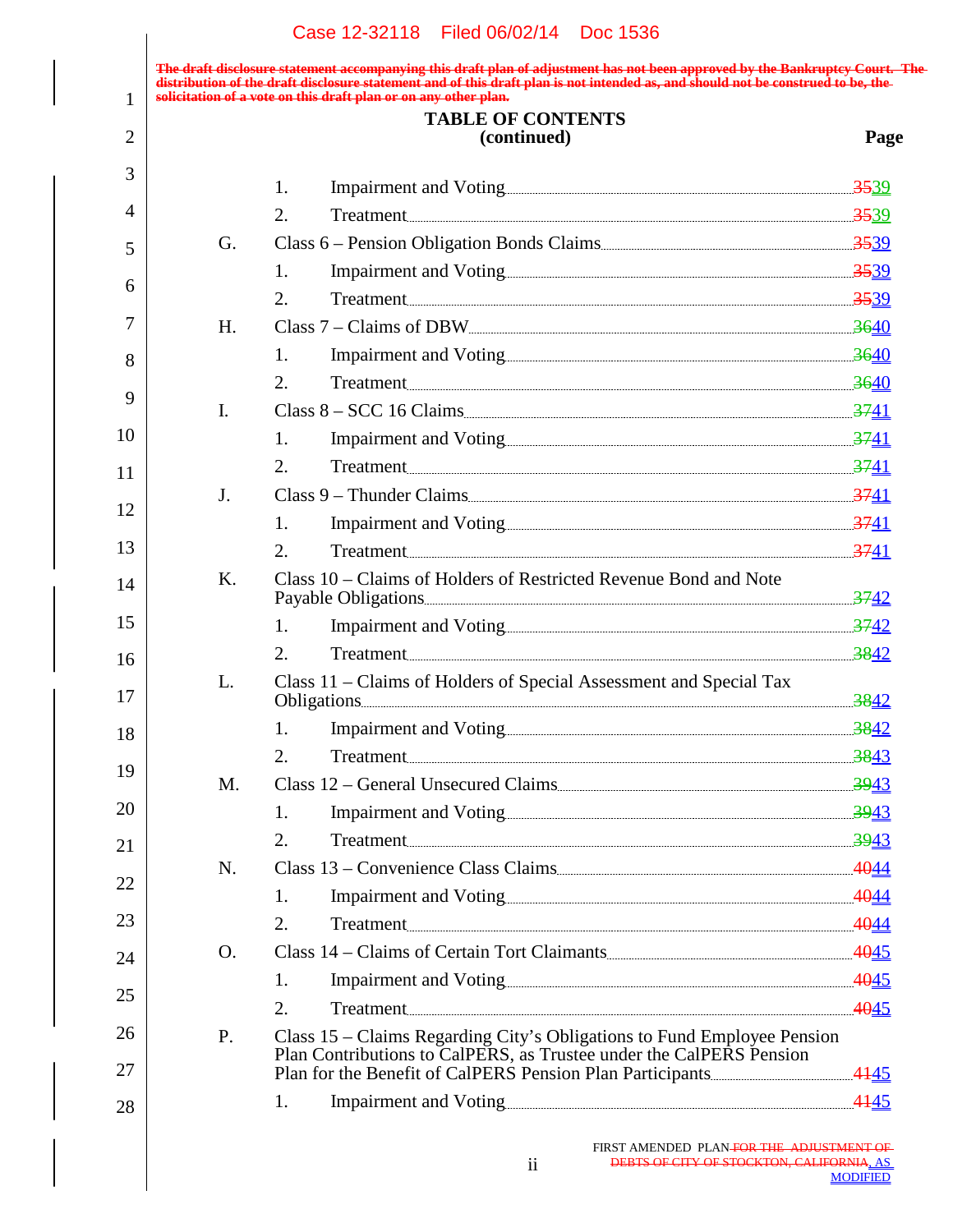|       |                 | The draft disclosure statement accompanying this draft plan of adjustment has not been approved by the Bankruptcy Court. The<br>distribution of the draft disclosure statement and of this draft plan is not intended as, and sho<br>solicitation of a vote on this draft plan or on any other plan. |      |
|-------|-----------------|------------------------------------------------------------------------------------------------------------------------------------------------------------------------------------------------------------------------------------------------------------------------------------------------------|------|
|       |                 | <b>TABLE OF CONTENTS</b>                                                                                                                                                                                                                                                                             |      |
|       |                 | (continued)                                                                                                                                                                                                                                                                                          | Page |
|       |                 | 2.<br>Treatment 4145                                                                                                                                                                                                                                                                                 |      |
|       | Q.              |                                                                                                                                                                                                                                                                                                      |      |
|       |                 | 1.                                                                                                                                                                                                                                                                                                   |      |
|       |                 | Treatment 4146<br>2.                                                                                                                                                                                                                                                                                 |      |
|       | $R_{\cdot}$     |                                                                                                                                                                                                                                                                                                      |      |
|       |                 | 1.                                                                                                                                                                                                                                                                                                   |      |
|       |                 | Treatment 4246<br>2.                                                                                                                                                                                                                                                                                 |      |
|       | S.              | Class $18 -$ SPOA Claims                                                                                                                                                                                                                                                                             |      |
|       |                 | 1.                                                                                                                                                                                                                                                                                                   |      |
|       |                 | Treatment 4247<br>2.                                                                                                                                                                                                                                                                                 |      |
|       | T.              | Class 19 – Price Claims                                                                                                                                                                                                                                                                              |      |
|       |                 | 1.                                                                                                                                                                                                                                                                                                   |      |
|       |                 | 2.<br>Treatment 4347                                                                                                                                                                                                                                                                                 |      |
|       | U.              | Class 20 - Golf Course/Park Secured Claim                                                                                                                                                                                                                                                            |      |
|       |                 | <u>Impairment and Voting [2001]</u><br>Ţ,                                                                                                                                                                                                                                                            |      |
|       |                 | 2.<br>Treatment 47                                                                                                                                                                                                                                                                                   |      |
| V.    |                 |                                                                                                                                                                                                                                                                                                      |      |
|       |                 |                                                                                                                                                                                                                                                                                                      |      |
|       | Α.              |                                                                                                                                                                                                                                                                                                      |      |
| VI.   |                 | TREATMENT OF EXECUTORY CONTRACTS AND UNEXPIRED LEASES 4349                                                                                                                                                                                                                                           |      |
|       | A.              |                                                                                                                                                                                                                                                                                                      |      |
|       | <b>B.</b>       |                                                                                                                                                                                                                                                                                                      |      |
|       | $\mathcal{C}$ . |                                                                                                                                                                                                                                                                                                      |      |
|       | D.              |                                                                                                                                                                                                                                                                                                      |      |
|       | E.              |                                                                                                                                                                                                                                                                                                      |      |
| VII.  |                 | IMPLEMENTATION AND MEANS FOR IMPLEMENTATION OF THIS PLAN4451                                                                                                                                                                                                                                         |      |
| VIII. |                 |                                                                                                                                                                                                                                                                                                      |      |
| IX.   |                 | DISTRIBUTIONS 4552                                                                                                                                                                                                                                                                                   |      |
|       |                 |                                                                                                                                                                                                                                                                                                      |      |
|       | A.              | Distribution Agent                                                                                                                                                                                                                                                                                   |      |
|       | <b>B.</b>       |                                                                                                                                                                                                                                                                                                      |      |
|       | $\mathcal{C}$ . |                                                                                                                                                                                                                                                                                                      |      |
|       | D.              | Distributions of Cash                                                                                                                                                                                                                                                                                |      |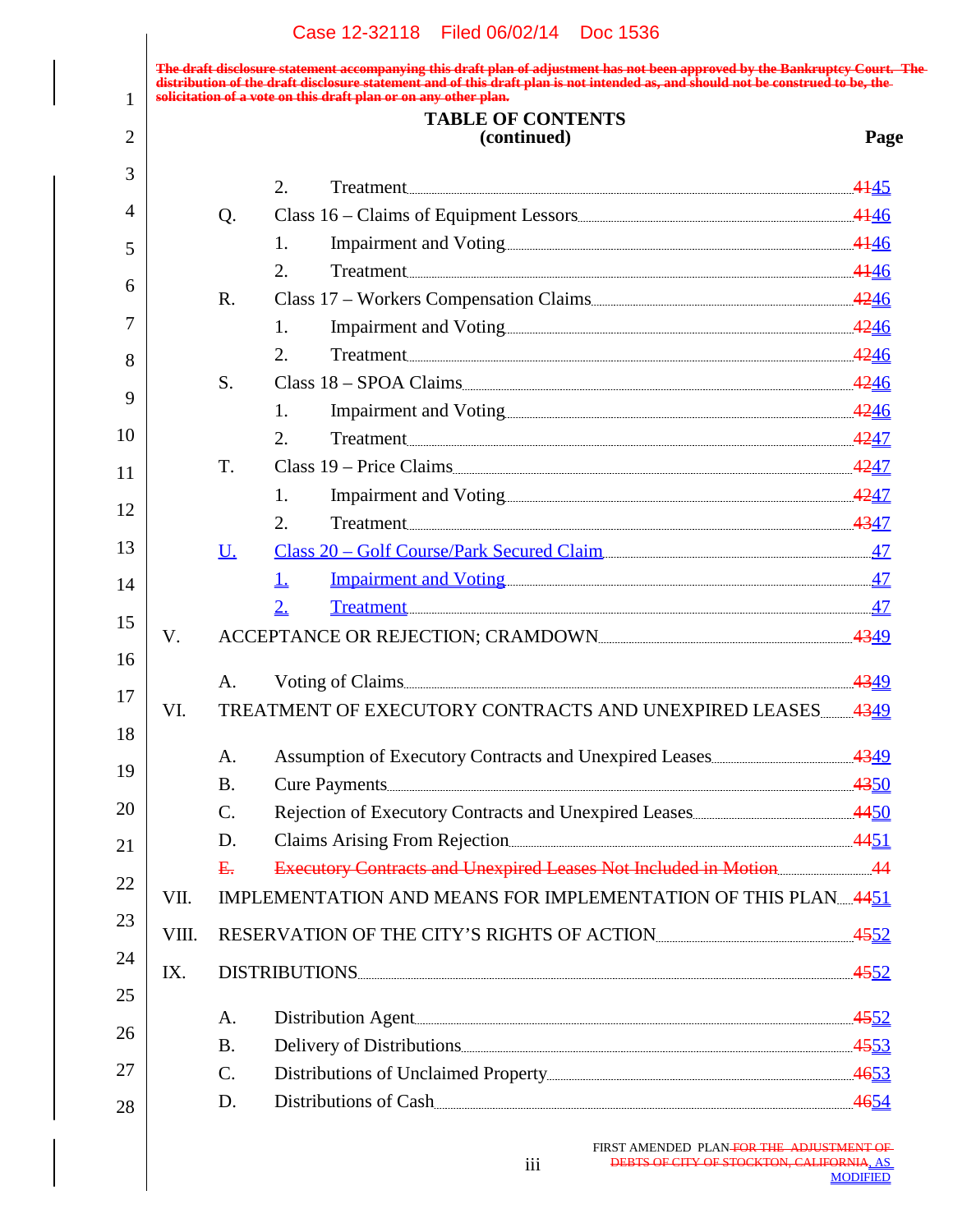|       |                 | solicitation of a vote on this draft plan or on any other plan.<br><b>TABLE OF CONTENTS</b> |      |
|-------|-----------------|---------------------------------------------------------------------------------------------|------|
|       |                 | (continued)                                                                                 | Page |
|       | E.              |                                                                                             |      |
| 4     | $F_{\cdot}$     |                                                                                             |      |
|       | G.              |                                                                                             |      |
|       | H <sub>1</sub>  | No De Minimis Distributions                                                                 |      |
| 6     | $\mathbf{I}$ .  |                                                                                             |      |
|       | J.              | No Postpetition Accrual 2855                                                                |      |
|       | <b>K.</b>       | CalPERS Pension Plan 56                                                                     |      |
| X.    |                 | DISPUTED CLAIMS; OBJECTIONS TO CLAIMS; PROSECUTION OF                                       |      |
|       |                 |                                                                                             |      |
|       | A.              |                                                                                             |      |
| 12    | <b>B.</b>       |                                                                                             |      |
| XI.   |                 | EFFECT OF CONFIRMATION                                                                      |      |
| 13    | A.              |                                                                                             |      |
| 14    | <b>B.</b>       |                                                                                             |      |
|       | $C_{\cdot}$     |                                                                                             |      |
|       | D.              |                                                                                             |      |
|       | E.              |                                                                                             |      |
|       | F.              | Good Faith Compromise <u>Communications</u> and Table 19260                                 |      |
| XII.  |                 | RETENTION OF AND CONSENT TO JURISDICTION                                                    |      |
| XIII. |                 | CONDITIONS PRECEDENT 5562                                                                   |      |
| 20    | A.              | Conditions Precedent to Confirmation                                                        |      |
|       | <b>B.</b>       | Conditions Precedent to Effective Date                                                      |      |
|       |                 | Confirmation Order<br>1.                                                                    |      |
|       |                 | Plan Documents 55 Order Fixing Allowed Amount of the Golf Course/Park Secured<br>2.         |      |
|       |                 | 3.<br><u>Plan Documents</u> 63                                                              |      |
|       |                 | $\underline{4.}$                                                                            |      |
|       |                 | 4.5.                                                                                        |      |
|       | $\mathcal{C}$ . | Waiver of Conditions to Effective Date                                                      |      |
| 26    | D.              |                                                                                             |      |
|       | E.              |                                                                                             |      |
| XIV.  |                 | MISCELLANEOUS PROVISIONS                                                                    |      |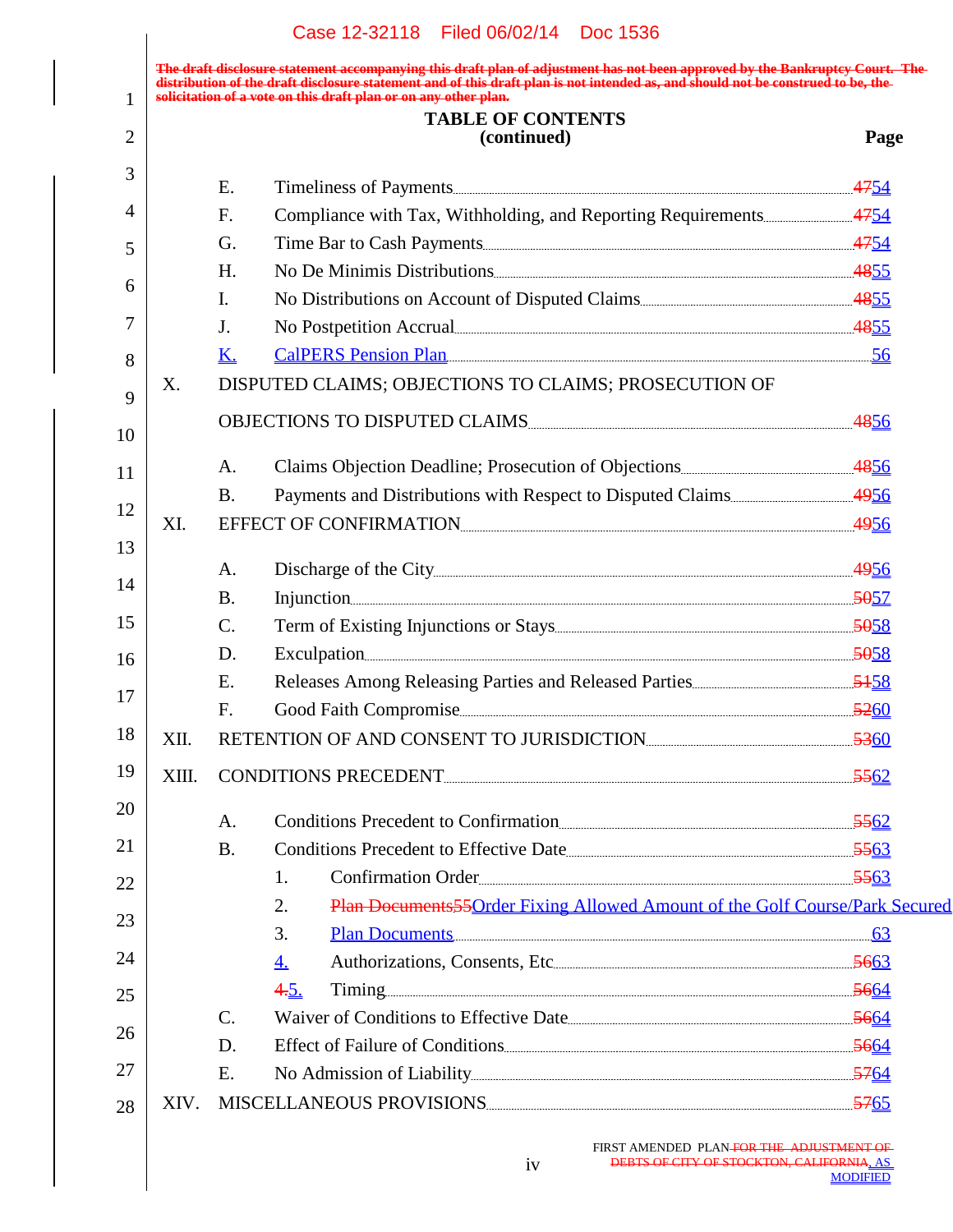|                |                 | Case 12-32118 Filed 06/02/14 Doc 1536                                                                                                                                                                                                                                                                |      |
|----------------|-----------------|------------------------------------------------------------------------------------------------------------------------------------------------------------------------------------------------------------------------------------------------------------------------------------------------------|------|
| $\mathbf{1}$   |                 | The draft disclosure statement accompanying this draft plan of adjustment has not been approved by the Bankruptcy Court. The<br>distribution of the draft disclosure statement and of this draft plan is not intended as, and sho<br>solicitation of a vote on this draft plan or on any other plan. |      |
| $\overline{2}$ |                 | <b>TABLE OF CONTENTS</b><br>(continued)                                                                                                                                                                                                                                                              | Page |
| 3              |                 |                                                                                                                                                                                                                                                                                                      |      |
| 4              | A.<br><b>B.</b> |                                                                                                                                                                                                                                                                                                      |      |
| 5              | $C$ .           |                                                                                                                                                                                                                                                                                                      |      |
|                | D.              |                                                                                                                                                                                                                                                                                                      |      |
| 6              | E.              |                                                                                                                                                                                                                                                                                                      |      |
| $\overline{7}$ |                 |                                                                                                                                                                                                                                                                                                      |      |
| 8              |                 |                                                                                                                                                                                                                                                                                                      |      |
| 9              |                 |                                                                                                                                                                                                                                                                                                      |      |
| 10             |                 |                                                                                                                                                                                                                                                                                                      |      |
| 11             |                 |                                                                                                                                                                                                                                                                                                      |      |
| 12             |                 |                                                                                                                                                                                                                                                                                                      |      |
| 13             |                 |                                                                                                                                                                                                                                                                                                      |      |
| 14             |                 |                                                                                                                                                                                                                                                                                                      |      |
| 15             |                 |                                                                                                                                                                                                                                                                                                      |      |
| 16             |                 |                                                                                                                                                                                                                                                                                                      |      |
| 17             |                 |                                                                                                                                                                                                                                                                                                      |      |
| $18\,$         |                 |                                                                                                                                                                                                                                                                                                      |      |
| 19             |                 |                                                                                                                                                                                                                                                                                                      |      |
| 20             |                 |                                                                                                                                                                                                                                                                                                      |      |
| 21             |                 |                                                                                                                                                                                                                                                                                                      |      |
| $22\,$         |                 |                                                                                                                                                                                                                                                                                                      |      |
| 23             |                 |                                                                                                                                                                                                                                                                                                      |      |
| 24             |                 |                                                                                                                                                                                                                                                                                                      |      |
| 25             |                 |                                                                                                                                                                                                                                                                                                      |      |
| 26             |                 |                                                                                                                                                                                                                                                                                                      |      |
| 27             |                 |                                                                                                                                                                                                                                                                                                      |      |
| 28             |                 |                                                                                                                                                                                                                                                                                                      |      |
|                |                 |                                                                                                                                                                                                                                                                                                      |      |

v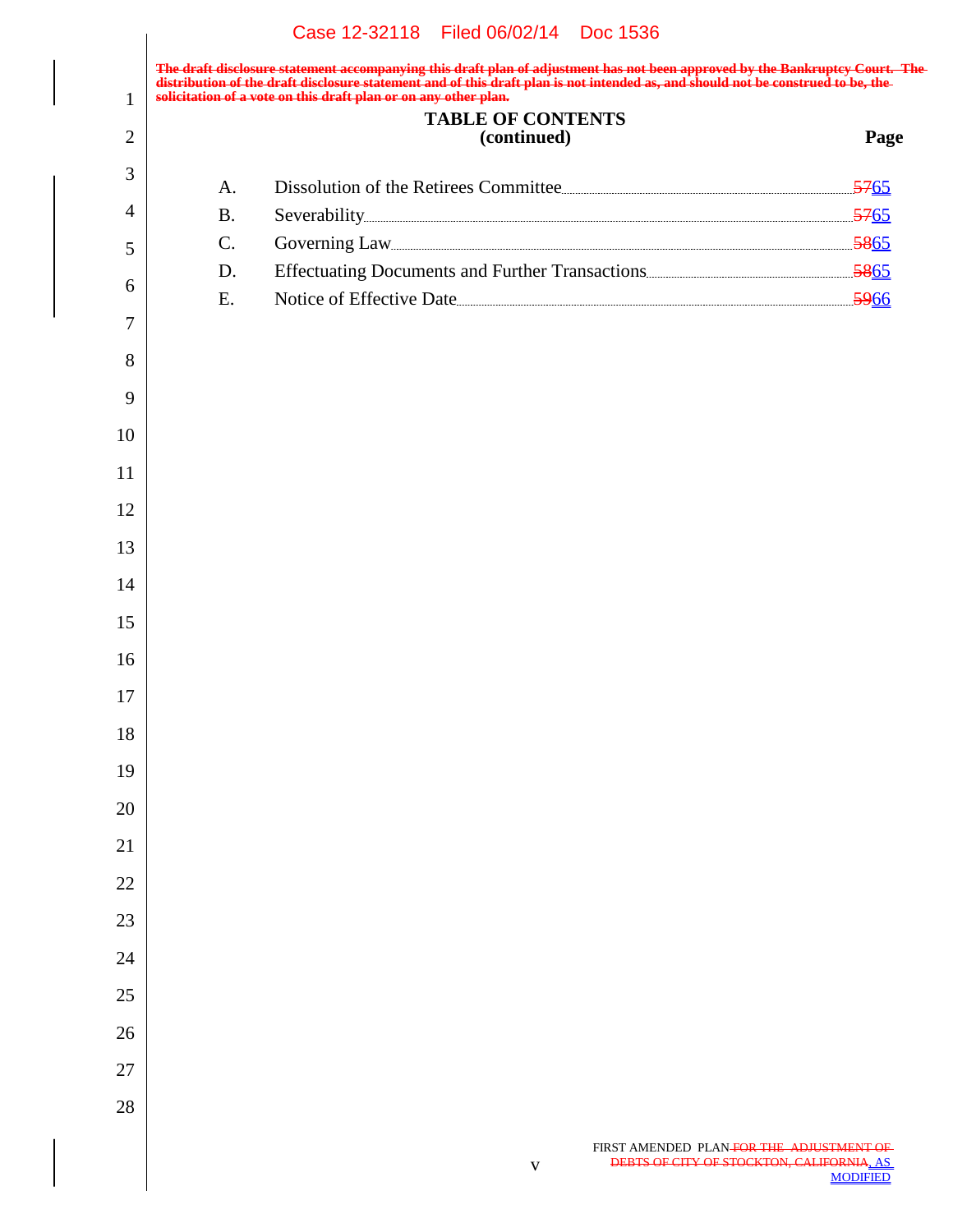**The draft disclosure statement accompanying this draft plan of adjustment has not been approved by the Bankruptcy Court. The distribution of the draft disclosure statement and of this draft plan is not intended as, and should not be construed to be, the solicitation of a vote on this draft plan or on any other plan.**

#### **TABLE OF AUTHORITIES**

1

| $\overline{2}$ | (TO BE FILED ON NOVEMBER 18, 2013) The City of Stockton, California, a                                                                                                                                                                                |
|----------------|-------------------------------------------------------------------------------------------------------------------------------------------------------------------------------------------------------------------------------------------------------|
| 3              | debtor under chapter 9 of the Bankruptcy Code in the case styled In re City of Stockton,                                                                                                                                                              |
| 4              | California, Case No. 2012-32118, currently pending in the United States Bankruptcy Court for                                                                                                                                                          |
| 5              | the Eastern District of California, hereby proposes the following First Amended Plan of                                                                                                                                                               |
| 6              | Adjustment of Debts for City of Stockton, California (November 15, 2013), As Modified (June 2,                                                                                                                                                        |
| 7              | 2014), pursuant to section 941 of the Bankruptcy Code. <sup>1</sup>                                                                                                                                                                                   |
| 8              | Please refer to the accompanying Disclosure Statement for a discussion of the                                                                                                                                                                         |
| 9              | City's financial condition, the developments throughout the Chapter 9 Case, a summary and                                                                                                                                                             |
| 10             | analysis of this Plan, and for other important information. The City encourages you to read this                                                                                                                                                      |
| 11             | Plan and the Disclosure Statement in their entirety before voting to accept or reject this Plan. No                                                                                                                                                   |
| 12             | materials other than the Disclosure Statement and the various exhibits and schedules attached to                                                                                                                                                      |
| 13             | or incorporated therein have been approved for use in soliciting acceptance or rejection of this                                                                                                                                                      |
| 14             | Plan.                                                                                                                                                                                                                                                 |
| 15             | DEFINITIONS, INTERPRETATION AND RULES OF CONSTRUCTION<br>I.                                                                                                                                                                                           |
| 16             | Definitions.<br>A.                                                                                                                                                                                                                                    |
| 17             | 2003 Fire/Police/Library Certificates means the 2003A<br>1.                                                                                                                                                                                           |
| 18             | Fire/Police/Library Certificates and the 2003B Fire/Police/Library Certificates.                                                                                                                                                                      |
| 19             | 2.<br>2003 Fire/Police/Library Certificates Reimbursement Agreement                                                                                                                                                                                   |
| 20             | means that certain Reimbursement Agreement, dated as of June 1, 2003, by and between the                                                                                                                                                              |
| 21<br>22       | Successor Agency and the City.                                                                                                                                                                                                                        |
| 23             | 2003 Fire/Police/Library Certificates Supplemental Trust Agreement<br>3.                                                                                                                                                                              |
| 24             | means the First Supplemental Trust Agreement, dated as of May 9, 2013, by and among Wells                                                                                                                                                             |
| 25             | Fargo, the Financing Authority, and the City, the form of which is attached as Exhibit B to the                                                                                                                                                       |
| 26             | Declaration of Robert Deis in Support of the City of Stockton's Motion Under Bankruptcy Rule                                                                                                                                                          |
| 27             | 9019 for Approval of Its Settlement with Ambac Assurance Corporation, filed in the Chapter 9                                                                                                                                                          |
| 28             | <sup>1</sup> The definitions of capitalized terms used throughout this Plan are set forth in Section I(A). As set forth in Section<br>I.B., unless otherwise noted, all references to a "section" are references to a section of the Bankruptcy Code. |

 $\pm$  1  $\pm$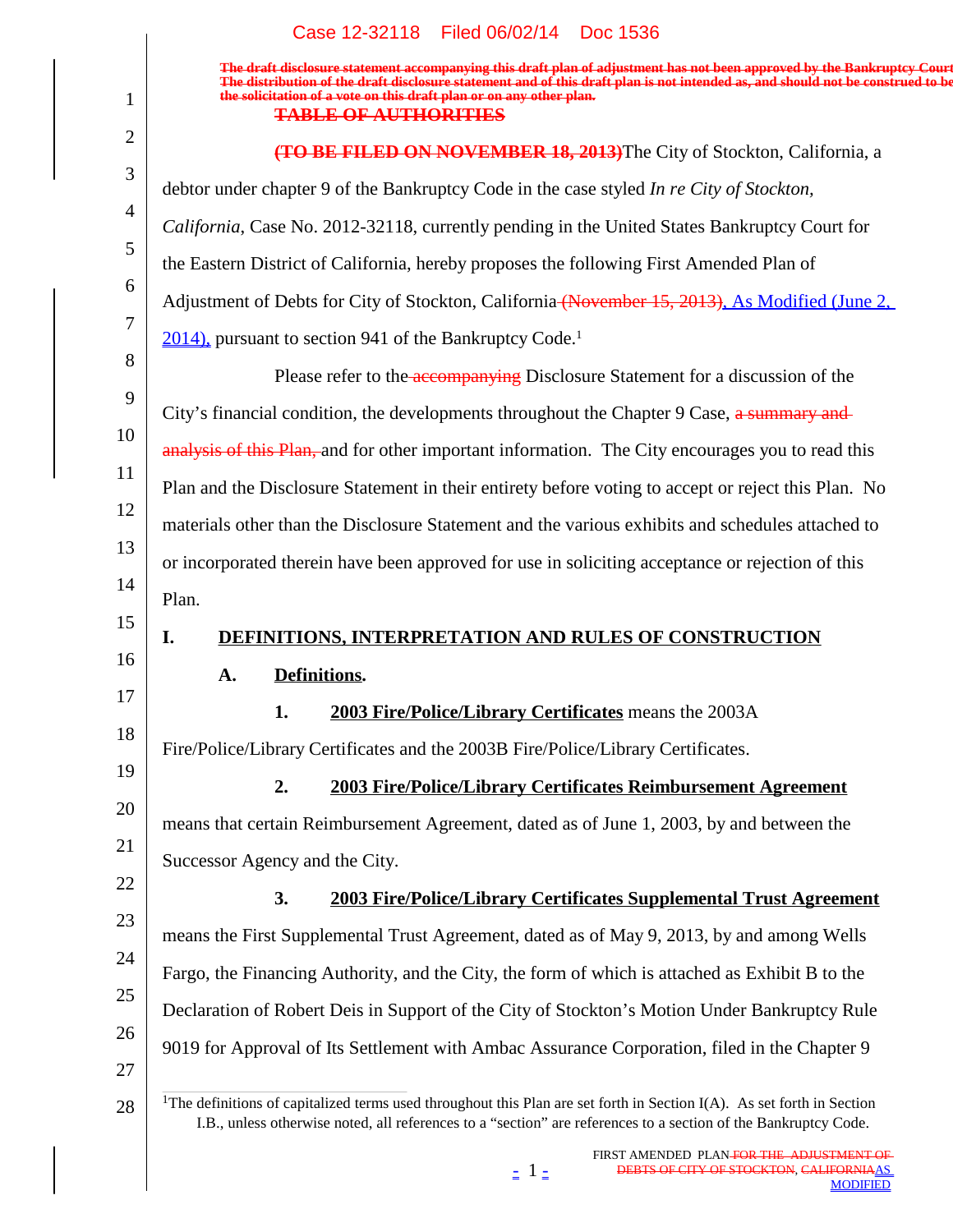1

**The draft disclosure statement accompanying this draft plan of adjustment has not been approved by the Bankruptcy Court. The distribution of the draft disclosure statement and of this draft plan is not intended as, and should not be construed to be, the solicitation of a vote on this draft plan or on any other plan.** Case on February 26, 2013 [Dkt. No. 725].

| $\overline{2}$           |                          |                                                                                                         |
|--------------------------|--------------------------|---------------------------------------------------------------------------------------------------------|
| $\perp\!\!\!\perp$<br>// |                          |                                                                                                         |
|                          | 4.                       | 2003 Fire/Police/Library Certificates Trust Agreement means the Trust                                   |
|                          |                          | Agreement, dated as of June 1, 2003, by and among Wells Fargo, the Financing Authority, and             |
|                          |                          | the City, relating to the 2003 Fire/Police/Library Certificates.                                        |
|                          | 5.                       | 2003 Fire/Police/Library Certificates Trustee means Wells Fargo, as                                     |
|                          |                          | trustee under the 2003 Fire/Police/Library Certificates Trust Agreement, or any successor trustee       |
|                          | thereunder.              |                                                                                                         |
|                          | 6.                       | <b>2003A Fire/Police/Library Certificates</b> means the Certificates of                                 |
|                          |                          | Participation (Redevelopment Housing Projects) Series 2003A, issued on June 27, 2003, in the            |
|                          |                          | original principal amount of \$1,160,000.                                                               |
|                          | 7.                       | <b>2003B Fire/Police/Library Certificates</b> means the Certificates of                                 |
|                          |                          | Participation (Redevelopment Housing Projects) Taxable Series 2003B, issued on June 27, 2003,           |
|                          |                          | in the original principal amount of \$12,140,000.                                                       |
|                          | 8.                       | 2004 Arena Bond Indenture means the Indenture of Trust, dated as of                                     |
|                          |                          | March 1, 2004, by and between the Successor Agency and the 2004 Arena Bond Trustee, relating            |
|                          | to the 2004 Arena Bonds. |                                                                                                         |
|                          | 9.                       | <b>2004 Arena Bond Insurance Policy</b> means the Municipal Bond New Issue                              |
|                          |                          | Insurance Policy No. 04010198 issued by NPFG, as successor to Financial Guaranty Insurance              |
|                          |                          | Company, with respect to the 2004 Arena Bonds.                                                          |
|                          | 10.                      | 2004 Arena Bond Trustee means Wells Fargo, as indenture trustee under                                   |
|                          |                          | the 2004 Arena Bonds Indenture, or any successor indenture trustee thereunder.                          |
|                          | 11.                      | 2004 Arena Bonds means the Successor Agency of the City of Stockton                                     |
|                          |                          | Revenue Bonds, Series 2004, (Stockton Events Center – Arena Project), issued on March 26,               |
|                          |                          | 2004 in the original aggregate principal amount of \$47,000,000.                                        |
|                          | <u>12.</u>               | <b>2004 Parking Bond Indenture</b> means the Indenture of Trust, dated as of                            |
|                          |                          | <u>June 1, 2004, by and between the Financing Authority and the 2004 Parking Bond Trustee.</u>          |
|                          |                          | FIRST AMENDED PLAN-FOR THE ADJUSTMENT OF<br>$\overline{2}$<br>DEBTS OF CITY OF STOCKTON, CALIFORNIA, AS |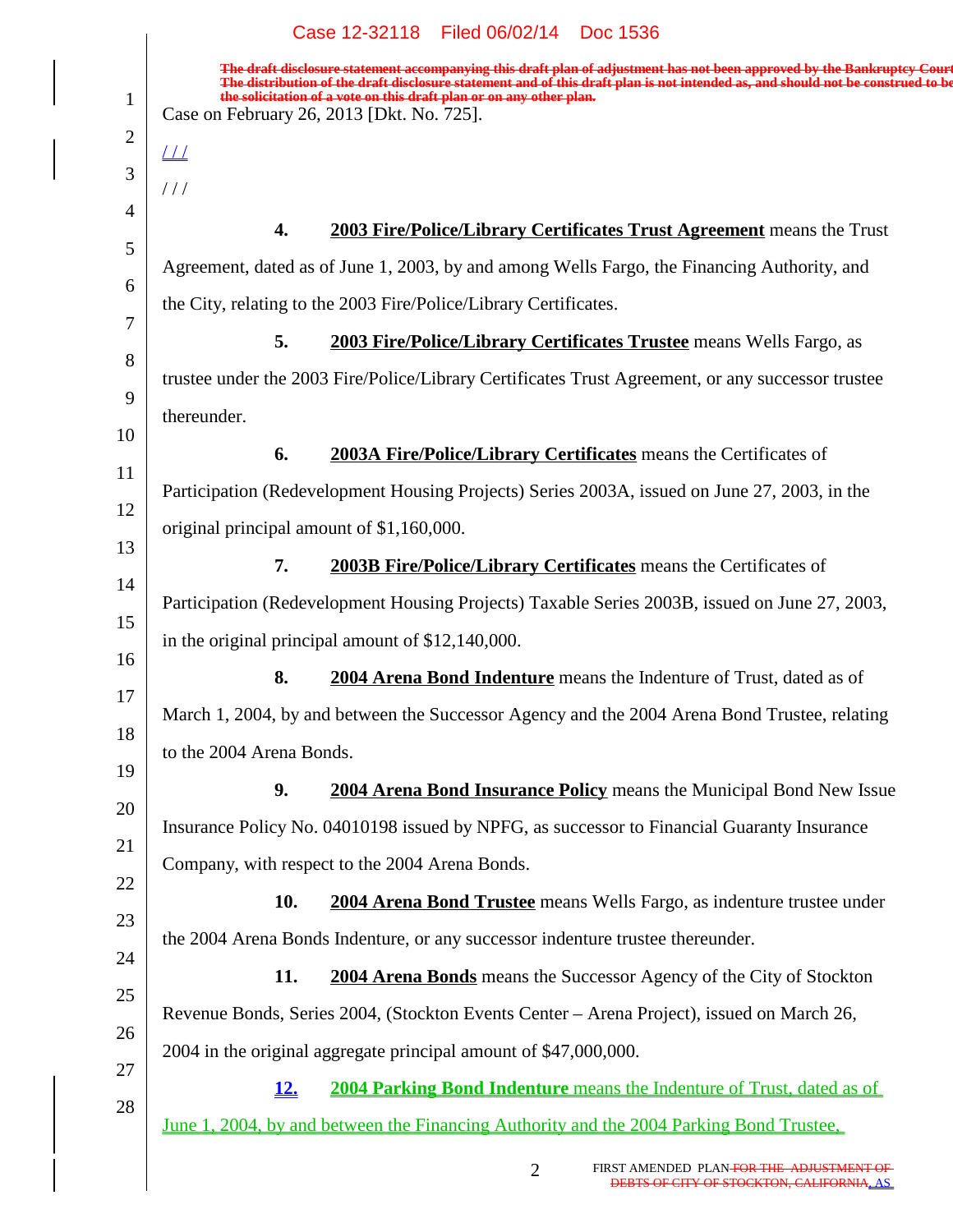1

**The draft disclosure statement accompanying this draft plan of adjustment has not been approved by the Bankruptcy Court. The distribution of the draft disclosure statement and of this draft plan is not intended as, and should not be construed to be, the solicitation of a vote on this draft plan or on any other plan.** relating to the 2004 Parking Bonds.

2 3 4 5 6 7 8 9 10 11 12 13 14 15 16 17 18 19 20 21 22 23 24 25 26 27 28  $\overline{\underline{\mu}}$  $L\bar{L}$ **13.** 12. **2004 Parking Bond Insurance Policy** means the Municipal Bond New Issue Insurance Policy No. 04010390 issued by NPFG, as successor to Financial Guaranty Insurance Company, with respect to the 2004 Parking Bonds. **14.** 13. **2004 Parking Bond Trustee** means Wells Fargo, as indenture trustee under the 2004 Parking Bonds Indenture, or any successor indenture trustee thereunder. **15.** 14. **2004 Parking Bonds** means the Stockton Public Financing Authority Lease Revenue Bonds, Series 2004, (Parking and Capital Projects), issued on June 25, 2004, in the original aggregate principal amount of \$32,785,000. 15. **2004 Parking Bond Indenture** means the Indenture of Trust, dated as of June 1, 2004, by and between the Financing Authority and the 2004 Parking Bond Trustee, relating to the 2004 Parking Bonds. **16. 2006 SEB Bond Insurance Policy** means the Financial Guaranty Insurance Policy No. 47756(1) issued by NPFG, as successor to MBIA Insurance Corporation, with respect to the 2006 SEB Bonds. **17. 2006 SEB Bond Trustee** means Wells Fargo, as indenture trustee under the 2006 SEB Bonds Indenture, or any successor indenture trustee thereunder. **18. 2006 SEB Bonds** means the Stockton Public Financing Authority 2006 Lease Revenue Refunding Bonds, Series A, issued on April 6, 2006, in the original aggregate principal amount of \$13,965,000. **19. 2006 SEB Indenture** means the Indenture of Trust, dated as of March 1, 2006, by and between the Financing Authority and the 2006 SEB Bond Trustee, relating to the 2006 SEB Bonds. **20. 2007 Office Building Bond Insurance Policy** means, collectively, the Financial Guaranty Insurance Policy No. D-2007-293 and the Financial Guaranty Insurance Policy No. D-2007-295, each issued by Assured Guaranty with respect to the 2007 Office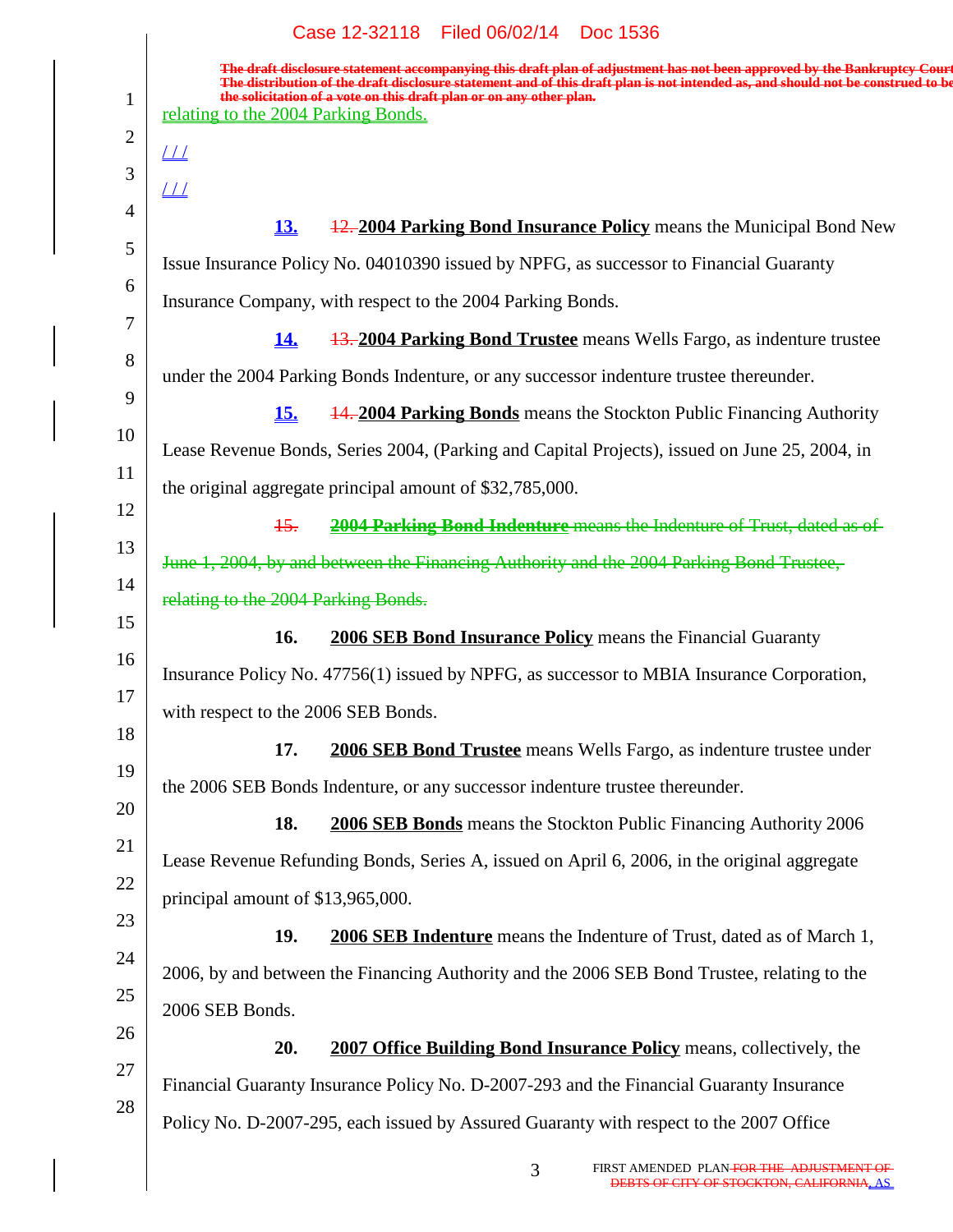|                | Case 12-32118 Filed 06/02/14 Doc 1536                                                                                                                                                                                                                      |
|----------------|------------------------------------------------------------------------------------------------------------------------------------------------------------------------------------------------------------------------------------------------------------|
|                | The draft disclosure statement accompanying this draft plan of adjustment has not been approved by the Bankruptcy Court<br>The distribution of the draft disclosure statement and of this draft plan is not intended as, and should not be construed to be |
| 1              | the solicitation of a vote on this draft plan or on any other plan.<br>is subject to a stipulation between the City and the holder of<br>(iii)                                                                                                             |
| $\overline{2}$ | such Claim providing for the allowance of such Claim;                                                                                                                                                                                                      |
| 3              | is deemed "Allowed" pursuant to this Plan;<br>(iv)                                                                                                                                                                                                         |
| $\overline{4}$ | is designated as "Allowed" in a pleading entitled<br>(v)                                                                                                                                                                                                   |
| 5              | "Designation Of Allowed Claims" (or a similar title of the same import) filed with the Bankruptcy                                                                                                                                                          |
| 6              | Court by the City on or after the Effective Date; or                                                                                                                                                                                                       |
| 7              | $\#$                                                                                                                                                                                                                                                       |
| 8              | #                                                                                                                                                                                                                                                          |
| 9              | with reference to any Administrative Claim or Other Postpetition<br>(b)                                                                                                                                                                                    |
| 10             | Claim, as to which the Bankruptcy Court has entered a Final Order allowing all or a portion of                                                                                                                                                             |
| 11<br>12       | such Administrative Claim or Other Postpetition Claim (but only in the amount so allowed).                                                                                                                                                                 |
| 13             | 34.<br><b>Ambac</b> means Ambac Assurance Corporation, a Wisconsin stock                                                                                                                                                                                   |
| 14             | insurance corporation.                                                                                                                                                                                                                                     |
| 15             | 35.<br><b>Ambac Effective Date</b> means the first <b>business day Business Day</b>                                                                                                                                                                        |
| 16             | following the day on which all the conditions contained in section 5.1 of the Ambac Settlement                                                                                                                                                             |
| 17             | Agreement have either occurred or been expressly waived by the parties thereto.                                                                                                                                                                            |
| 18             | <b>Ambac Insurance Policy</b> means the Financial Guaranty Insurance Policy<br><b>36.</b>                                                                                                                                                                  |
| 19             | No. 21154BE issued by Ambac in connection with the Fire/Police/Library Lease Back                                                                                                                                                                          |
| 20             | Transaction, which insures the 2003 Fire/Police/Library Certificates executed and delivered by the                                                                                                                                                         |
| 21             | 2003 Fire/Police/Library Certificates Trustee to fund affordable housing projects in the City.                                                                                                                                                             |
| 22             | 37.<br><b>Ambac Settlement Agreement</b> means the Stipulation and Settlement                                                                                                                                                                              |
| 23             | Agreement, dated as of February 26, 2013, by and among the City, the Financing Authority, the                                                                                                                                                              |
| 24             | 2003 Fire/Police/Library Certificates Trustee, and Ambac, which is attached as Exhibit A to the                                                                                                                                                            |
| 25             | Declaration of Robert Deis in Support of the City of Stockton's Motion Under Bankruptcy Rule                                                                                                                                                               |
| 26             | 9019 for Approval of Its Settlement with Ambac Assurance Corporation, filed in the Chapter 9                                                                                                                                                               |
| 27             | Case on February 26, 2013 [Dkt. No. 725].                                                                                                                                                                                                                  |
| 28             | 38.<br><b>Arena</b> means that property described as Parcel 4, as shown on the Parcel                                                                                                                                                                      |
|                | Map filed for record in the office of the Recorder of the County of San Joaquin, State of                                                                                                                                                                  |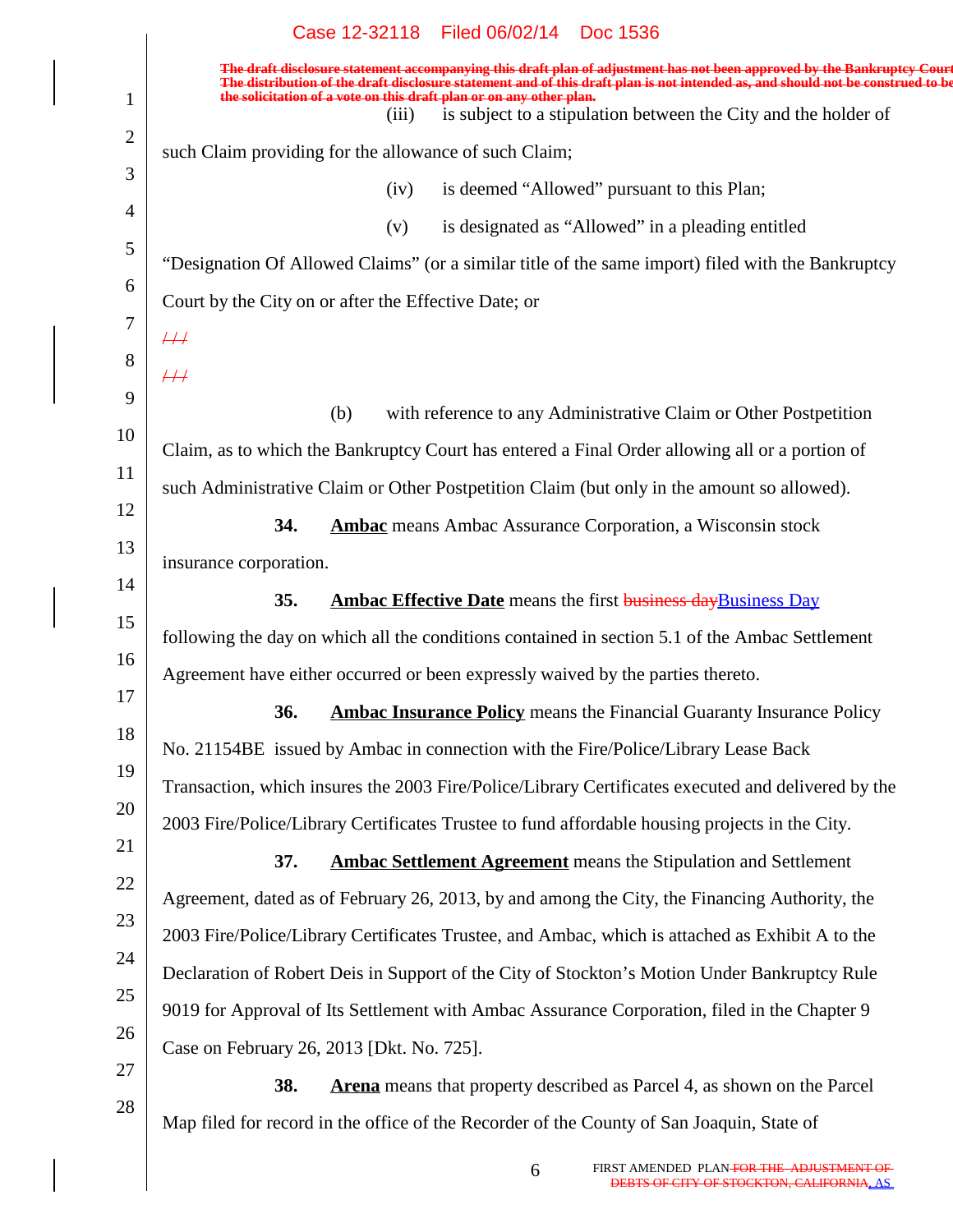|                | Case IZ-92110 Filed 00/02/14 DOC 1990                                                                                                                                                                                             |
|----------------|-----------------------------------------------------------------------------------------------------------------------------------------------------------------------------------------------------------------------------------|
|                | The draft disclosure statement accompanying this draft plan of adjustment has not been approved by the Bankruptcy Court<br>The distribution of the draft disclosure statement and of this draft plan is not intended as, and shou |
| $\mathbf{1}$   | the solicitation of a vote on this draft plan or on any other plan.<br>California, on March 4, 2003, in Book 23 of Maps, page 15, and the Arena located thereon, an                                                               |
| $\overline{2}$ | indoor facility capable of hosting events such as ice hockey, indoor football, indoor soccer,                                                                                                                                     |
| 3              | concerts, boxing events, rodeos, and other such indoor events, and located at 248 West Fremont                                                                                                                                    |
| $\overline{4}$ | Street in downtown Stockton.                                                                                                                                                                                                      |
| 5              | Arena Claims of the 2004 Arena Bond Trustee/NPFG means the Claims<br>39.                                                                                                                                                          |
| 6              | arising in connection with the Arena Lease Back Transaction (which claims are asserted by the                                                                                                                                     |
| 7              | 2004 Arena Bond Trustee at the direction of NPFG (as the insurer of the 2004 Arena Bonds) as a                                                                                                                                    |
| 8              | result of the assignment by the Successor Agency of all of its rights under the Arena Lease Out                                                                                                                                   |
| 9              | and the Arena Lease Back to the 2004 Arena Bond Trustee), as modified by the NPFG                                                                                                                                                 |
| 10             | Settlement. The Arena Claims of the 2004 Arena Bond Trustee/NPFG do not include any claims                                                                                                                                        |
| 11             | arising out of non-payment of the 2004 Arena Bonds as all such claims are claims against the                                                                                                                                      |
| 12             | Successor Agency and are not obligations of the City (except to the extent specifically provided                                                                                                                                  |
| 13             | under the terms of the NPFG Settlement).                                                                                                                                                                                          |
| 14             | 40.<br><b>Arena Lease Back</b> means that certain Lease Agreement, dated as of March                                                                                                                                              |
| 15             | 1, 2004, pursuant to which the Successor Agency leased the Arena to the City.                                                                                                                                                     |
| 16             | 41.<br><b>Arena Lease Back Transaction</b> means, collectively, all transactions                                                                                                                                                  |
| 17             | memorialized in, among other things, the 2004 Arena Bonds, Arena Lease Out, and the Arena                                                                                                                                         |
| 18             | Lease Back, and all related documents in connection therewith.                                                                                                                                                                    |
| 19             | 42.<br>Arena Lease Out means that certain Site Lease, dated as of March 1,                                                                                                                                                        |
| 20             | 2004, pursuant to which the City leased the Arena to the Successor Agency.                                                                                                                                                        |
| 21             | 43.<br><b>Arena Pledge Agreement</b> means that certain Pledge Agreement, dated as                                                                                                                                                |
| 22             | of March 1, 2004, between the City, as pledgor, and the Successor Agency, as pledgee, pursuant                                                                                                                                    |
| 23             | to which the City pledged certain incremental tax revenues expected to be collected from the                                                                                                                                      |
| 24             | West End Urban Renewal Project No. 1.                                                                                                                                                                                             |
| 25             | <b>Assumption Motion</b> means the motion to be filed by the City pursuant to-<br>44.                                                                                                                                             |
| 26             | section 365(a) pursuant to which the City shall seek approval and authorization for its assumption-                                                                                                                               |
| 27             | of such executory contracts and unexpired leases as are identified in such motion.                                                                                                                                                |
| 28             | <b>45. Assured Guaranty means, collectively, Assured Guaranty Municipal</b><br><u>44.</u>                                                                                                                                         |
|                |                                                                                                                                                                                                                                   |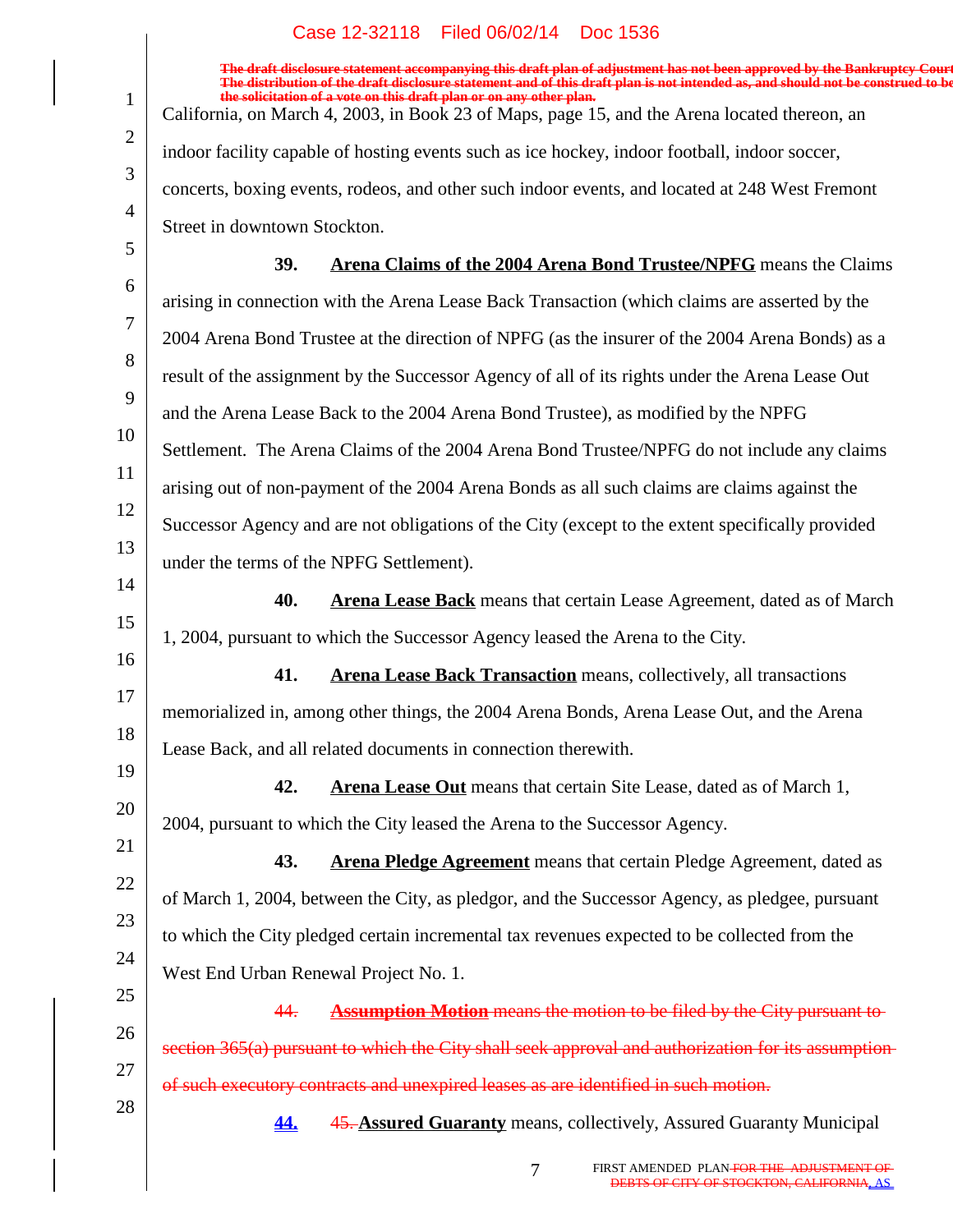|                | Case 12-32118 Filed 06/02/14<br>Doc 1536                                                                                                                                                                                                                   |
|----------------|------------------------------------------------------------------------------------------------------------------------------------------------------------------------------------------------------------------------------------------------------------|
|                | The draft disclosure statement accompanying this draft plan of adjustment has not been approved by the Bankruptcy Court<br>The distribution of the draft disclosure statement and of this draft plan is not intended as, and should not be construed to be |
| $\mathbf{1}$   | the solicitation of a vote on this draft plan or on any other plan.<br>Corp. and Assured Guaranty Corp.                                                                                                                                                    |
| $\overline{2}$ | 46. Assured Guaranty Settlement means the settlement among the City<br><u>45.</u>                                                                                                                                                                          |
| 3              | and Assured Guaranty relating to the Office Building Lease Back Transaction and the Pension                                                                                                                                                                |
| $\overline{4}$ | Obligation Bonds, the terms of which settlement are memorialized in the Assured Guaranty                                                                                                                                                                   |
| 5              | Settlement Documents.                                                                                                                                                                                                                                      |
| 6              | 47. Assured Guaranty Settlement Documents means the documents<br><u>46.</u>                                                                                                                                                                                |
| 7              | implementing the Assured Guaranty Settlement, copies of which documents are annexed as                                                                                                                                                                     |
| 8              | Collective Exhibit 1 to the Plan Supplement.                                                                                                                                                                                                               |
| 9              | <b>48. Ballot</b> means the ballot(s), in the form(s) approved by the Bankruptcy<br>47.                                                                                                                                                                    |
| 10             | Court in the Plan Solicitation Order accompanying the Disclosure Statement and provided to each                                                                                                                                                            |
| 11             | holder of a Claim entitled to vote to accept or reject this Plan.                                                                                                                                                                                          |
| 12             | 49. Bankruptcy Code means title 11 of the United States Code, as<br><u>48.</u>                                                                                                                                                                             |
| 13             | amended from time to time, as applicable to the Chapter 9 Case.                                                                                                                                                                                            |
| 14             | 50. Bankruptcy Court means the United States Bankruptcy Court for the<br><u>49.</u>                                                                                                                                                                        |
| 15             | Eastern District of California, Sacramento Division, or such other court that lawfully exercises                                                                                                                                                           |
| 16             | jurisdiction over the Chapter 9 Case.                                                                                                                                                                                                                      |
| 17             | 51. Bankruptcy Rules means the Federal Rules of Bankruptcy Procedure,<br><u>50.</u>                                                                                                                                                                        |
| 18             | as amended from time to time, as applicable to the Chapter 9 Case, together with the local rules of                                                                                                                                                        |
| 19             | the Bankruptcy Court applicable to the Chapter 9 Case. Unless otherwise indicated, references in                                                                                                                                                           |
| 20             | this Plan to "Bankruptcy Rule _______" are to the specifically identified rule of the Federal Rules                                                                                                                                                        |
| 21             | of Bankruptcy Procedure.                                                                                                                                                                                                                                   |
| 22             | 51.<br>52. Bar Date means the applicable date by which a particular proof of                                                                                                                                                                               |
| 23<br>24       | claim must be filed, as established by the Bankruptcy Court.                                                                                                                                                                                               |
| 25             | <b>BEDI</b> means the Brownfields Economic Development Initiative.<br><u>52.</u>                                                                                                                                                                           |
| 26             | 53.<br><b>BEDI Grant</b> means the award by HUD of \$1,212,807 in BEDI grant funds                                                                                                                                                                         |
| 27             | for costs chargeable to the City's fiscal year 2003 BEDI award for the Downtown Stockton                                                                                                                                                                   |
| 28             | Waterfront Project, the award of which is contingent upon the City's compliance with the terms                                                                                                                                                             |
|                | set forth in that certain letter dated May 7, 2014, from Yolanda Chávez, Deputy Assistant                                                                                                                                                                  |
|                |                                                                                                                                                                                                                                                            |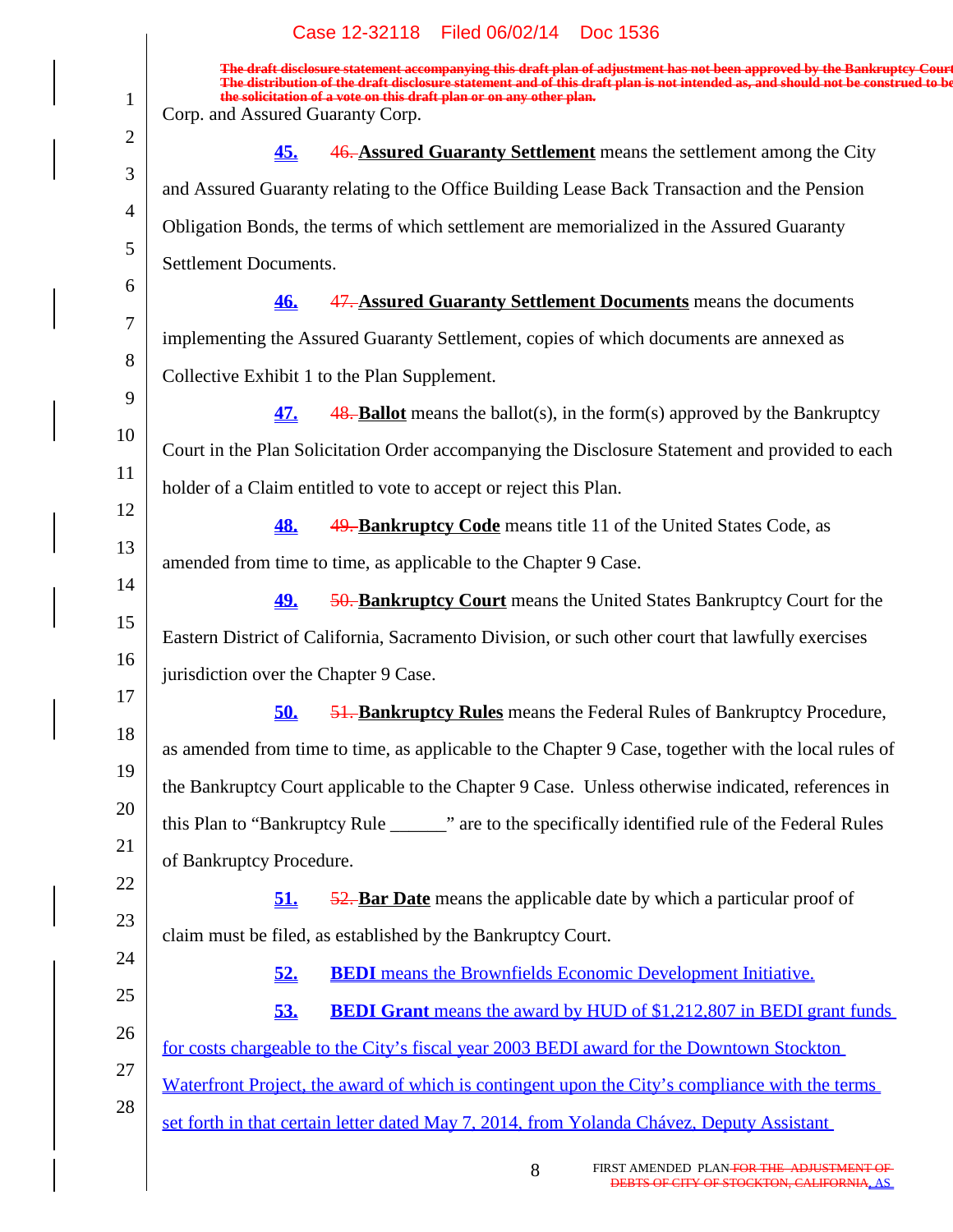|                | Case 12-32118 Filed 06/02/14 Doc 1536                                                                                                                                                                                                                                                                                             |
|----------------|-----------------------------------------------------------------------------------------------------------------------------------------------------------------------------------------------------------------------------------------------------------------------------------------------------------------------------------|
| $\mathbf{1}$   | The draft disclosure statement accompanying this draft plan of adjustment has not been approved by the Bankruptcy Court<br>The distribution of the draft disclosure statement and of this draft plan is not intended as, and should not be construed to be<br>the solicitation of a vote on this draft plan or on any other plan. |
|                | Secretary for Grant Programs, HUD, to the Honorable Anthony Silva.                                                                                                                                                                                                                                                                |
| $\overline{2}$ | 53. Business Day means a day other than a Saturday, a Sunday, or any<br>54.                                                                                                                                                                                                                                                       |
| 3              | other day on which banking institutions in New York, New York, are required or authorized to                                                                                                                                                                                                                                      |
| $\overline{4}$ | close by law or executive order.                                                                                                                                                                                                                                                                                                  |
| 5              | <b>54. CalPERS</b> means the California Public Employees' Retirement System.<br><u>55.</u>                                                                                                                                                                                                                                        |
| 6              | <b>55. CalPERS Pension Plan</b> means the pension plan-contract between<br>56.                                                                                                                                                                                                                                                    |
| 7              | CalPERS and the City, dated as of September 1, 1944, as amended (CalPERS ID 6373973665).                                                                                                                                                                                                                                          |
| 8              | <b>56. CalPERS Pension Plan Participants</b> means those current and former<br><u>57.</u>                                                                                                                                                                                                                                         |
| 9              | City employees and their survivors and other dependents who are the beneficiaries of the                                                                                                                                                                                                                                          |
| 10             | CalPERS Pension Plan.                                                                                                                                                                                                                                                                                                             |
| 11             | $\perp\!\!\!\perp$                                                                                                                                                                                                                                                                                                                |
| 12             | 58.<br>57. Cash means cash and cash equivalents, including withdrawable bank                                                                                                                                                                                                                                                      |
| 13             | deposits, wire transfers, checks, and other similar items.                                                                                                                                                                                                                                                                        |
| 14             | $\#$                                                                                                                                                                                                                                                                                                                              |
| 15             | #                                                                                                                                                                                                                                                                                                                                 |
| 16             | <b>58. Chapter 9 Case</b> means the case under chapter 9 of the Bankruptcy<br><u>59.</u>                                                                                                                                                                                                                                          |
| 17             | Code commenced by the City, styled In re City of Stockton, California, Case No. 2012-32118,                                                                                                                                                                                                                                       |
| 18             | currently pending in the Bankruptcy Court.                                                                                                                                                                                                                                                                                        |
| 19             | 59. City means the City of Stockton, California, the debtor in the Chapter 9<br><u>60.</u>                                                                                                                                                                                                                                        |
| 20             | Case.                                                                                                                                                                                                                                                                                                                             |
| 21             | 60. City Council means the duly elected legislative body of the City.<br><u>61.</u>                                                                                                                                                                                                                                               |
| 22             | <b>61. CJPRMA</b> means California Joint Powers Risk Management Authority.<br>62.                                                                                                                                                                                                                                                 |
| 23             | $\frac{62}{2}$ . Claim has the meaning set forth in section 101(5).<br><b>63.</b>                                                                                                                                                                                                                                                 |
| 24             | 63. Class means any group of Claims classified herein pursuant to section<br><u>64.</u>                                                                                                                                                                                                                                           |
| 25             | $1123(a)$ .                                                                                                                                                                                                                                                                                                                       |
| 26             | 64. Confirmation Date means the date on which the Clerk of the<br>65.                                                                                                                                                                                                                                                             |
| 27             | Bankruptcy Court enters the Confirmation Order on the docket of the Bankruptcy Court.                                                                                                                                                                                                                                             |
| 28             | 65. Confirmation Hearing means the hearing to be conducted by the<br>66.                                                                                                                                                                                                                                                          |
|                |                                                                                                                                                                                                                                                                                                                                   |
|                | FIRST AMENDED PLAN <del>FOR THE ADJUSTMENT OF</del><br>$\Omega$                                                                                                                                                                                                                                                                   |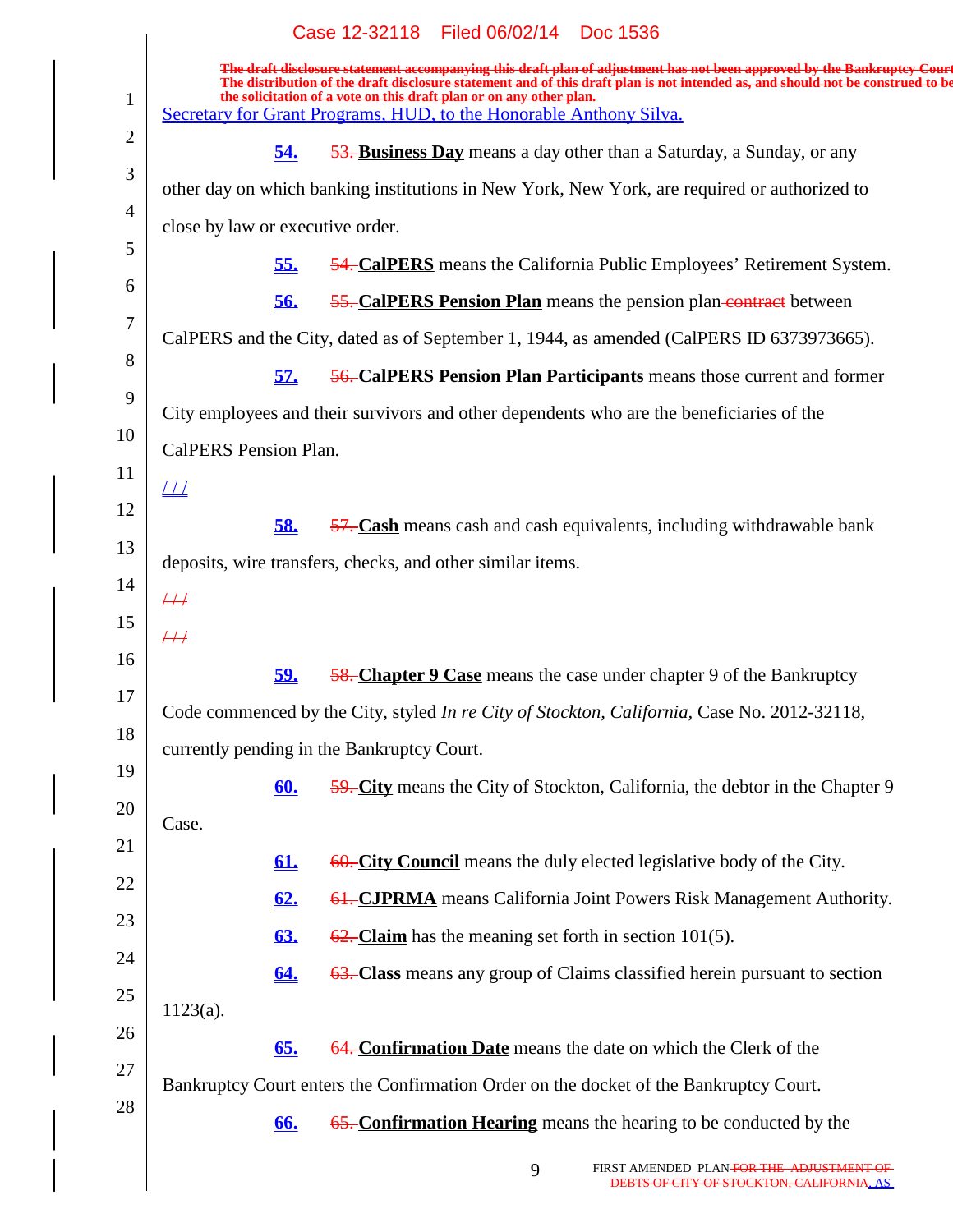|                | Case 12-32118 Filed 06/02/14 Doc 1536                                                                                                                                                                                                                      |
|----------------|------------------------------------------------------------------------------------------------------------------------------------------------------------------------------------------------------------------------------------------------------------|
|                | The draft disclosure statement accompanying this draft plan of adjustment has not been approved by the Bankruptcy Court<br>The distribution of the draft disclosure statement and of this draft plan is not intended as, and should not be construed to be |
| $\mathbf{1}$   | the solicitation of a vote on this draft plan or on any other plan.<br>Bankruptcy Court regarding confirmation of this Plan, as such hearing may be adjourned,                                                                                             |
| $\overline{2}$ | reconvened or continued from time to time.                                                                                                                                                                                                                 |
| 3              | 66. Confirmation Order means the order of the Bankruptcy Court<br>67.                                                                                                                                                                                      |
| $\overline{4}$ | confirming this Plan pursuant to section 943.                                                                                                                                                                                                              |
| 5              | 67. Construction Agreement means that certain "Agreement Regarding"<br>68.                                                                                                                                                                                 |
| 6              | Construction Costs" dated as of April 29, 2008, among SCC 16, the City, and the Successor                                                                                                                                                                  |
| 7              | Agency, relating to the City's obligation to reimburse SCC 16 for construction costs paid by SCC                                                                                                                                                           |
| 8              | 16 that the City was otherwise liable to pay, for the construction of improvements to certain                                                                                                                                                              |
| 9              | premises located in the Edmund S. Coy Parking Structure leased by SCC 16.                                                                                                                                                                                  |
| 10             | <b>Controller</b> means the California State Controller's Office.<br>68.                                                                                                                                                                                   |
| 11             | <b>Contracts for Loan Guarantee means (i) that certain Contract of Loan</b><br><u>69.</u>                                                                                                                                                                  |
| 12             | Guarantee Assistance Under Section 108 of the Housing and Community Development Act of                                                                                                                                                                     |
| 13             | 1974, as amended, 42 U.S.C. §5308, dated December 27, 2000, by and between the City, as                                                                                                                                                                    |
| 14             | borrower, and HUD, as guarantor, for two promissory notes issued by the City both numbered                                                                                                                                                                 |
| 15             | B-98-MC-06-0026; (ii) that certain Contract of Loan Guarantee Assistance Under Section 108 of                                                                                                                                                              |
| 16             | the Housing and Community Development Act of 1974, as amended, 42 U.S.C. § 5308, dated                                                                                                                                                                     |
| 17             | December 27, 2000, by and between the City, as borrower, and HUD, as guarantor, for a                                                                                                                                                                      |
| 18             | promissory note issued by the City numbered B-98-MC-06-0026-A; and (iii) that certain Contract                                                                                                                                                             |
| 19             | of Loan Guarantee Assistance Under Section 108 of the Housing and Community Development                                                                                                                                                                    |
| 20             | Act of 1974, as amended, 42 U.S.C. § 5308, dated March 2, 2006, by and between the City, as                                                                                                                                                                |
| 21<br>22       | borrower, and HUD, as guarantor, for a promissory note issued by the City numbered                                                                                                                                                                         |
| 23             | B-03-MC-06-0036.                                                                                                                                                                                                                                           |
| 24             | 69. Convenience Class Claim means any Allowed Claim that is greater<br><b>70.</b>                                                                                                                                                                          |
| 25             | than \$0.00 in Allowed amount and less than or equal to \$100 in Allowed amount or irrevocably                                                                                                                                                             |
| 26             | reduced to \$100 in Allowed amount at the election of the holder of the Allowed Claim as                                                                                                                                                                   |
| 27             | evidenced by the Ballot submitted by such holder; provided, however, that an Allowed Claim                                                                                                                                                                 |
| 28             | $\overline{++}$                                                                                                                                                                                                                                            |
|                | may not be subdivided into multiple Claims of \$100 or less for purposes of receiving treatment as                                                                                                                                                         |
|                |                                                                                                                                                                                                                                                            |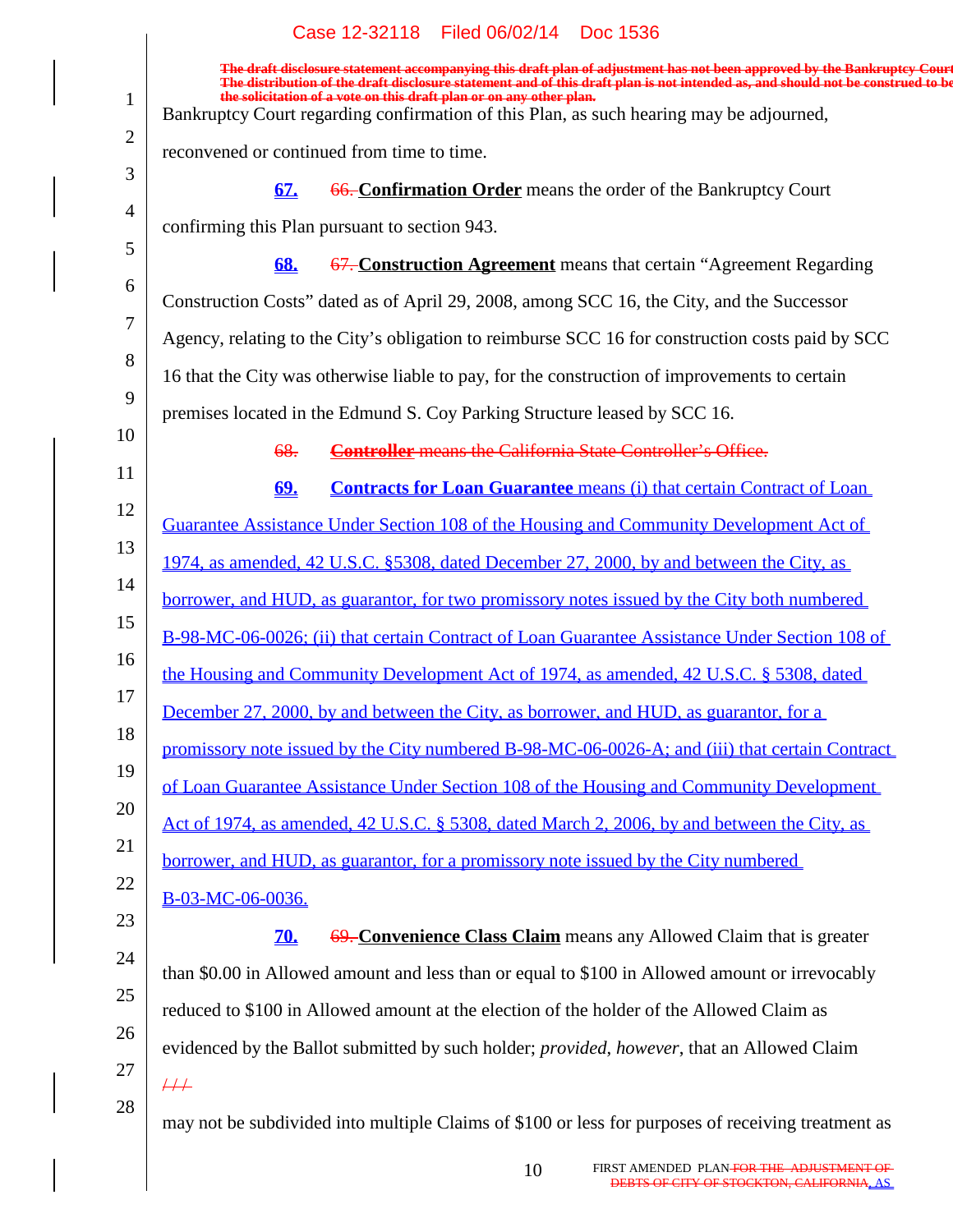|                | Case 12-32118 Filed 06/02/14 Doc 1536                                                                                                                                                                                                                                                                                                                           |
|----------------|-----------------------------------------------------------------------------------------------------------------------------------------------------------------------------------------------------------------------------------------------------------------------------------------------------------------------------------------------------------------|
| 1              | The draft disclosure statement accompanying this draft plan of adjustment has not been approved by the Bankruptcy Court<br>The distribution of the draft disclosure statement and of this draft plan is not intended as, and should not be construed to be<br>the solicitation of a vote on this draft plan or on any other plan.<br>a Convenience Class Claim. |
| $\overline{2}$ | 70. DBW means the California Department of Boating and Waterways,<br><u>71.</u>                                                                                                                                                                                                                                                                                 |
| 3              | now the Boating and Waterways division of the Department of Parks and Recreation.                                                                                                                                                                                                                                                                               |
| $\overline{4}$ | 72.<br><b>DBW Settlement Agreement</b> means the agreement implementing the                                                                                                                                                                                                                                                                                     |
| 5              | DBW settlement between the City and DBW, annexed as Exhibit 4 to the Supplemental Plan                                                                                                                                                                                                                                                                          |
| 6              |                                                                                                                                                                                                                                                                                                                                                                 |
| 7              | Supplement and annexed as an exhibit to the Second Supplemental Plan Supplement.                                                                                                                                                                                                                                                                                |
| 8              | 73.<br><b>Deed of Estate for Years</b> means the deed made by the City in favor of the                                                                                                                                                                                                                                                                          |
| 9              | 2009 Golf Course/Park Bond Trustee, by which the City would, on the Effective Date, transfer the                                                                                                                                                                                                                                                                |
| 10             | right of possession of the Golf Course/Park Properties through September 1, 2038, or such other                                                                                                                                                                                                                                                                 |
| 11             | date as determined by the Bankruptcy Court to be the termination date of such right of possession.                                                                                                                                                                                                                                                              |
| 12             | should the City elect in its sole discretion to transfer the right of possession of the Golf                                                                                                                                                                                                                                                                    |
|                | Course/Park Properties to the 2009 Golf Course/Park Bond Trustee as described in Section                                                                                                                                                                                                                                                                        |
| 13             | $IV(U)(2)(c)$ of this Plan. The Deed of Estate for Years will restrict the use of the Golf                                                                                                                                                                                                                                                                      |
| 14             | Course/Park Properties to uses consistent with the Stockton Municipal Code, the Stockton                                                                                                                                                                                                                                                                        |
| 15             | General Plan, Federal Emergency Management Agency restrictions, and in the case of Van                                                                                                                                                                                                                                                                          |
| 16             | Buskirk Golf Course and community center, any applicable deed restrictions (as any of the                                                                                                                                                                                                                                                                       |
| 17             | foregoing may be amended from time to time). The Deed of Estate for Years will condition                                                                                                                                                                                                                                                                        |
| 18             | continued use and possession by the 2009 Golf Course/Park Bond Trustee or its assignees or                                                                                                                                                                                                                                                                      |
| 19             | designees (and provide appropriate remedies upon any failure to perform) upon:                                                                                                                                                                                                                                                                                  |
| 20             | arrangements satisfactory to the City for the maintenance of the Golf<br>(a)                                                                                                                                                                                                                                                                                    |
| 21             | Course/Park Properties in the same or better condition than they were in at the time of the transfer                                                                                                                                                                                                                                                            |
| 22             | in order to assure that the 2009 Golf Course/Park Bond Trustee will be in a position to return the                                                                                                                                                                                                                                                              |
| 23             | Golf Course/Park Properties to the City at the termination of the possessory estate granted in the                                                                                                                                                                                                                                                              |
| 24             | Deed of Estate for Years in the same good order and condition as the Golf Course/Park Properties                                                                                                                                                                                                                                                                |
| 25             | were in at the time of commencement of the original term of the Golf Course/Park Lease Out,                                                                                                                                                                                                                                                                     |
| 26             | reasonable wear and tear excepted;                                                                                                                                                                                                                                                                                                                              |
| 27             |                                                                                                                                                                                                                                                                                                                                                                 |
| 28             | the obligation of the 2009 Golf Course/Park Bond Trustee to avoid waste;<br>$\underline{\mathbf{b}}$                                                                                                                                                                                                                                                            |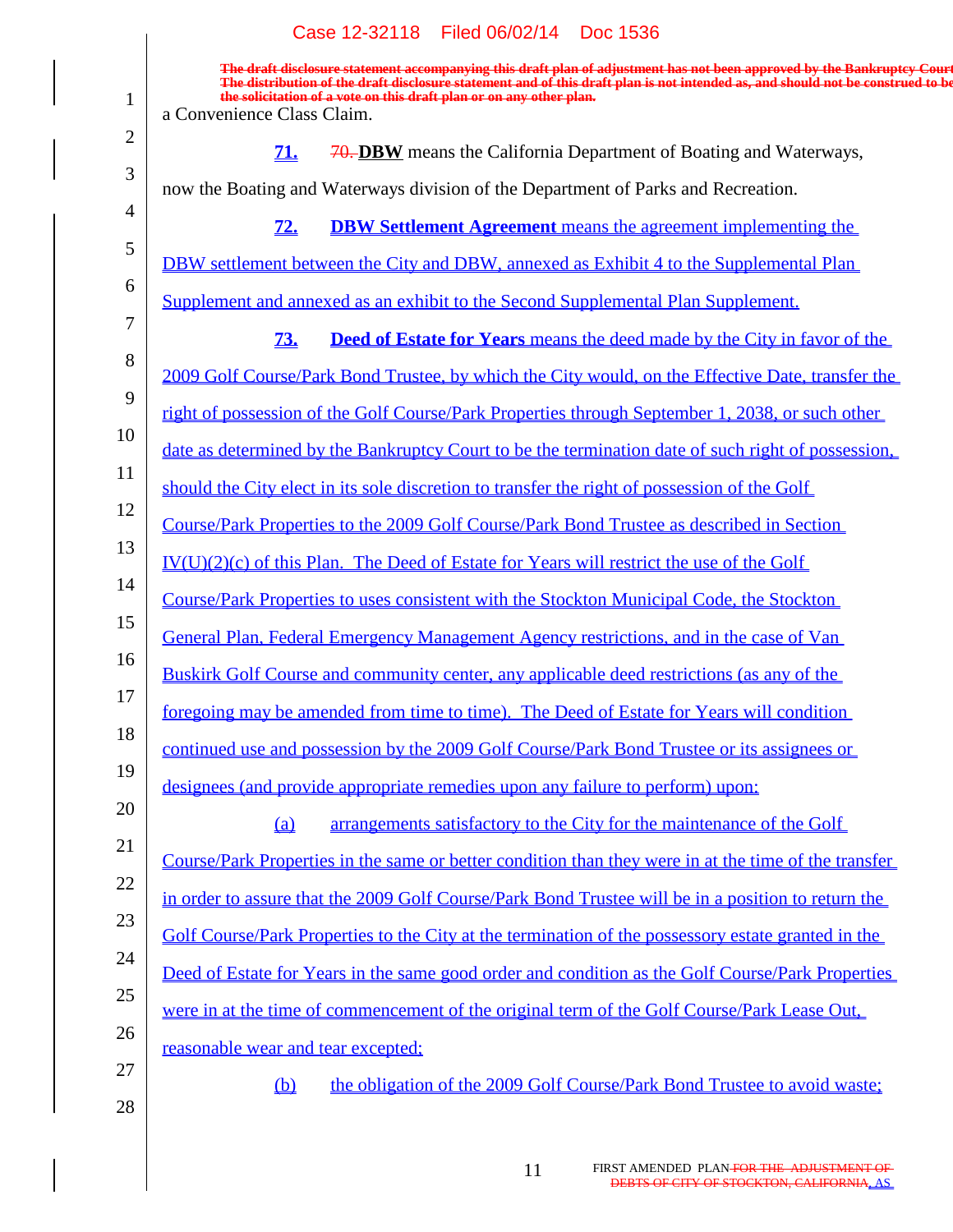|                | Case 12-32118 Filed 06/02/14 Doc 1536                                                                                                                                                                                                                      |
|----------------|------------------------------------------------------------------------------------------------------------------------------------------------------------------------------------------------------------------------------------------------------------|
|                | The draft disclosure statement accompanying this draft plan of adjustment has not been approved by the Bankruptcy Court<br>The distribution of the draft disclosure statement and of this draft plan is not intended as, and should not be construed to be |
| $\mathbf 1$    | the solicitation of a vote on this draft plan or on any other plan.<br>a reservation of the right of the City, or any of its duly authorized<br>$\Omega$                                                                                                   |
| $\overline{2}$ | representatives, to enter upon the Golf Course/Park Properties at any reasonable time to inspect                                                                                                                                                           |
| 3              | the same or to make any repairs, improvements, or changes the City may choose to make, and to                                                                                                                                                              |
| 4              | access any City equipment and facilities located thereon;                                                                                                                                                                                                  |
| 5              | upon expiration of the stated term of the Deed of Estate for Years (or<br>$\Omega$                                                                                                                                                                         |
| 6              | termination as provided in subsection (e) below), the 2009 Golf Course/Park Trustee shall return                                                                                                                                                           |
| 7              | the Golf Course/Park Properties to the City in the same good order and condition as the same                                                                                                                                                               |
| 8              | were in at the time of commencement of the original term of the Golf Course/Park Lease Out,                                                                                                                                                                |
| 9              | <u>reasonable wear and tear excepted, including any permanent improvements and structures existing</u>                                                                                                                                                     |
| 10             | upon the Golf Course/Park Properties at the time of such expiration or termination of the Deed of                                                                                                                                                          |
| 11             | Estate for Years and title thereto shall vest in the City; and                                                                                                                                                                                             |
| 12             | should the Bankruptcy Court determine that the term of the estate granted<br>$\Omega$                                                                                                                                                                      |
| 13             | is indefinite and extended until all original Lease Payments (as defined in the 2009 Golf                                                                                                                                                                  |
| 14             | Course/Park Bonds Indenture) are paid, then the City shall have the right, upon payment of such                                                                                                                                                            |
| 15             | amounts to cause the Deed of Estate for Years to be terminated.                                                                                                                                                                                            |
| 16             | $\sqrt{11}$                                                                                                                                                                                                                                                |
| 17             | 71. Dexia means Dexia Crédit Local, a banking corporation duly organized<br><u>74.</u>                                                                                                                                                                     |
| 18             | and existing under the laws of the Republic of France, acting through its New York branch.                                                                                                                                                                 |
| 19             | <b>75.</b><br>$\frac{72}{72}$ . Disallowed means a Claim or portion thereof that: (i) has been                                                                                                                                                             |
| 20             | disallowed by a Final Order of the Bankruptcy Court; (ii) has been listed by the City in its list of                                                                                                                                                       |
| 21             | creditors, as it may be amended from time to time in accordance with Bankruptcy Rule 1009, as in                                                                                                                                                           |
| 22             | the amount of \$0.00, contingent, disputed, or unliquidated, and as to which no proof of claim has                                                                                                                                                         |
| 23             | been filed by the applicable deadline or deemed timely filed pursuant to any Final Order of the                                                                                                                                                            |
| 24             | Bankruptcy Court; (iii) as to which the holder thereof has agreed to be equal to \$0.00 or to be                                                                                                                                                           |
| 25             | withdrawn, disallowed or expunged; or (iv) has not been listed in the list of creditors and as to                                                                                                                                                          |
| 26             | which no proof of claim has been filed by the applicable deadline or deemed timely filed pursuant                                                                                                                                                          |
| 27             | to a Final Order of the Bankruptcy Court.                                                                                                                                                                                                                  |
| 28             | 73. Disclosure Statement means the disclosure statement, and all exhibits<br><u>76.</u>                                                                                                                                                                    |
|                |                                                                                                                                                                                                                                                            |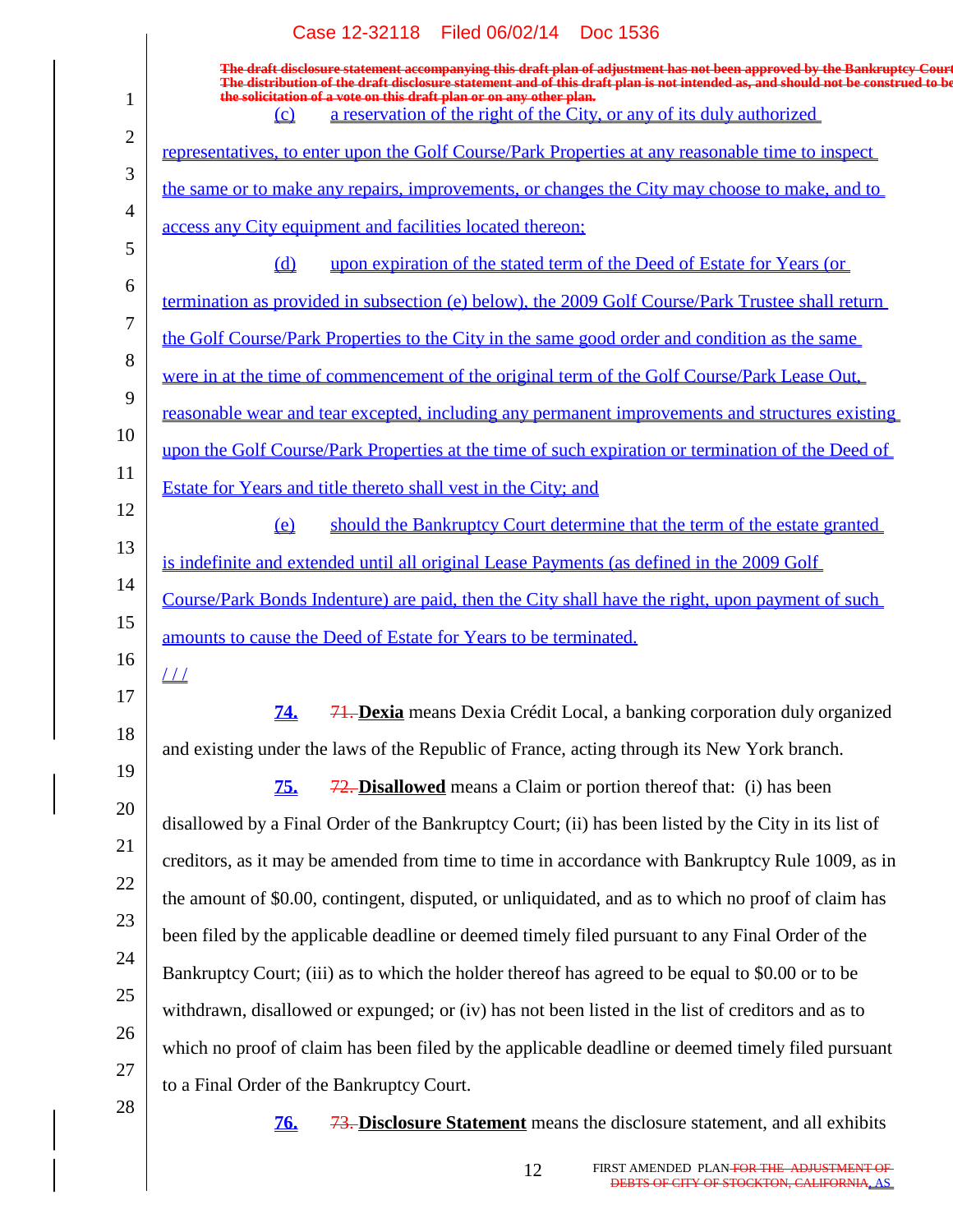$\overline{\phantom{a}}$ 

|                | The draft disclosure statement accompanying this draft plan of adjustment has not been approved by the Bankruptcy Court<br>The distribution of the draft disclosure statement and of this draft plan is not intended as, and should not be construed to be |
|----------------|------------------------------------------------------------------------------------------------------------------------------------------------------------------------------------------------------------------------------------------------------------|
| 1              | the solicitation of a vote on this draft plan or on any other plan.<br>and schedules incorporated therein, that relates to this Plan and that is was approved by the                                                                                       |
| $\overline{2}$ | Bankruptcy Court pursuant to section 1125, 1125 in an order filed on November 22, 2013, as the                                                                                                                                                             |
| 3              | same may be amended, modified, or supplemented in accordance with the Bankruptcy Code.                                                                                                                                                                     |
| $\overline{4}$ |                                                                                                                                                                                                                                                            |
| 5              | 74. Disposition and Development Agreement means that certain-<br><u>77.</u>                                                                                                                                                                                |
| 6              | Disposition and Development Agreement between SCC 16 and the Successor Agency, dated as of                                                                                                                                                                 |
| 7              | October 8, 2002, regarding the development of the City Center Cinema project in the City.                                                                                                                                                                  |
| 8              | <b>Intentionally Left Blank.</b>                                                                                                                                                                                                                           |
| 9              | <b>75. Disputed Claim</b> means any Claim or portion thereof that has not<br>78.                                                                                                                                                                           |
| 10             | become Allowed and that is not Disallowed. In the event that any part of a Claim is a Disputed                                                                                                                                                             |
|                | Claim, except as otherwise provided in this Plan, such Claim shall be deemed a Disputed Claim                                                                                                                                                              |
| 11             | in its entirety for purposes of distribution under this Plan unless the City otherwise agrees in                                                                                                                                                           |
| 12             | writing in its sole discretion. Without limiting the foregoing, a Claim that is the subject of a                                                                                                                                                           |
| 13             | pending                                                                                                                                                                                                                                                    |
| 14             | $\frac{1}{1}$                                                                                                                                                                                                                                              |
| 15             | application, motion, complaint, objection, or any other legal proceeding seeking to disallow, limit,                                                                                                                                                       |
| 16             | reduce, subordinate, or estimate such Claim shall be deemed to be a Disputed Claim.                                                                                                                                                                        |
| 17             | <b>76. Edmund S. Coy Parking Structure</b> means the parking structure<br><u>79.</u>                                                                                                                                                                       |
| 18             | located at N. Hunter Street and E. Channel Street in the City.                                                                                                                                                                                             |
| 19             | $\perp\!\!\!\perp$                                                                                                                                                                                                                                         |
| 20             | $\perp\perp$                                                                                                                                                                                                                                               |
| 21             | $\angle \angle \angle$                                                                                                                                                                                                                                     |
| 22             | 77. Effective Date means the first Business Day after the Confirmation<br>80.                                                                                                                                                                              |
| 23             | Date on which the conditions specified in Section XIII of the Plan have been satisfied or waived.                                                                                                                                                          |
| 24             | <b>78. Eligibility Contest</b> means, collectively, the trial on the City's eligibility<br>81.                                                                                                                                                             |
| 25             |                                                                                                                                                                                                                                                            |
| 26             | to be a debtor under Chapter 9 of the Bankruptcy Code and all ancillary and related pleadings,                                                                                                                                                             |
| 27             | discovery, hearings, and actions.                                                                                                                                                                                                                          |
| 28             | <b>79. Exculpated Party</b> means each or any of the City, NPFG, Assured<br>82.                                                                                                                                                                            |
|                | Guaranty, Ambac, the Indenture Trustee in all its capacities (except in its capacity as the 2009                                                                                                                                                           |
|                |                                                                                                                                                                                                                                                            |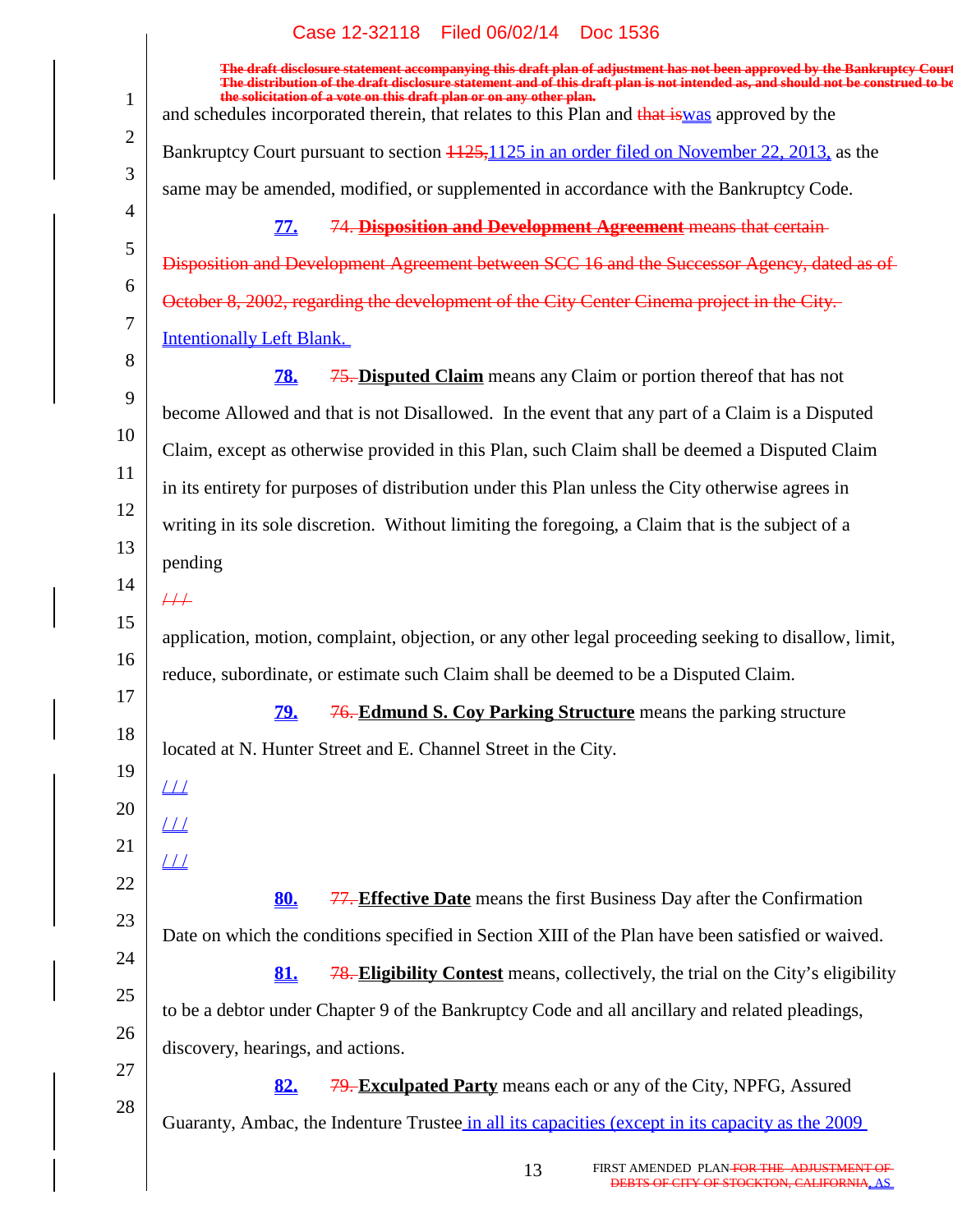|                | Case 12-32118 Filed 06/02/14 Doc 1536                                                                                                                                                                                                                      |
|----------------|------------------------------------------------------------------------------------------------------------------------------------------------------------------------------------------------------------------------------------------------------------|
|                | The draft disclosure statement accompanying this draft plan of adjustment has not been approved by the Bankruptcy Court<br>The distribution of the draft disclosure statement and of this draft plan is not intended as, and should not be construed to be |
| $\mathbf{1}$   | the solicitation of a vote on this draft plan or on any other plan.<br>Golf Course/Park Bond Trustee), and the respective Related Persons of each of the foregoing.                                                                                        |
| $\overline{2}$ | 80. Events Center Project has the meaning set forth in the definition of<br>83.                                                                                                                                                                            |
| $\mathfrak{Z}$ | Arena Lease Back Transaction.                                                                                                                                                                                                                              |
| $\overline{4}$ | 81. Final Order means a judgment, order, ruling, or other decree issued<br>84.                                                                                                                                                                             |
| 5              | and entered by the Bankruptcy Court or by any state or other federal court or other tribunal having                                                                                                                                                        |
| 6              |                                                                                                                                                                                                                                                            |
| 7              | jurisdiction over the subject matter thereof which judgment, order, ruling, or other decree has not                                                                                                                                                        |
| 8              | been reversed, stayed, modified, or amended and as to which: (i) the time to appeal or petition for                                                                                                                                                        |
| 9              | review, rehearing, or certiorari has expired and no appeal or petition for review, rehearing, or                                                                                                                                                           |
| 10             | certiorari is then pending; or (ii) any appeal or petition for review, rehearing, or certiorari has been                                                                                                                                                   |
| 11             | finally decided and no further appeal or petition for review, rehearing, or certiorari can be taken or                                                                                                                                                     |
| 12             | granted.                                                                                                                                                                                                                                                   |
| 13             | 85.<br>82. Financing Authority means the Stockton Public Financing Authority,                                                                                                                                                                              |
|                | a joint powers authority organized and existing under the laws of the state of California and that                                                                                                                                                         |
| 14             | certain Joint Exercise of Powers Agreement dated as of June 16, 1990, by and between the City                                                                                                                                                              |
| 15             | and the Successor Agency.                                                                                                                                                                                                                                  |
| 16             | $\overline{++}$                                                                                                                                                                                                                                            |
| 17             | $\#$                                                                                                                                                                                                                                                       |
| 18             | 83. Fire/Police/Library Lease Back means that certain Lease Agreement,<br>86.                                                                                                                                                                              |
| 19             | dated as of June 1, 2003, pursuant to which the Financing Authority leased the Fire/Police/Library                                                                                                                                                         |
| 20             | Properties to the City.                                                                                                                                                                                                                                    |
| 21             | $\perp\!\!\!\perp$                                                                                                                                                                                                                                         |
| 22             | $\perp\!\!\!\perp$                                                                                                                                                                                                                                         |
| 23             |                                                                                                                                                                                                                                                            |
| 24             | $\perp\!\!\!\perp$                                                                                                                                                                                                                                         |
| 25             | 84. Fire/Police/Library Lease Back Transaction means, collectively, all<br>87.                                                                                                                                                                             |
| 26             | transactions memorialized in, among other things, the 2003 Fire/Police/Library Certificates                                                                                                                                                                |
| 27             | Reimbursement Agreement, the 2003 Fire/Police/Library Certificates, the Fire/Police/Library                                                                                                                                                                |
| 28             | Lease Out, the Fire/Police/Library Lease Back, and all related documents in connection therewith.                                                                                                                                                          |
|                | 85. Fire/Police/Library Lease Out means that certain Site and Facility<br>88.                                                                                                                                                                              |
|                |                                                                                                                                                                                                                                                            |

 $\overline{\phantom{a}}$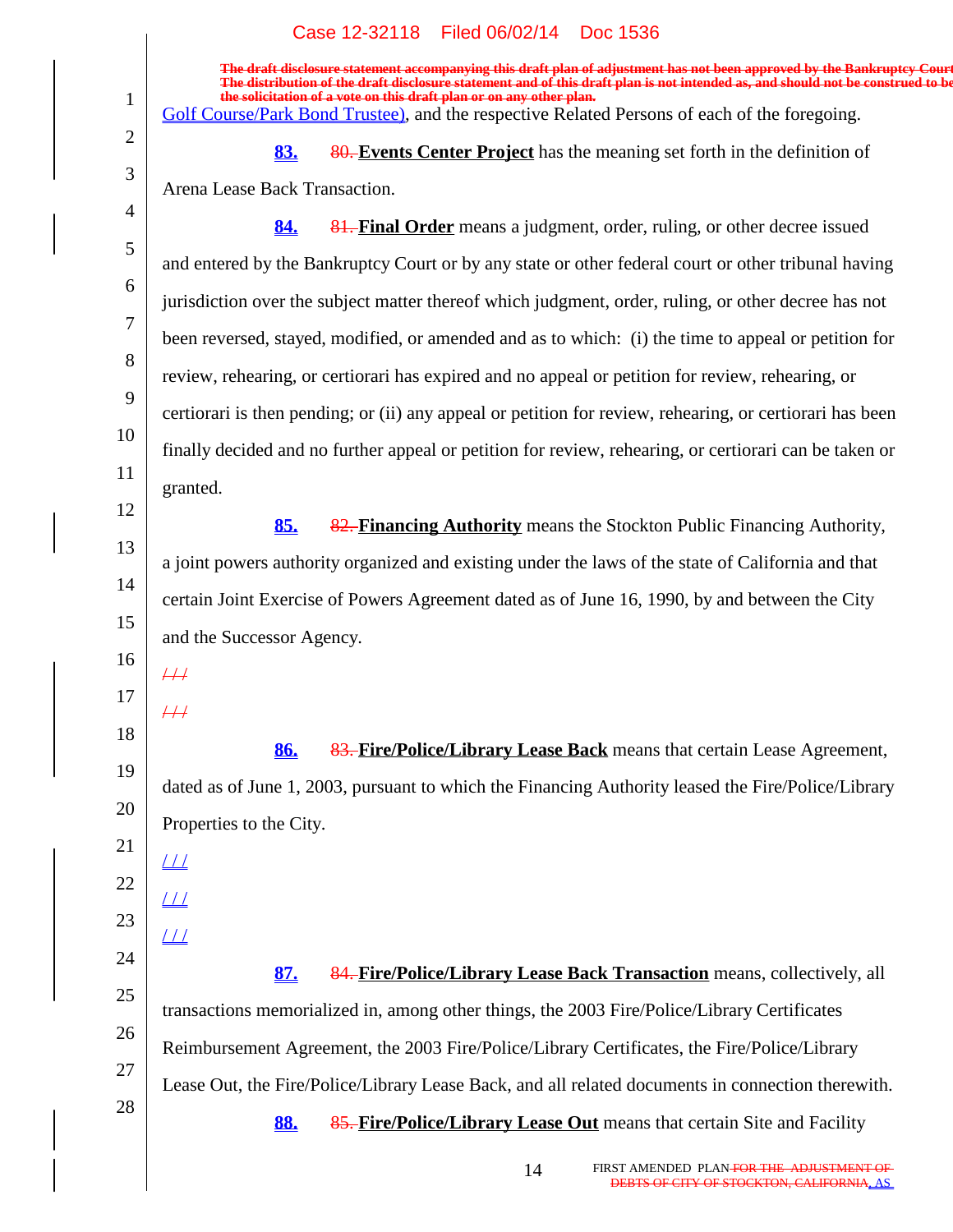|                | Filed 06/02/14 Doc 1536<br>Case 12-32118                                                                                                                                                                                                                                                                                          |
|----------------|-----------------------------------------------------------------------------------------------------------------------------------------------------------------------------------------------------------------------------------------------------------------------------------------------------------------------------------|
|                | The draft disclosure statement accompanying this draft plan of adjustment has not been approved by the Bankruptcy Court<br>The distribution of the draft disclosure statement and of this draft plan is not intended as, and should not be construed to be<br>the solicitation of a vote on this draft plan or on any other plan. |
| $\mathbf{1}$   | Lease, dated as of June 1, 2003, pursuant to which the City leased the Fire/Police/Library                                                                                                                                                                                                                                        |
| $\overline{2}$ | Properties to the Financing Authority.                                                                                                                                                                                                                                                                                            |
| 3              | 86. Fire/Police/Library Lease Out Assignment Agreement means the<br><u>89.</u>                                                                                                                                                                                                                                                    |
| $\overline{4}$ | Assignment Agreement by and between the Financing Authority and the 2003 Fire/Police/Library                                                                                                                                                                                                                                      |
| 5              | Certificates Trustee, in substantially the form annexed to the Ambac Settlement Agreement as                                                                                                                                                                                                                                      |
| 6              | Exhibit A (and referred to in the Ambac Settlement Agreement as the "Site Lease Assignment"                                                                                                                                                                                                                                       |
| 7              | Agreement").                                                                                                                                                                                                                                                                                                                      |
| 8              | 87. Fire/Police/Library Properties means, collectively, the City's Main<br><u>90.</u>                                                                                                                                                                                                                                             |
| 9              | Police Facility, located at 22 E. Market Street; the Maya Angelou Southeast Branch Library,                                                                                                                                                                                                                                       |
| 10             | located at 2324 Pock Lane; Fire Station No. 1, located at 1818 Fresno Avenue; Fire Station No. 5,                                                                                                                                                                                                                                 |
| 11             | located at 3499 Manthey Road; and Fire Station No. 14, located at 3019 McNabb Street.                                                                                                                                                                                                                                             |
| 12             | 88. Fourth Floor Lease of 400 E. Main means that certain 400 East Main<br><u>91.</u>                                                                                                                                                                                                                                              |
| 13             | Street Office Lease dated as of June 1, 2012, between Main Street Stockton LLC and The City of                                                                                                                                                                                                                                    |
| 14             | Stockton.                                                                                                                                                                                                                                                                                                                         |
| 15             | 89. Franklin means, collectively, Franklin Advisers, Inc., Franklin High<br><u>92.</u>                                                                                                                                                                                                                                            |
| 16             | Yield Tax-Free Income Fund, and Franklin California High Yield Municipal Fund.                                                                                                                                                                                                                                                    |
| 17             | <b>Franklin Re-characterization Adversary Proceeding means the-</b><br>90.                                                                                                                                                                                                                                                        |
| 18             | adversary proceeding that the 2009 Golf Course/Park Bond Trustee, Franklin High Yield-                                                                                                                                                                                                                                            |
| 19             | Tax-Free Income Fund, and Franklin California High Yield Municipal Fund commenced by filing-                                                                                                                                                                                                                                      |
| 20             | $\mathbf{a}$                                                                                                                                                                                                                                                                                                                      |
| 21             | $\#$                                                                                                                                                                                                                                                                                                                              |
| 22             | Complaint for Declaratory Relief against the City in the Bankruptcy Court. [Dkt. No. 1181,                                                                                                                                                                                                                                        |
| 23             |                                                                                                                                                                                                                                                                                                                                   |
| 24             | commencing Adversary Case 13-2315].                                                                                                                                                                                                                                                                                               |
| 25             | <b>91. General Fund</b> means the City's chief operating fund, which is used to<br>93.                                                                                                                                                                                                                                            |
| 26             | account for all financial resources except those required to be accounted for in another fund (such                                                                                                                                                                                                                               |
| 27             | as the Restricted Funds).                                                                                                                                                                                                                                                                                                         |
| 28             | 92. General Liability Claim means a tort or contract Claim filed against<br><u>94.</u>                                                                                                                                                                                                                                            |
|                | the City pursuant to the Government Claims Act, California Government Code section 810 et seq.                                                                                                                                                                                                                                    |
|                |                                                                                                                                                                                                                                                                                                                                   |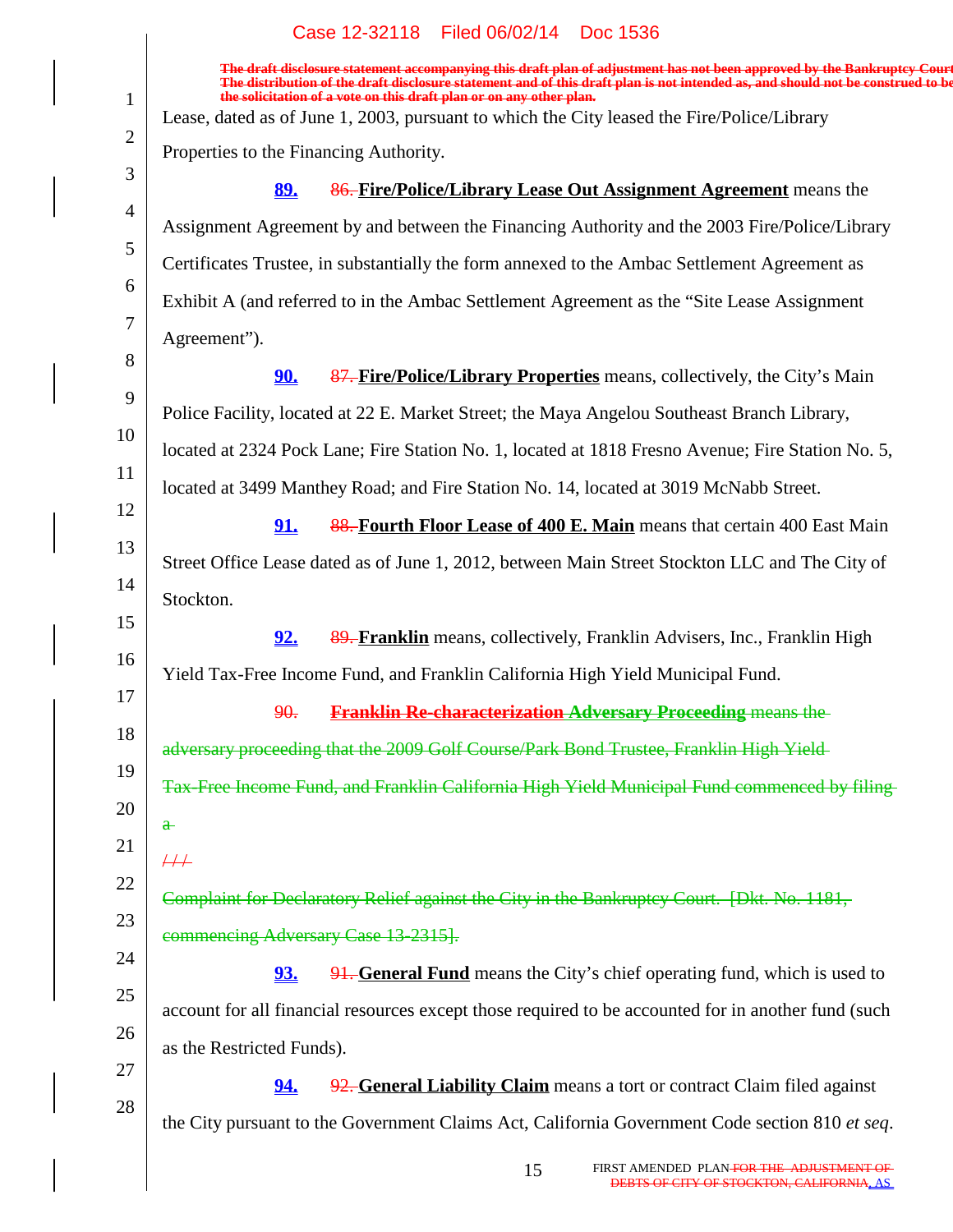1 2 3 4 5 6 7 8 9 10 11 12 13 14 15 16 17 18 19 20 21 22 23 24 25 26 27 28 **The draft disclosure statement accompanying this draft plan of adjustment has not been approved by the Bankruptcy Court. The distribution of the draft disclosure statement and of this draft plan is not intended as, and should not be construed to be, the solicitation of a vote on this draft plan or on any other plan. 95.** 93. **General Unsecured Claim** means any unsecured Claim *that is not* (i) an Administrative Claim; (ii) a General Liability Claim; or (iii) a Workers Compensation Claim; *but excluding* the unsecured portion, if any, of the claims of the holders of the Claims in Classes 1A and 1B (Ambac), 2, 3, and 4 (NPFG), and 5 and 6 (Assured Guaranty), which unsecured claims, if any, will be paid in accordance with the various settlements with such holders. **96. Golf Course/Park Claims** means, collectively, the Golf Course/Park Secured Claim and the Golf Course/Park Unsecured Claim. The Allowed amount of the Golf Course/Park Claims is \$36,603,625.93. **97.** 94. **Golf Course/Park Claims of the 2009 Golf Course/Park Bond Trustee/Franklin** means the Claims arising from the rejection by the City of the Golf Course/Park Lease Back (as limited under section 502(b)(6)) and the Claims, if any, arising from the rejection by the City of the Golf Course/Park Lease Out, which claims are asserted by the 2009 Golf Course/Park Bond Trustee at the direction of Franklin, or its authorized successor in interest, as the sole holder of the 2009 Golf Course/Park Bonds as a result of the assignment by the Financing Authority of all of its rights under the Golf Course/Park Lease Out and the Golf Course/Park Lease Back to the 2009 Golf Course/Park Bond Trustee. The Golf Course/Park Claims of the 2009 Golf Course/Park Bond Trustee/Franklin do not include any claims arising out of non-payment of the 2009 Golf Course/Park Bonds as all such claims are non-recourse claims against the Financing Authority secured only by the assignment by the Financing Authority of the Golf Lease Back Rental Payments and all of its rights under the Golf Course/Park Lease Out and the Golf Course/Park Lease Back, and are not obligations of the City.**Collateral** means the right of the 2009 Golf Course/Park Bond Trustee to take possession of the Golf Course/Park Properties through September 1, 2038, or such other date as is determined by the Bankruptcy Court to be the termination date for such possession. The Bankruptcy Court will determine the value of the Golf Course/Park Collateral during the Confirmation Hearing. **98.** 95. **Golf Course/Park Lease Back** means that certain Lease Agreement, dated as of September 1, 2009, pursuant to which the Financing Authority leased the Golf Course/Park Properties to the City.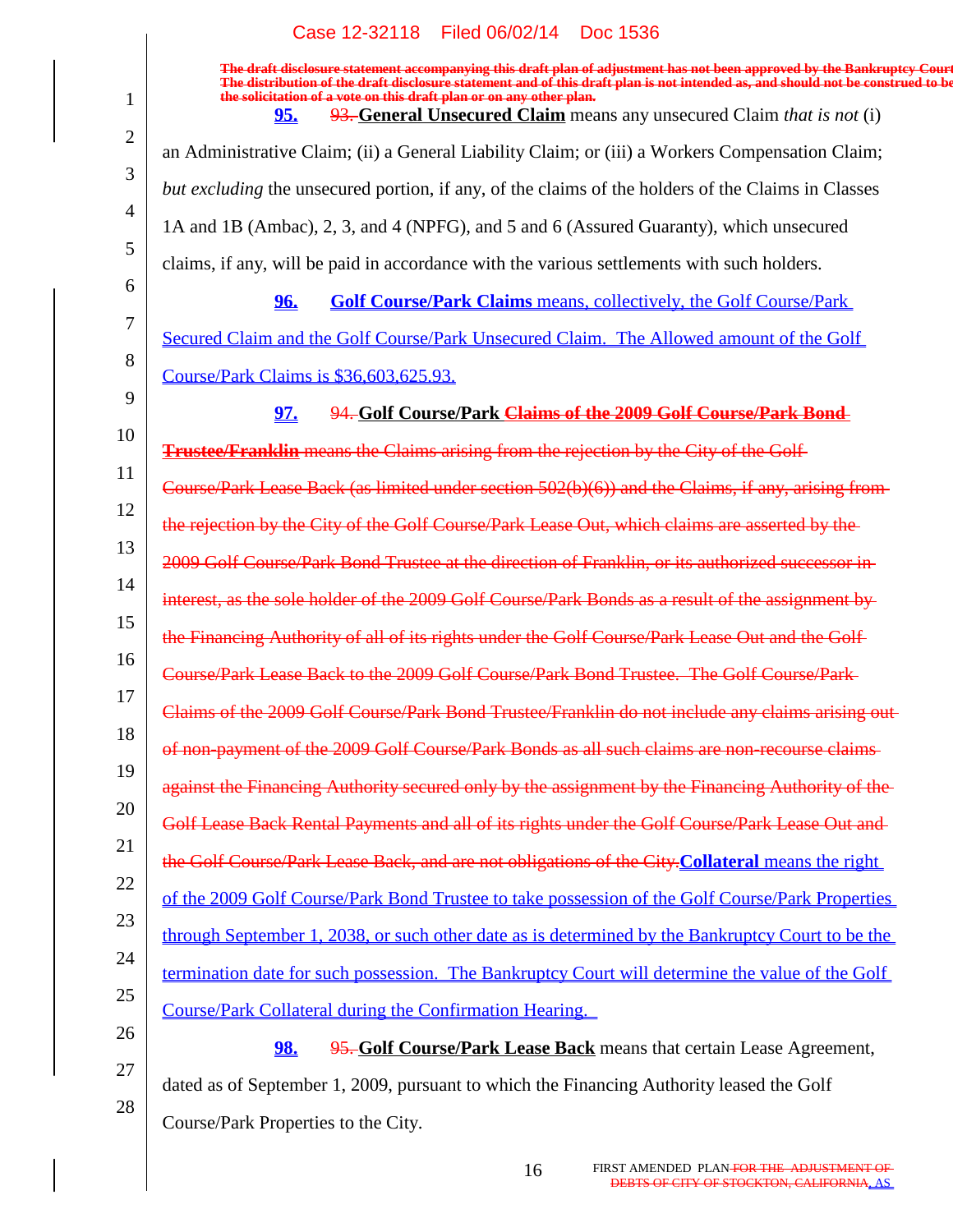|                | Case 12-32118 Filed 06/02/14 Doc 1536                                                                                                                                                                                                                      |
|----------------|------------------------------------------------------------------------------------------------------------------------------------------------------------------------------------------------------------------------------------------------------------|
|                | The draft disclosure statement accompanying this draft plan of adjustment has not been approved by the Bankruptcy Court<br>The distribution of the draft disclosure statement and of this draft plan is not intended as, and should not be construed to be |
| $\mathbf{1}$   | the solicitation of a vote on this draft plan or on any other plan.<br>96. Golf Course/Park Lease Back Rental Payments means the<br><u>99.</u>                                                                                                             |
| $\overline{2}$ | semi-annual rental payments in varying amounts that the City agreed to make as tenant under the                                                                                                                                                            |
| 3              | Golf Course/Park Lease Back.                                                                                                                                                                                                                               |
| $\overline{4}$ | 97. Golf Course/Park Lease Back Transaction means, collectively, all<br><b>100.</b>                                                                                                                                                                        |
| 5              | transactions memorialized in, among other things, the 2009 Golf Course/Park Bonds, the Golf                                                                                                                                                                |
| 6              | Course/Park Lease Out, and the Golf Course/Park Lease Back, and all related documents in                                                                                                                                                                   |
| 7              | connection therewith.                                                                                                                                                                                                                                      |
| 8              | 98. Golf Course/Park Lease Out means that certain Site and Facility<br><b>101.</b>                                                                                                                                                                         |
| 9              | Lease, dated as of September 1, 2009, pursuant to which the City leased the Golf Course/Park                                                                                                                                                               |
| 10             | Properties to the Financing Authority.                                                                                                                                                                                                                     |
| 11             | 99. Golf Course/Park Properties means, collectively, Oak Park, the Van<br><b>102.</b>                                                                                                                                                                      |
| 12             | Buskirk Golf Course, and the Swenson Golf Course.                                                                                                                                                                                                          |
| 13             | <b>Golf Course/Park Secured Claim</b> means the Secured Claim, if any, of the<br><b>103.</b>                                                                                                                                                               |
| 14             | 2009 Golf Course/Park Bond Trustee arising from the recharacterization of the Golf Course/Park                                                                                                                                                             |
| 15             | Lease Back Transaction as a secured financing transaction pursuant to the Partial Judgment. The                                                                                                                                                            |
| 16             | Allowed amount of the Golf Course/Park Secured Claim as of the date of confirmation of the Plan                                                                                                                                                            |
| 17             | shall be determined by the Bankruptcy Court as the value of the Golf Course/Park Collateral.                                                                                                                                                               |
| 18             | <b>Golf Course/Park Unsecured Claim means the Class 12 unsecured Claim</b><br><b>104.</b>                                                                                                                                                                  |
| 19             | of the 2009 Golf Course/Park Bond Trustee arising from the recharacterization of the Golf                                                                                                                                                                  |
| 20             | Course/Park Lease Back Transaction as a secured financing transaction pursuant to the Partial                                                                                                                                                              |
| 21             | Judgment. The Allowed amount of the Golf Course/Park Unsecured Claim as of the date of                                                                                                                                                                     |
| 22             | confirmation of the Plan is equal to: (i) \$36,603,625.93 minus (ii) the Allowed amount of the                                                                                                                                                             |
| 23             | <b>Golf Course/Park Secured Claim.</b>                                                                                                                                                                                                                     |
| 24             | 105.<br><b>HUD</b> means the U.S. Department of Housing and Urban Development.                                                                                                                                                                             |
| 25             | 106.<br><b>100. Impaired</b> means a Claim or interest that is impaired within the                                                                                                                                                                         |
| 26             | meaning of section 1124.                                                                                                                                                                                                                                   |
| 27             | 107.<br><b>101. Indenture Trustee</b> means the 2003 Fire/Police/Library Certificates                                                                                                                                                                      |
| 28             | Trustee, the 2004 Arena Bond Trustee, the 2004 Parking Bond Trustee, the 2006 SEB Bond                                                                                                                                                                     |
|                |                                                                                                                                                                                                                                                            |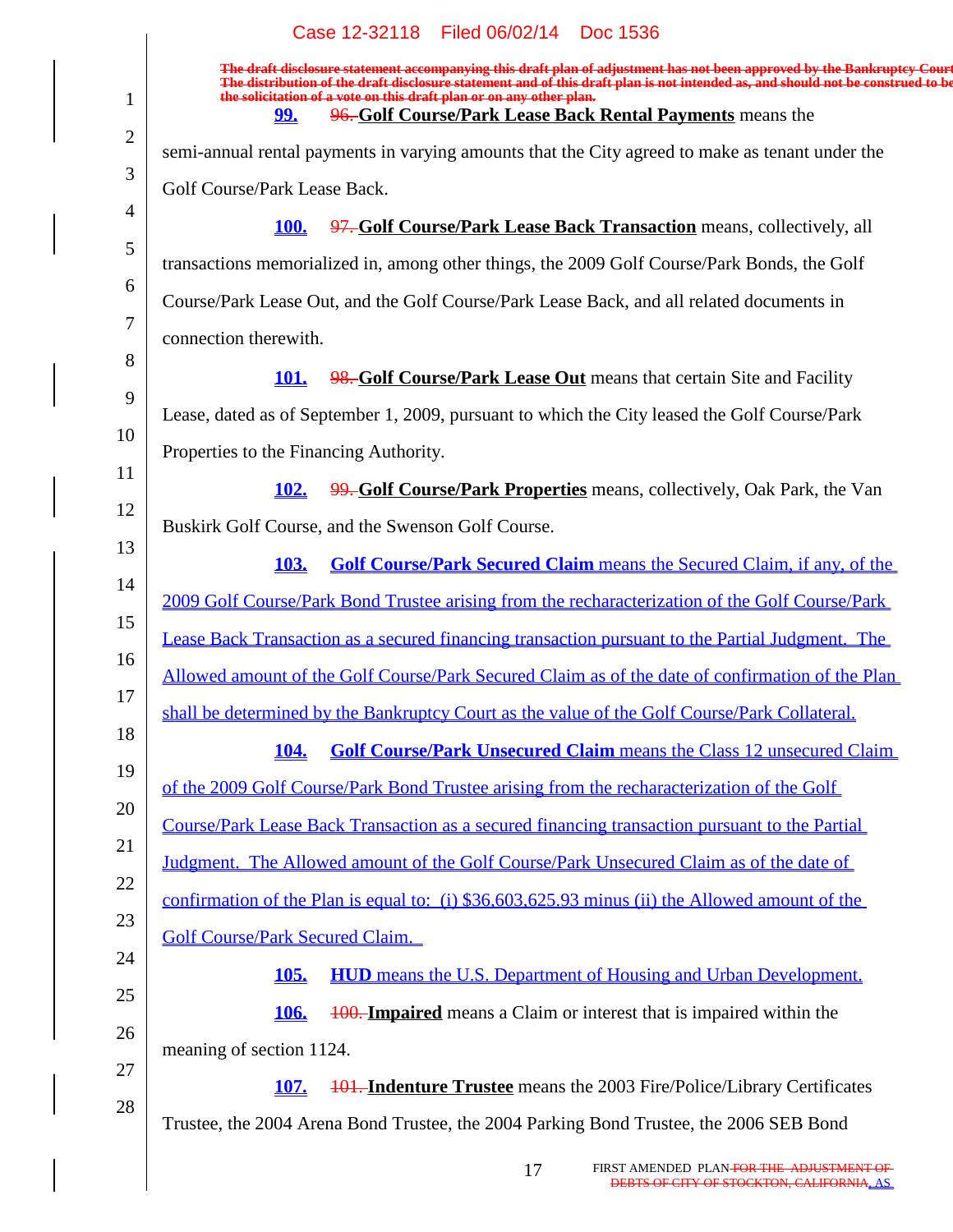|                | Case 12-32118 Filed 06/02/14 Doc 1536                                                                                                                                                                                                                      |
|----------------|------------------------------------------------------------------------------------------------------------------------------------------------------------------------------------------------------------------------------------------------------------|
|                | The draft disclosure statement accompanying this draft plan of adjustment has not been approved by the Bankruptcy Court<br>The distribution of the draft disclosure statement and of this draft plan is not intended as, and should not be construed to be |
| $\mathbf{1}$   | the solicitation of a vote on this draft plan or on any other plan.<br>Trustee, the 2007 Office Building Bond Trustee, the 2009 Golf Course/Park Bond Trustee, and/or                                                                                      |
| $\overline{2}$ | the Pension Obligation Bonds Trustee, as the context requires.                                                                                                                                                                                             |
| 3              | 102. Insurance Policies means the 2004 Arena Bond Insurance Policy, the<br><b>108.</b>                                                                                                                                                                     |
| $\overline{4}$ | 2004 Parking Bond Insurance Policy, the 2006 SEB Bond Insurance Policy, the 2007 Office                                                                                                                                                                    |
| 5              | Building Bond Insurance Policy, and the Ambac Insurance Policy.                                                                                                                                                                                            |
| 6              | <b>103. Insured Portion</b> means that portion of an Allowed Workers<br><u>109.</u>                                                                                                                                                                        |
| 7              | Compensation Claim or an Allowed General Liability Claim that is covered by one or more of the                                                                                                                                                             |
| 8              | excess risk-sharing pools of which the City is a member, up to the amount of the policy limits,                                                                                                                                                            |
| 9              | including any excess coverage policies.                                                                                                                                                                                                                    |
| 10             | <b>104. Leave Buyout Claim</b> means a Claim of a former City employee on<br><b>110.</b>                                                                                                                                                                   |
| 11             | account of unpaid sick leave or other compensation or reimbursement due upon such employee's                                                                                                                                                               |
| 12             | retirement or other separation from City service.                                                                                                                                                                                                          |
| 13             | 105. Marina Construction Loan means that certain Stockton Waterfront<br><b>111.</b>                                                                                                                                                                        |
| 14             | Marina \$13,300,000 Loan Contract, dated as of June 21, 2004.                                                                                                                                                                                              |
| 15             | <b>106. Marina Construction Loan Agreement</b> means the amended Marina<br><u>112.</u>                                                                                                                                                                     |
| 16             | Construction Loan.                                                                                                                                                                                                                                         |
| 17             | <b>107. Marina Project</b> has the meaning set forth in the Marina Construction<br><u>113.</u>                                                                                                                                                             |
| 18             | Loan Agreement.                                                                                                                                                                                                                                            |
| 19<br>20       | <b>108. Market Street Garage</b> means the structure located within the City's<br><b>114.</b>                                                                                                                                                              |
| 21             | Central Parking District on Market Street between Sutter and California Streets.                                                                                                                                                                           |
| 22             | <b>115.</b><br><b>109. New 400 E. Main Lease</b> means the lease to the City of a portion of                                                                                                                                                               |
| 23             | the 400 E. Main Office Building Property, a copy of which lease is included in the Assured                                                                                                                                                                 |
| 24             | <b>Guaranty Settlement Documents.</b>                                                                                                                                                                                                                      |
| 25             | 116.<br><b>110. Notice of the Effective Date</b> shall have the meaning ascribed to such                                                                                                                                                                   |
| 26             | phrase in Section XIV(E) of the Plan.                                                                                                                                                                                                                      |
| 27             | <b>117.</b><br><b>444. NPFG</b> means National Public Finance Guarantee Corporation, a New                                                                                                                                                                 |
| 28             | York stock insurance corporation.                                                                                                                                                                                                                          |
|                | <b>118.</b><br><b>112. NPFG Arena Settlement</b> means the settlement between the City and                                                                                                                                                                 |
|                |                                                                                                                                                                                                                                                            |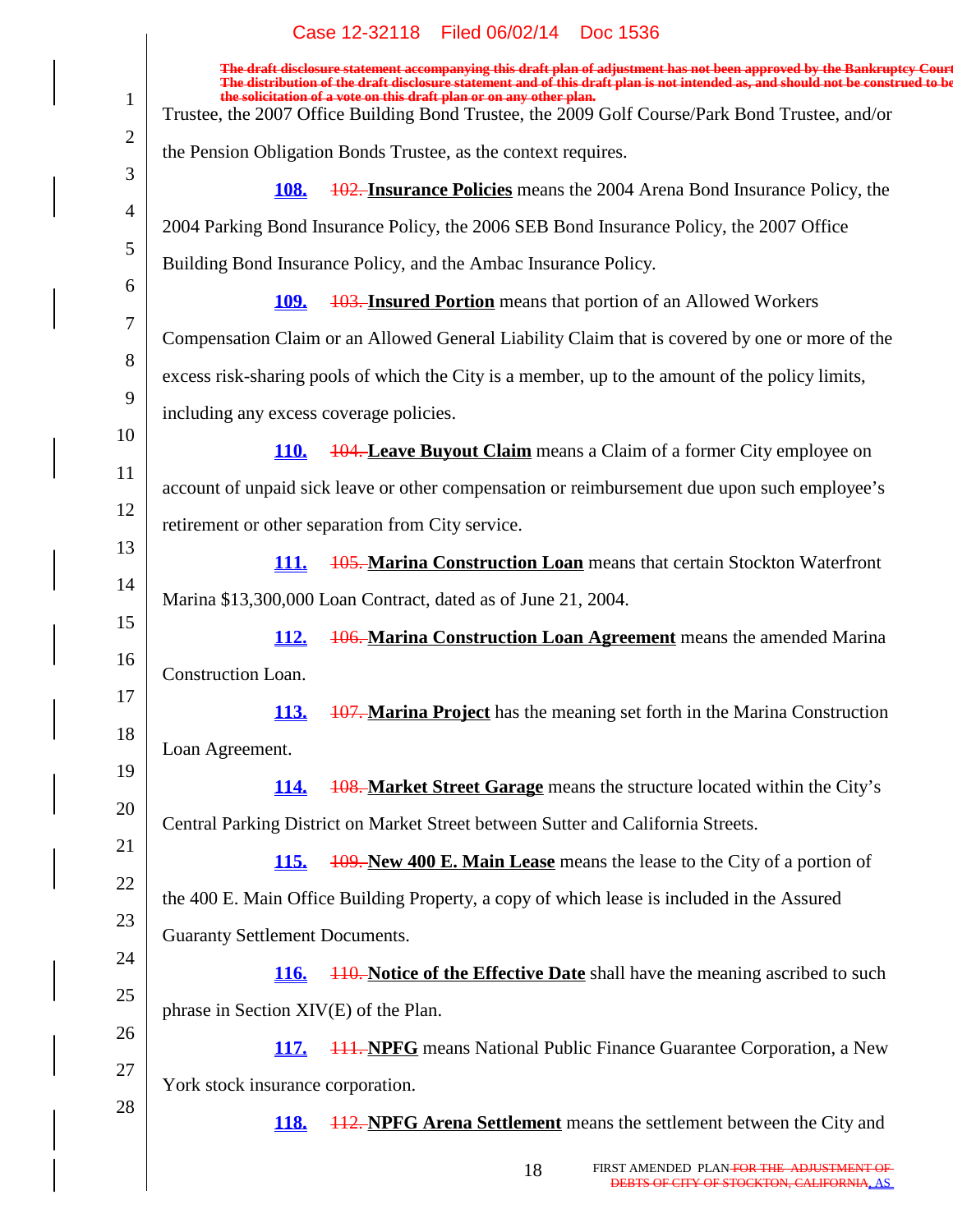|                | Case 12-32118<br>Filed 06/02/14 Doc 1536                                                                                                                                                                                                                                                                                                                                                         |
|----------------|--------------------------------------------------------------------------------------------------------------------------------------------------------------------------------------------------------------------------------------------------------------------------------------------------------------------------------------------------------------------------------------------------|
| $\mathbf{1}$   | The draft disclosure statement accompanying this draft plan of adjustment has not been approved by the Bankruptcy Court<br>The distribution of the draft disclosure statement and of this draft plan is not intended as, and shou<br>the solicitation of a vote on this draft plan or on any other plan.<br>NPFG relating to the Arena Lease Back Transaction, the terms of which settlement are |
| $\overline{2}$ | memorialized in the NPFG Arena Settlement Documents.                                                                                                                                                                                                                                                                                                                                             |
| 3              | <b>113. NPFG Arena Settlement Documents</b> means the documents<br><u>119.</u>                                                                                                                                                                                                                                                                                                                   |
| $\overline{4}$ | implementing the NPFG Arena Settlement, copies of which documents are annexed as Collective                                                                                                                                                                                                                                                                                                      |
| 5              | Exhibit 2 to the Plan Supplement.                                                                                                                                                                                                                                                                                                                                                                |
| 6              | <b>114. NPFG Parking Settlement</b> means the settlement between the City<br><b>120.</b>                                                                                                                                                                                                                                                                                                         |
| 7              | and NPFG relating to the Parking Structure Lease Back Transaction, the terms of which                                                                                                                                                                                                                                                                                                            |
| 8              | settlement are memorialized in the NPFG Parking Settlement Documents.                                                                                                                                                                                                                                                                                                                            |
| 9              | <b>115. NPFG Parking Settlement Documents</b> means the documents<br><u>121.</u>                                                                                                                                                                                                                                                                                                                 |
| 10             | implementing the NPFG Parking Settlement, copies of which documents are annexed as                                                                                                                                                                                                                                                                                                               |
| 11             | Collective Exhibit 3 to the Plan Supplement.                                                                                                                                                                                                                                                                                                                                                     |
| 12             | <b>NPFG Settlement</b> means, collectively, the NPFG Arena Settlement, the<br><u>122.</u>                                                                                                                                                                                                                                                                                                        |
| 13             | <b>NPFG Parking Settlement, and the NPFG/SEB Settlement.</b>                                                                                                                                                                                                                                                                                                                                     |
| 14             | 111                                                                                                                                                                                                                                                                                                                                                                                              |
| 15             | 123.<br><b>116. NPFG/SEB Settlement</b> means the settlement between the City and                                                                                                                                                                                                                                                                                                                |
| 16             | NPFG relating to the SEB Lease Back Transaction, the terms of which settlement are embodied                                                                                                                                                                                                                                                                                                      |
| 17             | herein.                                                                                                                                                                                                                                                                                                                                                                                          |
| 18             | <b>NPFG Settlement means, collectively, the NPFG Arena Settlement, the-</b><br>447.                                                                                                                                                                                                                                                                                                              |
| 19             | NPFG Parking Settlement, and the NPFG/SEB Settlement.                                                                                                                                                                                                                                                                                                                                            |
| 20             | <b>118. Oak Park</b> means the public park of approximately 61.2 acres in the<br><b>124.</b>                                                                                                                                                                                                                                                                                                     |
| 21             | City, bounded on the east by Union Pacific railroad tracks, on the north by East Fulton Street, on                                                                                                                                                                                                                                                                                               |
| 22             | the south by East Alpine Street, and on the west by North Sutter and Alvarado Streets.                                                                                                                                                                                                                                                                                                           |
| 23             | <b>119. Office Building Claims of the 2007 Office Building Bond</b><br><u>125.</u>                                                                                                                                                                                                                                                                                                               |
| 24             | <b>Trustee/Assured Guaranty</b> means the Claims arising in connection with the Office Building                                                                                                                                                                                                                                                                                                  |
| 25             | Lease Back Transaction, which Claims are asserted by the 2007 Office Building Bond Trustee at                                                                                                                                                                                                                                                                                                    |
| 26             | the direction of Assured Guaranty as a result of the assignment by the Financing Authority of all                                                                                                                                                                                                                                                                                                |
| 27             | of its rights under the Office Building Lease Out and the Office Building Lease Back to the 2007                                                                                                                                                                                                                                                                                                 |
| 28             | Office Building Bond Trustee.                                                                                                                                                                                                                                                                                                                                                                    |
|                |                                                                                                                                                                                                                                                                                                                                                                                                  |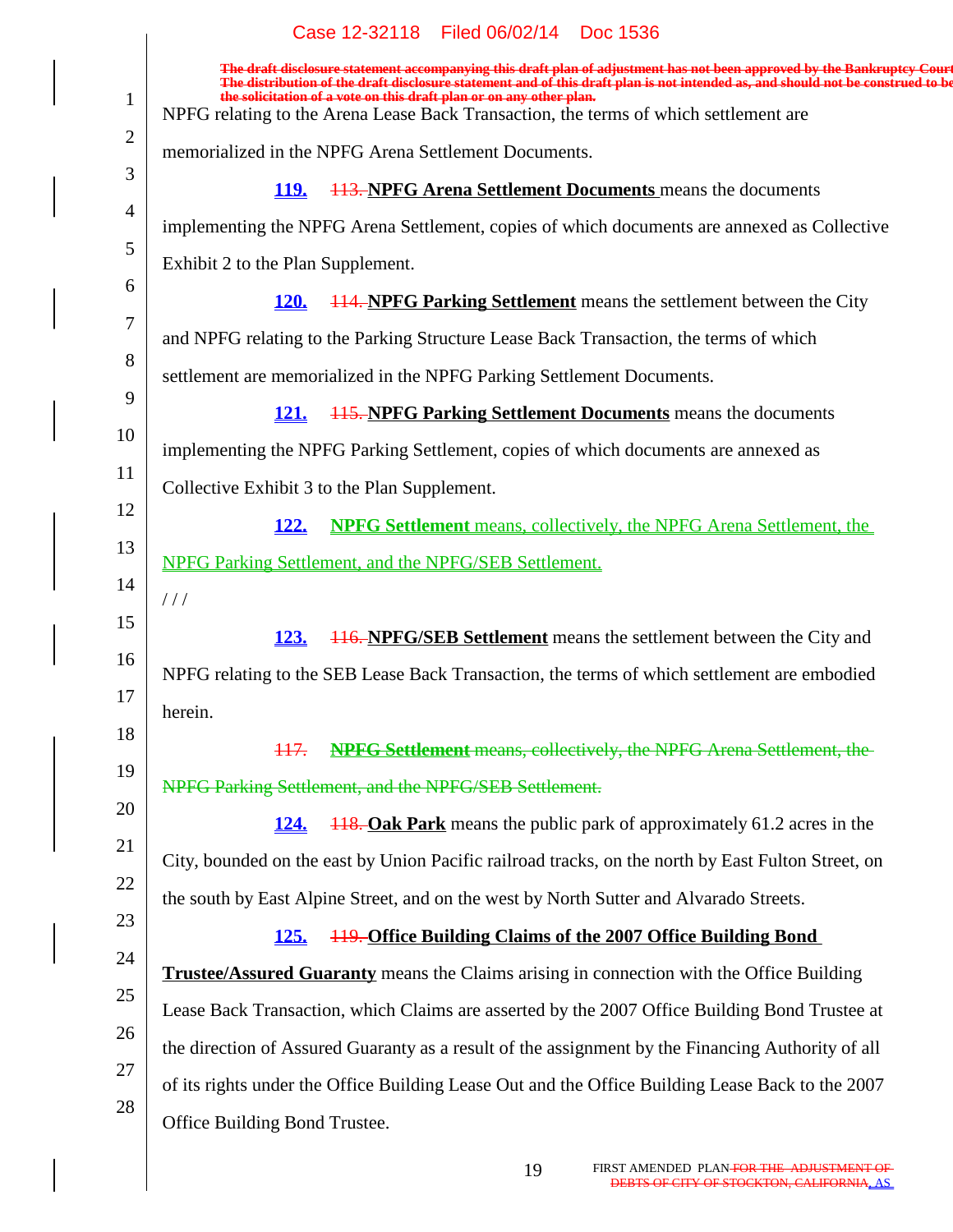|                | Case 12-32118 Filed 06/02/14 Doc 1536                                                                                                                                                                                                                                                                             |
|----------------|-------------------------------------------------------------------------------------------------------------------------------------------------------------------------------------------------------------------------------------------------------------------------------------------------------------------|
| $\mathbf{1}$   | The draft disclosure statement accompanying this draft plan of adjustment has not been approved by the Bankruptcy Court<br>bution of the draft disclosure statement and of this draft plan is not intended as, and should not be construed<br>the solicitation of a vote on this draft plan or on any other plan. |
| $\overline{2}$ | 120. Office Building Lease Back means that certain Lease Agreement,<br><b>126.</b>                                                                                                                                                                                                                                |
| 3              | dated as of November 1, 2007, pursuant to which the Financing Authority leased the 400 E. Main                                                                                                                                                                                                                    |
|                | Office Building Property to the City.                                                                                                                                                                                                                                                                             |
| $\overline{4}$ | 121. Office Building Lease Back Transaction means, collectively, all<br><b>127.</b>                                                                                                                                                                                                                               |
| 5              | transactions memorialized in, among other things, the 2007 Office Building Bonds, the Office                                                                                                                                                                                                                      |
| 6              | Building Lease Out, and the Office Building Lease Back, and all related documents in connection                                                                                                                                                                                                                   |
| 7              | therewith.                                                                                                                                                                                                                                                                                                        |
| 8              | <b>128.</b><br><b>122. Office Building Lease Out</b> means that certain Site and Facility Lease,                                                                                                                                                                                                                  |
| 9              | dated as of November 1, 2007, pursuant to which the City leased the 400 E. Main Office Building                                                                                                                                                                                                                   |
| 10             | Property to the Financing Authority.                                                                                                                                                                                                                                                                              |
| 11             | <b>123. Office Building Standby Agreement</b> means that certain Standby<br><u>129.</u>                                                                                                                                                                                                                           |
| 12             | Bond Purchase Agreement, dated as of November 29, 2007, entered into by the City, the                                                                                                                                                                                                                             |
| 13             | Financing Authority, and Dexia.                                                                                                                                                                                                                                                                                   |
| 14             | $\#$                                                                                                                                                                                                                                                                                                              |
| 15             | $\overline{++}$                                                                                                                                                                                                                                                                                                   |
| 16             | 124.<br><b>Omitted Agreements means, collectively, the executory contract(s) or</b>                                                                                                                                                                                                                               |
| 17             | unexpired lease(s) omitted from the schedules attached to the Assumption Motion and the                                                                                                                                                                                                                           |
| 18             | Rejection Motion, if any.                                                                                                                                                                                                                                                                                         |
| 19             | <b>125. Other Postpetition Claims</b> means Claims asserted against the City<br><b>130.</b>                                                                                                                                                                                                                       |
| 20             | for services rendered to, or goods delivered to, or obligations incurred by, the City after the                                                                                                                                                                                                                   |
| 21             | Petition Date that do not constitute Administrative Claims.                                                                                                                                                                                                                                                       |
| 22             | $\perp\!\!\!\perp$                                                                                                                                                                                                                                                                                                |
| 23             | <b>Parking Authority</b> means the Parking Authority of the City of Stockton, a<br><u>131.</u>                                                                                                                                                                                                                    |
| 24             | public body corporate and politic, organized and existing under and by virtue of the laws of the                                                                                                                                                                                                                  |
| 25             | <b>State of California.</b>                                                                                                                                                                                                                                                                                       |
| 26             | 126. Parking Structure Claims of the 2004 Parking Bond<br><u>132.</u>                                                                                                                                                                                                                                             |
| 27             | <b>Trustee/NPFG</b> means the Claims arising in connection with the Parking Structure Lease Back                                                                                                                                                                                                                  |
| 28             | Transaction, as modified by the NPFG Settlement. The Parking Structure Claims of the 2004                                                                                                                                                                                                                         |
|                |                                                                                                                                                                                                                                                                                                                   |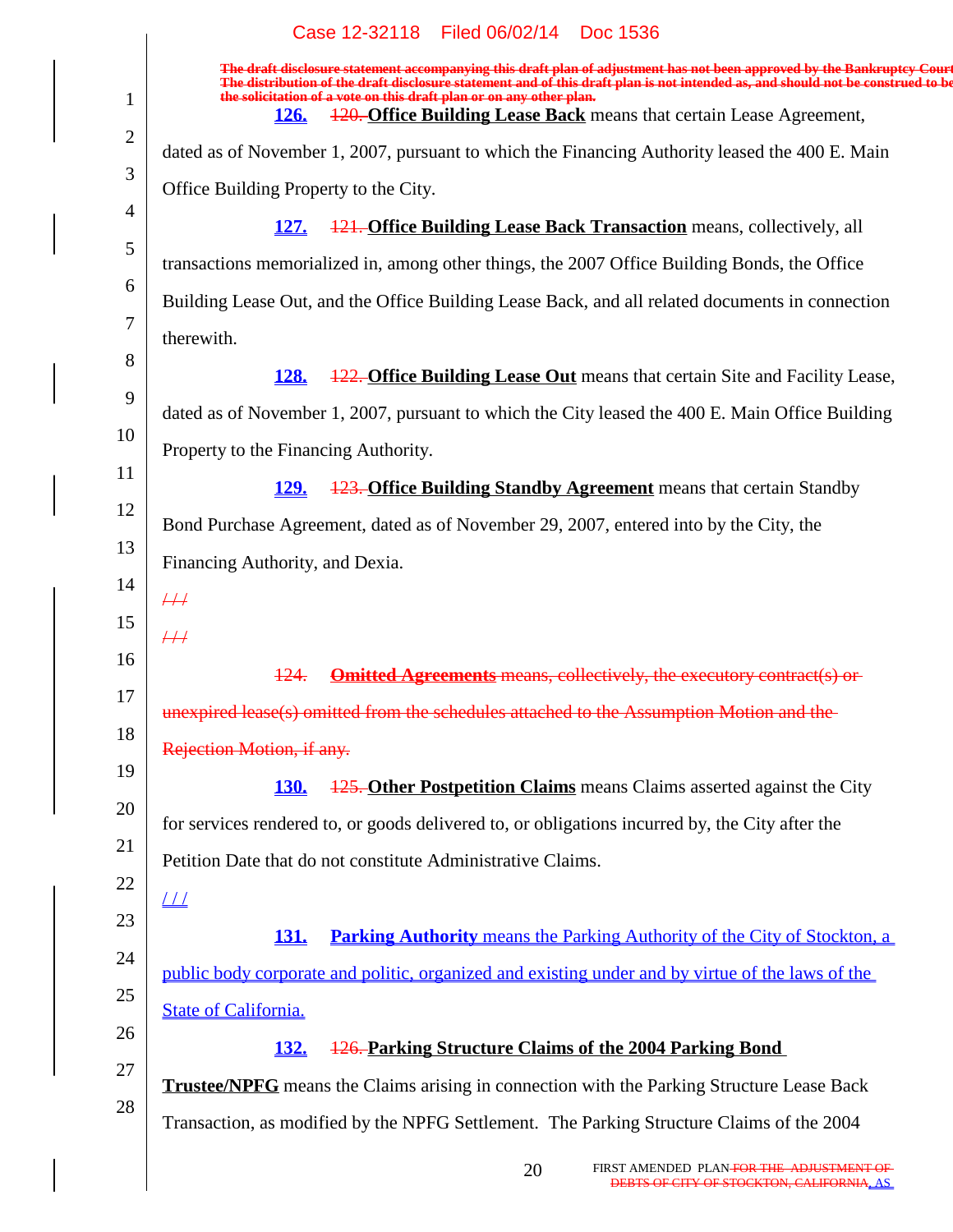|                | Case IZ-92110 Filed 00/02/14 DOC 1990                                                                                                                                                                                             |
|----------------|-----------------------------------------------------------------------------------------------------------------------------------------------------------------------------------------------------------------------------------|
|                | The draft disclosure statement accompanying this draft plan of adjustment has not been approved by the Bankruptcy Court<br>The distribution of the draft disclosure statement and of this draft plan is not intended as, and shou |
| $\mathbf{1}$   | the solicitation of a vote on this draft plan or on any other plan.<br>Parking Bond Trustee/NPFG do not include any claims arising out of non-payment of the 2004                                                                 |
| $\overline{2}$ | Parking Bonds, as all such claims are non-recourse claims against the Financing Authority                                                                                                                                         |
| 3              | secured only by the assignment by the Financing Authority of the Parking Structure Lease Back                                                                                                                                     |
| $\overline{4}$ | Rental Payments and are not obligations of the City (except to the extent specifically provided                                                                                                                                   |
| 5              | under the terms of the NPFG Settlement).                                                                                                                                                                                          |
| 6              | 127. Parking Structure Lease Back means that certain Lease Agreement,<br><u>133.</u>                                                                                                                                              |
| 7              | dated as of September 1, 2004, pursuant to which the Financing Authority leased the Parking                                                                                                                                       |
| 8              | Structure Properties to the City.                                                                                                                                                                                                 |
| 9              | 128. Parking Structure Lease Back Transaction means, collectively, the<br><b>134.</b>                                                                                                                                             |
| 10             | transactions memorialized in the 2004 Parking Bonds, the Parking Structure Lease Out, and the                                                                                                                                     |
| 11             | Parking Structure Lease Back.                                                                                                                                                                                                     |
| 12             | <b>129. Parking Structure Lease Out</b> means that certain Site and Facility<br><u>135.</u>                                                                                                                                       |
| 13             | Lease, dated as of June 1, 2004, pursuant to which the City leased the Parking Structure                                                                                                                                          |
| 14             | Properties to the Financing Authority.                                                                                                                                                                                            |
| 15             | 130. Parking Structure Properties means, collectively, the Edmund S.<br><b>136.</b>                                                                                                                                               |
| 16             | Coy Parking Structure, the Stockton Events Center Parking Structure, and the Market Street                                                                                                                                        |
| 17             | Garage.                                                                                                                                                                                                                           |
| 18             | <b>Partial Judgment</b> means the Partial Judgment in Favor of Plaintiffs<br><b>137.</b>                                                                                                                                          |
| 19             | entered on April 21, 2014 in the Recharacterization Adversary Proceeding [Adv. Dkt. No. 56].                                                                                                                                      |
| 20             | <b>131. Pension Obligation Bonds</b> means the City of Stockton 2007 Taxable<br><b>138.</b>                                                                                                                                       |
| 21             | Pension Obligation Bonds issued on April 5, 2007 in the aggregate principal amount of                                                                                                                                             |
| 22             | \$125,310,000 pursuant to articles 10 and 11 (commencing with section 53570) of chapter 3 of                                                                                                                                      |
| 23             | part 1 of division 2 of title 5 of the Government Code of the State of California and the Pension-                                                                                                                                |
| 24             | <b>Obligation Bonds Indenture.</b>                                                                                                                                                                                                |
| 25             | $\perp\!\!\!\perp$                                                                                                                                                                                                                |
| 26             | part 1 of division 2 of title 5 of the Government Code of the State of California and the Pension                                                                                                                                 |
| 27             | <b>Obligation Bonds Indenture.</b>                                                                                                                                                                                                |
| 28             | <b>132. Pension Obligation Bonds Claims</b> means the Claims arising in<br><u>139.</u>                                                                                                                                            |
|                |                                                                                                                                                                                                                                   |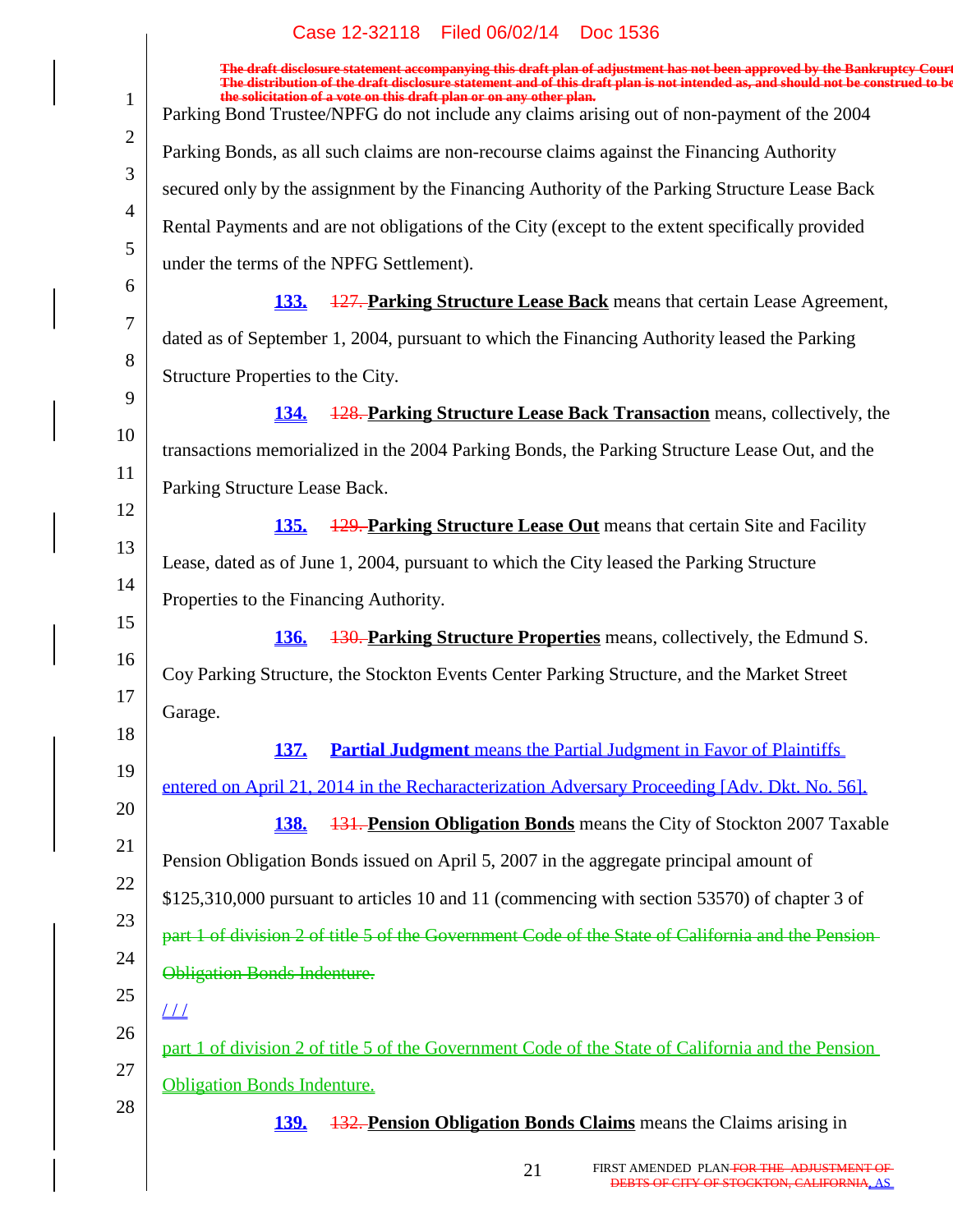|                | Case 12-32118<br>Filed 06/02/14<br>Doc 1536                                                                                                                                                                                                                                                                                                                                        |
|----------------|------------------------------------------------------------------------------------------------------------------------------------------------------------------------------------------------------------------------------------------------------------------------------------------------------------------------------------------------------------------------------------|
| $\mathbf{1}$   | The draft disclosure statement accompanying this draft plan of adjustment has not been approved by the Bankruptcy Court<br>The distribution of the draft disclosure statement and of this draft plan is not intended as, and should not be construed to be<br>the solicitation of a vote on this draft plan or on any other plan.<br>connection with the Pension Obligation Bonds. |
| $\overline{2}$ | <b>133. Pension Obligation Bonds Indenture</b> means that certain Indenture of<br><b>140.</b>                                                                                                                                                                                                                                                                                      |
| 3              | Trust, dated as of April 1, 2007, by and between the City and the Pension Obligation Bonds                                                                                                                                                                                                                                                                                         |
| $\overline{4}$ | Trustee.                                                                                                                                                                                                                                                                                                                                                                           |
| 5              | <b>134. Pension Obligation Bond Bonds Insurance Policy means that certain</b><br><b>141.</b>                                                                                                                                                                                                                                                                                       |
| 6              | Municipal Bond Insurance Policy No. 208382-N issued by Assured Guaranty, as successor to                                                                                                                                                                                                                                                                                           |
| 7              | Financial Security Assurance, with respect to the Pension Obligation Bonds.                                                                                                                                                                                                                                                                                                        |
| $8\,$          | <b>142.</b><br><b>135. Pension Obligation Bonds Trustee</b> means Wells Fargo, as indenture                                                                                                                                                                                                                                                                                        |
| 9              | trustee under the Pension Obligation Bonds Indenture, or any successor indenture trustee                                                                                                                                                                                                                                                                                           |
| 10             | thereunder.                                                                                                                                                                                                                                                                                                                                                                        |
| 11             | 136. Petition Date means June 28, 2012.<br><b>143.</b>                                                                                                                                                                                                                                                                                                                             |
| 12             | 144.<br><b>137. Plan</b> means this First Amended Plan of Adjustment of Debts of City                                                                                                                                                                                                                                                                                              |
| 13             | of Stockton, California (November 15, 2013), together with any exhibits (including any Plan                                                                                                                                                                                                                                                                                        |
| 14             |                                                                                                                                                                                                                                                                                                                                                                                    |
| 15             | Supplement and exhibits annexed to any Plan Supplement), each in their present form or as they                                                                                                                                                                                                                                                                                     |
| 16             | may be altered, amended or modified from time to time in accordance with the provisions of this                                                                                                                                                                                                                                                                                    |
| 17             | Plan, the Confirmation Order, the Bankruptcy Code, and the Bankruptcy Rules.                                                                                                                                                                                                                                                                                                       |
| 18             | <u>145.</u><br><b>138. Plan Document</b> means any agreement or instrument contemplated by,                                                                                                                                                                                                                                                                                        |
| 19             | or to be entered into pursuant to, this Plan, that is in form and substance acceptable to the City,                                                                                                                                                                                                                                                                                |
| 20             | has been duly and validly executed and delivered, or deemed executed by the parties thereto, and                                                                                                                                                                                                                                                                                   |
| 21             | for which all conditions to its effectiveness have been satisfied or waived.                                                                                                                                                                                                                                                                                                       |
| 22             | 146.<br><b>139. Plan Solicitation Order</b> means the Order Approving (i) Adequacy of                                                                                                                                                                                                                                                                                              |
| 23             | Information in 1) Modified Disclosure Statement with Respect to the City's Plan of Adjustment;                                                                                                                                                                                                                                                                                     |
| 24             | (ii) Form, Scope and Nature of Solicitation, Balloting, Tabulation and Notices with Respect-                                                                                                                                                                                                                                                                                       |
| 25             | Thereto; and (iii) Related Confirmation Procedures, Deadlines and Notices, First Amended Plan                                                                                                                                                                                                                                                                                      |
| 26             | <u>for the Adjustment of Debts of City of Stockton (November 15, 2013); (2) Setting Confirmation</u>                                                                                                                                                                                                                                                                               |
| 27             | <u>Procedures; and (3) Scheduling Filing Dates and the Confirmation Hearing [Dkt. No. 1220].</u>                                                                                                                                                                                                                                                                                   |
| 28             | entered on November 22, 2013, by which the Bankruptcy Court-on [November __, 2013]                                                                                                                                                                                                                                                                                                 |
|                | approved the Disclosure Statement as containing adequate information for the purpose of                                                                                                                                                                                                                                                                                            |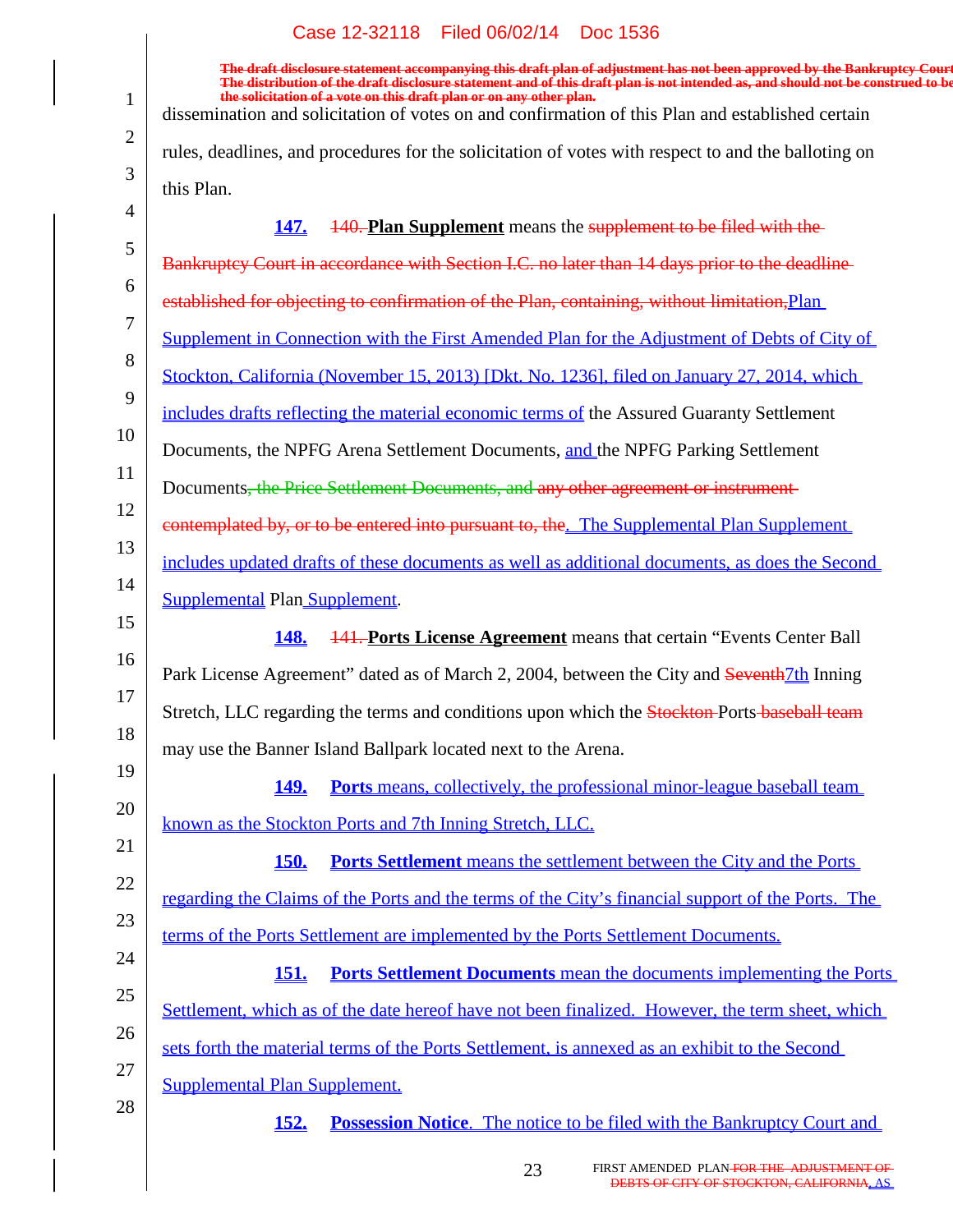|                | Case 12-32118 Filed 06/02/14 Doc 1536                                                                                                                                                                                                                      |
|----------------|------------------------------------------------------------------------------------------------------------------------------------------------------------------------------------------------------------------------------------------------------------|
|                | The draft disclosure statement accompanying this draft plan of adjustment has not been approved by the Bankruptcy Court<br>The distribution of the draft disclosure statement and of this draft plan is not intended as, and should not be construed to be |
| $\mathbf{1}$   | the solicitation of a vote on this draft plan or on any other plan.<br>served upon the City by the 2009 Golf Course/Park Bond Trustee indicating the intention of the                                                                                      |
| $\overline{2}$ | 2009 Golf Course/Park Bond Trustee or its assignee or nominee to take possession of the Golf                                                                                                                                                               |
| 3              | Course/Park Properties and to operate the businesses and activities located thereon pursuant to                                                                                                                                                            |
| $\overline{4}$ | $\perp\!\!\!\perp$                                                                                                                                                                                                                                         |
| 5              | Section IV U. 2. (c) herein. In order to be effective to elect to take possession of the Golf                                                                                                                                                              |
| 6              | <b>Course/Park Properties, the Possession Notice shall:</b>                                                                                                                                                                                                |
| 7              | be filed and served no later than 60 days after delivery of the Deed of<br>(a)                                                                                                                                                                             |
| 8              | Estate for Years to the 2009 Golf Course/Park Bond Trustee;                                                                                                                                                                                                |
| 9              | provide a date for the transition from the City's operations of the<br>(b)                                                                                                                                                                                 |
| 10             | businesses and activities located on the Golf Course/Park Properties, which date must be no later                                                                                                                                                          |
| 11             | than 120 days from the date of the delivery of the Deed of Estate for Years to the 2009 Golf                                                                                                                                                               |
| 12             | <b>Course/Park Bond Trustee;</b>                                                                                                                                                                                                                           |
| 13             | specify the executory contracts relating to the management and use of the<br>$\Omega$                                                                                                                                                                      |
| 14             | Golf Course\Park Properties that should be assumed and assigned and which executory contracts                                                                                                                                                              |
| 15             | should be rejected by the City; and                                                                                                                                                                                                                        |
| 16<br>17       | indicate that liability and property insurance acceptable to the City will be<br>(d)                                                                                                                                                                       |
| 18             | in place prior to the date upon which possession is to be taken by the 2009 Golf Course/Park                                                                                                                                                               |
| 19             | Bond Trustee or its assignee or designee.                                                                                                                                                                                                                  |
| 20             | <u>153.</u><br><b>142. Pre-Confirmation Date Claims</b> means all Claims against the City                                                                                                                                                                  |
| 21             | that arose prior to the Confirmation Date.                                                                                                                                                                                                                 |
| 22             | <b>443. Price Claims</b> mean the Claims of the Price Judgment Creditors, who<br><u>154.</u>                                                                                                                                                               |
| 23             | filed a proof of claim in the Chapter 9 Case in the amount of \$1,423,164.                                                                                                                                                                                 |
| 24             | <b>144. Price Judgment Creditors</b> mean Richard Price and five other<br><u>155.</u>                                                                                                                                                                      |
| 25             | low-income individuals who were displaced from single-room-occupancy housing units in                                                                                                                                                                      |
| 26             | downtown Stockton in connection with the City's code-enforcement activities, and the Interfaith                                                                                                                                                            |
| 27             | Council of San Joaquin (formerly Stockton Metro Ministry Inc.), who collectively filed an action                                                                                                                                                           |
| 28             | against the City, the Successor Agency, and other parties on May 2, 2002, captioned as Price, et                                                                                                                                                           |
|                | al. v. City of Stockton, et al., U.S. District Court for the Eastern District of California, case no.                                                                                                                                                      |
|                |                                                                                                                                                                                                                                                            |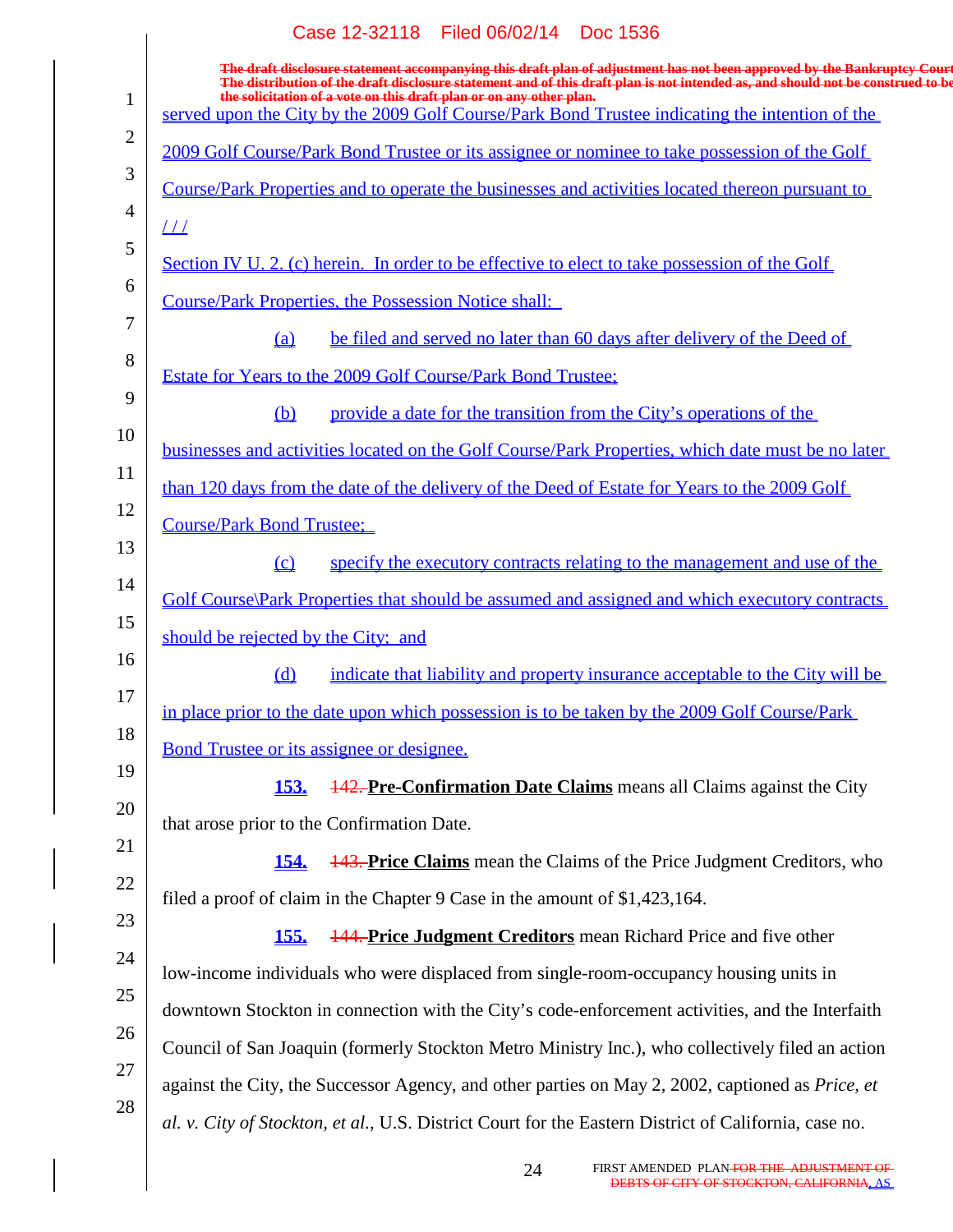|                | Case 12-32118 Filed 06/02/14 Doc 1536                                                                                                                                                                                                                                                                                                                       |
|----------------|-------------------------------------------------------------------------------------------------------------------------------------------------------------------------------------------------------------------------------------------------------------------------------------------------------------------------------------------------------------|
| $\mathbf{1}$   | The draft disclosure statement accompanying this draft plan of adjustment has not been approved by the Bankruptcy Court<br>The distribution of the draft disclosure statement and of this draft plan is not intended as, and should not be construed to be<br>the solicitation of a vote on this draft plan or on any other plan.<br>2:02-cv-00065-LKK-KJM. |
| $\overline{2}$ |                                                                                                                                                                                                                                                                                                                                                             |
| 3              | <b>145. Price Settlement</b> means the settlement between the City and the Price<br><u>156.</u>                                                                                                                                                                                                                                                             |
| $\overline{4}$ | Judgment Creditors regarding the Price Claims. The terms of the Price Settlement are                                                                                                                                                                                                                                                                        |
| 5              | summarized by the Price Settlement Documents.                                                                                                                                                                                                                                                                                                               |
| 6              | $\overline{++}$                                                                                                                                                                                                                                                                                                                                             |
| 7              | <b>146. Price Settlement Documents meansmean</b> the documents<br><u>157.</u>                                                                                                                                                                                                                                                                               |
| 8              | implementing the Price Settlement, copies of which documents are annexed as Collective Exhibit                                                                                                                                                                                                                                                              |
| 9              | 45 to the <b>Supplemental</b> Plan Supplement.                                                                                                                                                                                                                                                                                                              |
| 10             | <b>147. Professional Claim</b> means a Claim required to be filed pursuant to<br><b>158.</b>                                                                                                                                                                                                                                                                |
| 11             | Section II(B) of the Plan for approval of amounts, if any, to be paid after the Effective Date for                                                                                                                                                                                                                                                          |
| 12             | services or expenses in the Chapter 9 Case or incident to this Plan.                                                                                                                                                                                                                                                                                        |
| 13             | <b>Recharacterization Adversary Proceeding means the adversary</b><br><u>159.</u>                                                                                                                                                                                                                                                                           |
| 14             | proceeding that the 2009 Golf Course/Park Bond Trustee, Franklin High Yield Tax-Free Income                                                                                                                                                                                                                                                                 |
| 15             | Fund, and Franklin California High Yield Municipal Fund commenced by filing a Complaint for                                                                                                                                                                                                                                                                 |
| 16             | Declaratory Relief against the City in the Bankruptcy Court. [Dkt. No. 1181, commencing]                                                                                                                                                                                                                                                                    |
| 17             | <b>Adversary Case 13-23151.</b>                                                                                                                                                                                                                                                                                                                             |
| 18             | <b>160.</b><br><b>148. Rejection Motion</b> means the motion or motions to be filed by the City                                                                                                                                                                                                                                                             |
| 19             | pursuant to section 365(a) by which the City shall seek approval and authorization for the                                                                                                                                                                                                                                                                  |
| 20             | rejection of such executory contracts and unexpired leases as shall be identified in such motion(s).                                                                                                                                                                                                                                                        |
| 21             | <b>149. Related Persons</b> means, with respect to any Person, such Person's<br><b>161.</b>                                                                                                                                                                                                                                                                 |
|                | predecessors, successors, assigns and present and former Affiliates (whether by operation of law                                                                                                                                                                                                                                                            |
| 22<br>23       | or otherwise) and subsidiaries, and each of their respective current and former officers, directors,                                                                                                                                                                                                                                                        |
|                | principals, employees, shareholders, members (including ex officio members), partners, agents,                                                                                                                                                                                                                                                              |
| 24             | financial advisors, attorneys, accountants, investment bankers, investment advisors, consultants,                                                                                                                                                                                                                                                           |
| 25             | representatives, and other professionals, and any Person claiming by or through any of them.                                                                                                                                                                                                                                                                |
| 26             | <b>150. Released Party</b> means each or any of NPFG, Assured Guaranty,<br><b>162.</b>                                                                                                                                                                                                                                                                      |
| 27             | Ambac, the Indenture Trustee, and the respective Related Persons of each of the foregoing.                                                                                                                                                                                                                                                                  |
| 28             | <b>151. Restricted Funds</b> means the approximately 200 special purpose and<br><b>163.</b>                                                                                                                                                                                                                                                                 |
|                |                                                                                                                                                                                                                                                                                                                                                             |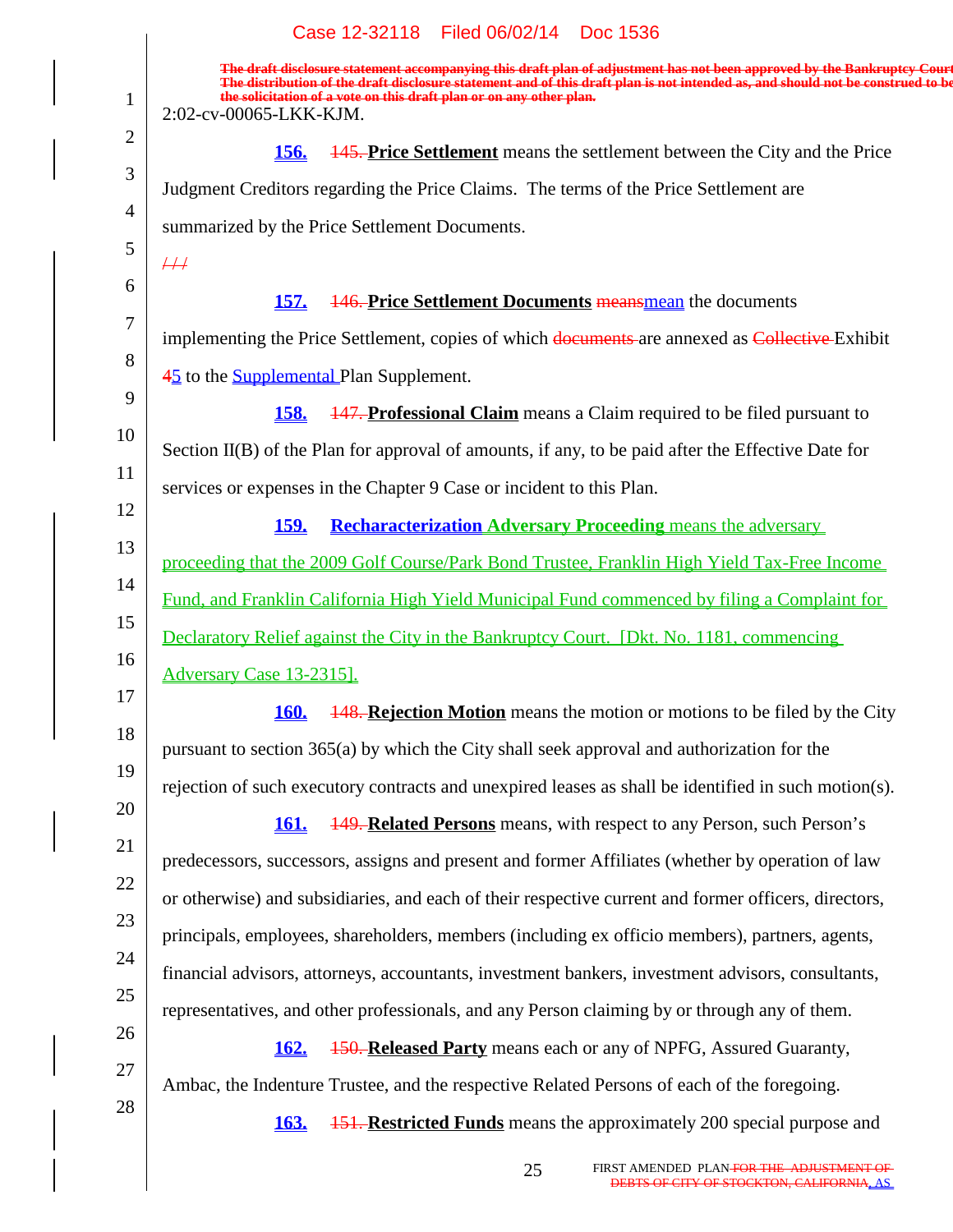**The draft disclosure statement accompanying this draft plan of adjustment has not been approved by the Bankruptcy Court. The distribution of the draft disclosure statement and of this draft plan is not intended as, and should not be construed to be, the solicitation of a vote on this draft plan or on any other plan.**

enterprise funds administered by the City, the use of which is restricted by, among other things,

grants, federal law, the California Constitution, or other California law, such that the assets of the Restricted Funds may not lawfully be used to pay obligations of the General Fund, but which can be used to pay the Pension Obligation Bonds and the Restricted Revenue Bond and Note Payable Obligations.

 $\perp\!\!\!\perp$ 

1

2

3

4

5

6

7

24

25

26

27

28

8 9 10 11 12 13 14 15 16 17 18 19 20 21 22 23 **164.** 152. **Restricted Revenue Bond and Note Payable Obligations** means, collectively, (i) the City of Stockton Revenue Certificates of Participation 1998 Series A (Wastewater System Project), the City of Stockton Certificates of Participation 2003 Series A (Wastewater System Project), the Stockton Public Financing Authority 2005 Water Revenue Bonds, Series A (Water System Capital Improvement Project), Stockton Public Financing Authority Water Revenue Bonds, Series 2009A (Delta Water Supply Project) & Taxable Build America Bonds Series 2009 B (Delta Water Supply Project), Stockton Public Financing Authority Variable Rate Demand Water Revenue Bonds, Series 2010A (Delta Water Supply Project), including all installment purchase agreements, security agreements, trust indentures, reimbursement agreements, fee letters, and other agreements with respect thereto to which the City is a party and which are payable from and secured by special and restricted sources of revenues; and (ii) the City's obligations under that certain Installment Purchase Agreement, dated as of May 1, 2002, by and between the City and California Statewide Communities Development Authority, to make installment payments, from certain revenues of the City's water system, that relate to California Statewide Communities Development Authority Water and Wastewater Revenue Bonds (Pooled Financing Program), Series 2002A .

**165.** 153. **Retiree Health Benefit Claim** means a Claim by a former City employee or dependent on account of or in any way related to the City's postpetition reduction of its contribution to health benefit payments to former City employees and dependents.

**166.** 154. **Retiree Health Benefit Claimant** means a former City employee (or dependent) who was eligible for retiree health benefits based on his or her collective bargaining agreement at the time of retirement and: (i) who was receiving City retiree health benefits as of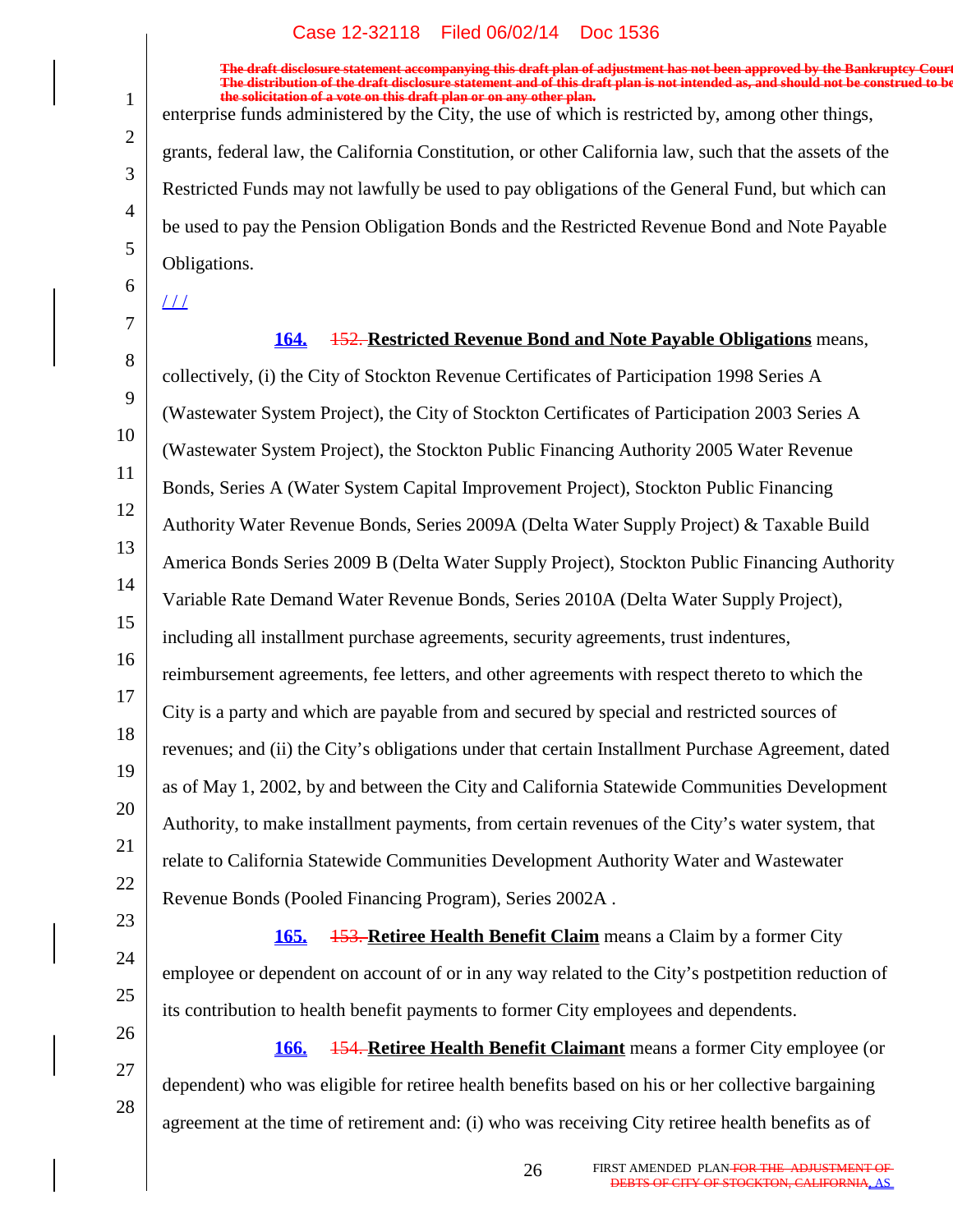|                | Case IZ-32118 Filed 00/02/14 DOC 1930                                                                                                                                                                                                                                                                                             |
|----------------|-----------------------------------------------------------------------------------------------------------------------------------------------------------------------------------------------------------------------------------------------------------------------------------------------------------------------------------|
| $\mathbf{1}$   | The draft disclosure statement accompanying this draft plan of adjustment has not been approved by the Bankruptcy Court<br>The distribution of the draft disclosure statement and of this draft plan is not intended as, and should not be construed to be<br>the solicitation of a vote on this draft plan or on any other plan. |
| $\overline{2}$ | June 30, 2012 (which includes any retiree who had waived coverage prior to that date but was                                                                                                                                                                                                                                      |
| 3              | otherwise eligible, or any retiree who had exceeded the 15-year cap for under-65 retiree health                                                                                                                                                                                                                                   |
| $\overline{4}$ | benefits, but who was eligible for a City retiree benefit for an over-65 retiree); or (ii) who retired                                                                                                                                                                                                                            |
| 5              | prior to July 1, 2012 with his or her last day on payroll having occurred on or before June 30,                                                                                                                                                                                                                                   |
| 6              | 2012; or (iii) who was a surviving spouse of a deceased retiree who was receiving retiree benefits                                                                                                                                                                                                                                |
| 7              | on June 30, 2012.                                                                                                                                                                                                                                                                                                                 |
| 8              | <b>155. Retirees Committee</b> means the Official Committee of Retirees,<br><b>167.</b>                                                                                                                                                                                                                                           |
| 9              | appointed in the Chapter 9 Case on April 1, 2013 [Dkt. No. 846], by the Office of the United                                                                                                                                                                                                                                      |
|                | States Trustee pursuant to sections $1102(a)(1)$ and $1102(b)(1)$ , as the membership thereof may                                                                                                                                                                                                                                 |
| 10             | have been reconstituted from time to time by the Office of the United States Trustee.                                                                                                                                                                                                                                             |
| 11             | #                                                                                                                                                                                                                                                                                                                                 |
| 12             | 168.<br><b>156. Retirees Settlement</b> means the agreement between the City and the                                                                                                                                                                                                                                              |
| 13             | Retirees Committee by which the City agrees to propose a plan of adjustment containing the                                                                                                                                                                                                                                        |
| 14             | provisions set forth in the Retirees Settlement.                                                                                                                                                                                                                                                                                  |
| 15             | <b>157. Rights of Action</b> means any rights, claims, or causes of action owned<br><u>169.</u>                                                                                                                                                                                                                                   |
| 16             | by, accruing to, or assigned to the City pursuant to the Bankruptcy Code or pursuant to any                                                                                                                                                                                                                                       |
| 17             | contract, statute, or legal theory, including without limitation any rights to, claims, or causes of                                                                                                                                                                                                                              |
| 18             | action for recovery under any policies of insurance issued to or on behalf of the City.                                                                                                                                                                                                                                           |
| 19             | <b>158. Risk Management Internal Service Fund</b> means the fund<br><b>170.</b>                                                                                                                                                                                                                                                   |
| 20             | established by the City to accumulate resources for interdepartmental charges expended on self                                                                                                                                                                                                                                    |
| 21             |                                                                                                                                                                                                                                                                                                                                   |
| 22             | insurance for General Liability Claims. The City also has other internal service funds.                                                                                                                                                                                                                                           |
| 23             | <b>159. Rust Omni</b> means Rust Consulting/Omni Bankruptcy, the Ballot<br><b>171.</b>                                                                                                                                                                                                                                            |
| 24             | Tabulator in the Chapter 9 Case.                                                                                                                                                                                                                                                                                                  |
| 25             | 160. SCC 16 means Stockton City Center 16, LLC, a California limited<br><u>172.</u>                                                                                                                                                                                                                                               |
| 26             | liability company.                                                                                                                                                                                                                                                                                                                |
| 27             | <b>161. SCC 16 Claims</b> means any Claim of SCC 16 arising out of the<br><u>173.</u>                                                                                                                                                                                                                                             |
|                | <b>Construction Agreement.</b>                                                                                                                                                                                                                                                                                                    |
| 28             | <b>SCC 16 Lease</b> means that certain Master Lease dated February 26, 2008<br><b>174.</b>                                                                                                                                                                                                                                        |
|                |                                                                                                                                                                                                                                                                                                                                   |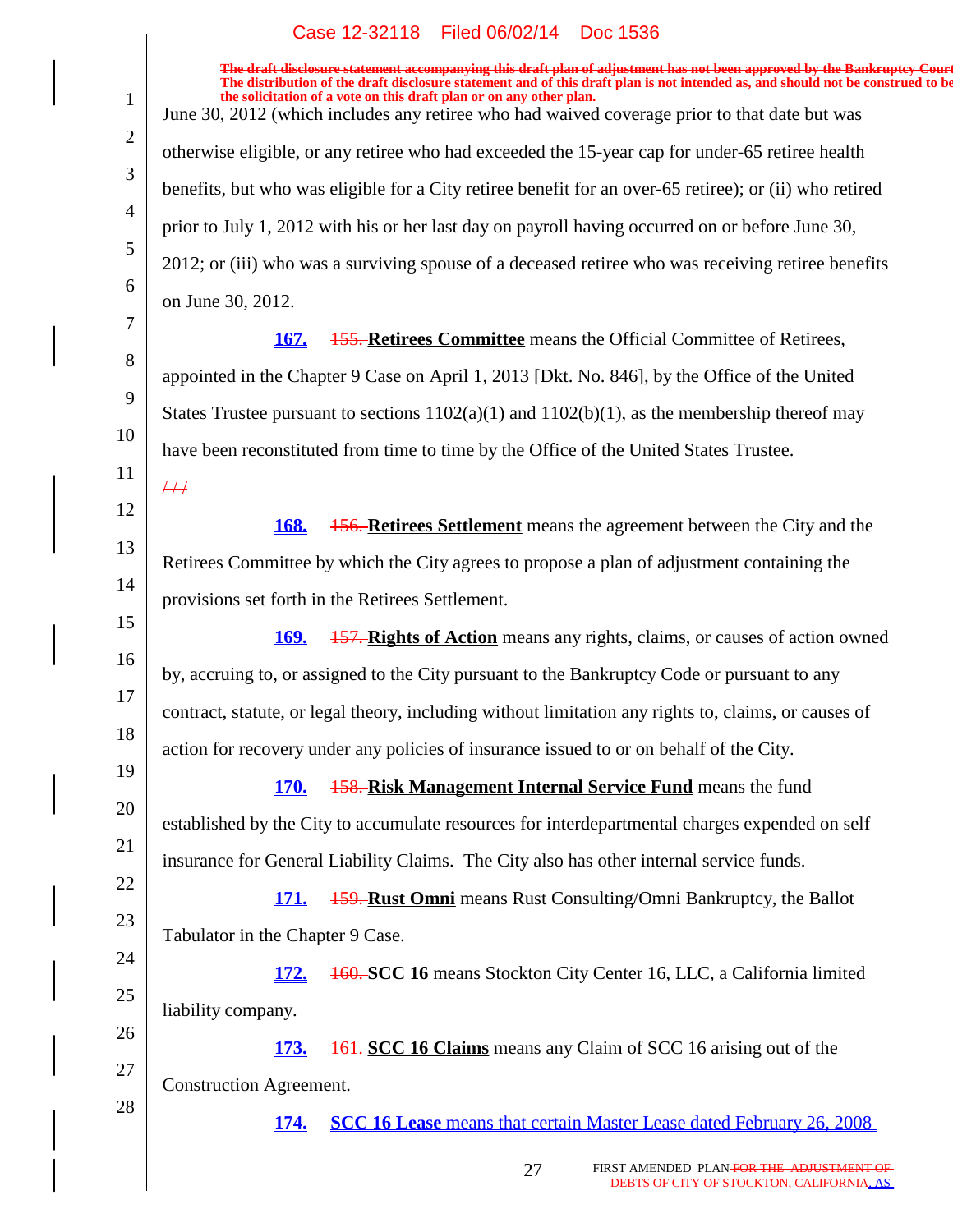|                | Case 12-32118 Filed 06/02/14 Doc 1536                                                                                                                                                                                                                      |
|----------------|------------------------------------------------------------------------------------------------------------------------------------------------------------------------------------------------------------------------------------------------------------|
|                | The draft disclosure statement accompanying this draft plan of adjustment has not been approved by the Bankruptcy Court<br>The distribution of the draft disclosure statement and of this draft plan is not intended as, and should not be construed to be |
| $\mathbf{1}$   | the solicitation of a vote on this draft plan or on any other plan.<br>between the City, as lessor, and SCC 16, as lessee, whereby the City subleased to SCC 16 a                                                                                          |
| $\overline{2}$ | portion of that certain parcel of real property situated in Stockton commonly known as The Coy                                                                                                                                                             |
| 3              | <u>Parking Garage, and more particularly described in the Lease.</u>                                                                                                                                                                                       |
| $\overline{4}$ | <b>162. SCC 16 Promissory Note</b> means that certain promissory note<br><b>175.</b>                                                                                                                                                                       |
| 5              | executed by the City in favor of SCC 16 pursuant to, and in accordance with, the Construction                                                                                                                                                              |
| 6              | Agreement.                                                                                                                                                                                                                                                 |
| 7              | <b>163. SCC 16 Settlement</b> means the settlement, if any, memorialized in the<br><b>176.</b>                                                                                                                                                             |
| 8              | <b>SCC Settlement Agreement.</b>                                                                                                                                                                                                                           |
| 9              | <b>164. SCC Settlement Agreement</b> means that certain settlement agreement,<br><b>177.</b>                                                                                                                                                               |
| 10             | if any, among the City, the 2004 Parking Structure Bond Trustee, and SCC 16.                                                                                                                                                                               |
| 11<br>12       | 165. SEB Claims of the 2006 SEB Bond Trustee/NPFG means the<br><b>178.</b>                                                                                                                                                                                 |
| 13             | Claims (if any) arising under the SEB Lease Back or the SEB Lease Out.                                                                                                                                                                                     |
| 14             | <b>166. SEB Lease Back</b> means that certain Lease Agreement, dated as of<br><b>179.</b>                                                                                                                                                                  |
| 15             | March 1, 2006, pursuant to which the Financing Authority leased the SEB Properties to the City.                                                                                                                                                            |
| 16             | <b>167. SEB Lease Back Transaction</b> means, collectively, the transactions<br><b>180.</b>                                                                                                                                                                |
| 17             | memorialized in the 2006 SEB Bonds, SEB Lease Out, and the SEB Lease Back.                                                                                                                                                                                 |
| 18             | <b>168. SEB Lease Out</b> means that certain Ground Lease, dated as of March<br><b>181.</b>                                                                                                                                                                |
| 19             | 1, 2006, pursuant to which the City leased the SEB Properties to the Financing Authority.                                                                                                                                                                  |
| 20             | <b>169. SEB Properties</b> means the Stewart/Eberhardt Building located at 22<br><b>182.</b>                                                                                                                                                               |
| 21             | East Weber Avenue, in the City, and the adjacent public parking facility located at 15 North El                                                                                                                                                            |
| 22             | Dorado Street.                                                                                                                                                                                                                                             |
| 23             | <b>Second Supplemental Plan Supplement</b> means the Second Supplemental<br><b>183.</b>                                                                                                                                                                    |
| 24             | Plan Supplement in Connection with the First Amended Plan for the Adjustment of Debts of City                                                                                                                                                              |
| 25             | of Stockton, California, As Modified (June 2, 2014), to be filed by the City, which includes the                                                                                                                                                           |
| 26             | <b>Assured Guaranty Settlement Documents, the NPFG Arena Settlement Documents, the NPFG</b>                                                                                                                                                                |
| 27             | Parking Settlement Documents, the DBW Settlement Document, the Price Settlement Documents,                                                                                                                                                                 |
| 28             | and the Thunder Settlement Documents as approved by the City Council by resolution dated April                                                                                                                                                             |
|                | 15, 2014, as well as the term sheet executed by the City and the Ports.                                                                                                                                                                                    |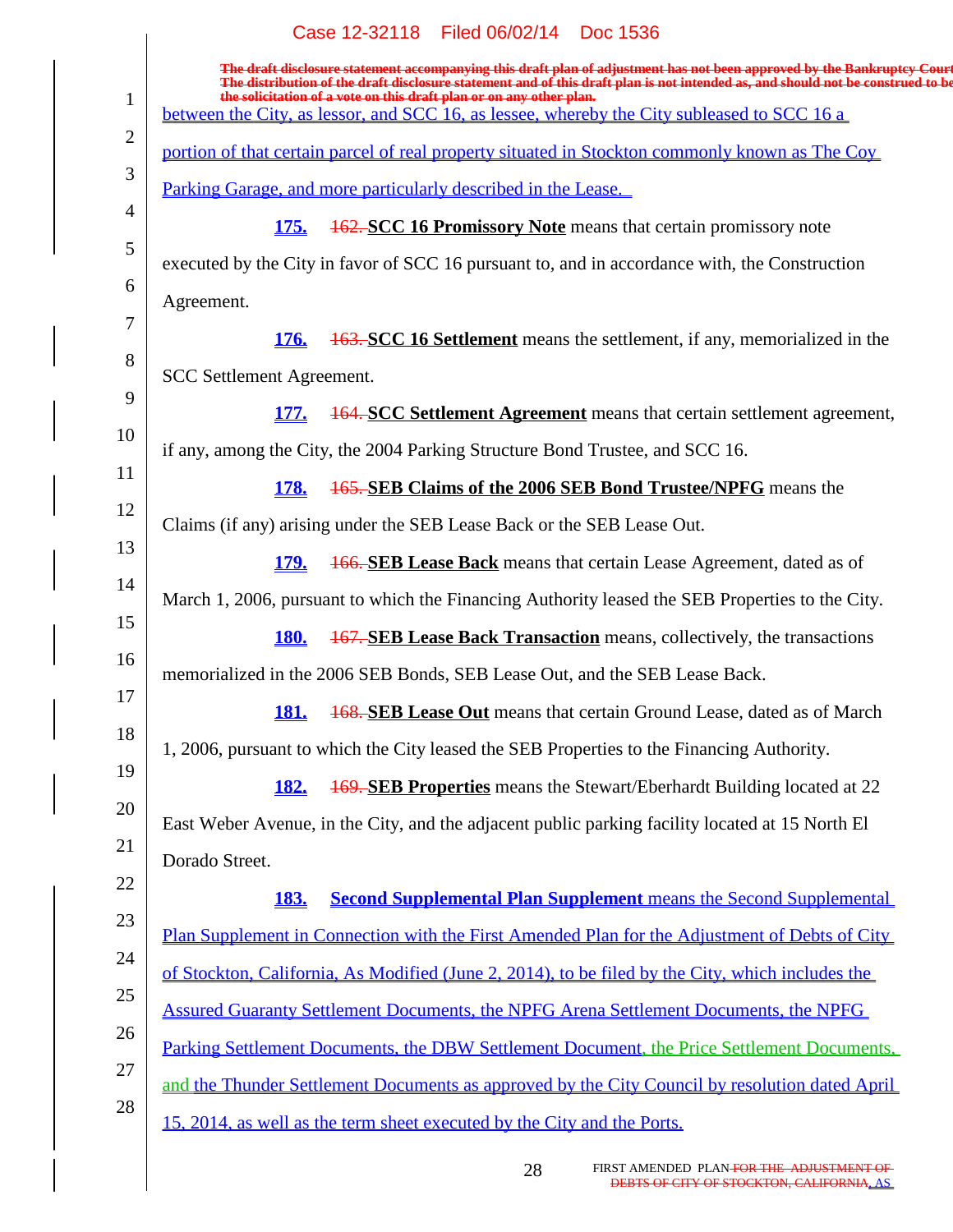1

**The draft disclosure statement accompanying this draft plan of adjustment has not been approved by the Bankruptcy Court. The distribution of the draft disclosure statement and of this draft plan is not intended as, and should not be construed to be, the solicitation of a vote on this draft plan or on any other plan.**

**184.** 170. **Secured Claim** means a Claim that is secured, in whole or in part, (i)

2 3 4 5 6 7 8 9 10 11 12 13 14 15 16 17 18 19 20 21 22 23 24 25 26 27 28 by a lien that is not subject to avoidance or subordination under the Bankruptcy Code or applicable non-bankruptcy law; or (ii) as a result of rights of setoff under section 553; but in any event only to the extent of the value, determined in accordance with section 506(a), of the holder's interest in the City's interest in property or to the extent of the amount subject to such setoff, as the case may be. **185.** 171. **SIR Claim Portion** means the portion of a Workers Compensation Claim or General Liability Claim subject to the City's self insurance retention. For any resolved Workers Compensation Claim, the SIR Claim Portion is the first \$500,000. For any resolved General Liability Claim, the SIR Claim Portion is the first \$1,000,000. The SIR Claim Portion is an obligation of the City rather than an obligation of any excess risk-sharing pool of which the City is a member. **186.** 172. **Special Assessment and Special Tax Obligations** means, collectively: Stockton Public Financing Authority Reassessment Revenue Bonds (Arch Road and Stockton Business Park Assessment Districts) Series 1998, including claims related to those certain: o Stockton Airport Business Park Ltd. Obligation Refunding Improvement Bonds Project 84-1 Phase IV, Series 229 (Local Obligation Bonds); o Stockton Airport Business Park Ltd. Obligation Refunding Improvement Bonds Project 84-1 Phase V, Series 230 (Local Obligation Bonds);  $/$  /  $/$ o Stockton Airport Business Park Ltd. Obligation Refunding Improvement Bonds Project 84-1 Phase I, Series 231 (Local Obligation Bonds);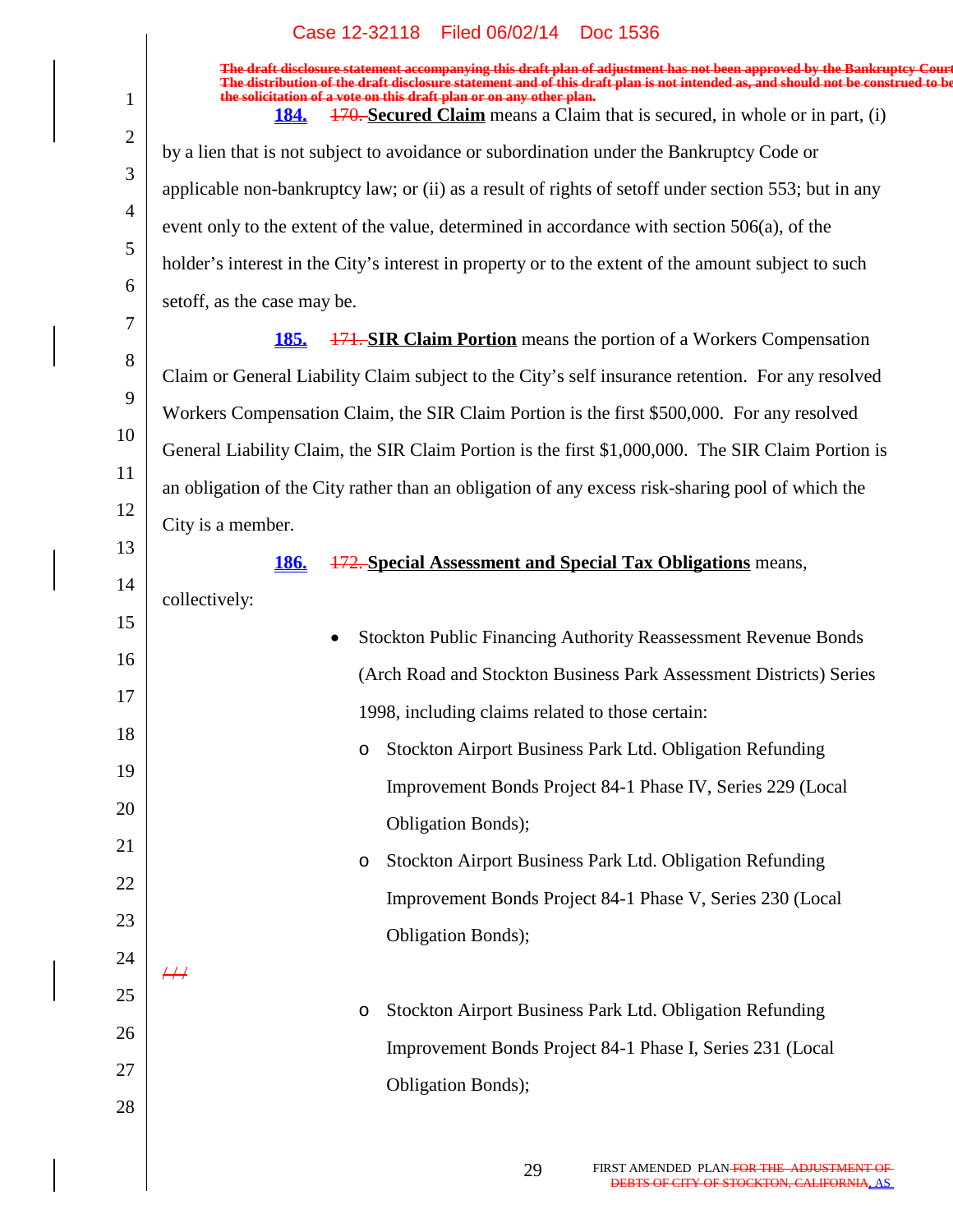|    | Case 12-32118 Filed 06/02/14<br>Doc 1536                                                                                                                                                                                                                   |
|----|------------------------------------------------------------------------------------------------------------------------------------------------------------------------------------------------------------------------------------------------------------|
|    | The draft disclosure statement accompanying this draft plan of adjustment has not been approved by the Bankruptcy Court<br>The distribution of the draft disclosure statement and of this draft plan is not intended as, and should not be construed to be |
|    | the solicitation of a vote on this draft plan or on any other plan.<br>City of Stockton Camera Estates Community Facilities District No.<br>$\bullet$                                                                                                      |
| 2  | 2003-1 Special Tax Bonds, Series 2003;                                                                                                                                                                                                                     |
| 3  | City of Stockton Limited Obligation Improvement Bonds March<br>$\bullet$                                                                                                                                                                                   |
| 4  | Lane/Holman Assessment District 2003-1;                                                                                                                                                                                                                    |
| 5  | City of Stockton Limited Obligation Improvement Bonds Mosher<br>$\bullet$                                                                                                                                                                                  |
| 6  | Assessment District 2003-02;                                                                                                                                                                                                                               |
| 7  | City of Stockton Limited Obligation Improvement Bonds Waterford<br>$\bullet$                                                                                                                                                                               |
| 8  | Estates East Phase II Assessment District 2003-03;                                                                                                                                                                                                         |
| 9  | Stockton Public Financing Authority Refunding Revenue Bonds (West<br>$\bullet$                                                                                                                                                                             |
| 10 | Eighth Street Reassessment District);                                                                                                                                                                                                                      |
| 11 | $\perp\!\!\!\perp$                                                                                                                                                                                                                                         |
| 12 | City of Stockton South Stockton Community Facilities District No.<br>$\bullet$                                                                                                                                                                             |
| 13 | 90-1 2005 Special Tax Refunding Bonds;                                                                                                                                                                                                                     |
| 14 | Stockton Public Financing Authority Refunding Revenue Bonds (2005)<br>$\bullet$                                                                                                                                                                            |
| 15 | Assessment Districts Refinancing) Series A Senior Lien Bonds and                                                                                                                                                                                           |
| 16 | Series B Subordinate Lien Bonds:                                                                                                                                                                                                                           |
| 17 | City of Stockton Limited Obligation Refunding Bond Blossom<br>$\circ$                                                                                                                                                                                      |
| 18 | Ranch Assessment District No. 93-1 (Reassessment and Refunding                                                                                                                                                                                             |
| 19 | of 2005);                                                                                                                                                                                                                                                  |
| 20 | City of Stockton Limited Obligation Refunding Bond La Morada<br>$\circ$                                                                                                                                                                                    |
| 21 | Assessment District No. 96-4 (Reassessment and Refunding of                                                                                                                                                                                                |
| 22 | $2005$ ;                                                                                                                                                                                                                                                   |
| 23 | City of Stockton Limited Obligation Refunding Bond Morada<br>$\circ$                                                                                                                                                                                       |
| 24 | North Assessment District No. 2002-01 (Reassessment and                                                                                                                                                                                                    |
| 25 | Refunding of 2005);                                                                                                                                                                                                                                        |
| 26 | $\overline{+}\overline{+}$                                                                                                                                                                                                                                 |
| 27 |                                                                                                                                                                                                                                                            |
| 28 |                                                                                                                                                                                                                                                            |
|    |                                                                                                                                                                                                                                                            |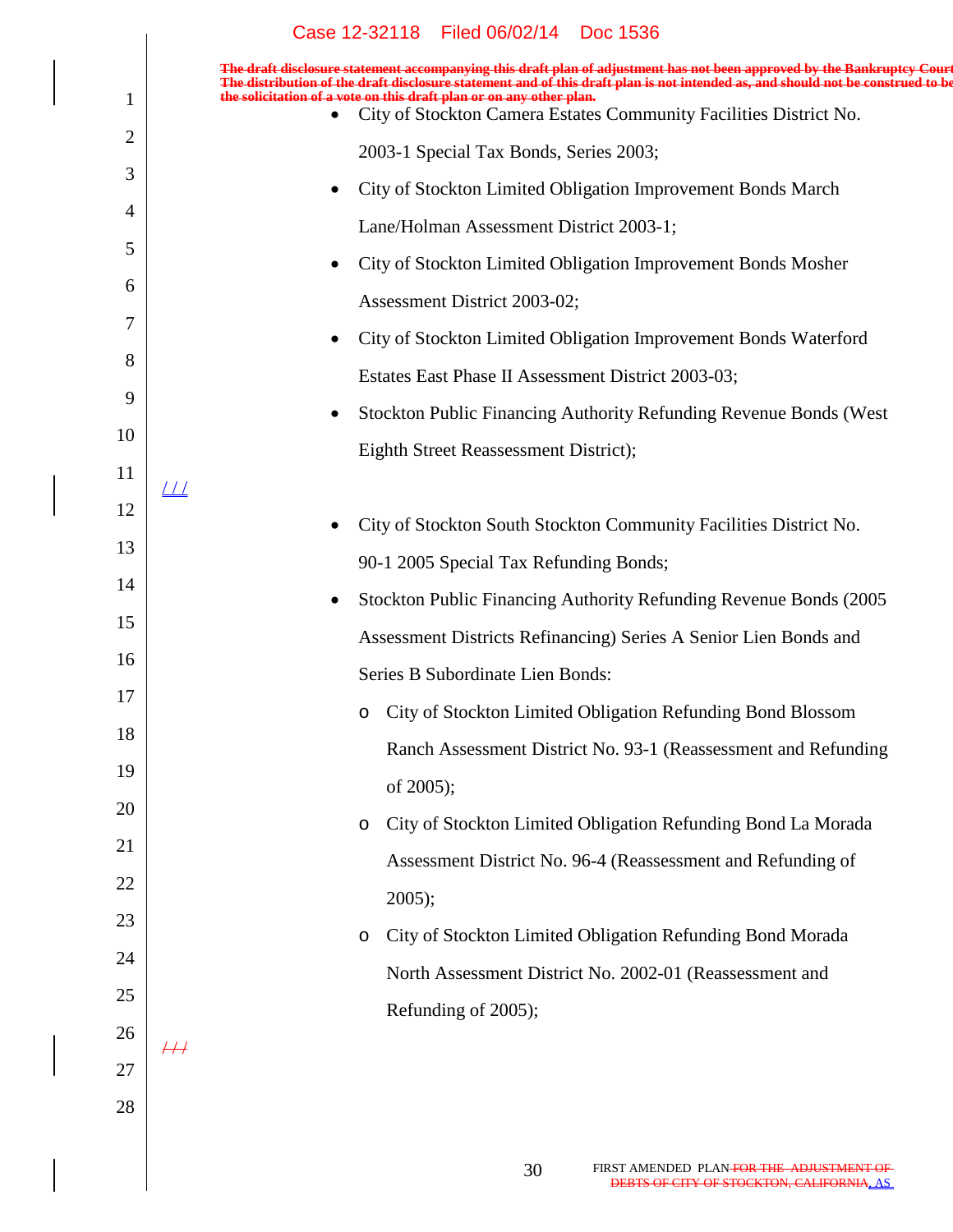|                | Case 12-32118 Filed 06/02/14 Doc 1536                                                                                                                                                                                                                      |
|----------------|------------------------------------------------------------------------------------------------------------------------------------------------------------------------------------------------------------------------------------------------------------|
|                | The draft disclosure statement accompanying this draft plan of adjustment has not been approved by the Bankruptcy Court<br>The distribution of the draft disclosure statement and of this draft plan is not intended as, and should not be construed to be |
| $\mathbf{1}$   | the solicitation of a vote on this draft plan or on any other plan.<br>o City of Stockton Limited Obligation Refunding Bond Morada                                                                                                                         |
| $\overline{2}$ | Ranch Assessment District No. 2000-01 (Reassessment and                                                                                                                                                                                                    |
| 3              | Refunding of 2005);                                                                                                                                                                                                                                        |
| $\overline{4}$ | City of Stockton Limited Obligation Refunding Bond Waterford<br>$\circ$                                                                                                                                                                                    |
| 5              | Estates East Assessment District No. 2002-03 (Reassessment and                                                                                                                                                                                             |
| 6              | Refunding of 2005);                                                                                                                                                                                                                                        |
| 7              | City of Stockton Community Facilities District No. 90-2 (Brookside                                                                                                                                                                                         |
| 8              | Estates) 2005 Special Tax Refunding Bonds;                                                                                                                                                                                                                 |
| 9              | Stockton Public Financing Authority Revenue Bonds (Redevelopment                                                                                                                                                                                           |
| 10             | Projects) 2006 Series A and Taxable Revenue Bonds (Housing                                                                                                                                                                                                 |
| 11             | Projects) 2006 Series C;                                                                                                                                                                                                                                   |
| 12             | City of Stockton Community Facilities District No. 1 (Weston Ranch)                                                                                                                                                                                        |
| 13             | Special Tax Refunding Bonds, Series 2006;                                                                                                                                                                                                                  |
| 14             | <u> 1 1</u>                                                                                                                                                                                                                                                |
| 15             | City of Stockton Spanos Park West Community Facilities District No.                                                                                                                                                                                        |
| 16             | 2001-1 Special Tax Refunding Bonds, Series 2006;                                                                                                                                                                                                           |
| 17             | City of Stockton Community Facilities District No. 2006-1 (Riverbend)                                                                                                                                                                                      |
| 18             | Special Tax Bonds, Series 2006;                                                                                                                                                                                                                            |
| 19             | City of Stockton Community Facilities District No. 2006-3<br>$\bullet$                                                                                                                                                                                     |
| 20             | (Northbrook) Woodside Improvement Area 1 Special Tax Bonds,                                                                                                                                                                                                |
| 21             | Series 2007;                                                                                                                                                                                                                                               |
| 22             | City of Stockton Arch Road East Community Facilities District No.                                                                                                                                                                                          |
| 23             | 99-02 2007 Special Tax Bonds;                                                                                                                                                                                                                              |
| 24             | City of Stockton 2001 Combined Assessment District Refunding, 2001                                                                                                                                                                                         |
| 25             | Charter Way (86-4), North Stockton Interim Sewer (88-2), and Little                                                                                                                                                                                        |
| 26             | John Creek (97-01) 2001 Limited Obligation Improvement Refunding                                                                                                                                                                                           |
| 27             | Bonds;                                                                                                                                                                                                                                                     |
| 28             | Stockton Public Financing Authority 2008 Refunding Revenue Bonds:                                                                                                                                                                                          |
|                |                                                                                                                                                                                                                                                            |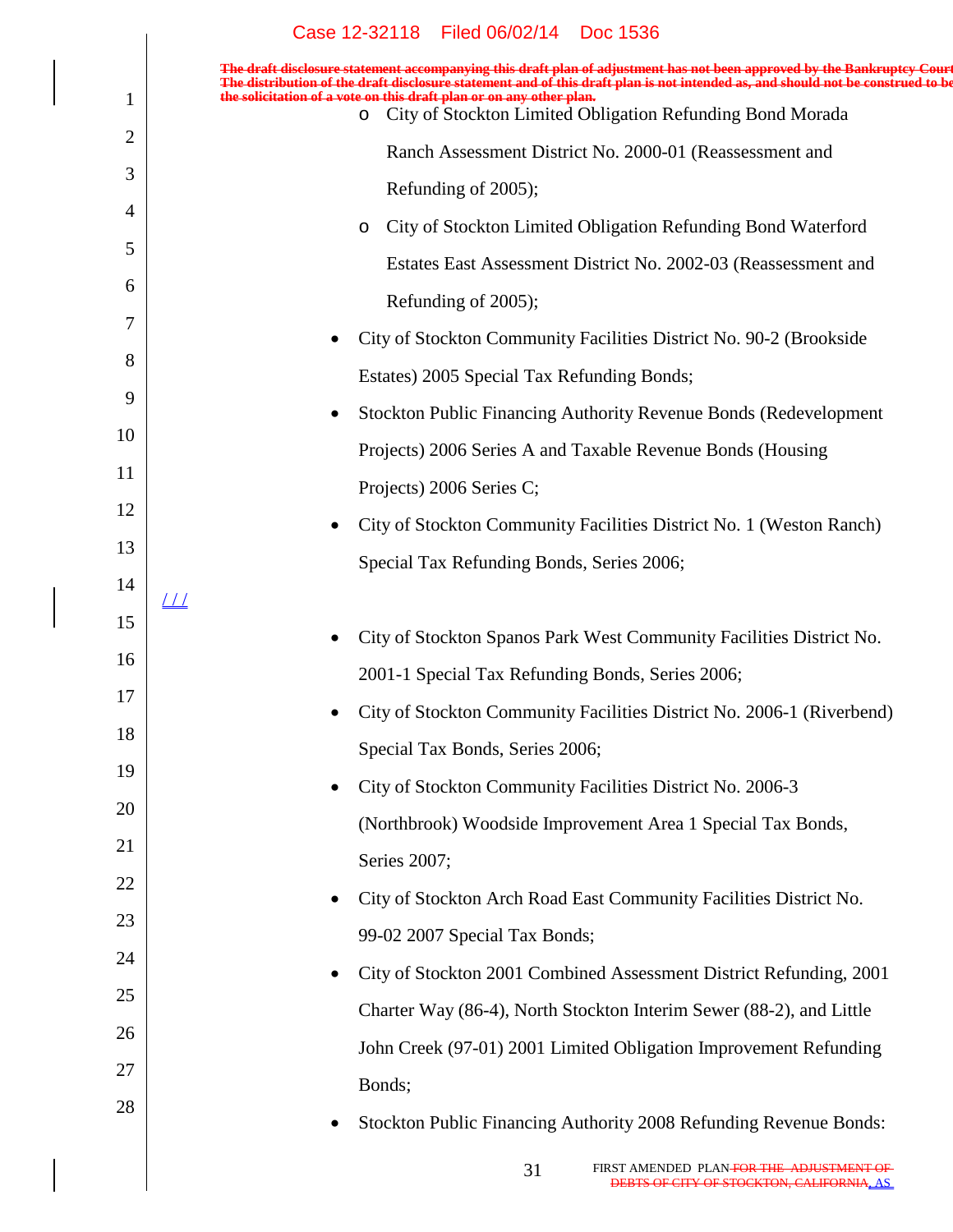$\overline{\phantom{a}}$ 

| $\mathbf{1}$ | The draft disclosure statement accompanying this draft plan of adjustment has not been approved by the Bankruptcy Court<br>listribution of the draft disclosure statement and of this draft plan is not intended as, and should not be construed to be<br>the solicitation of a vote on this draft plan or on any other plan.<br>$\#$ |
|--------------|---------------------------------------------------------------------------------------------------------------------------------------------------------------------------------------------------------------------------------------------------------------------------------------------------------------------------------------|
| 2            |                                                                                                                                                                                                                                                                                                                                       |
| 3            | City of Stockton Limited Obligation Refunding Bonds,<br>$\circ$                                                                                                                                                                                                                                                                       |
| 4            | Reassessment District No. 91-1R (Local Obligation Bonds);                                                                                                                                                                                                                                                                             |
| 5            | <b>Stockton Public Financing Authority Communities Facilities</b><br>$\circ$                                                                                                                                                                                                                                                          |
|              | District No. 90-4 (Spanos Park) Special Tax Refunding Bonds                                                                                                                                                                                                                                                                           |
| 6            | (Local Obligation Bonds); and                                                                                                                                                                                                                                                                                                         |
| 7            | All installment purchase agreements, security agreements, trust                                                                                                                                                                                                                                                                       |
| 8            | indentures, reimbursement agreements, fee letters, and other                                                                                                                                                                                                                                                                          |
| 9            | agreements with respect thereto to which the City is a party and which                                                                                                                                                                                                                                                                |
| 10           | are payable from and secured by special and restricted sources of                                                                                                                                                                                                                                                                     |
| 11           | revenues.                                                                                                                                                                                                                                                                                                                             |
| 12           | 173. SPOA means the Stockton Police Officers' Association.<br>187.                                                                                                                                                                                                                                                                    |
| 13           | <b>174. SPOA Claims</b> means the Claims of members of the SPOA in the<br><b>188.</b>                                                                                                                                                                                                                                                 |
| 14           |                                                                                                                                                                                                                                                                                                                                       |
| 15           | approximate amount of \$13 million included in and resolved under the SPOA MOU.                                                                                                                                                                                                                                                       |
| 16           | $\perp\!\!\!\perp$                                                                                                                                                                                                                                                                                                                    |
| 17           | <b>189.</b><br><b>175. SPOA MOU</b> means the Memorandum of Understanding between the                                                                                                                                                                                                                                                 |
| 18           | City and the SPOA effective July 1, 2012, through June 30, 2014, as approved by the City, a copy                                                                                                                                                                                                                                      |
| 19           | of which is attached as Exhibit 5 to the Plan Supplement.                                                                                                                                                                                                                                                                             |
|              | 176. Stockton Events Center Parking Structure means the structure<br><u>190.</u>                                                                                                                                                                                                                                                      |
| 20           | located at the intersection of Fremont and Van Buren streets in the City.                                                                                                                                                                                                                                                             |
| 21           | <b>177. Successor Agency</b> means the City, acting in its capacity as Successor<br><u> 191.</u>                                                                                                                                                                                                                                      |
| 22           | Agency to the Redevelopment Agency of the City of Stockton following the dissolution of such                                                                                                                                                                                                                                          |
| 23           | agency. References to actions by the Successor Agency in the Plan incorporate references to                                                                                                                                                                                                                                           |
| 24           | actions taken and agreements entered into by the former Redevelopment Agency of the City of                                                                                                                                                                                                                                           |
| 25           | Stockton prior to its dissolution and the Successor Agency's succession in interest.                                                                                                                                                                                                                                                  |
| 26           | <b>Supplemental Plan Supplement</b> means the Supplemental Plan<br><u>192.</u>                                                                                                                                                                                                                                                        |
| 27           | Supplement in Connection with the First Amended Plan for the Adjustment of Debts of City of                                                                                                                                                                                                                                           |
| 28           |                                                                                                                                                                                                                                                                                                                                       |
|              | Stockton, California (November 15, 2013) [Dkt. No. 1259], filed on February 10, 2014, which                                                                                                                                                                                                                                           |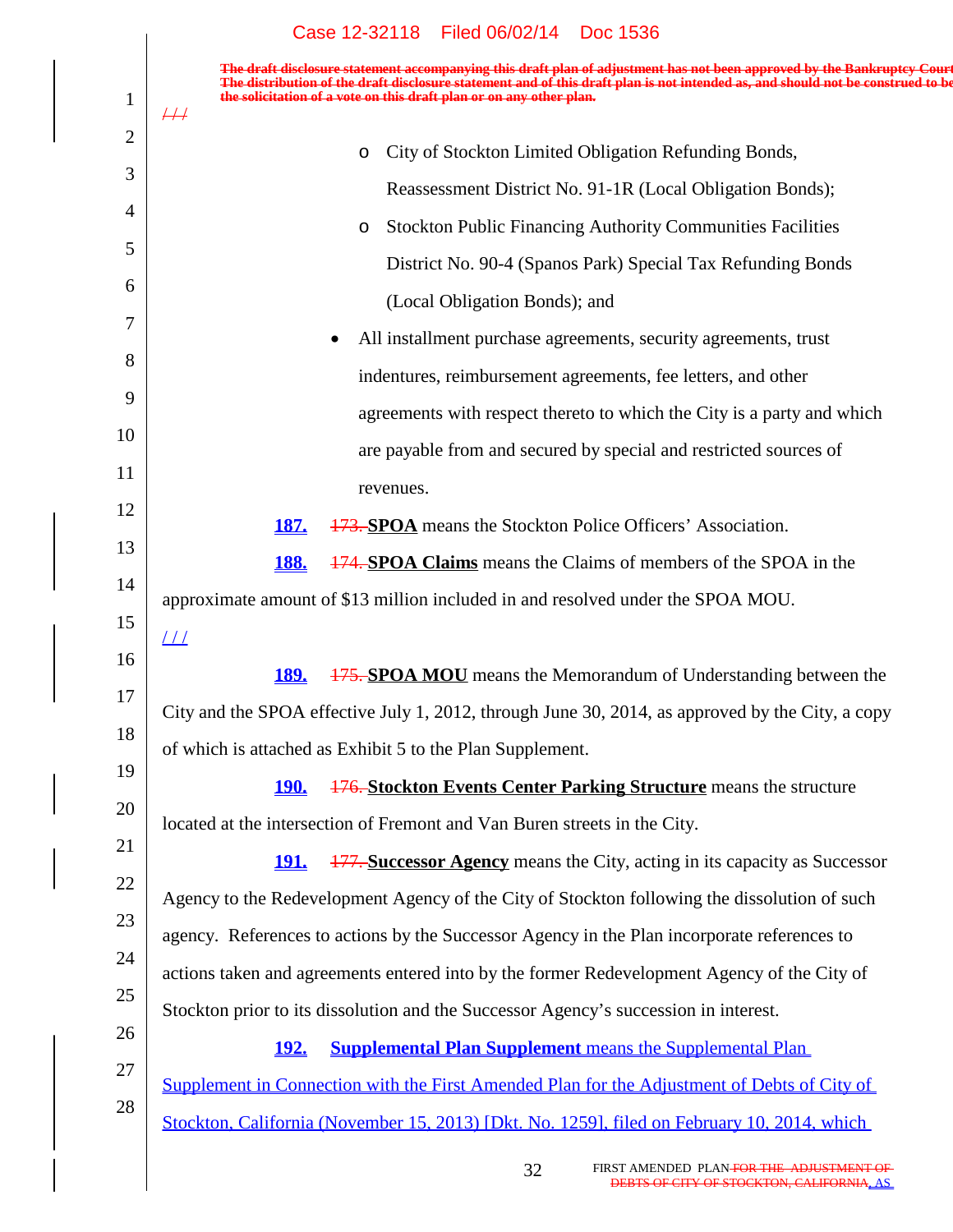|                | Case 12-32118 Filed 06/02/14 Doc 1536                                                                                                                                                                                                                                                                                             |
|----------------|-----------------------------------------------------------------------------------------------------------------------------------------------------------------------------------------------------------------------------------------------------------------------------------------------------------------------------------|
| $\mathbf{1}$   | The draft disclosure statement accompanying this draft plan of adjustment has not been approved by the Bankruptcy Court<br>The distribution of the draft disclosure statement and of this draft plan is not intended as, and should not be construed to be<br>the solicitation of a vote on this draft plan or on any other plan. |
|                | includes drafts reflecting the material economic terms of the Assured Guaranty Settlement                                                                                                                                                                                                                                         |
| $\overline{2}$ | Documents, the NPFG Arena Settlement Documents, the NPFG Parking Settlement Documents,                                                                                                                                                                                                                                            |
| 3              | the DBW Settlement Document, the Price Settlement Documents.                                                                                                                                                                                                                                                                      |
| $\overline{4}$ | <u>193.</u><br><b>178. Swenson Golf Course</b> means the property in the City located on                                                                                                                                                                                                                                          |
| 5              | approximately 219 acres at 6803 Alexandria Place.                                                                                                                                                                                                                                                                                 |
| 6              | <b>179. Thunder Claims</b> means the Claims arising in connection with the<br><u><b>194.</b></u>                                                                                                                                                                                                                                  |
| 7              | Thunder License Agreement, as modified by the Thunder Settlement.                                                                                                                                                                                                                                                                 |
| 8              | #                                                                                                                                                                                                                                                                                                                                 |
| 9              | <b>180. Thunder License Agreement</b> means that certain agreement dated as<br><u>195.</u>                                                                                                                                                                                                                                        |
| 10             | of March 2, 2004, titled "Team Lease for Stockton Events Center (Ice Hockey Team)" between                                                                                                                                                                                                                                        |
| 11             | the City and IFG-Stockton Franchise Group, Inc. as the same may have been amended from time                                                                                                                                                                                                                                       |
| 12             | to time, relating to the rights of the Stockton Thunder ice hockey team to use the facilities of the                                                                                                                                                                                                                              |
| 13             | Arena.                                                                                                                                                                                                                                                                                                                            |
| 14             | <b>Thunder Settlement</b> means that certain settlement between the City and<br><u>196.</u>                                                                                                                                                                                                                                       |
| 15             | SC Hockey Franchise Corporation, as successor to IFG-Stockton Franchise Group, Inc., regarding                                                                                                                                                                                                                                    |
| 16             | $\perp\!\!\!\perp$                                                                                                                                                                                                                                                                                                                |
| 17             | <b>Thunder Settlement</b> means that certain settlement between the City and SC Hockey-<br><del>181.</del>                                                                                                                                                                                                                        |
| 18             | Franchise Corporation, as successor to IFG-Stockton Franchise Group, Inc., regarding the                                                                                                                                                                                                                                          |
| 19             | treatment under this Plan of the claims arising out of the Thunder License Agreement, the                                                                                                                                                                                                                                         |
| 20             | material terms of which agreement are set forth in the Thunder Settlement Term Sheet.                                                                                                                                                                                                                                             |
| 21             | <b>Thunder Settlement Documents</b> means the documents implementing the<br><u>197.</u>                                                                                                                                                                                                                                           |
| 22             | Thunder Settlement, copies of which are annexed as an exhibit to the Second Supplemental Plan                                                                                                                                                                                                                                     |
| 23             | Supplement.                                                                                                                                                                                                                                                                                                                       |
| 24             | <b>182. Thunder Settlement Term Sheet</b> means that certain Term<br><u>198.</u>                                                                                                                                                                                                                                                  |
| 25             | Sheet—Proposed Amendments to Team Lease for Stockton Events Center, dated as of September                                                                                                                                                                                                                                         |
| 26             | 18, 2013, a copy of which is attached as Exhibit E to the Disclosure Statement and incorporated                                                                                                                                                                                                                                   |
| 27             | by reference.                                                                                                                                                                                                                                                                                                                     |
| 28             | <b>183. Unimpaired</b> means a Claim that is not Impaired within the meaning<br><u>199.</u>                                                                                                                                                                                                                                       |
|                |                                                                                                                                                                                                                                                                                                                                   |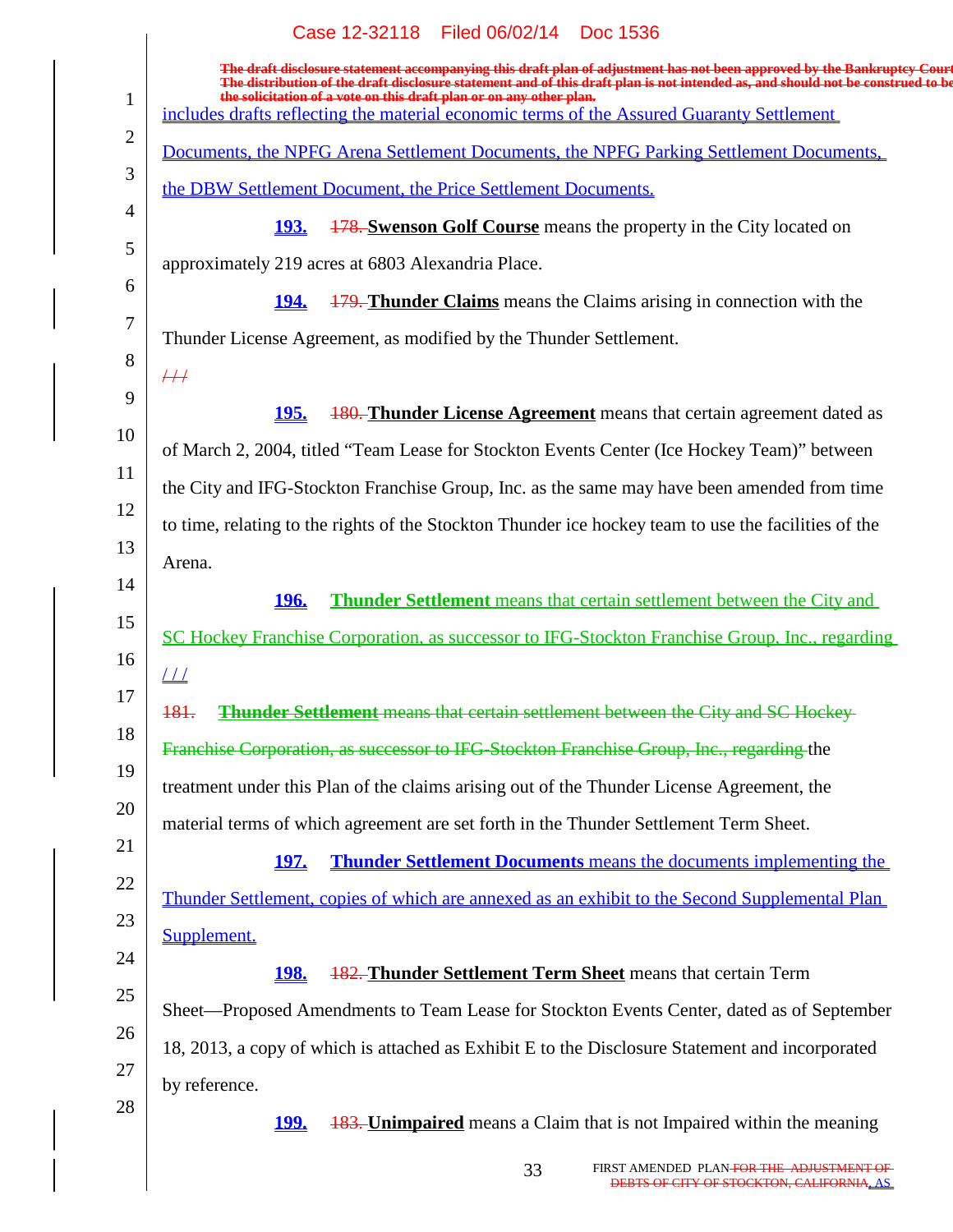1

2

3

4

5

17

18

21

22

23

24

25

26

27

28

**The draft disclosure statement accompanying this draft plan of adjustment has not been approved by the Bankruptcy Court. The distribution of the draft disclosure statement and of this draft plan is not intended as, and should not be construed to be, the solicitation of a vote on this draft plan or on any other plan.** of section 1124.

**200.** 184. **Uninsured Portion Claim** means the amount in excess of the Insured Portion of an Allowed Workers Compensation Claim or an Allowed General Liability Claim that is covered by one or more of the excess risk-sharing pools of which the City is a member.

6 7 8 9 10 11 12 13 14 15 16 **201.** 185. **Unsecured Claim Payout Percentage** means the percentage of the Allowed Amountamount of General Unsecured Claims that will be paid to holders of Class 12 Claims, equal to the percentage paid on account of the Retiree Health Benefit Claims (unless the amount of the Retiree Health Benefit Claims changes, that percentage will be equal to 0.93578%, i.e., \$5,100,000 divided by \$545,000,000), or such other amount as is determined by the Bankruptcy Court before confirmation of this Plan to constitute a pro-rata payment on such other General Unsecured Claims; *provided*, *however*, the dollar amount to be paid on account of General Unsecured Claims other than the Retiree Health Benefit Claims on the Effective Date shall not exceed \$500,000. If the amounts to be paid exceed \$500,000, then such excess amounts shall be made in two equal annual installments on the first and second anniversary of the Effective Date, together with simple interest accruing from and after the Effective Date at 5% per annum. Such excess amounts may be prepaid at the option of the City.

19 20 **202.** 186. **Wells Fargo** means Wells Fargo Bank, National Association, acting solely in its role as 2003 Fire/Police/Library Certificates Trustee, the 2004 Arena Bond Trustee, the 2004 Parking Bond Trustee, the 2006 SEB Bond Trustee, the 2007 Office Building Bond Trustee, the 2009 Golf Course/Park Bond Trustee, the Pension Obligation BondBonds Trustee, as well as in its role as trustee, fiscal agent or other like capacity with respect to certain of the Restricted Revenue Bond and Note Payable Obligations and the Special Assessment and Special Tax Obligations.

**203.** 187. **Workers Compensation Claims** means those Claims pursuant to California workers compensation law (California Labor Code section 3200 *et seq.*) of current and former City employees who have suffered an eligible injury while employed by the City

**204.** 188. **Workers Compensation Internal Service Fund** means the fund established by the City to accumulate resources for interdepartmental charges expended on self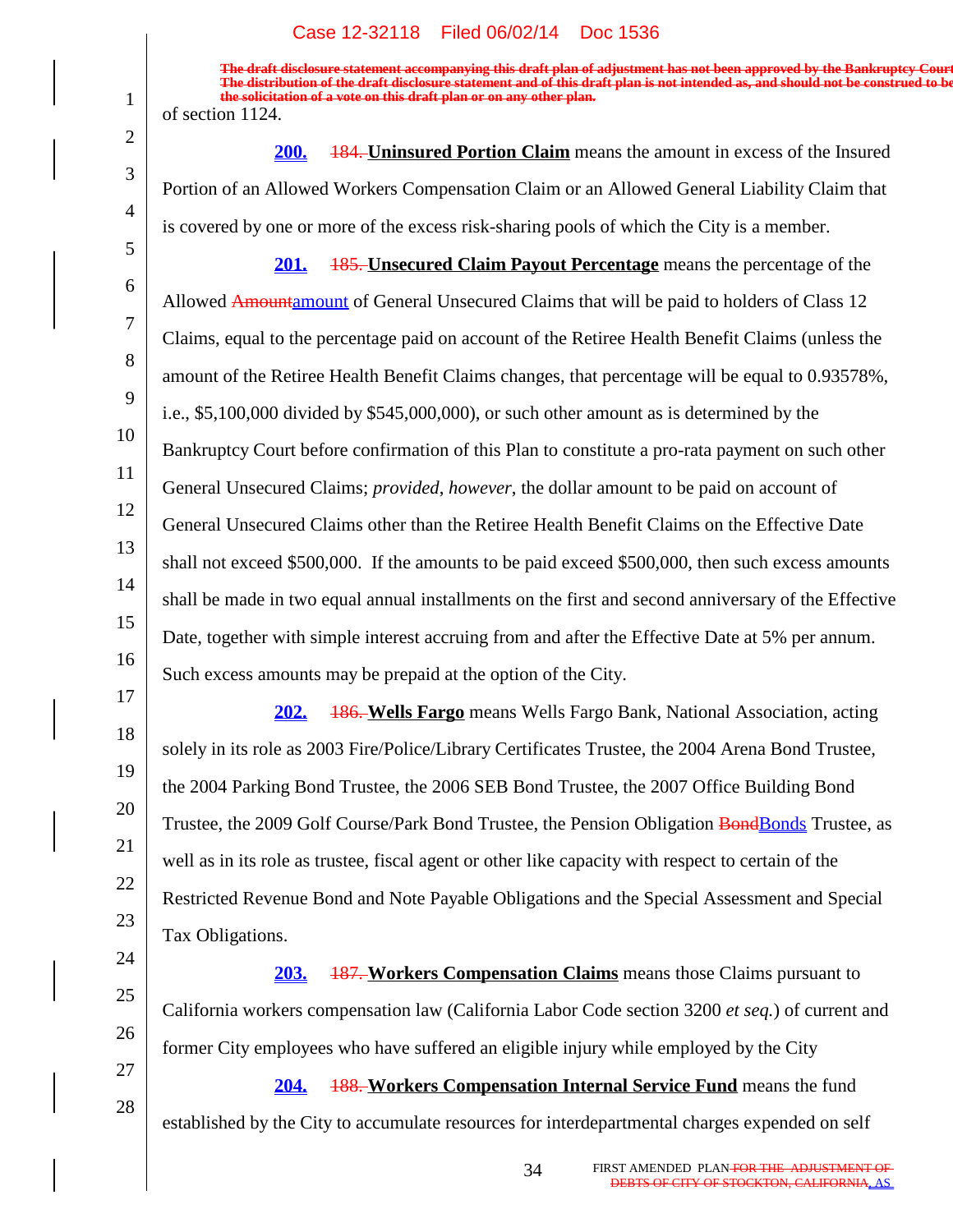**The draft disclosure statement accompanying this draft plan of adjustment has not been approved by the Bankruptcy Court. The distribution of the draft disclosure statement and of this draft plan is not intended as, and should not be construed to be, the solicitation of a vote on this draft plan or on any other plan.**

insurance for Workers Compensation Claims.

1

2

#### **Rules of Construction.**

3 4 5 6 7 8 9 10 11 12 13 14 15 16 17 18 19 20 21 22 23 24 25 26 27 28 The following rules of construction apply to this Plan: (a) unless otherwise specified, all references in this Plan to "sections" (lowercased) are references to a section of the Bankruptcy Code; (b) unless otherwise specified, all references in this Plan to "Sections" and "Exhibits" (uppercased) are to the respective Section in or Exhibit to this Plan, as the same may be amended or modified from time to time; (c) the headings in this Plan are for convenience of reference only and do not limit or otherwise affect the provisions of this Plan; (d) words denoting the singular number include the plural number and vice versa; (e) the rules of construction set forth in section 102 apply; (f) in computing any period of time prescribed or allowed by this Plan, the provisions of Bankruptcy Rule 9006(a) apply; (g) any term used in capitalized form herein that is not otherwise defined but that is used in the Bankruptcy Code or the Bankruptcy Rules shall have the meaning assigned to that term in the Bankruptcy Code or the Bankruptcy Rules, as the case may be; and (h) the words "herein," "hereof," "hereto," "hereunder," and others of  $/ 1$ similar import refer to this Plan as a whole and not to an particular section, subsection, or clause contained in this Plan.  $\angle\!\!\!\perp\!\!\!\perp$  $11/$  $11/$ **C. Plan Supplement, Supplemental Plan Supplement, and Second Supplemental Plan Supplement.** No later than 14 days prior to the deadline established by the Bankruptcy Court for objection to confirmation of the Plan, the City shall file electronically and serve a hard copy of the Plan Supplement in the Bankruptcy Court. In addition, the City shall make the Plan Supplement On January 27 and February 10, respectively, the City electronically filed with the Bankruptcy Court and Rust Omni served in CD-ROM format by U.S. mail on all parties entitled to vote on the Plan the Plan Supplement [Dkt. No. 1236] and the Supplemental Plan Supplement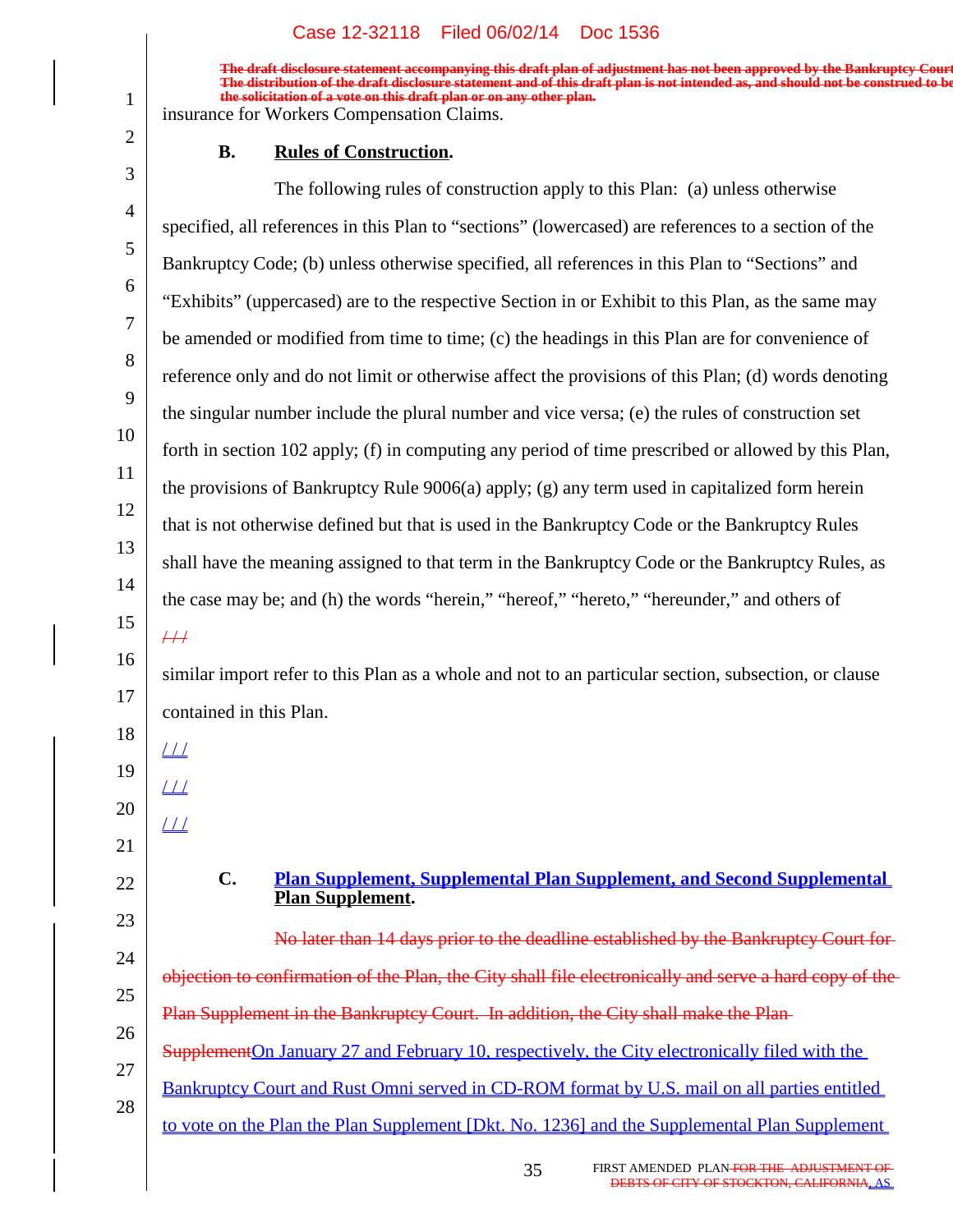|                | Case 12-32118 Filed 06/02/14 Doc 1536                                                                                                                                                                                                                                                                                             |
|----------------|-----------------------------------------------------------------------------------------------------------------------------------------------------------------------------------------------------------------------------------------------------------------------------------------------------------------------------------|
| $\mathbf{1}$   | The draft disclosure statement accompanying this draft plan of adjustment has not been approved by the Bankruptcy Court<br>The distribution of the draft disclosure statement and of this draft plan is not intended as, and should not be construed to be<br>the solicitation of a vote on this draft plan or on any other plan. |
| $\overline{2}$ | [Dkt. No. 1259]. Further, the City will electronically file with the Bankruptcy Court and Rust                                                                                                                                                                                                                                    |
|                | <u>Omni will serve in CD-ROM format by U.S. mail on all parties entitled to vote on the Plan the</u>                                                                                                                                                                                                                              |
| 3              | Second Supplemental Plan Supplement. The City has made (and in the case of the Second                                                                                                                                                                                                                                             |
| $\overline{4}$ | Supplemental Plan Supplement, will make) each of these documents electronically available on                                                                                                                                                                                                                                      |
| 5              | its website and on the website of Rust Omni. The exhibits and schedules contained in the Plan-                                                                                                                                                                                                                                    |
| 6<br>7         | <b>Supplement</b> these documents are incorporated into, and are a part of, the Plan as if set forth herein.                                                                                                                                                                                                                      |
| 8              | TREATMENT AND DEADLINE FOR THE ASSERTION OF ADMINISTRATIVE<br>II.<br><b>CLAIMS AND PROFESSIONAL CLAIMS</b>                                                                                                                                                                                                                        |
| 9              | <b>Treatment of Administrative Claims.</b><br>A.                                                                                                                                                                                                                                                                                  |
| 10             | Except to the extent that the holder of an Allowed Administrative Claim agrees to                                                                                                                                                                                                                                                 |
| 11             | a different treatment, the City or its agent shall pay to each holder of an Allowed Administrative                                                                                                                                                                                                                                |
| 12             | Claim, in full satisfaction, release, and discharge of such Allowed Administrative Claim, Cash in                                                                                                                                                                                                                                 |
| 13             | an amount equal to such Allowed Administrative Claim on the later of (i) the Effective Date or                                                                                                                                                                                                                                    |
| 14             | (ii) the date on which such Claim becomes an Allowed Administrative Claim, or as soon                                                                                                                                                                                                                                             |
| 15             | thereafter as is practicable.                                                                                                                                                                                                                                                                                                     |
| 16             | <b>B.</b><br><b>Treatment of Professional Claims.</b>                                                                                                                                                                                                                                                                             |
| 17             | Pursuant to section 943( $a\underline{b}$ )(3), all amounts paid following the Effective Date or to                                                                                                                                                                                                                               |
| 18             | be paid following the Effective Date for services or expenses in the Chapter 9 Case or incident to                                                                                                                                                                                                                                |
| 19             | this Plan must be disclosed to the Bankruptcy Court and must be reasonable. There shall be paid                                                                                                                                                                                                                                   |
| 20             | to each holder of a Professional Claim, in full satisfaction, release, and discharge of such Claim,                                                                                                                                                                                                                               |
| 21             | Cash in an amount equal to that portion of such Claim that the Bankruptcy Court approves as                                                                                                                                                                                                                                       |
| 22             | reasonable, on or as soon as reasonably practicable following the date on which the Bankruptcy                                                                                                                                                                                                                                    |
| 23             | Court enters a Final Order determining such reasonableness. The City, in the ordinary course of                                                                                                                                                                                                                                   |
| 24             | its business, and without the requirement for Bankruptcy Court approval, may pay for                                                                                                                                                                                                                                              |
| 25             | professional services rendered and costs incurred following the Effective Date.                                                                                                                                                                                                                                                   |
| 26             | C.<br><b>Priority Claims in Chapter 9.</b>                                                                                                                                                                                                                                                                                        |
| 27             | The only priority claims incorporated into chapter 9 through section 901 are                                                                                                                                                                                                                                                      |
| 28             | Administrative Claims allowed under section 503(b) and entitled to priority under section                                                                                                                                                                                                                                         |
|                |                                                                                                                                                                                                                                                                                                                                   |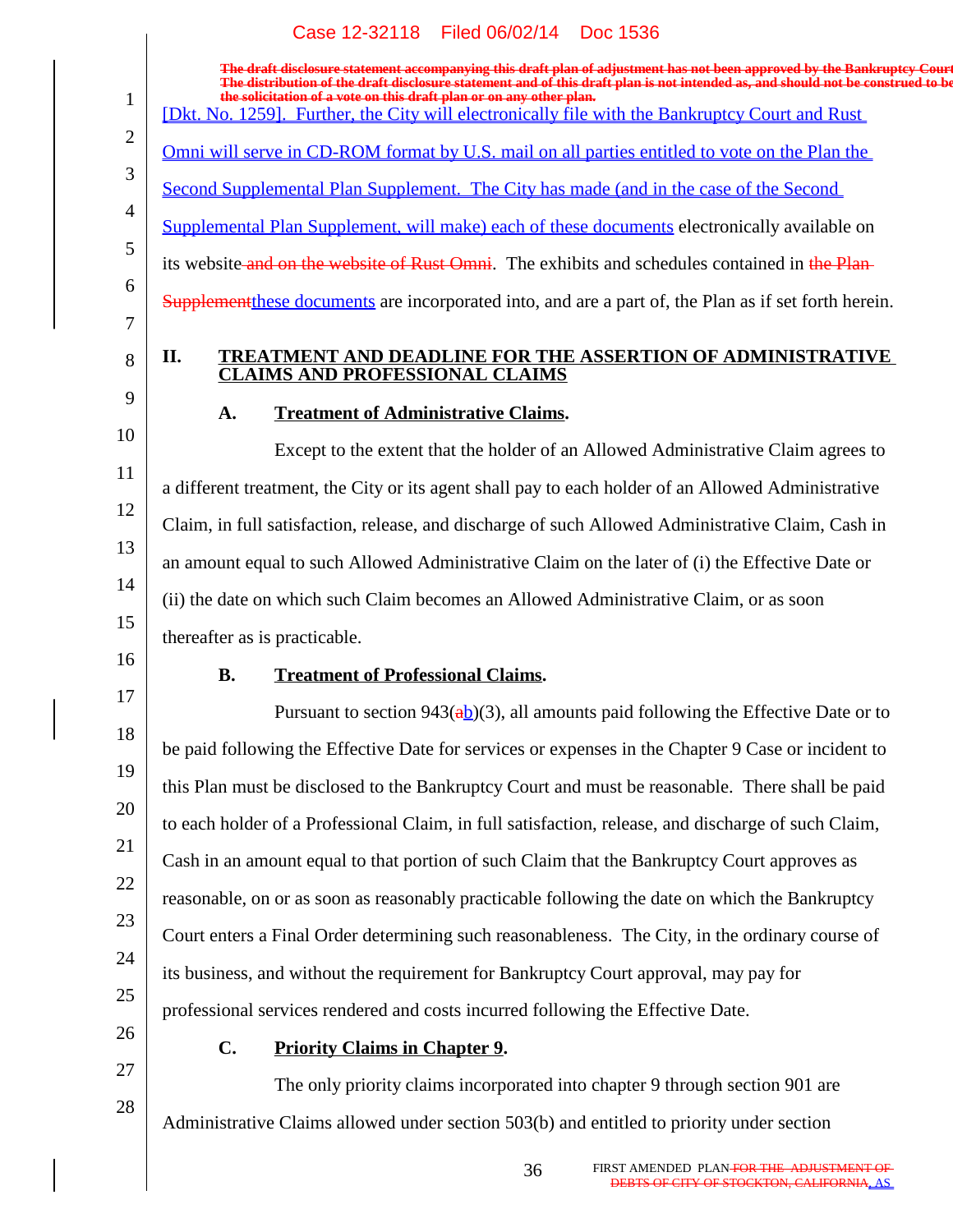|                | Case IZ-92110 Filed 00/02/14 FD0C 1990                                                                                                                                                                                                                                                                   |
|----------------|----------------------------------------------------------------------------------------------------------------------------------------------------------------------------------------------------------------------------------------------------------------------------------------------------------|
|                | The draft disclosure statement accompanying this draft plan of adjustment has not been approved by the Bankruptcy Court<br>The distribution of the draft disclosure statement and of this draft plan is not intended as, and shou<br>the solicitation of a vote on this draft plan or on any other plan. |
| $\mathbf{1}$   | $507(a)(2)$ . The treatment of all such Administrative Claims is set forth immediately above in                                                                                                                                                                                                          |
| 2              | Sections $II(A)$ and $II(B)$ . No other kinds of priority claims set forth in section 507 are recognized                                                                                                                                                                                                 |
| 3              | in chapter 9 cases, and Claims that are not Administrative Claims herein and that would constitute                                                                                                                                                                                                       |
| $\overline{4}$ | administrative expenses in a case under another chapter of the Bankruptcy Code, including Other                                                                                                                                                                                                          |
| 5              | Postpetition Claims, are treated in chapter 9 and in this Plan as General Unsecured Claims.                                                                                                                                                                                                              |
| 6<br>7         | Deadline for the Filing and Assertion of Other Postpetition Claims,<br>D.<br><b>Administrative Claims and Professional Claims.</b>                                                                                                                                                                       |
| 8              | All proofs of claim for Other Postpetition Claims arising on or after August                                                                                                                                                                                                                             |
| 9              | 16, 2013, and requests for payment or any other means of preserving and obtaining                                                                                                                                                                                                                        |
| 10             | payment of Administrative Claims that have not been paid, released, or otherwise settled,                                                                                                                                                                                                                |
| 11             | and all requests for approval of Professional Claims, must be filed with the Bankruptcy                                                                                                                                                                                                                  |
| 12             | Court and served upon the City no later than $\frac{1}{\text{thirty}}(30)$ days after the date on which the                                                                                                                                                                                              |
| 13             | Notice of Effective Date is served. Any proof of claim for Other Postpetition Claims, or request                                                                                                                                                                                                         |
| 14             | for payment of an Administrative Claim or a Professional Claim, that is not timely filed by such                                                                                                                                                                                                         |
| 15             | date will be forever barred, and holders of such Claims shall be barred from asserting such Claims                                                                                                                                                                                                       |
| 16             | in any manner against the City. For the avoidance of doubt, proofs of claim for Other                                                                                                                                                                                                                    |
| 17             | Post-Petition Claims that arose before August 16, 2013 must have been filed by August 16, 2013,                                                                                                                                                                                                          |
| 18             | in order to be considered timely.                                                                                                                                                                                                                                                                        |
| 19             | III.<br><b>DESIGNATION OF CLASSES OF CLAIMS</b>                                                                                                                                                                                                                                                          |
| 20             | Pursuant to sections $1122$ and $1123(a)(1)$ , all Claims other than Administrative                                                                                                                                                                                                                      |
| 21             | Claims and Professional Claims are classified for all purposes, including voting, confirmation,                                                                                                                                                                                                          |
| 22             | and distribution pursuant to this Plan, as follows:                                                                                                                                                                                                                                                      |
| 23             | Class $1A$ – Claims of Ambac – 2003 Fire/Police/Library Certificates;                                                                                                                                                                                                                                    |
| 24             | Class $1B$ – Claims of Holders of 2003 Fire/Police/Library Certificates;                                                                                                                                                                                                                                 |
| 25             | Class 2 – SEB Claims of the 2006 SEB Bond Trustee/NPFG;                                                                                                                                                                                                                                                  |
| 26             | Class 3 – Arena Claims of the 2004 Arena Bond Trustee/NPFG;                                                                                                                                                                                                                                              |
| 27             | $Class 4$ – Parking Structure Claims of the 2004 Parking Bond Trustee/NPFG –                                                                                                                                                                                                                             |
| 28             | 2004 Parking Structure Bonds;                                                                                                                                                                                                                                                                            |
|                |                                                                                                                                                                                                                                                                                                          |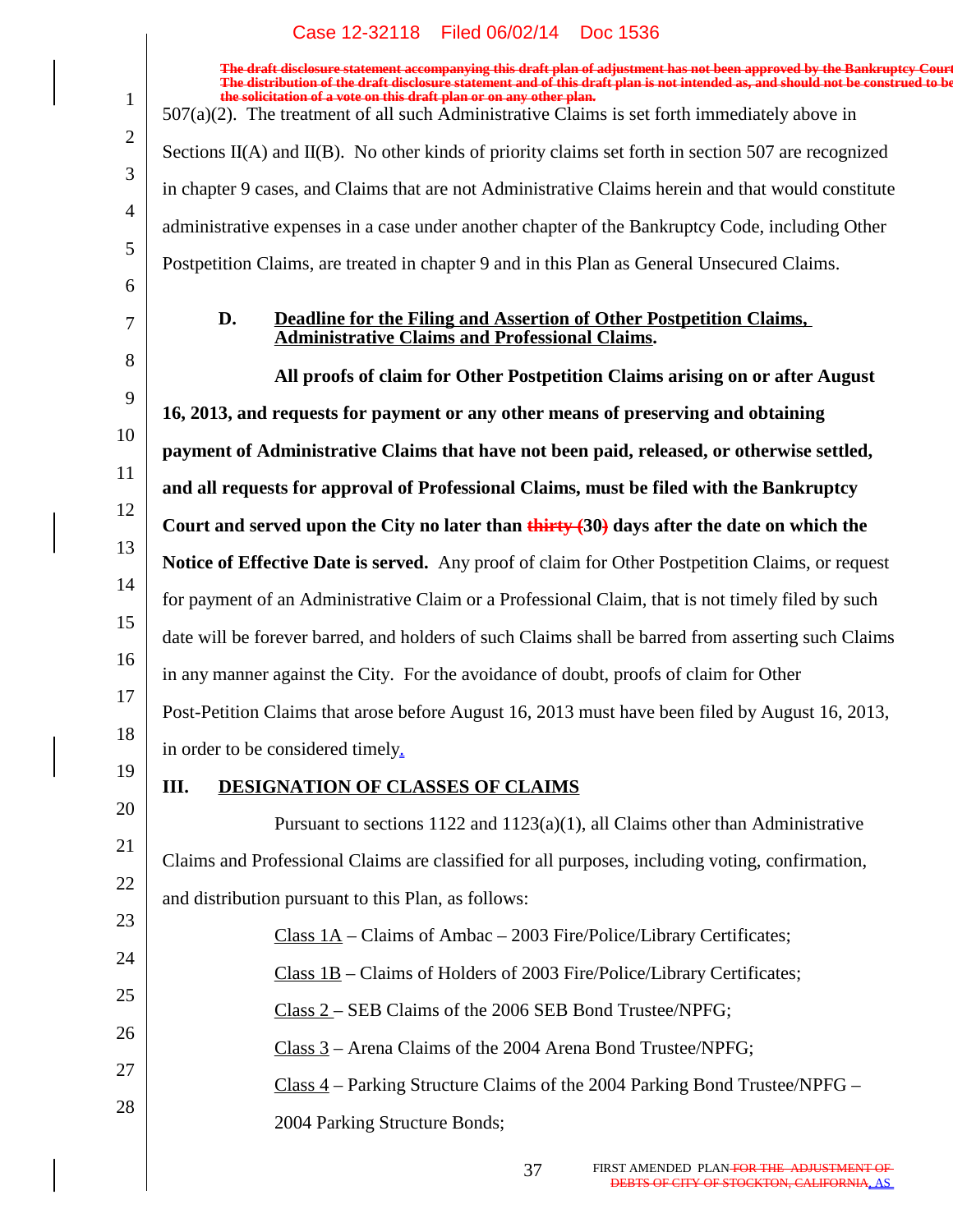|          | Case 12-32118 Filed 06/02/14 Doc 1536                                                                                                                                                                                                                                                                                             |
|----------|-----------------------------------------------------------------------------------------------------------------------------------------------------------------------------------------------------------------------------------------------------------------------------------------------------------------------------------|
|          | The draft disclosure statement accompanying this draft plan of adjustment has not been approved by the Bankruptcy Court<br>The distribution of the draft disclosure statement and of this draft plan is not intended as, and should not be construed to be<br>the solicitation of a vote on this draft plan or on any other plan. |
| 1        | $Class 5 - Office Building Claims of the 2007 Office Building Bond$                                                                                                                                                                                                                                                               |
| 2        | Trustee/Assured Guaranty – 2007 Office Building Bonds;                                                                                                                                                                                                                                                                            |
| 3        | $Class 6 - Pearson Obligation Bonds Claus;$                                                                                                                                                                                                                                                                                       |
| 4        | Class $7$ – Claims of DBW;                                                                                                                                                                                                                                                                                                        |
| 5        | $Class 8 - SCC 16 Clains;$                                                                                                                                                                                                                                                                                                        |
| 6        | $Class 9$ – Thunder Claims;                                                                                                                                                                                                                                                                                                       |
| 7        | Class 10 – Claims of Holders of Restricted Revenue Bond and Note Payable                                                                                                                                                                                                                                                          |
| 8        | Obligations;                                                                                                                                                                                                                                                                                                                      |
| 9        | $Class 11$ – Claims of the Holders of Special Assessment and Special Tax                                                                                                                                                                                                                                                          |
| 10       | Obligations;                                                                                                                                                                                                                                                                                                                      |
| 11       | $Class 12 - General Unsecured Claims.$                                                                                                                                                                                                                                                                                            |
| 12       | This Class includes:                                                                                                                                                                                                                                                                                                              |
| 13       | General Unsecured Claims;                                                                                                                                                                                                                                                                                                         |
| 14       | The Golf Course/Park Claims of the 2009 Golf Course/Park Bond-<br>$\bullet$                                                                                                                                                                                                                                                       |
| 15       | <b>Trustee/Franklin</b> Unsecured Claim;                                                                                                                                                                                                                                                                                          |
| 16       | Retiree Health Benefit Claims;                                                                                                                                                                                                                                                                                                    |
| 17       | Leave Buyout Claims:                                                                                                                                                                                                                                                                                                              |
| 18       | The Claim filed by Michael A. Cobb; and<br>≗                                                                                                                                                                                                                                                                                      |
| 19       | Other Postpetition Claims.<br>٠                                                                                                                                                                                                                                                                                                   |
| 20       | Class 13 – Convenience Class Claims;                                                                                                                                                                                                                                                                                              |
| 21<br>22 | Class 14 – Claims of Certain Tort Claimants;                                                                                                                                                                                                                                                                                      |
| 23       | $\perp\!\!\!\perp$                                                                                                                                                                                                                                                                                                                |
| 24       | $\sqrt{11}$                                                                                                                                                                                                                                                                                                                       |
| 25       | Class 15 – Claims Regarding City's Obligations to Fund Employee Pension Plan                                                                                                                                                                                                                                                      |
| 26       | Contributions to CalPERS, as Trustee under the CalPERS Pension Plan for the                                                                                                                                                                                                                                                       |
| 27       | Benefit of CalPERS Pension Plan Participants;                                                                                                                                                                                                                                                                                     |
| 28       | Class $16$ – Claims of Equipment Lessors;                                                                                                                                                                                                                                                                                         |
|          | Class 17 – Workers Compensation Claims;                                                                                                                                                                                                                                                                                           |
|          |                                                                                                                                                                                                                                                                                                                                   |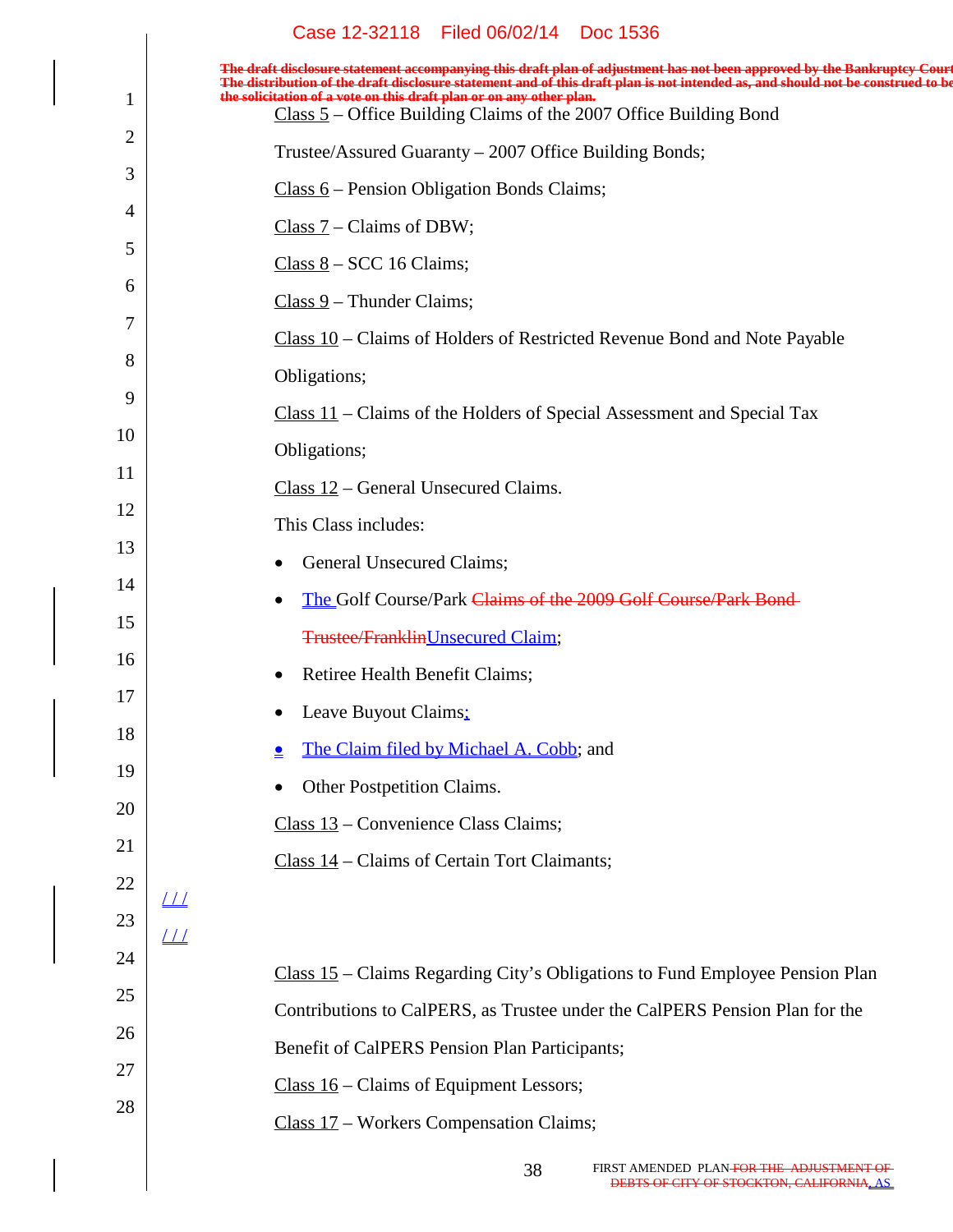|                | Case 12-32118<br>Filed 06/02/14<br>Doc 1536                                                                                                                                                                                                                                                                                                                        |
|----------------|--------------------------------------------------------------------------------------------------------------------------------------------------------------------------------------------------------------------------------------------------------------------------------------------------------------------------------------------------------------------|
| 1              | The draft disclosure statement accompanying this draft plan of adjustment has not been approved by the Bankruptcy Court<br>The distribution of the draft disclosure statement and of this draft plan is not intended as, and should not be construed to be<br>the solicitation of a vote on this draft plan or on any other plan.<br>$Class 18 - SPOA Clains;$ and |
| $\overline{2}$ | $Class 19 - Price Clains; and$                                                                                                                                                                                                                                                                                                                                     |
| 3              | Class 20 - Golf Course/Park Secured Claim.                                                                                                                                                                                                                                                                                                                         |
| $\overline{4}$ | IV.<br><b>TREATMENT OF CLAIMS</b>                                                                                                                                                                                                                                                                                                                                  |
| 5              | <u>Class 1A – Claims of Ambac – 2003 Fire/Police/Library Certificates.</u><br>A.                                                                                                                                                                                                                                                                                   |
| 6              | <b>Impairment and Voting.</b><br>1.                                                                                                                                                                                                                                                                                                                                |
| 7              | Class 1A is Impaired by this Plan since the treatment of this Class will affect the                                                                                                                                                                                                                                                                                |
| 8              |                                                                                                                                                                                                                                                                                                                                                                    |
| 9              | legal, equitable, or contractual rights of Ambac, the holder of the Claims. Accordingly, this Class                                                                                                                                                                                                                                                                |
| 10             | is entitled to vote to accept or reject this Plan in accordance with the Plan Solicitation Order.                                                                                                                                                                                                                                                                  |
| 11             | <b>Treatment.</b><br>2.                                                                                                                                                                                                                                                                                                                                            |
| 12             | The treatment of the Class 1A Claims will be as set forth in the Ambac Settlement                                                                                                                                                                                                                                                                                  |
| 13             | Agreement, which should be consulted for the precise terms of the treatment. The Plan does not                                                                                                                                                                                                                                                                     |
|                | modify, amend, or alter the amounts due to the holders of the 2003 Fire/Police/Library                                                                                                                                                                                                                                                                             |
| 14             | Certificates or the obligations of Ambac to pay principal or redemption price of, or interest on, the                                                                                                                                                                                                                                                              |
| 15             | 2003 Fire/Police/Library Certificates as and when such amounts become due under the 2003                                                                                                                                                                                                                                                                           |
| 16             | Fire/Police/Library Certificates Trust Agreement, which payments shall be made by Ambac in                                                                                                                                                                                                                                                                         |
| 17             | accordance with, and subject to, the terms of the Ambac Insurance Policy. Ambac, as the holder                                                                                                                                                                                                                                                                     |
| 18             | of the Class 1A Claims, is entitled to vote to accept or reject this Plan in accordance with the Plan                                                                                                                                                                                                                                                              |
| 19             | Solicitation Order.                                                                                                                                                                                                                                                                                                                                                |
| 20             | Class 1B – Claims of Holders of 2003 Fire/Police/Library Certificates.<br><b>B.</b>                                                                                                                                                                                                                                                                                |
| 21             | <b>Impairment and Voting.</b><br>1.                                                                                                                                                                                                                                                                                                                                |
| 22             | Class 1B is Impaired by this Plan since the treatment of this Class will affect the                                                                                                                                                                                                                                                                                |
| 23             | legal, equitable, or contractual rights of the holders of the Claims, and, accordingly, Ambac, as the                                                                                                                                                                                                                                                              |
| 24             | deemed holder of the Claims in this Class, is entitled to vote to accept or reject this Plan in                                                                                                                                                                                                                                                                    |
| 25             | accordance with the Plan Solicitation Order.                                                                                                                                                                                                                                                                                                                       |
| 26             | $\overline{++}$                                                                                                                                                                                                                                                                                                                                                    |
| 27             | $\#$                                                                                                                                                                                                                                                                                                                                                               |
| 28             | $\overline{+}\overline{+}\overline{+}$                                                                                                                                                                                                                                                                                                                             |
|                |                                                                                                                                                                                                                                                                                                                                                                    |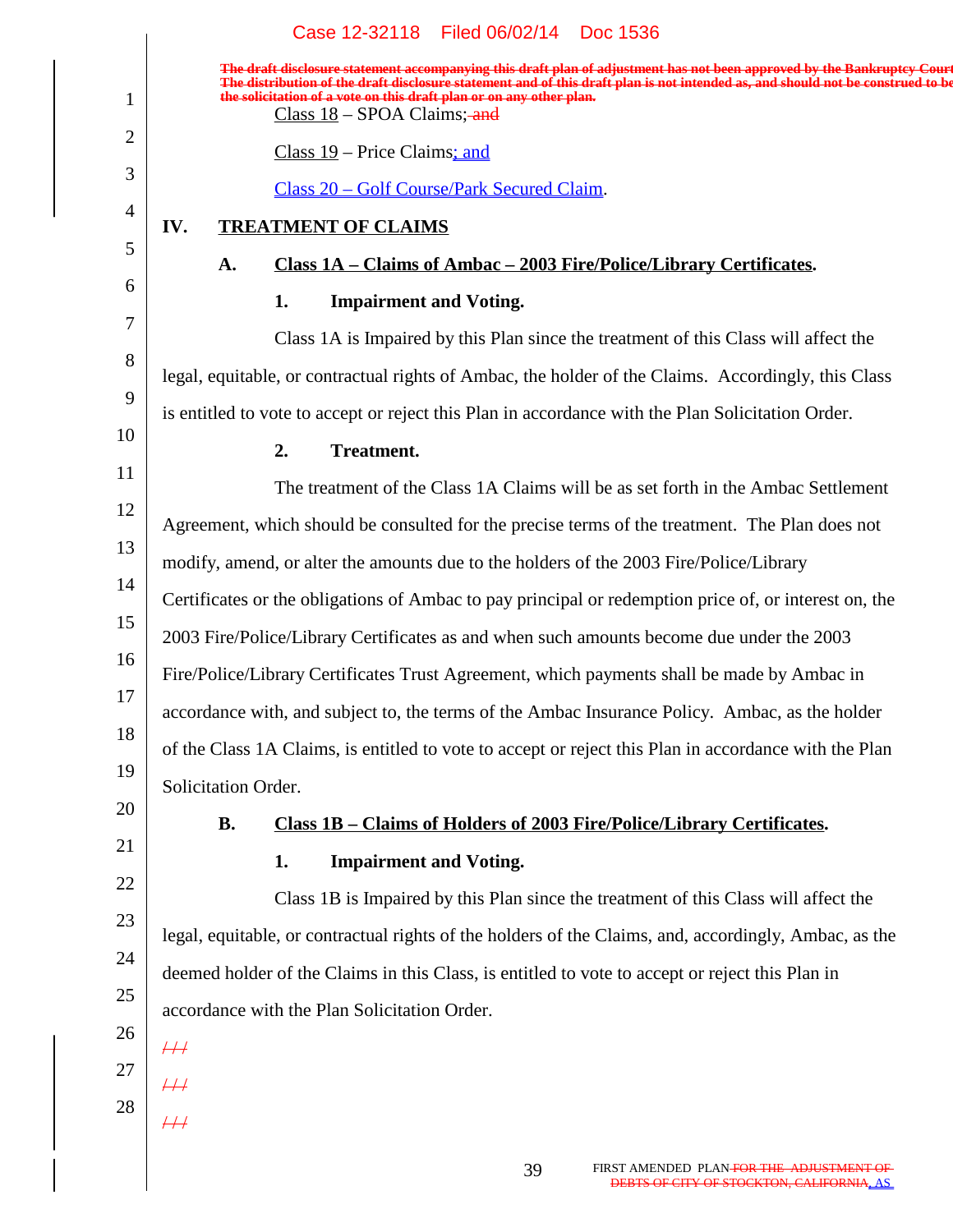|    | Case 12-32118 Filed 06/02/14 Doc 1536                                                                                                                                                                                                                                                                                                                                                  |
|----|----------------------------------------------------------------------------------------------------------------------------------------------------------------------------------------------------------------------------------------------------------------------------------------------------------------------------------------------------------------------------------------|
| 1  | The draft disclosure statement accompanying this draft plan of adjustment has not been approved by the Bankruptcy Court<br>The distribution of the draft disclosure statement and of this draft plan is not intended as, and should not be construed to be<br>the solicitation of a vote on this draft plan or on any other plan.<br><b>Treatment.</b><br>$2_{\circ}$<br>$2_{\bullet}$ |
| 2  | The treatment of the Class 1B claimants, the 2003 Fire/Police/Library Certificates                                                                                                                                                                                                                                                                                                     |
| 3  |                                                                                                                                                                                                                                                                                                                                                                                        |
| 4  | holders, is identical to the treatment of Ambac, the Class 1A claimant.                                                                                                                                                                                                                                                                                                                |
| 5  | $\mathbf{C}$ .<br>Class 2 – SEB Claims of the 2006 SEB Bond Trustee/NPFG – 2006 SEB<br>Bonds.                                                                                                                                                                                                                                                                                          |
| 6  | 1.<br><b>Impairment and Voting.</b>                                                                                                                                                                                                                                                                                                                                                    |
| 7  | Class 2 is not Impaired by this Plan since the treatment of this Class will not affect                                                                                                                                                                                                                                                                                                 |
| 8  | the legal, equitable, or contractual rights of the holders of the Claims, and, accordingly, NPFG, as                                                                                                                                                                                                                                                                                   |
| 9  | the deemed holder of the Claims in this Class, is not entitled to vote to accept or reject this Plan in                                                                                                                                                                                                                                                                                |
| 10 | accordance with the Plan Solicitation Order.                                                                                                                                                                                                                                                                                                                                           |
| 11 | <b>Treatment.</b><br>2.                                                                                                                                                                                                                                                                                                                                                                |
| 12 | On the Effective Date, the City will assume the SEB Lease Back and the SEB                                                                                                                                                                                                                                                                                                             |
| 13 | Lease Out under section 365(a) pursuant to the NPFG/SEB Settlement. The finding by the                                                                                                                                                                                                                                                                                                 |
| 14 | Bankruptcy Court that the Plan is feasible shall constitute adequate assurance of future                                                                                                                                                                                                                                                                                               |
| 15 | performance of the SEB Lease Back and the SEB Lease Out. The Plan does not modify, amend,                                                                                                                                                                                                                                                                                              |
| 16 | or alter the 2006 SEB Bonds or the obligations of NPFG to pay principal or redemption price of,                                                                                                                                                                                                                                                                                        |
| 17 | or interest on, the 2006 SEB Bonds as and when such amounts become due under the 2006 SEB                                                                                                                                                                                                                                                                                              |
| 18 | Bond Indenture, which payments shall be made by NPFG in accordance with, and subject to, the                                                                                                                                                                                                                                                                                           |
| 19 | terms of the 2006 SEB Bond Insurance Policy.                                                                                                                                                                                                                                                                                                                                           |
| 20 |                                                                                                                                                                                                                                                                                                                                                                                        |
| 21 | <u>Class 3 – Arena Claims of the 2004 Arena Bond Trustee/NPFG – 2004 Arena</u><br>D.<br>Bonds.                                                                                                                                                                                                                                                                                         |
| 22 | <b>Impairment and Voting.</b><br>1.                                                                                                                                                                                                                                                                                                                                                    |
| 23 | Class 3 is Impaired by this Plan since the treatment of this Class will affect the                                                                                                                                                                                                                                                                                                     |
| 24 | legal, equitable, or contractual rights of the holders of the Claims, and, accordingly, NPFG, as the                                                                                                                                                                                                                                                                                   |
| 25 | deemed holder of the Claims in this Class, is entitled to vote to accept or reject this Plan in                                                                                                                                                                                                                                                                                        |
| 26 | accordance with the Plan Solicitation Order.                                                                                                                                                                                                                                                                                                                                           |
| 27 | <b>Treatment.</b><br>2.                                                                                                                                                                                                                                                                                                                                                                |
| 28 | The treatment of the Class 3 Claims will be as set forth in the NPFG Arena                                                                                                                                                                                                                                                                                                             |
|    | AMENDED PI AN FOR THE ADHISTMENT OF                                                                                                                                                                                                                                                                                                                                                    |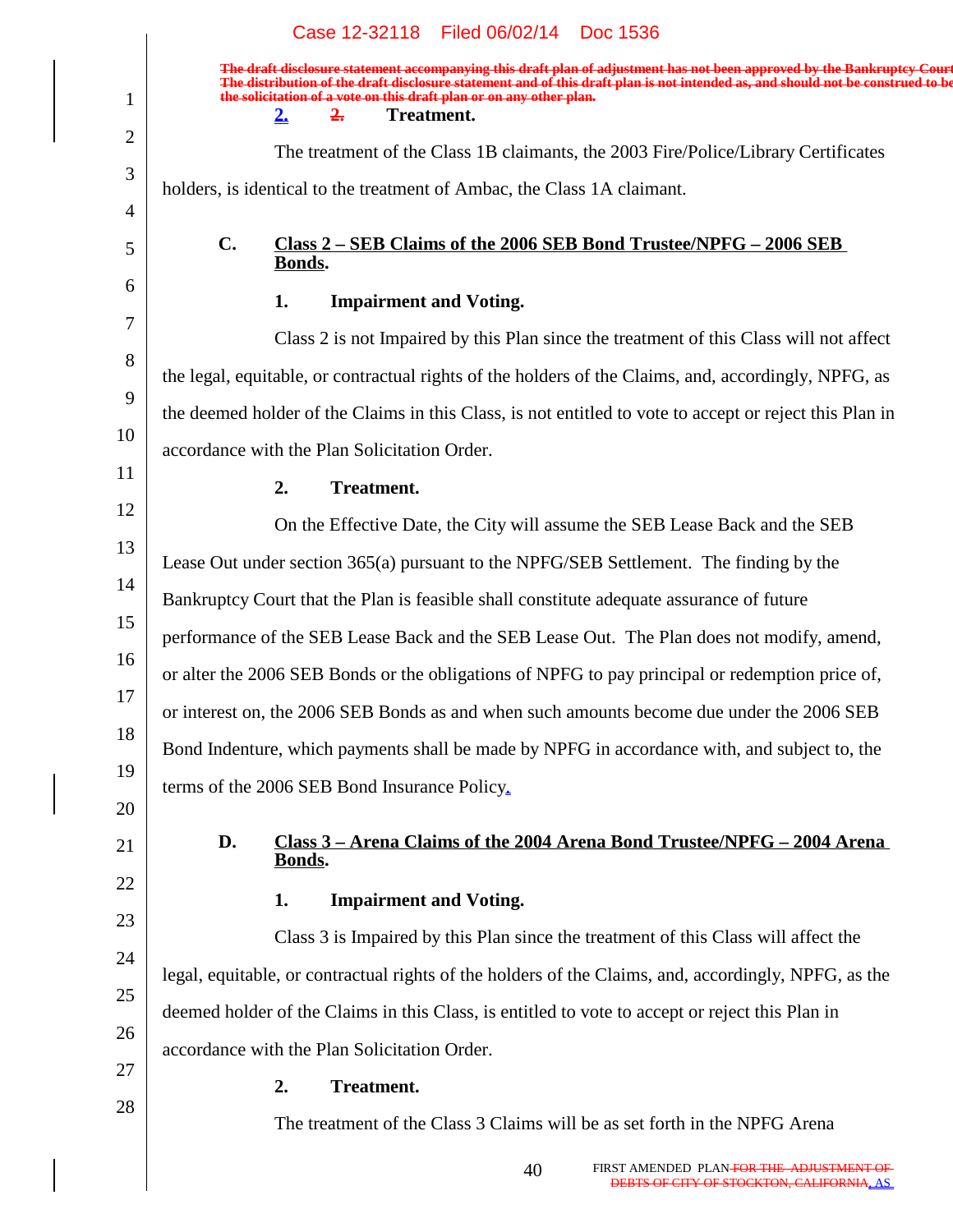|                | The draft disclosure statement accompanying this draft plan of adjustment has not been approved by the Bankruptcy Court<br>The distribution of the draft disclosure statement and of this draft plan is not intended as, and should not be construed to be |
|----------------|------------------------------------------------------------------------------------------------------------------------------------------------------------------------------------------------------------------------------------------------------------|
| $\mathbf{1}$   | the solicitation of a vote on this draft plan or on any other plan.<br>Settlement, which should be consulted for the precise terms of the treatment. The Plan does not                                                                                     |
| $\overline{2}$ | modify, amend, or alter the 2004 Arena Bonds or the obligations of NPFG to pay principal or                                                                                                                                                                |
| 3              | redemption price of, or interest on, the 2004 Arena Bonds as and when such amounts become due                                                                                                                                                              |
| $\overline{4}$ | under the 2004 Arena Bond Indenture, which payments shall be made by NPFG in accordance                                                                                                                                                                    |
| 5              | with, and subject to, the terms of the 2004 Parking Bond Insurance Policy. On the Effective Date,                                                                                                                                                          |
| 6              | without the need to file any further motions, the Arena Lease Out and the Arena Lease Back shall                                                                                                                                                           |
| 7              | be assumed, subject to the modification of the City's obligations pursuant to the terms of the                                                                                                                                                             |
| 8<br>9         | <b>NPFG Arena Settlement.</b>                                                                                                                                                                                                                              |
| 10             | E.<br><u>Class 4 – Parking Structure Claims of the 2004 Parking Bond Trustee/NPFG</u>                                                                                                                                                                      |
| 11             | $-2004$ Parking Bonds.                                                                                                                                                                                                                                     |
| 12             | <b>Impairment and Voting.</b><br>1.                                                                                                                                                                                                                        |
| 13             | Class 4 is Impaired by this Plan since the treatment of this Class will affect the                                                                                                                                                                         |
|                | legal, equitable, or contractual rights of the holders of the Claims, and, accordingly, NPFG, as the                                                                                                                                                       |
| 14             | deemed holder of the Claims in this Class, is entitled to vote to accept or reject this Plan in                                                                                                                                                            |
| 15             | accordance with the Plan Solicitation Order.                                                                                                                                                                                                               |
| 16             | 2.<br><b>Treatment.</b>                                                                                                                                                                                                                                    |
| 17             | The treatment of the Class 4 Claims will be as set forth in the NPFG Parking                                                                                                                                                                               |
| 18             | Settlement Documents, which should be consulted for the precise terms of the treatment. The                                                                                                                                                                |
| 19             | effectiveness of On the Effective Date, without the need to file any further motions, the Parking                                                                                                                                                          |
| 20             | Structure Lease Out shall be assumed, and any and all rights and obligations thereunder shall be                                                                                                                                                           |
| 21             | assigned to the Parking Authority, with the obligations of the City limited by the NPFG Parking                                                                                                                                                            |
| 22             | Settlement is contingent upon the entry into the SCC 16 Settlement Agreement. In the event the                                                                                                                                                             |
| 23             | parties are unable to agree to the terms of such settlement that is acceptable to NPFG and the-                                                                                                                                                            |
| 24             | 2004 Parking Bond Trustee, then the City, at the request or direction of the 2004 Parking Bond-                                                                                                                                                            |
| 25             | Trustee or NPFG, shall take such actions (if any) that may be required by the 2004 Parking Bond-                                                                                                                                                           |
| 26             | Trustee or NPFG to terminateDocuments. To the extent the City determines it is necessary or                                                                                                                                                                |
| 27             | desirable to do so, in addition to those executory contracts being assigned to the Parking                                                                                                                                                                 |
| 28             | Authority by virtue of the above, the City reserves the right to file before or after the Effective                                                                                                                                                        |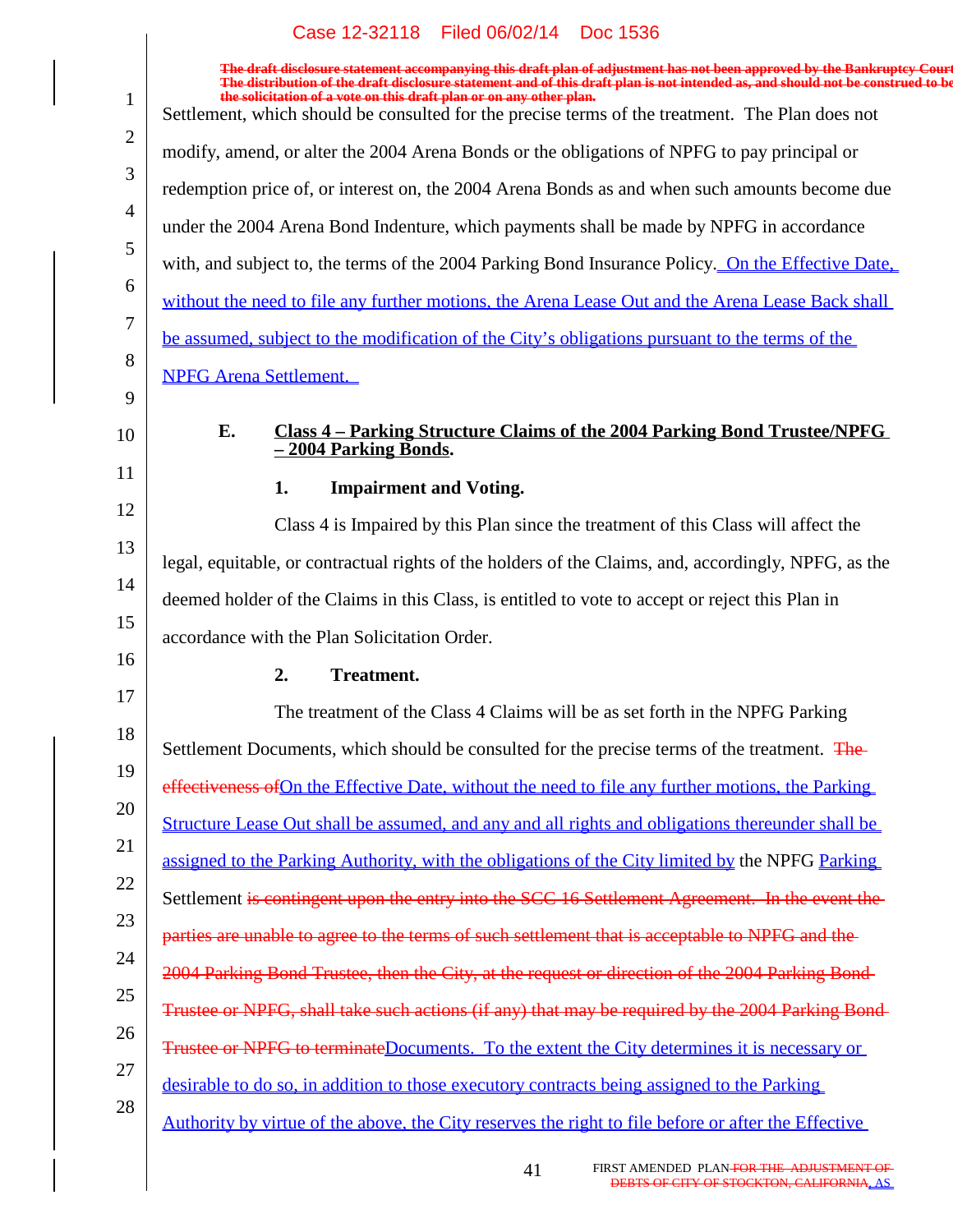|              | Case 12-32118 Filed 06/02/14 Doc 1536                                                                                                                                                                                                                                                                                             |
|--------------|-----------------------------------------------------------------------------------------------------------------------------------------------------------------------------------------------------------------------------------------------------------------------------------------------------------------------------------|
| $\mathbf{1}$ | The draft disclosure statement accompanying this draft plan of adjustment has not been approved by the Bankruptcy Court<br>The distribution of the draft disclosure statement and of this draft plan is not intended as, and should not be construed to be<br>the solicitation of a vote on this draft plan or on any other plan. |
|              | Date a motion in which it will seek authority to assign to the Parking Authority certain executory                                                                                                                                                                                                                                |
| 2            | contracts and unexpired leases executed in connection with the Parking Structure Lease Back as-                                                                                                                                                                                                                                   |
| 3            | part of an alternative arrangement that is acceptable to the City and the 2004 Parking Bond-                                                                                                                                                                                                                                      |
| 4<br>5       | Trustee that is not conditioned on the occurrence of such settlementOut that are assumed under                                                                                                                                                                                                                                    |
|              | the Plan.                                                                                                                                                                                                                                                                                                                         |
| 6            | The Plan does not modify, amend, or alter the 2004 Parking Bonds or the                                                                                                                                                                                                                                                           |
| 7            | obligations of NPFG to pay principal or redemption price of, or interest on, the 2004 Parking                                                                                                                                                                                                                                     |
| 8            | Bonds as and when such amounts become due under the 2004 Parking Bond Indenture, which                                                                                                                                                                                                                                            |
| 9            | payments shall be made by NPFG in accordance with, and subject to, the terms of the 2004                                                                                                                                                                                                                                          |
| 10           | Parking Bond Insurance Policy.                                                                                                                                                                                                                                                                                                    |
| 11           | $\#$                                                                                                                                                                                                                                                                                                                              |
| 12           | $\#$                                                                                                                                                                                                                                                                                                                              |
| 13           |                                                                                                                                                                                                                                                                                                                                   |
| 14           | F.<br><u>Class 5 – Office Building Claims of the 2007 Office Building Bond</u><br>Trustee/Assured Guaranty - 2007 Office Building Bonds.                                                                                                                                                                                          |
| 15           | <b>Impairment and Voting</b><br>1.                                                                                                                                                                                                                                                                                                |
| 16           | Class 5 is Impaired by this Plan since the treatment of this Class will affect the                                                                                                                                                                                                                                                |
| 17           | legal, equitable, or contractual rights of the holder of the Claims, and, accordingly, Assured                                                                                                                                                                                                                                    |
| 18           | Guaranty, as the holder of the Claims in this Class, is entitled to vote to accept or reject this Plan                                                                                                                                                                                                                            |
| 19           | in accordance with the Plan Solicitation Order.                                                                                                                                                                                                                                                                                   |
| 20           | <b>Treatment.</b><br>2.                                                                                                                                                                                                                                                                                                           |
| 21           | The treatment of the Class 5 Claims will be as set forth in the Assured Guaranty                                                                                                                                                                                                                                                  |
| 22           | Settlement, which should be consulted for the precise terms of the treatment.                                                                                                                                                                                                                                                     |
| 23           | G.<br><b>Class 6 – Pension Obligation Bonds Claims.</b>                                                                                                                                                                                                                                                                           |
| 24           | <b>Impairment and Voting.</b><br>1.                                                                                                                                                                                                                                                                                               |
| 25           | Class 6 is Impaired by this Plan since the treatment of this Class will affect the                                                                                                                                                                                                                                                |
| 26           | legal, equitable, or contractual rights of the holders of the Claims, and, accordingly, Assured                                                                                                                                                                                                                                   |
| 27           | Guaranty, as the deemed holder of the Claims in this Class, is entitled to vote to accept or reject                                                                                                                                                                                                                               |
| 28           | this Plan in accordance with the Plan Solicitation Order. The Plan does not modify, amend or                                                                                                                                                                                                                                      |
|              | FIRST AMENDED PLAN-FOR THE ADJUSTMENT OF<br>42<br>DEBTS OF CITY OF STOCKTON, CALIFORNIA, AS                                                                                                                                                                                                                                       |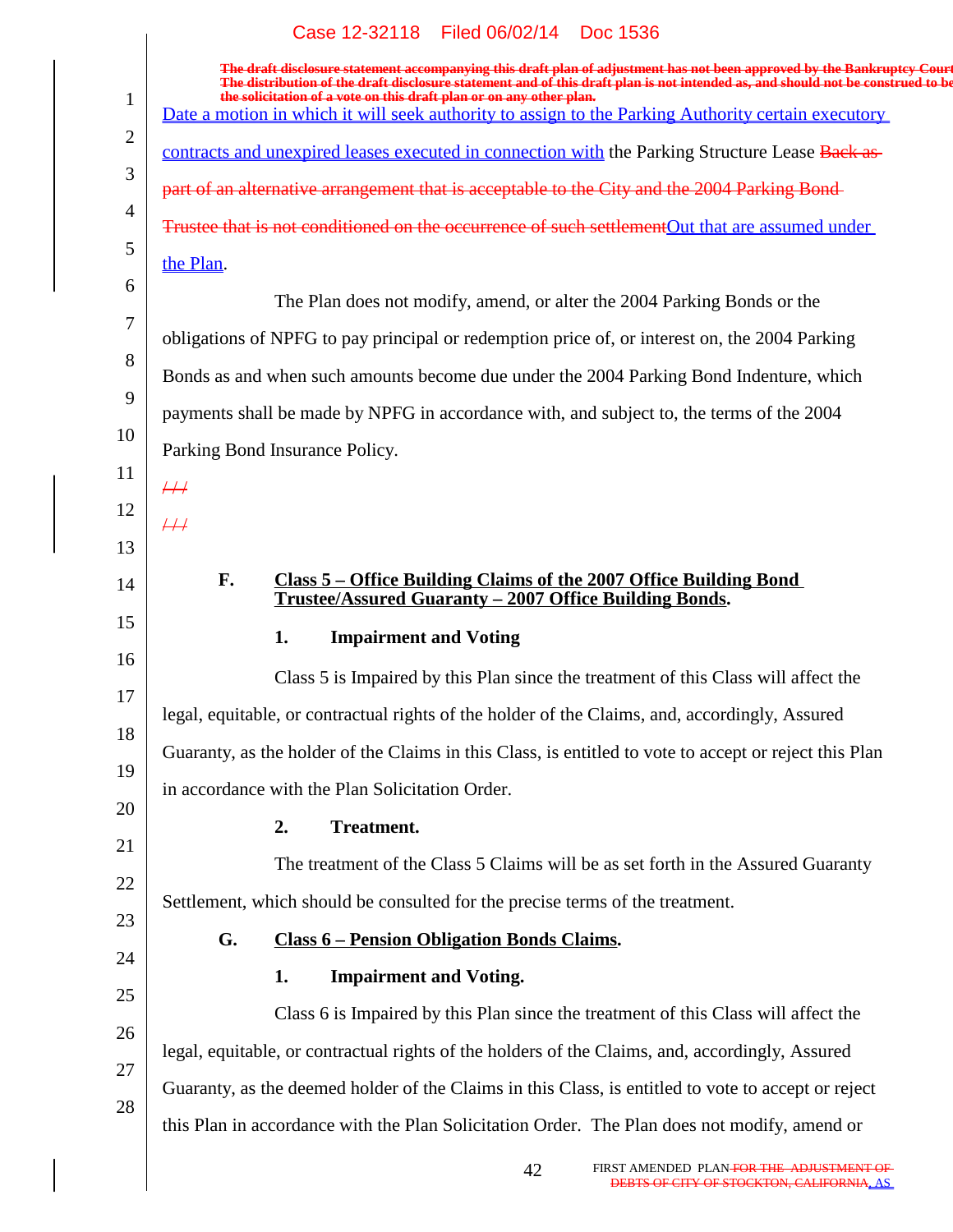|                | Case IZ-32110 Filed 00/02/14 DOC 1930                                                                                                                                                                                             |
|----------------|-----------------------------------------------------------------------------------------------------------------------------------------------------------------------------------------------------------------------------------|
|                | The draft disclosure statement accompanying this draft plan of adjustment has not been approved by the Bankruptcy Court<br>The distribution of the draft disclosure statement and of this draft plan is not intended as, and shou |
| $\mathbf{1}$   | the solicitation of a vote on this draft plan or on any other plan.<br>alter the Pension Obligation Bonds or the obligations of Assured Guaranty to pay principal or                                                              |
| 2              | redemption price of, or interest on Pension Obligation Bonds as and when such amounts become                                                                                                                                      |
| 3              | due under Pension Obligation BondBonds Indenture, which payments shall be made by Assured                                                                                                                                         |
| $\overline{4}$ | Guaranty in accordance with, and subject to, the terms of the Pension Obligation BondBonds                                                                                                                                        |
| 5              | Insurance Policy.                                                                                                                                                                                                                 |
| 6              | <b>Treatment.</b><br>2.                                                                                                                                                                                                           |
| 7              | The treatment of the Class 6 Claims will be as set forth in the Assured Guaranty                                                                                                                                                  |
| 8              | Settlement, which should be consulted for the precise terms of the treatment. The Plan does not                                                                                                                                   |
| 9              | modify, amend, or alter the Pension Obligation Bonds or the obligations of Assured Guaranty to                                                                                                                                    |
| 10             | pay principal or redemption price of, or interest on Pension Obligation Bonds as and when such                                                                                                                                    |
| 11             | amounts become due under Pension Obligation BondBonds Indenture, which payments shall be                                                                                                                                          |
| 12             | made                                                                                                                                                                                                                              |
| 13             | $\overline{++}$                                                                                                                                                                                                                   |
| 14             |                                                                                                                                                                                                                                   |
| 15             | by Assured Guaranty in accordance with, and subject to, the terms of the Pension Obligation                                                                                                                                       |
| 16             | <b>BondBonds</b> Insurance Policy.                                                                                                                                                                                                |
| 17             | H.<br>Class 7 – Claims of DBW.                                                                                                                                                                                                    |
| 18             | <b>Impairment and Voting.</b><br>1.                                                                                                                                                                                               |
| 19             | Class 7 is Impaired by this Plan since the treatment of this Class will affect the                                                                                                                                                |
| 20             | legal, equitable, or contractual rights of the holders of the Claims, and, accordingly, the holder of                                                                                                                             |
| 21             | the Claims in this Class is entitled to vote to accept or reject this Plan in accordance with the Plan                                                                                                                            |
| 22             | Solicitation Order.                                                                                                                                                                                                               |
| 23             | Treatment.<br>2.                                                                                                                                                                                                                  |
| 24             | The treatment of the Class 7 Claims will be as set forth in the DBW Settlement                                                                                                                                                    |
| 25             | Agreement. The General Fund will have no obligation to pay debt service on this obligation, or to                                                                                                                                 |
| 26             | reimburse operating expenses to DBW should DBW take over operations of the Marina Project.                                                                                                                                        |
| 27             | DBW will retain its pledge of rents and leases generated from the Marina Project. However, the                                                                                                                                    |
| 28             | pledge of gross revenues will be converted to a pledge of revenues net of all reasonable and direct                                                                                                                               |
|                |                                                                                                                                                                                                                                   |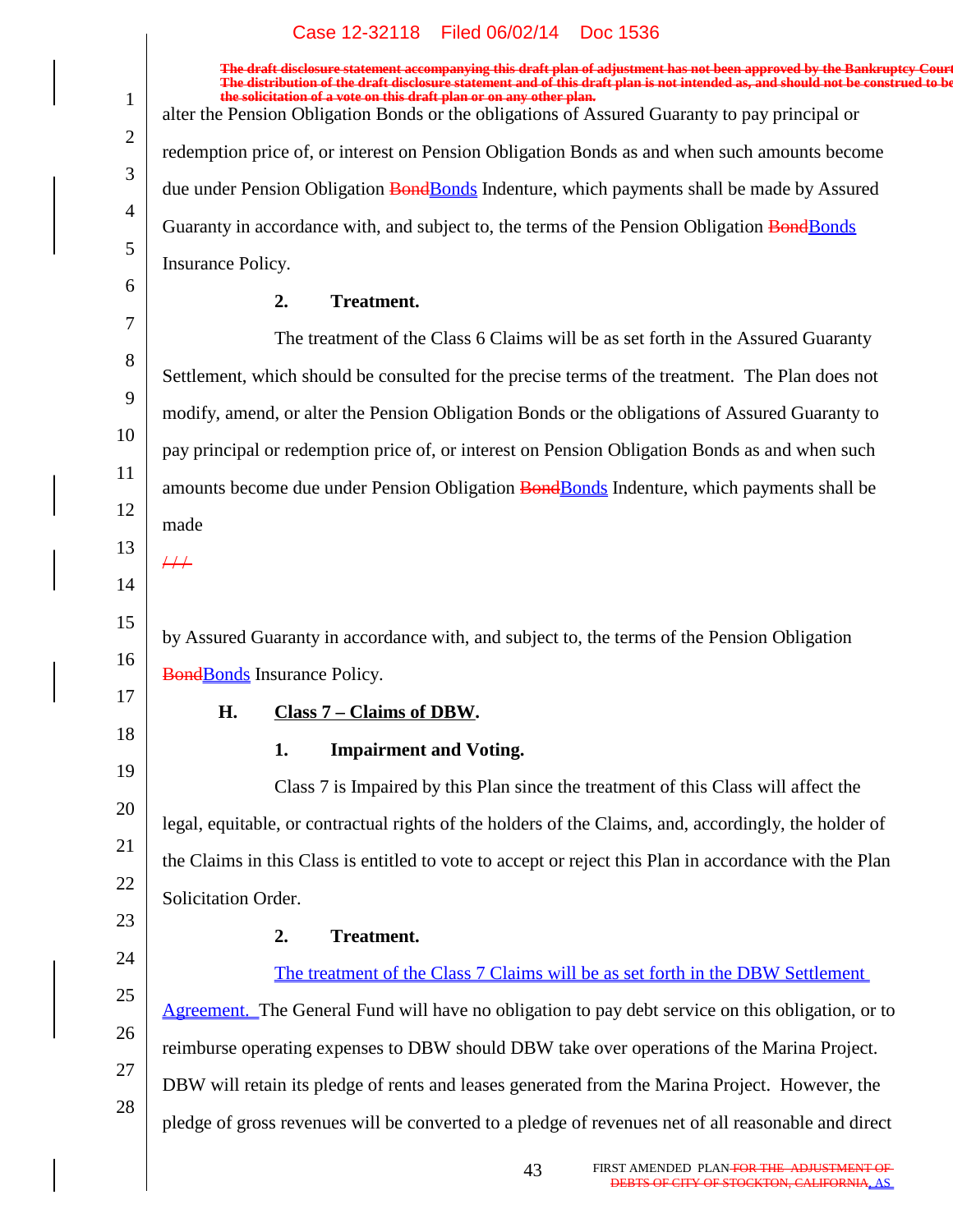$\begin{array}{c} \hline \end{array}$ 

|                | The draft disclosure statement accompanying this draft plan of adjustment has not been approved by the Bankruptcy Court<br>The distribution of the draft disclosure statement and of this draft plan is not intended as, and should not be construed to be<br>the solicitation of a vote on this draft plan or on any other plan. |
|----------------|-----------------------------------------------------------------------------------------------------------------------------------------------------------------------------------------------------------------------------------------------------------------------------------------------------------------------------------|
| $\mathbf{1}$   | operating expense of the Marina Project, calculated on a fiscal year basis ending June 30 of each                                                                                                                                                                                                                                 |
| 2              | year pursuant to section 928(b). Should DBW decide to take over Upon no less than 120 days                                                                                                                                                                                                                                        |
| 3              | notice to the City, DBW may take possession of the facilities comprising the Marina Project, and                                                                                                                                                                                                                                  |
| $\overline{4}$ | if DBW elects to continue operations of the Marina Project, DBW will be responsible for                                                                                                                                                                                                                                           |
| 5              | payment of all operating expenses of the Marina Project, and the City will have the right to (i)                                                                                                                                                                                                                                  |
| 6<br>7         | ensure that the Marina Project is operated in a responsible and safe manner, including providing                                                                                                                                                                                                                                  |
|                | adequate security; and (ii) compel DBW to alter its manner of operations if such operations pose a                                                                                                                                                                                                                                |
| 8<br>9         | threat to the public welfare or if such operations abet a public nuisance. If DBW should elect to                                                                                                                                                                                                                                 |
|                | continue operations, DBW shall provide adequate security of the premises. The General Fund                                                                                                                                                                                                                                        |
| 10<br>11       | shall have no liability, directly or indirectly, for the Claims of DBW, and the City may decide at                                                                                                                                                                                                                                |
|                | any time to cease subsidizing the operating deficits of the operation of the Marina Project. DBW                                                                                                                                                                                                                                  |
| 12             | has stated to the City an interest in exercising its remedy of taking possession of the Marina                                                                                                                                                                                                                                    |
| 13             | Project. The real property that is the subject of the Marina Project shall be that real property                                                                                                                                                                                                                                  |
| 14             | described in Exhibit A to this Plan, and should DBW exercise its remedy of taking possession of                                                                                                                                                                                                                                   |
| 15             | the Marina Project, DBW shall succeed to possession and control only over the real property set                                                                                                                                                                                                                                   |
| 16             | forth in Exhibit A.                                                                                                                                                                                                                                                                                                               |
| 17             | $\overline{++}$                                                                                                                                                                                                                                                                                                                   |
| 18             | $\overline{++}$                                                                                                                                                                                                                                                                                                                   |
| 19             | Class 8 – SCC 16 Claims.<br>I.                                                                                                                                                                                                                                                                                                    |
| 20             | <b>Impairment and Voting.</b><br>1.                                                                                                                                                                                                                                                                                               |
| 21             | Class 8 is not Impaired by this Plan since the treatment of this Class will not affect                                                                                                                                                                                                                                            |
| 22             | the legal, equitable, or contractual rights of the holders of the Claims, and, accordingly, the                                                                                                                                                                                                                                   |
| 23             | holders of the Claims in this Class are not entitled to vote to accept or reject this Plan in                                                                                                                                                                                                                                     |
| 24             | accordance with the Plan Solicitation Order.                                                                                                                                                                                                                                                                                      |
| 25             | <b>Treatment.</b><br>2.                                                                                                                                                                                                                                                                                                           |
| 26             | To the extent SCC 16 has any offset rights arising under the Construction                                                                                                                                                                                                                                                         |
| 27             | Agreement or the Disposition and Development Agreement, SCC 16 shall apply any such offsets                                                                                                                                                                                                                                       |
| 28             | against amounts owing under the SCC 16 Promissory Note. On the Effective Date, pursuant to                                                                                                                                                                                                                                        |
|                |                                                                                                                                                                                                                                                                                                                                   |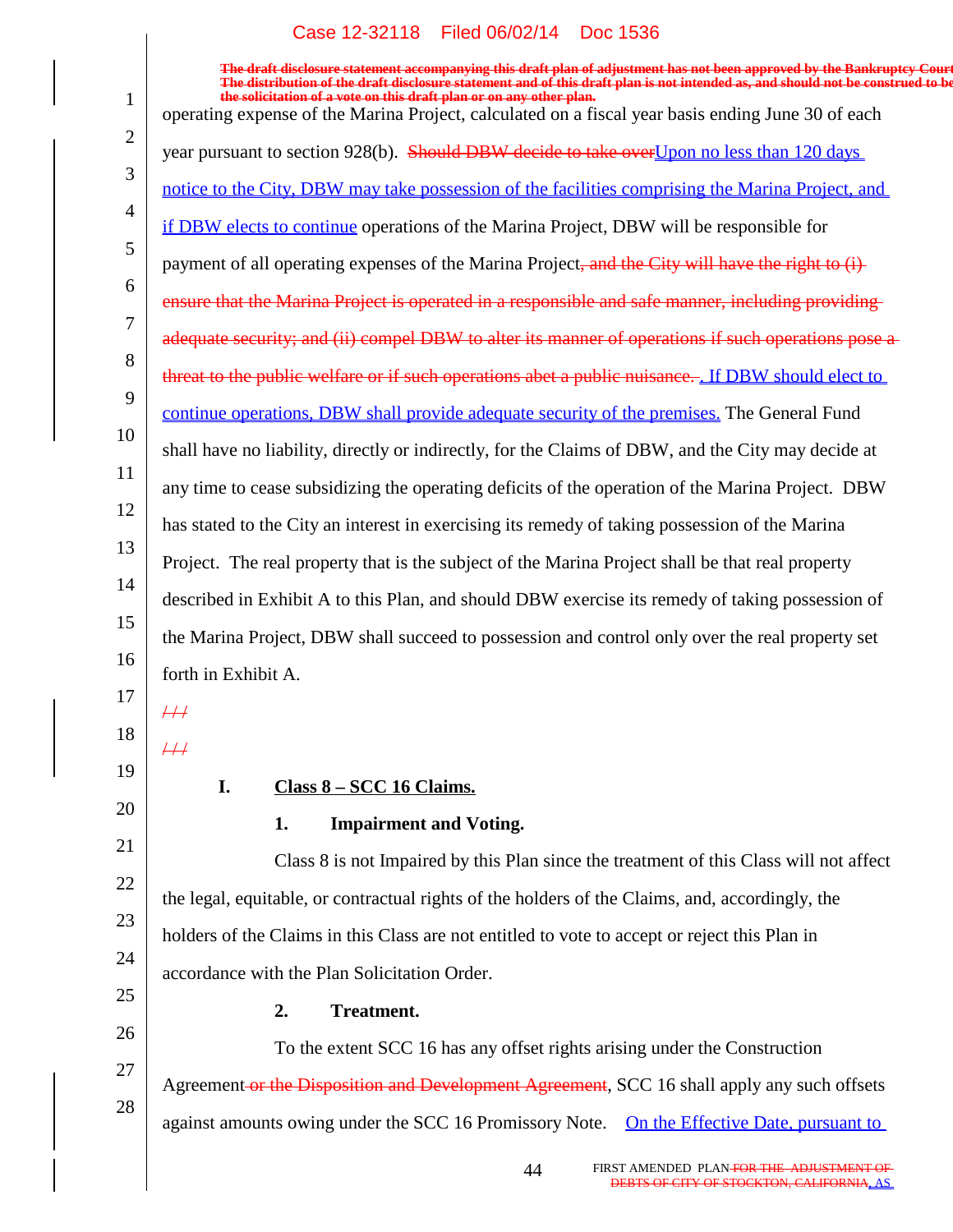|                | Case 12-32118 Filed 06/02/14 Doc 1536                                                                                                                                                                                                                                                                                                                                                                      |
|----------------|------------------------------------------------------------------------------------------------------------------------------------------------------------------------------------------------------------------------------------------------------------------------------------------------------------------------------------------------------------------------------------------------------------|
| $\mathbf{1}$   | The draft disclosure statement accompanying this draft plan of adjustment has not been approved by the Bankruptcy Court<br>The distribution of the draft disclosure statement and of this draft plan is not intended as, and shou<br>the solicitation of a vote on this draft plan or on any other plan.<br>the Plan, without the need to file any further motions, the SCC 16 Lease shall be assumed, and |
| $\overline{2}$ | any and all rights and obligations thereunder shall be assigned to the Parking Authority. On the                                                                                                                                                                                                                                                                                                           |
| 3              | Effective Date, any and all rights of the City under the SCC 16 Settlement, the Construction                                                                                                                                                                                                                                                                                                               |
| $\overline{4}$ | <u>Agreement shall be assumed and assigned by the City to the Parking Authority.</u>                                                                                                                                                                                                                                                                                                                       |
| 5              | J.<br><b>Class 9 - Thunder Claims.</b>                                                                                                                                                                                                                                                                                                                                                                     |
| 6              | 1.<br><b>Impairment and Voting.</b>                                                                                                                                                                                                                                                                                                                                                                        |
| 7              | Class 9 is Impaired by this Plan since the treatment of this Class will affect the                                                                                                                                                                                                                                                                                                                         |
| 8              | legal, equitable, or contractual rights of the holders of the Claims, and, accordingly, the holders of                                                                                                                                                                                                                                                                                                     |
| 9              |                                                                                                                                                                                                                                                                                                                                                                                                            |
| 10             | the Claims in this Class are entitled to vote to accept or reject this Plan in accordance with the                                                                                                                                                                                                                                                                                                         |
| 11             | Plan Solicitation Order.                                                                                                                                                                                                                                                                                                                                                                                   |
| 12             | <b>Treatment.</b><br>2.                                                                                                                                                                                                                                                                                                                                                                                    |
| 13             | The treatment of the Class 9 Claims will be as set forth in the Thunder Settlement,                                                                                                                                                                                                                                                                                                                        |
| 14             | which should be consulted for the precise terms of the treatment.                                                                                                                                                                                                                                                                                                                                          |
| 15             | $\perp\!\!\!\perp$                                                                                                                                                                                                                                                                                                                                                                                         |
| 16             | <u>       </u>                                                                                                                                                                                                                                                                                                                                                                                             |
| 17             | $\overline{\perp\perp}$                                                                                                                                                                                                                                                                                                                                                                                    |
| 18             | К.<br><u>Class 10 - Claims of Holders of Restricted Revenue Bond and Note Payable</u>                                                                                                                                                                                                                                                                                                                      |
| 19             | Obligations.                                                                                                                                                                                                                                                                                                                                                                                               |
| 20             | <b>Impairment and Voting.</b><br>1.                                                                                                                                                                                                                                                                                                                                                                        |
| 21             | Class 10 is not Impaired by this Plan since the treatment of this Class will not                                                                                                                                                                                                                                                                                                                           |
| 22             | affect the legal, equitable, or contractual rights of the holders of the Claims, and, accordingly, the                                                                                                                                                                                                                                                                                                     |
| 23             | holders of the Claims in this Class are not entitled to vote to accept or reject this Plan in                                                                                                                                                                                                                                                                                                              |
| 24             | accordance with the Plan Solicitation Order.                                                                                                                                                                                                                                                                                                                                                               |
| 25             | $\overline{++}$                                                                                                                                                                                                                                                                                                                                                                                            |
| 26             | $\overline{++}$                                                                                                                                                                                                                                                                                                                                                                                            |
| 27             | 2.<br><b>Treatment.</b>                                                                                                                                                                                                                                                                                                                                                                                    |
| 28             | Class 10 consists of Claims of the holders of Restricted Revenue Bond and Note                                                                                                                                                                                                                                                                                                                             |
|                | Payable Obligations, which are secured by special and restricted sources of revenues.                                                                                                                                                                                                                                                                                                                      |
|                |                                                                                                                                                                                                                                                                                                                                                                                                            |

45 FIRST AMENDED PLAN <del>FOR THE ADJUSTMENT OF<br>DEBTS OF CITY OF STOCKTON, CALIFORNIA, AS</del>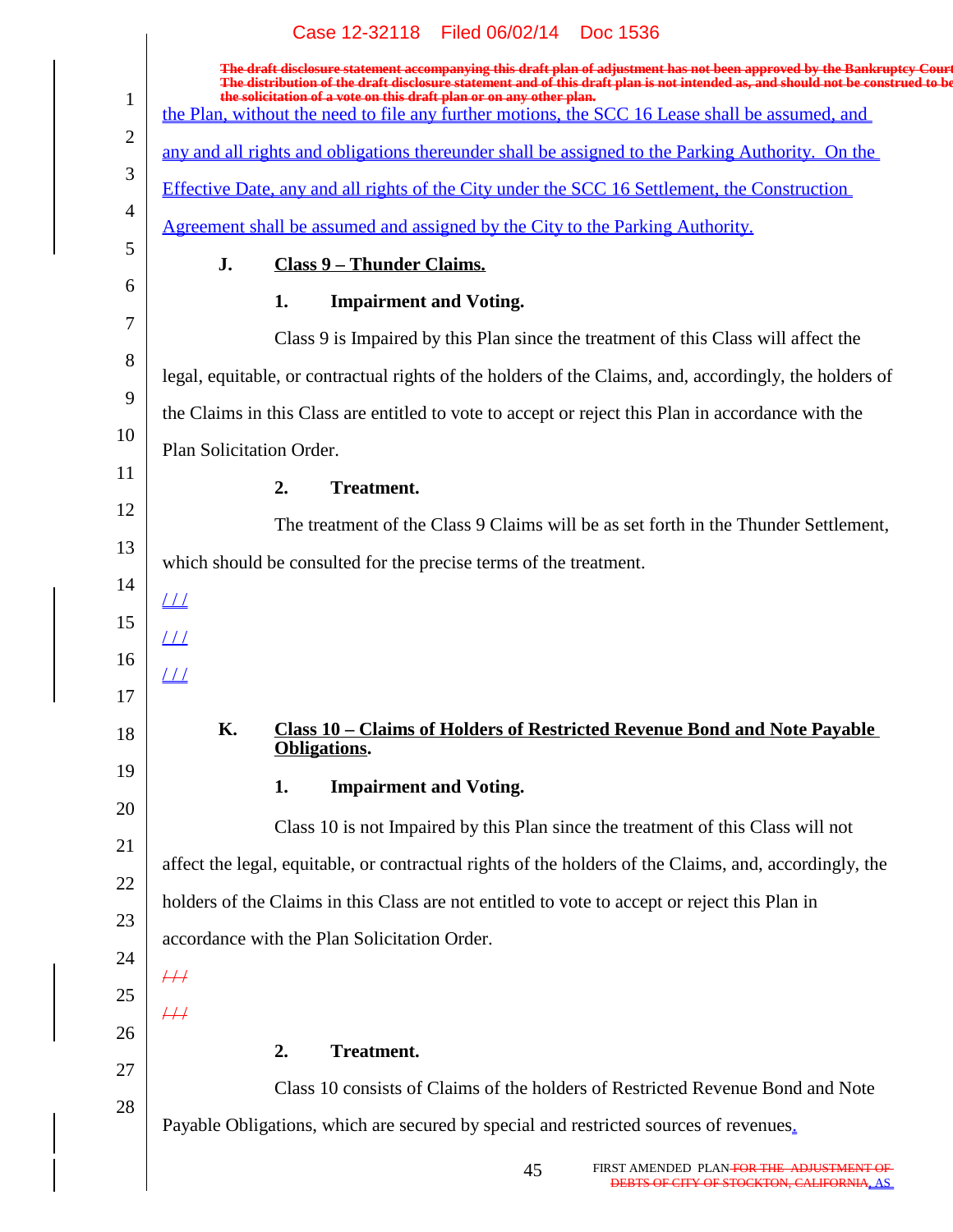|                |                          | Case 12-32118 Filed 06/02/14 DOC 1536                                                                                                                                                                                                                                                                                             |
|----------------|--------------------------|-----------------------------------------------------------------------------------------------------------------------------------------------------------------------------------------------------------------------------------------------------------------------------------------------------------------------------------|
|                |                          | The draft disclosure statement accompanying this draft plan of adjustment has not been approved by the Bankruptcy Court<br>The distribution of the draft disclosure statement and of this draft plan is not intended as, and should not be construed to be<br>the solicitation of a vote on this draft plan or on any other plan. |
|                |                          | These special assessment and special tax revenues are legally restricted to the payment of debt                                                                                                                                                                                                                                   |
|                |                          | service on the Special Assessment and Special Tax Obligations under California statutes and the                                                                                                                                                                                                                                   |
|                |                          | California Constitution, are "special revenues" as defined in section 902(2), and cannot be used                                                                                                                                                                                                                                  |
| $\overline{4}$ |                          | for any other purpose or be transferred to the General Fund. The General Fund is not obligated to                                                                                                                                                                                                                                 |
| 5<br>6         |                          | pay debt service on the Special Assessment and Special Tax Obligations. The City will continue                                                                                                                                                                                                                                    |
|                |                          | to apply revenues from the applicable special assessments and special taxes to pay the Special                                                                                                                                                                                                                                    |
| 7<br>8         |                          | Assessment and Special Tax Obligations as required by the terms of such obligations.                                                                                                                                                                                                                                              |
|                | M.                       | <b>Class 12 - General Unsecured Claims.</b>                                                                                                                                                                                                                                                                                       |
|                |                          | 1.<br><b>Impairment and Voting.</b>                                                                                                                                                                                                                                                                                               |
| 10             |                          | Class 12 is Impaired by this Plan since the treatment of this Class will affect the                                                                                                                                                                                                                                               |
| 11<br>12       |                          | legal, equitable, or contractual rights of the holders of the Claims, and, accordingly, the holders of                                                                                                                                                                                                                            |
|                |                          | the Claims in this Class are entitled to vote to accept or reject this Plan in accordance with the                                                                                                                                                                                                                                |
| 13<br>14       | Plan Solicitation Order. |                                                                                                                                                                                                                                                                                                                                   |
|                |                          | <b>Treatment.</b><br>2.                                                                                                                                                                                                                                                                                                           |
| 15             |                          | The Claims in this Class include without limitation: (i) the Retiree Health Benefit                                                                                                                                                                                                                                               |
| 16<br>17       |                          | Claims; (ii) the Golf Course/Park Claims of the 2009 Golf Course/Park Bond-                                                                                                                                                                                                                                                       |
|                |                          | <b>Trustee/Franklin Unsecured Claim; (iii) the Leave Buyout Claims; (iv) the Claim filed by Michael</b>                                                                                                                                                                                                                           |
| 18<br>19       |                          | A. Cobb; and $(\frac{i \cdot y}{y})$ Other Postpetition Claims.                                                                                                                                                                                                                                                                   |
| 20             |                          | Pursuant to the Retirees Settlement, on the Effective Date, the City will pay the                                                                                                                                                                                                                                                 |
|                |                          | Retiree Health Benefit Claimants an aggregate amount of \$5,100,000 in full satisfaction of the                                                                                                                                                                                                                                   |
|                |                          | Allowed Retiree Health Benefit Claims, and no other retiree health benefits will be provided by                                                                                                                                                                                                                                   |
| 22             |                          | the City. If required by state or federal law, the City will withhold from the aggregate \$5,100,000                                                                                                                                                                                                                              |
| 23             |                          | payment any taxes or other deductions to be withheld from the individual payment to each Retiree                                                                                                                                                                                                                                  |
| 24             |                          | Health Benefit Claimant. The individual recipient is responsible for any tax liability for this                                                                                                                                                                                                                                   |
| 25             |                          | payment, and the City will not provide any advice to any recipient as to the taxable impact of this                                                                                                                                                                                                                               |
| 26             | payment.                 |                                                                                                                                                                                                                                                                                                                                   |
| 27             |                          | All other General Unsecured Claims shall receive cash on the Effective Date in the                                                                                                                                                                                                                                                |
| 28             |                          | amount equal to a percentage of the Allowed Amountamount of such Claims, which percentage                                                                                                                                                                                                                                         |
|                |                          |                                                                                                                                                                                                                                                                                                                                   |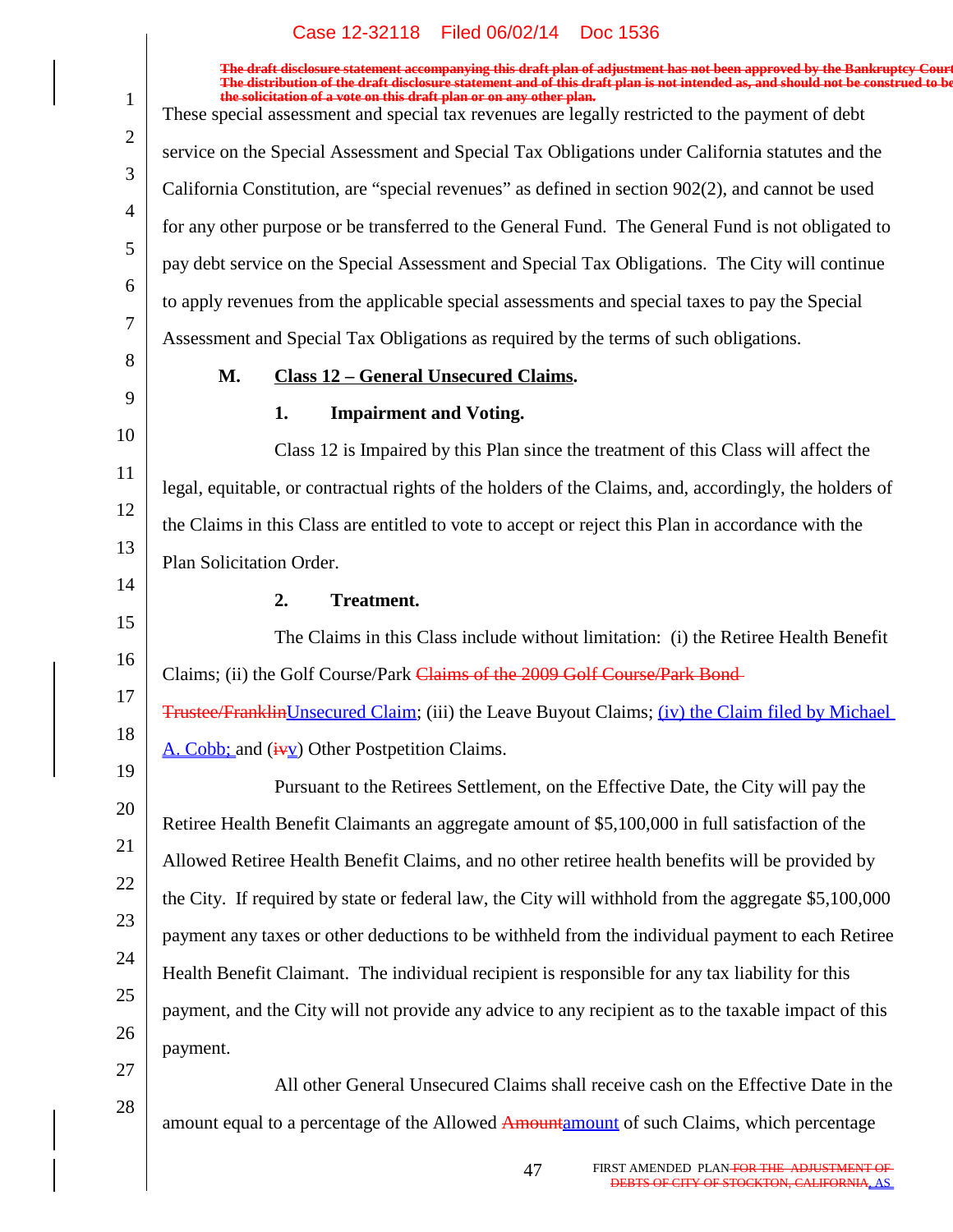| $\mathbf{1}$   | The draft disclosure statement accompanying this draft plan of adjustment has not been approved by the Bankruptcy Court<br>The distribution of the draft disclosure statement and of this draft plan is not intended as, and should not be construed to be<br>the solicitation of a vote on this draft plan or on any other plan.<br>equals the Unsecured Claim Payout Percentage, or such other amount as is determined by the |
|----------------|---------------------------------------------------------------------------------------------------------------------------------------------------------------------------------------------------------------------------------------------------------------------------------------------------------------------------------------------------------------------------------------------------------------------------------|
| $\overline{2}$ | Bankruptcy Court before confirmation of this Plan to constitute a pro-rata payment on such other                                                                                                                                                                                                                                                                                                                                |
| 3              | General Unsecured Claims; <i>provided, however</i> , that the dollar amount to be paid on account of                                                                                                                                                                                                                                                                                                                            |
| $\overline{4}$ | General Unsecured Claims other than the Retiree Health Benefit Claims on the Effective Date                                                                                                                                                                                                                                                                                                                                     |
| 5              | shall not exceed \$500,000. If the amounts to be paid exceed \$500,000, then such excess amounts                                                                                                                                                                                                                                                                                                                                |
| 6              | shall be made in two equal annual installments on the first and second anniversary of the Effective                                                                                                                                                                                                                                                                                                                             |
| 7              | Date, together with simple interest accruing from and after the Effective Date at 5% per annum.                                                                                                                                                                                                                                                                                                                                 |
| 8              | Such excess amounts may be prepaid at the option of the City without penalty.                                                                                                                                                                                                                                                                                                                                                   |
| 9              | N.<br><b>Class 13 - Convenience Class Claims.</b>                                                                                                                                                                                                                                                                                                                                                                               |
| 10             | 1.<br><b>Impairment and Voting.</b>                                                                                                                                                                                                                                                                                                                                                                                             |
| 11             | Class 13 is not Impaired by this Plan since the treatment of this Class will not                                                                                                                                                                                                                                                                                                                                                |
| 12             | affect the legal, equitable, or contractual rights of the holders of the Claims, and, accordingly, the                                                                                                                                                                                                                                                                                                                          |
| 13             | holders of the Claims in this Class are not entitled to vote to accept or reject this Plan in                                                                                                                                                                                                                                                                                                                                   |
| 14             | accordance with the Plan Solicitation Order.                                                                                                                                                                                                                                                                                                                                                                                    |
| 15             | 2.<br><b>Treatment.</b>                                                                                                                                                                                                                                                                                                                                                                                                         |
| 16             | Holders of Convenience Class Claims will receive cash on the Effective Date in                                                                                                                                                                                                                                                                                                                                                  |
| 17             | the amount of their Allowed Convenience Class Claim, but not to exceed \$100.                                                                                                                                                                                                                                                                                                                                                   |
| 18             | $\perp\!\!\!\perp$                                                                                                                                                                                                                                                                                                                                                                                                              |
| 19             | $\angle\angle\angle$                                                                                                                                                                                                                                                                                                                                                                                                            |
| 20             | <b>O.</b><br><b>Class 14 - Claims of Certain Tort Claimants.</b>                                                                                                                                                                                                                                                                                                                                                                |
| 21             | <b>Impairment and Voting.</b><br>1.                                                                                                                                                                                                                                                                                                                                                                                             |
| 22             | Class 14 is Impaired by this Plan since the treatment of this Class will affect the                                                                                                                                                                                                                                                                                                                                             |
| 23             | legal, equitable, or contractual rights of the holders of the Claims, and, accordingly, the holders of                                                                                                                                                                                                                                                                                                                          |
| 24             | the Claims in this Class are entitled to vote to accept or reject this Plan in accordance with the                                                                                                                                                                                                                                                                                                                              |
| 25             | Plan Solicitation Order.                                                                                                                                                                                                                                                                                                                                                                                                        |
| 26             | 2.<br><b>Treatment.</b>                                                                                                                                                                                                                                                                                                                                                                                                         |
| 27             | The SIR Claim Portion of each Allowed General Liability Claim will be paid on                                                                                                                                                                                                                                                                                                                                                   |
| 28             | the Effective Date from the Risk Management Internal Service Fund, and will receive the same                                                                                                                                                                                                                                                                                                                                    |
|                |                                                                                                                                                                                                                                                                                                                                                                                                                                 |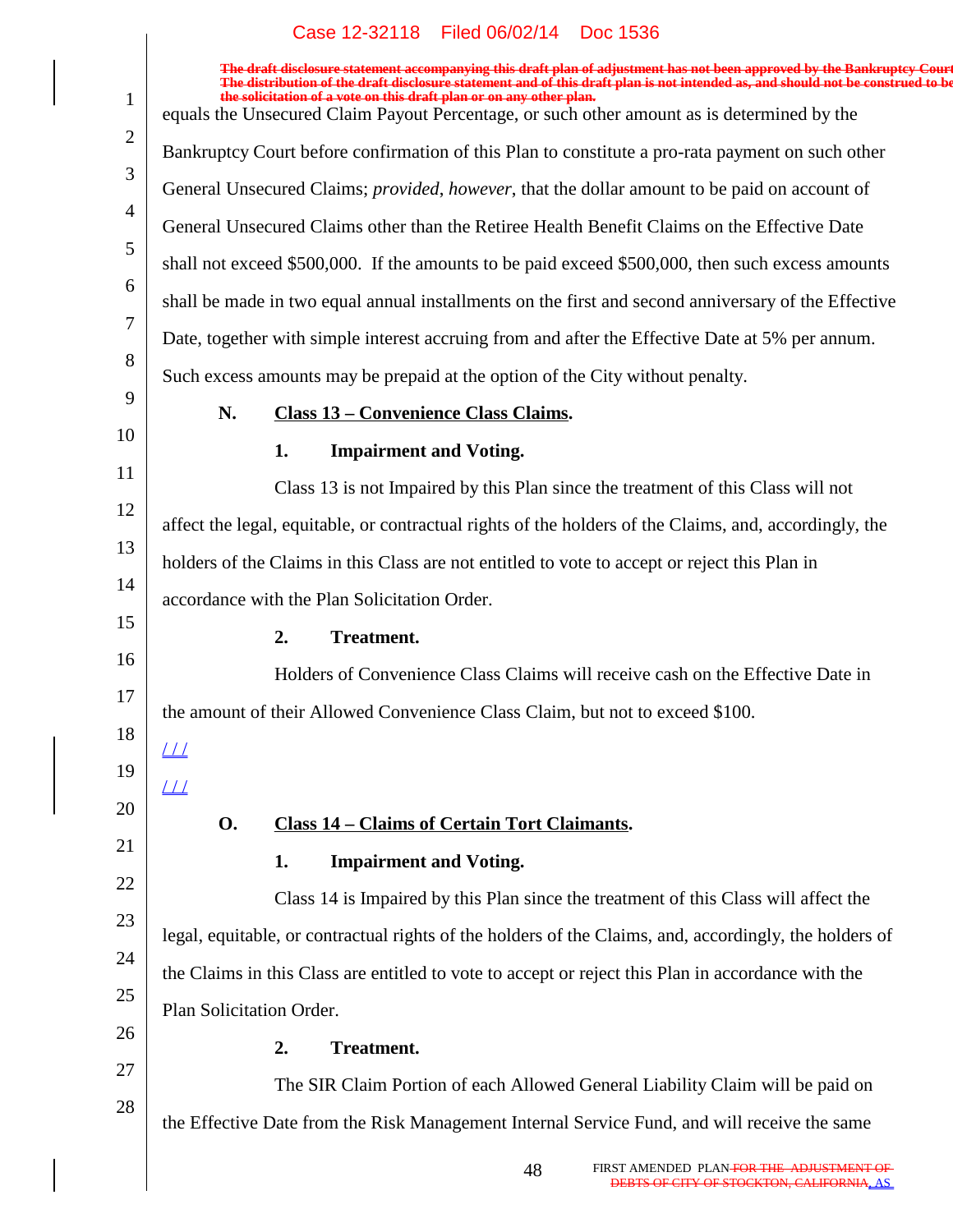|                | Case 12-32118 Filed 06/02/14 Doc 1536                                                                                                                                                                                                                      |
|----------------|------------------------------------------------------------------------------------------------------------------------------------------------------------------------------------------------------------------------------------------------------------|
|                | The draft disclosure statement accompanying this draft plan of adjustment has not been approved by the Bankruptcy Court<br>The distribution of the draft disclosure statement and of this draft plan is not intended as, and should not be construed to be |
| $\mathbf{1}$   | the solicitation of a vote on this draft plan or on any other plan.<br>percentage payment on the dollar of Allowed Claim as will the holders of Allowed Class 12                                                                                           |
| $\overline{2}$ | Claims. The Insured Portion of each Allowed General Liability Claim is not Impaired, and shall                                                                                                                                                             |
| 3              | be paid by the applicable excess risk-sharing pool.                                                                                                                                                                                                        |
| 4              |                                                                                                                                                                                                                                                            |
| 5              | <b>Class 15 - Claims Regarding City's Obligations to Fund Employee Pension</b><br><b>P.</b><br>Plan Contributions to CalPERS, as Trustee under the CalPERS Pension Plan                                                                                    |
| 6              | for the Benefit of CalPERS Pension Plan Participants.<br><b>Impairment and Voting.</b><br>1.                                                                                                                                                               |
| 7              | Class 15 is not Impaired by this Plan because the treatment of this Class will not                                                                                                                                                                         |
| 8              | affect the legal, equitable, or contractual rights of the holder of such Claims, and, accordingly, the                                                                                                                                                     |
| 9              | holder of the Claims in this Class is not entitled to vote to accept or reject this Plan.                                                                                                                                                                  |
| 10             | <b>Treatment.</b><br>2.                                                                                                                                                                                                                                    |
| 11             | CalPERS will continue as the trustee for the City's pension plan for its employees,                                                                                                                                                                        |
| 12             | and the CalPERS Pension Plan will be assumed by the City. The City will continue to honor its                                                                                                                                                              |
| 13             | obligations to its employees and retirees to fund employee retirement benefits under the CalPERS                                                                                                                                                           |
| 14             | Pension Plan, and CalPERS as trustee and the CalPERS Pension Plan Participants retain all of                                                                                                                                                               |
| 15             | their rights and remedies under applicable nonbankruptcy law. Thus, CalPERS and the CalPERS                                                                                                                                                                |
| 16             | Pension Plan Participants will be entitled to the same rights and benefits to which they are                                                                                                                                                               |
| 17             | currently entitled under the CalPERS Pension Plan. CalPERS, pursuant to the CalPERS Pension                                                                                                                                                                |
| 18             | Plan, will                                                                                                                                                                                                                                                 |
| 19<br>20       | continue to provide pension benefits for participants in the manner indicated under the provisions                                                                                                                                                         |
| 21             | of the CalPERS Pension Plan and applicable nonbankruptcy law.                                                                                                                                                                                              |
| 22             | $\perp\!\!\!\perp$                                                                                                                                                                                                                                         |
| 23             | $\angle L$                                                                                                                                                                                                                                                 |
| 24             | <b>Class 16 - Claims of Equipment Lessors.</b><br>Q.                                                                                                                                                                                                       |
| 25             | <b>Impairment and Voting.</b><br>1.                                                                                                                                                                                                                        |
| 26             | Class 16 is not Impaired by this Plan because the treatment of this Class will not                                                                                                                                                                         |
| 27             | affect the legal, equitable, or contractual rights of the holder of such Claims, and, accordingly, the                                                                                                                                                     |
| 28             | holders of the Claims in this Class is not entitled to vote to accept or reject this Plan.                                                                                                                                                                 |
|                | 2.<br><b>Treatment.</b>                                                                                                                                                                                                                                    |
|                | FIRST AMENDED PLAN <del>FOR THE ADJUSTMENT OF</del><br>49<br>DEBTS OF CITY OF STOCKTON, CALIFORNIA, AS                                                                                                                                                     |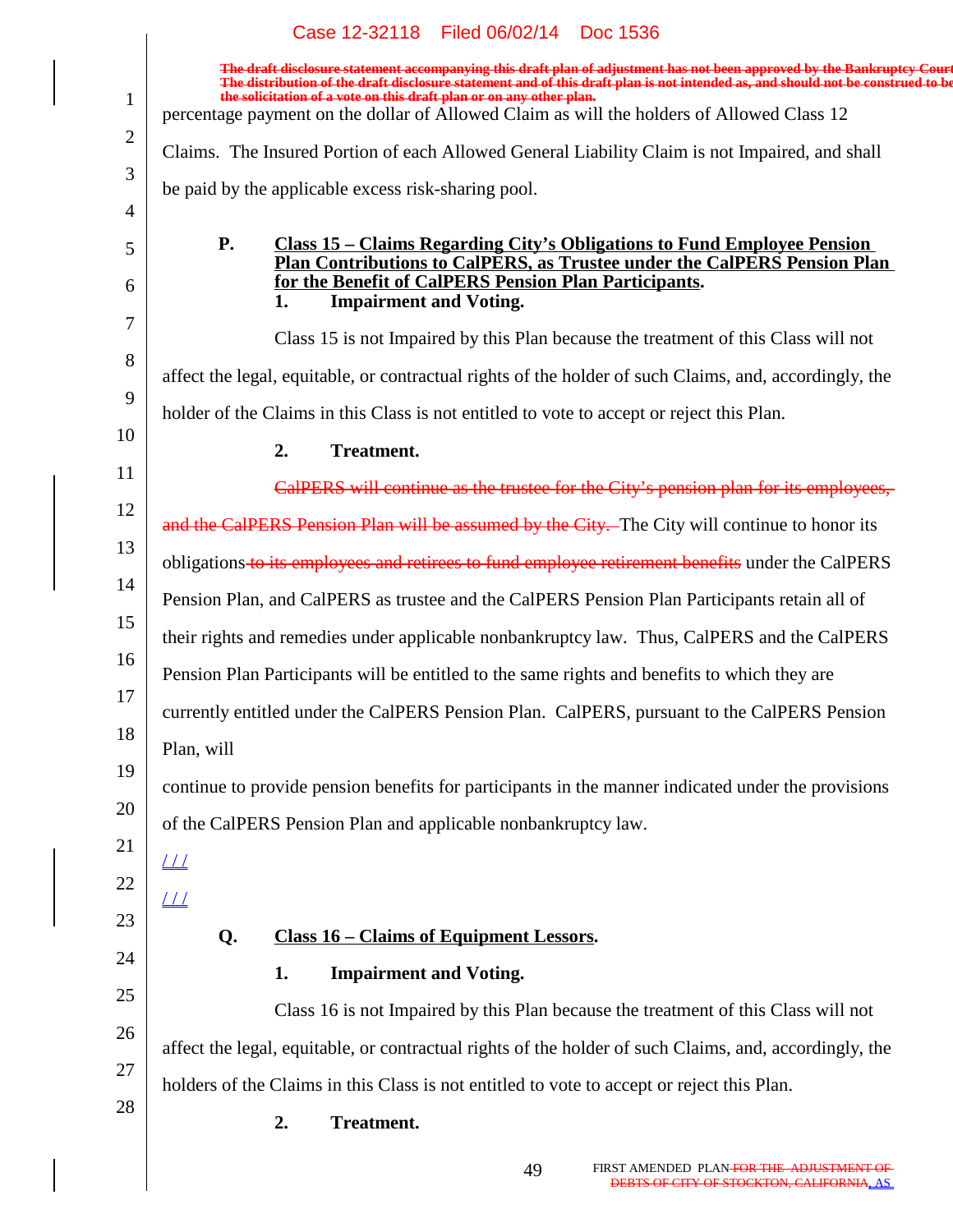|                | Case 12-32118 Filed 06/02/14 Doc 1536                                                                                                                                                                                                                                                                                                                                                                              |
|----------------|--------------------------------------------------------------------------------------------------------------------------------------------------------------------------------------------------------------------------------------------------------------------------------------------------------------------------------------------------------------------------------------------------------------------|
| $\mathbf{1}$   | The draft disclosure statement accompanying this draft plan of adjustment has not been approved by the Bankruptcy Cour<br>The distribution of the draft disclosure statement and of this draft plan is not intended as, and should not be construed to be<br>the solicitation of a vote on this draft plan or on any other plan.<br>Any equipment leases not specifically rejected by the Rejection Motion will be |
| $\overline{2}$ | assumed under this Plan. The City believes that it is current on all such equipment leases and                                                                                                                                                                                                                                                                                                                     |
| 3              | therefore no cure payments are required.                                                                                                                                                                                                                                                                                                                                                                           |
| 4              | <b>Class 17 - Workers Compensation Claims.</b><br>R.                                                                                                                                                                                                                                                                                                                                                               |
| 5              | <b>Impairment and Voting.</b><br>1.                                                                                                                                                                                                                                                                                                                                                                                |
| 6              | Class 17 is not Impaired by this Plan since the treatment of this Class will not                                                                                                                                                                                                                                                                                                                                   |
| 7              | affect the legal, equitable, or contractual rights of the holders of the Claims, and, accordingly, the                                                                                                                                                                                                                                                                                                             |
| 8              | holders of the Claims in this Class are not entitled to vote to accept or reject this Plan in                                                                                                                                                                                                                                                                                                                      |
| 9              | accordance with the Plan Solicitation Order.                                                                                                                                                                                                                                                                                                                                                                       |
| 10             | <b>Treatment.</b><br>2.                                                                                                                                                                                                                                                                                                                                                                                            |
| 11             | The City must pay Allowed SIR Claim Portions related to Workers Compensation                                                                                                                                                                                                                                                                                                                                       |
| 12             | Claims in full. If not, the City will lose its State workers compensation insurance for those claims                                                                                                                                                                                                                                                                                                               |
| 13             | in excess of the SIR Claim Portions, exposing the City's current and former workers to grave risk.                                                                                                                                                                                                                                                                                                                 |
| 14             | The City will pay the SIR Claim Portions related to Worker Compensation Claims from the                                                                                                                                                                                                                                                                                                                            |
| 15             | Workers Compensation Internal Service Fund.                                                                                                                                                                                                                                                                                                                                                                        |
| 16             | S.<br>Class 18 - SPOA Claims.                                                                                                                                                                                                                                                                                                                                                                                      |
| 17             | <b>Impairment and Voting.</b><br>1.                                                                                                                                                                                                                                                                                                                                                                                |
| 18             | Class 18 is Impaired by this Plan since the treatment of this Class will affect the                                                                                                                                                                                                                                                                                                                                |
| 19             | legal, equitable, or contractual rights of the holders of the Claims, and, accordingly, the holders of                                                                                                                                                                                                                                                                                                             |
| 20             | the Claims in this Class are entitled to vote to accept or reject this Plan in accordance with the                                                                                                                                                                                                                                                                                                                 |
| 21             | Plan Solicitation Order.                                                                                                                                                                                                                                                                                                                                                                                           |
| 22             |                                                                                                                                                                                                                                                                                                                                                                                                                    |
| 23             | <b>Treatment.</b><br>2.                                                                                                                                                                                                                                                                                                                                                                                            |
| 24             | The City will honor the SPOA Claims held by SPOA members on the terms and                                                                                                                                                                                                                                                                                                                                          |
| 25             | conditions set forth in the SPOA MOU.                                                                                                                                                                                                                                                                                                                                                                              |
| 26             | T.<br>Class 19 – Price Claims.                                                                                                                                                                                                                                                                                                                                                                                     |
| 27             | <b>Impairment and Voting.</b><br>1.                                                                                                                                                                                                                                                                                                                                                                                |
| 28             | Class 19 is Impaired by this Plan since the treatment of this Class will affect the                                                                                                                                                                                                                                                                                                                                |
|                |                                                                                                                                                                                                                                                                                                                                                                                                                    |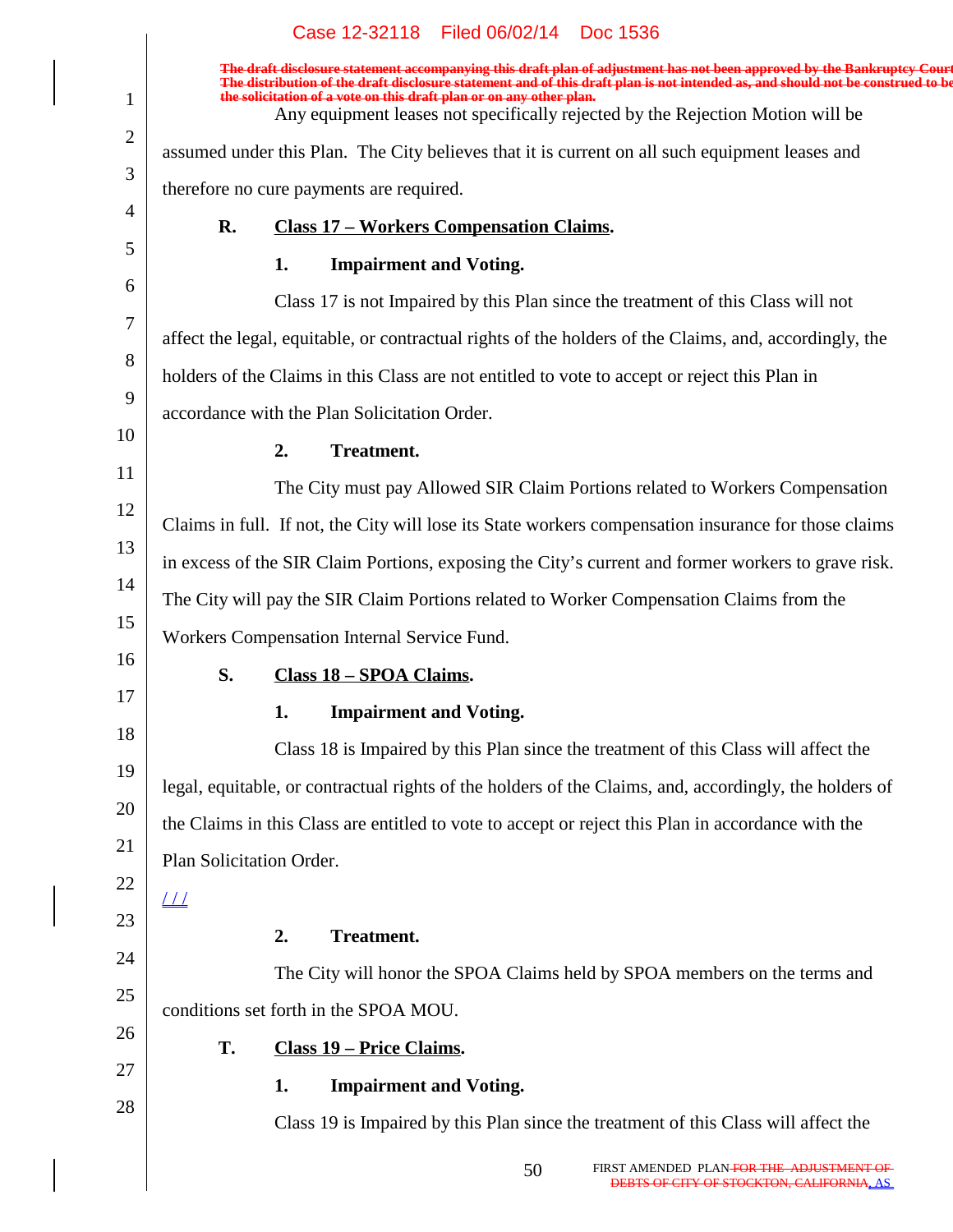|                | Case 12-32118    Filed 06/02/14     DOC 1536                                                                                                                                                                                                                                                                                      |
|----------------|-----------------------------------------------------------------------------------------------------------------------------------------------------------------------------------------------------------------------------------------------------------------------------------------------------------------------------------|
|                | The draft disclosure statement accompanying this draft plan of adjustment has not been approved by the Bankruptcy Court<br>The distribution of the draft disclosure statement and of this draft plan is not intended as, and should not be construed to be<br>the solicitation of a vote on this draft plan or on any other plan. |
| $\mathbf{1}$   | legal, equitable, or contractual rights of the holders of the Claims, and, accordingly, the holders of                                                                                                                                                                                                                            |
| $\overline{2}$ | the Claims in this Class are entitled to vote to accept or reject this Plan in accordance with the                                                                                                                                                                                                                                |
| 3              | Plan Solicitation Order.                                                                                                                                                                                                                                                                                                          |
| 4              | $\#$                                                                                                                                                                                                                                                                                                                              |
| 5              | 2.<br><b>Treatment.</b>                                                                                                                                                                                                                                                                                                           |
| 6              | The treatment of the Class 19 Claims will be as set forth in the Price Settlement,                                                                                                                                                                                                                                                |
| 7              | which should be consulted for the precise terms of the treatment.                                                                                                                                                                                                                                                                 |
| 8              | U.<br><b>Class 20 - Golf Course/Park Secured Claim.</b>                                                                                                                                                                                                                                                                           |
| 9              | <b>Impairment and Voting.</b><br><u>1.</u>                                                                                                                                                                                                                                                                                        |
| 10             | The treatment of the Golf Course/Park Claims set forth below is the result of the                                                                                                                                                                                                                                                 |
| 11             | entry by the Bankruptcy Court of the Partial Judgment. Class 20 is Impaired by this Plan since                                                                                                                                                                                                                                    |
| 12<br>13       | the treatment of this Class will affect the legal, equitable, or contractual rights of the holder of the                                                                                                                                                                                                                          |
| 14             | Claims, and, accordingly, the holder of the Claim in this Class is entitled to vote to accept or                                                                                                                                                                                                                                  |
| 15             | reject this Plan in accordance with the Plan Solicitation Order.                                                                                                                                                                                                                                                                  |
| 16             | 2.<br><b>Treatment.</b>                                                                                                                                                                                                                                                                                                           |
| 17             | No later than 28 days after the Bankruptcy Court has entered an order or judgment                                                                                                                                                                                                                                                 |
| 18             | fixing the amount of the Allowed Golf Course/Park Secured Claim, the City will file with the                                                                                                                                                                                                                                      |
| 19             | Bankruptcy Court and serve upon the 2009 Golf Course/Park Bond Trustee and Franklin, as well                                                                                                                                                                                                                                      |
| 20             | as all other parties on the special notice list, a notice of election in which it will elect, in its sole                                                                                                                                                                                                                         |
| 21             | discretion, one of the following Plan treatments for the Allowed Golf Course/Park Secured Claim.                                                                                                                                                                                                                                  |
| 22             | as generally set forth below:                                                                                                                                                                                                                                                                                                     |
| 23             | <b>Payment in Full on Effective Date.</b> The City will pay to the 2009 Golf<br>(a)                                                                                                                                                                                                                                               |
| 24             | Course/Park Bond Trustee the full amount of the Allowed Golf Course/Park Secured Claim in                                                                                                                                                                                                                                         |
| 25             | cash on the Effective Date, in full and complete satisfaction of the Allowed Golf Course/Park                                                                                                                                                                                                                                     |
| 26             | <b>Secured Claim.</b>                                                                                                                                                                                                                                                                                                             |
| 27             | $\underline{\mathbf{b}}$<br><b>Payment in Full in Installments.</b> The City will pay to the 2009 Golf                                                                                                                                                                                                                            |
| 28             | Course/Park Bond Trustee the full value of the Allowed Golf Course/Park Secured Claim as                                                                                                                                                                                                                                          |
|                | follows:                                                                                                                                                                                                                                                                                                                          |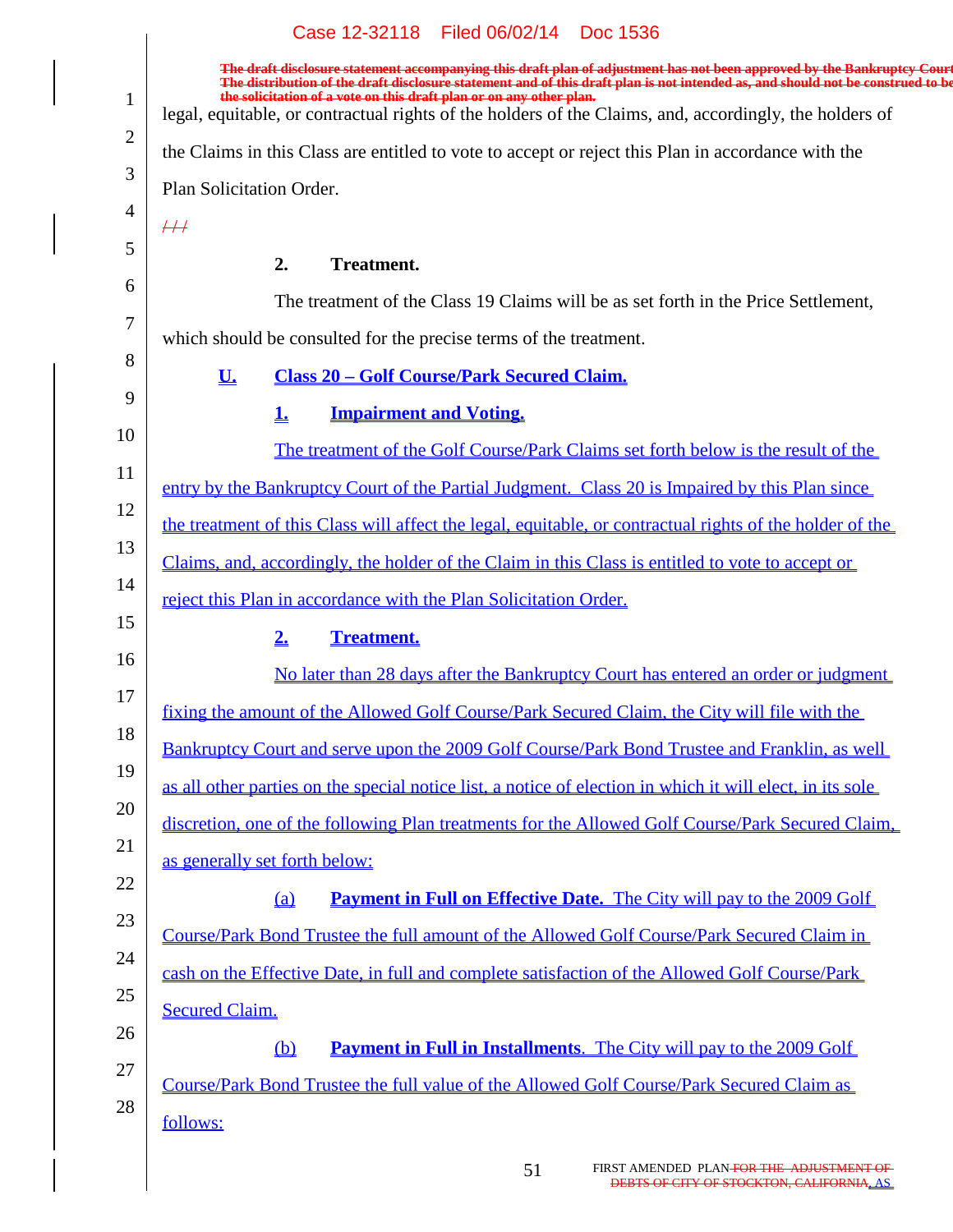|                | Case 12-32118 Filed 06/02/14 Doc 1536                                                                                                                                                                                                                                                                    |
|----------------|----------------------------------------------------------------------------------------------------------------------------------------------------------------------------------------------------------------------------------------------------------------------------------------------------------|
|                | The draft disclosure statement accompanying this draft plan of adjustment has not been approved by the Bankruptcy Court<br>The distribution of the draft disclosure statement and of this draft plan is not intended as, and shou<br>the solicitation of a vote on this draft plan or on any other plan. |
| $\mathbf{1}$   | <b>Interest.</b> The Golf Course/Park Secured Claim will accrue simple<br>$\Omega$                                                                                                                                                                                                                       |
| $\overline{2}$ | interest at the rate of 4.00% per annum.                                                                                                                                                                                                                                                                 |
| 3              | <b>Payment Schedule</b> . Beginning on September 1, 2014, and on each<br>(ii)                                                                                                                                                                                                                            |
| $\overline{4}$ | March 1st and September 1st thereafter, or the first Business Day thereafter if any such date does                                                                                                                                                                                                       |
| 5              | not fall on a Business Day, the City will pay the 2009 Golf Course/Park Bond Trustee equal                                                                                                                                                                                                               |
| 6              | semiannual installments of principal and interest on a fully amortizing basis with the last such                                                                                                                                                                                                         |
| 7              | installment due on September 1, 2038, at which time all unpaid principal and interest on the                                                                                                                                                                                                             |
| 8              | Allowed Golf Course/Park Secured Claim will be due and payable in full. Such full payment                                                                                                                                                                                                                |
| 9              | (including by prepayment as set forth below) will be in complete satisfaction of the Allowed Golf                                                                                                                                                                                                        |
| 10             | Course/Park Secured Claim and all liens and security interests in any properties of the City and                                                                                                                                                                                                         |
| 11             | the Financing Authority that secure it, which liens and security interests will be fully satisfied and                                                                                                                                                                                                   |
| 12             | released upon such full payment.                                                                                                                                                                                                                                                                         |
| 13             | No Prepayment Penalty. The City may prepay in part or in full the<br>(iii)                                                                                                                                                                                                                               |
| 14             | Allowed Golf Course/Park Secured Claim with no penalty.                                                                                                                                                                                                                                                  |
| 15             | <b>Lien and Security Interest.</b> The obligation of the City to make<br>(iv)                                                                                                                                                                                                                            |
| 16             | such payments will be secured by a lien and security interest in favor of the 2009 Golf                                                                                                                                                                                                                  |
| 17             | Course/Park Bond Trustee in the Golf Course/Park Collateral evidenced by a supplemental order                                                                                                                                                                                                            |
| 18             | in aid of confirmation from the Court providing for the same, including the termination of such                                                                                                                                                                                                          |
| 19             | liens and security interests upon full payment of the Allowed Golf Course/Park Secured Claim.                                                                                                                                                                                                            |
| 20             |                                                                                                                                                                                                                                                                                                          |
| 21             | which such supplemental order in aid of confirmation will be recorded against the Golf                                                                                                                                                                                                                   |
| 22             | Course/Park Properties by or at the instruction of the City.                                                                                                                                                                                                                                             |
| 23             | <b>Transfer of Possession to 2009 Golf Course/Park Bond Trustee.</b> On the<br>(c)                                                                                                                                                                                                                       |
| 24             | Effective Date, in full and complete satisfaction of the Allowed Golf Course/Park Secured Claim                                                                                                                                                                                                          |
| 25             | regardless of whether or not the 2009 Golf Course/Park Bond Trustee or its assignee or designee                                                                                                                                                                                                          |
| 26             | actually takes possession of the Golf Course/Park Properties), the City will deliver the Deed of                                                                                                                                                                                                         |
| 27             | Estate for Years to the 2009 Golf Course/Park Bond Trustee. In order for the 2009 Golf                                                                                                                                                                                                                   |
| 28             | Course/Park Bond Trustee or its assignee or designee to actually take possession of the Golf                                                                                                                                                                                                             |
|                | Course/Park Properties pursuant to the terms of the Deed of Estate for Years, the 2009 Golf                                                                                                                                                                                                              |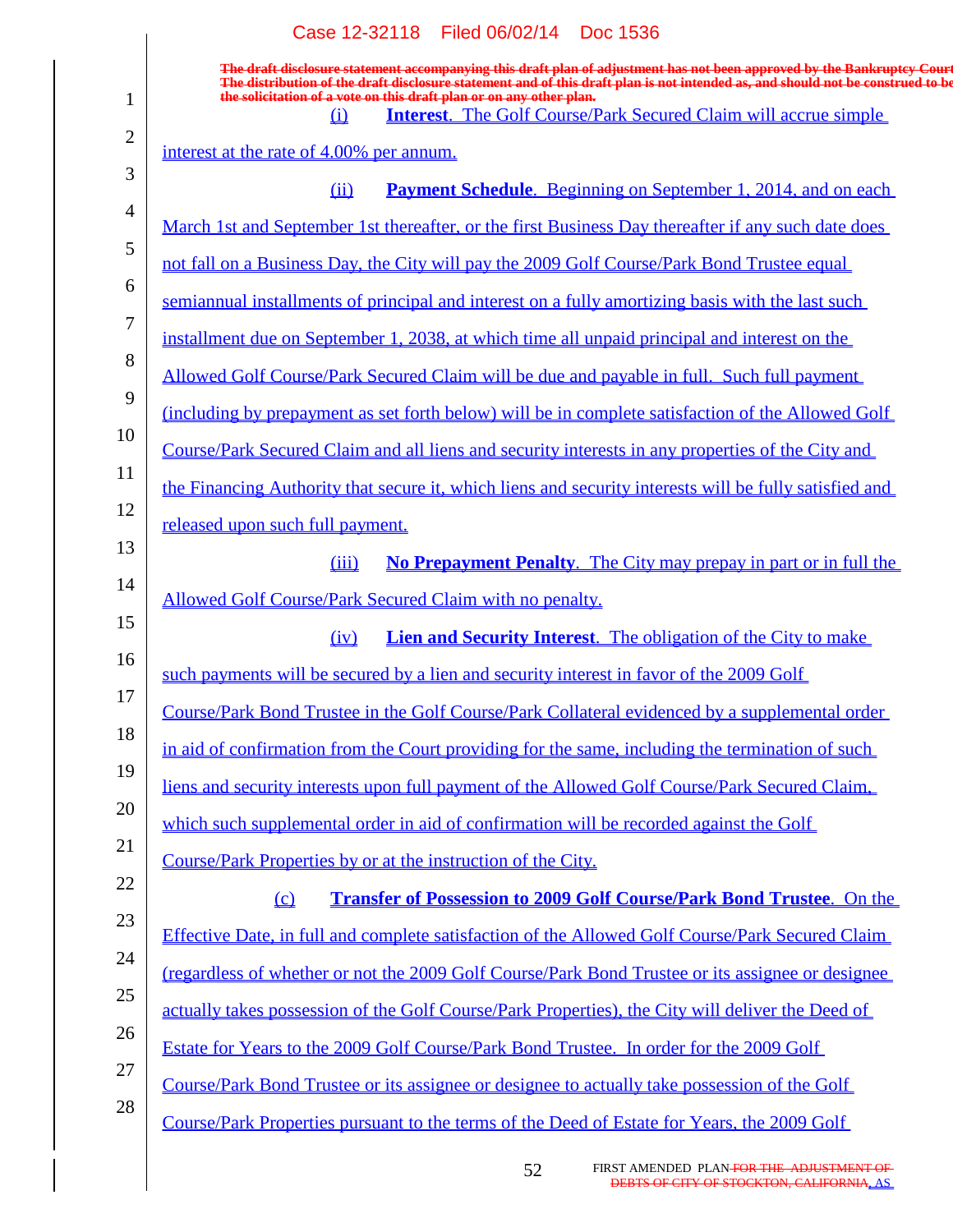|                | Case 12-32118 Filed 06/02/14 Doc 1536                                                                                                                                                                                                                                                                                             |
|----------------|-----------------------------------------------------------------------------------------------------------------------------------------------------------------------------------------------------------------------------------------------------------------------------------------------------------------------------------|
| $\mathbf{1}$   | The draft disclosure statement accompanying this draft plan of adjustment has not been approved by the Bankruptcy Court<br>The distribution of the draft disclosure statement and of this draft plan is not intended as, and should not be construed to be<br>the solicitation of a vote on this draft plan or on any other plan. |
|                | Course/Park Bond Trustee must file with the Bankruptcy Court and serve upon the City the                                                                                                                                                                                                                                          |
| $\overline{2}$ | Possession Notice within 60 days of the date of delivery of the Deed of Estate for Years. Should                                                                                                                                                                                                                                  |
| 3              | the 2009 Golf Course/Park Bond Trustee fail to timely file and serve the Possession Notice in the                                                                                                                                                                                                                                 |
| $\overline{4}$ | required format and with the required content, possession of the Golf Course/Park Properties will                                                                                                                                                                                                                                 |
| 5              | remain with the City, and the Deed of Estate for Years shall be returned to the City.                                                                                                                                                                                                                                             |
| 6              | <b>ACCEPTANCE OR REJECTION; CRAMDOWN</b><br>V.                                                                                                                                                                                                                                                                                    |
| 7              | <b>Voting of Claims.</b><br>A.                                                                                                                                                                                                                                                                                                    |
| 8              | Each holder of an Allowed Claim (and, as applicable as specified herein, Ambac,                                                                                                                                                                                                                                                   |
| 9              | NPFG, and Assured Guaranty) classified into Classes 1A, 1B, 3, 4, 5, 6, 7, 9, 12, 14, 18, 19, and                                                                                                                                                                                                                                 |
| 10             | 4920 shall be entitled to vote each such Claim to accept or reject this Plan.                                                                                                                                                                                                                                                     |
| 11             | With respect to any Class of Impaired Claims that fails to accept this Plan, the                                                                                                                                                                                                                                                  |
| 12             | City, as proponent of this Plan, will request that the Bankruptcy Court nonetheless confirm this                                                                                                                                                                                                                                  |
| 13             | Plan pursuant to the so-called "cramdown" powers set forth in section 1129(b).                                                                                                                                                                                                                                                    |
| 14             | TREATMENT OF EXECUTORY CONTRACTS AND UNEXPIRED LEASES<br>VI.                                                                                                                                                                                                                                                                      |
| 15             | <b>Assumption of Executory Contracts and Unexpired Leases.</b><br>A.                                                                                                                                                                                                                                                              |
| 16             | Except as otherwise provided in this Plan, as to any executory contract or-                                                                                                                                                                                                                                                       |
| 17             | unexpired lease that Without the need to file any further motions, the City elects to assume, the                                                                                                                                                                                                                                 |
| 18             | City shall file the Assumption Motion, which, if granted in an order of the Bankruptcy Court, will-                                                                                                                                                                                                                               |
| 19             | authorize the City's assumption of such contracts and leases. and will assume as of the Effective                                                                                                                                                                                                                                 |
| 20             | Date all executory contracts and unexpired leases to which it is a party (and will assign certain of                                                                                                                                                                                                                              |
| 21             | those executory contracts as set forth in the Plan) except: (i) for those unexpired leases and                                                                                                                                                                                                                                    |
| 22             | executory contracts specified in subsection C, below; (ii) for the equipment leases in Class 16;                                                                                                                                                                                                                                  |
| 23             | and (iii) as otherwise provided in this Plan. Further, as set forth in Section IV.E.2 dealing with                                                                                                                                                                                                                                |
| 24             | the treatment of the Class 4 Claims, and in addition to the assignment described and effected                                                                                                                                                                                                                                     |
| 25             | therein, to the extent the City determines it is necessary or desirable to do so, the City reserves the                                                                                                                                                                                                                           |
| 26             | right to file before or after the Effective Date a motion in which it will seek authority to assign to                                                                                                                                                                                                                            |
| 27             | the Parking Authority certain executory contracts and unexpired leases executed in connection                                                                                                                                                                                                                                     |
| 28             | with the Parking Structure Lease Out that are assumed under the Plan.                                                                                                                                                                                                                                                             |
|                |                                                                                                                                                                                                                                                                                                                                   |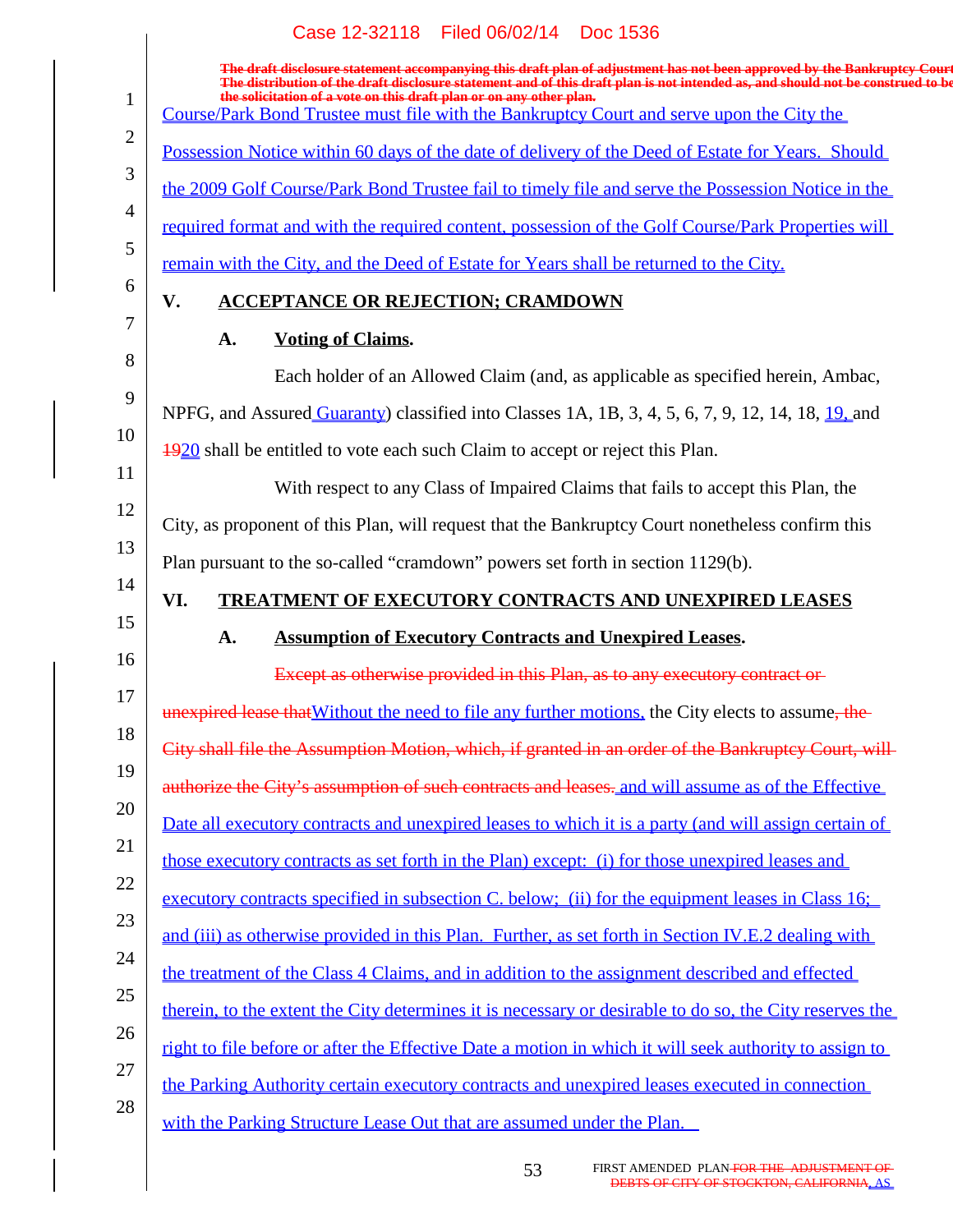**The draft disclosure statement accompanying this draft plan of adjustment has not been approved by the Bankruptcy Court. The distribution of the draft disclosure statement and of this draft plan is not intended as, and should not be construed to be, the solicitation of a vote on this draft plan or on any other plan.**

#### **B.** Cure Payments.

1

| $\overline{2}$ | After the provision of notice and the opportunity for a hearing on the Assumption-                    |
|----------------|-------------------------------------------------------------------------------------------------------|
| 3              | Motion, in accord with the Bankruptcy Rules, the The Bankruptcy Court shall resolve all disputes      |
| 4              | regarding: (i) the amount of any cure payment to be made in connection with the assumption of         |
| 5              | any contract or lease; (ii) the ability of the City to provide "adequate assurance of future          |
| 6              | performance" within the meaning of section 365 under the contract or lease to be assumed; and         |
| 7              | (iii) any other matter pertaining to such assumption and assignment. Any party to an executory        |
| 8              | contract or unexpired lease that is included into be assumed by the Assumption MotionCity that        |
| 9              | asserts that any payment or other performance is due as a condition to the proposed assumption        |
| 10             | shall file with the Bankruptcy Court and serve upon the City a written statement and                  |
| 11             | accompanying declaration in support thereof, specifying the basis for its Claim within such           |
| 12             | deadline and in the manner established for filing objections as shall be set forth in the Assumption- |
| 13             | Motion 90 days of the Effective Date. The failure to timely file and serve such a statement in        |
| 14             | accordance-with the instructions set forth in the Assumption Motion shall be deemed to be a           |
| 15             | waiver of any and all objections to the proposed assumption and any claim for cure amounts of         |
| 16             | the agreement at issue.                                                                               |
| 17             | C.<br><b>Rejection of Executory Contracts and Unexpired Leases.</b>                                   |
| 18             | The Rejection Motion shall seek authority to reject all executory contracts and                       |
| 19             | unexpired leases that that the City in the exercise of its business judgment deems warranted. Golf    |
| 20             | Course/Park Lease Out and the Golf Course/Park Lease Back (to the extent that such leases,            |
| 21<br>22       | which were recharacterized by the Partial Judgment, remain in effect) and the Office Building         |
| 23             | Standby Agreement are rejected under this Plan, without the need to file any motions.                 |
| 24             | In addition, no later than 120 days after the Effective Date, the City will file a                    |
|                |                                                                                                       |
|                | Rejection Motion, in which it will seek authority to reject certain executory contracts and           |
| 25             | unexpired leases, which may include those listed below. The City is currently unaware of any          |
| 26             | other executory contracts and unexpired leases that may be included in the Rejection Motion, but      |
| 27<br>28       | reserves the right to add others.                                                                     |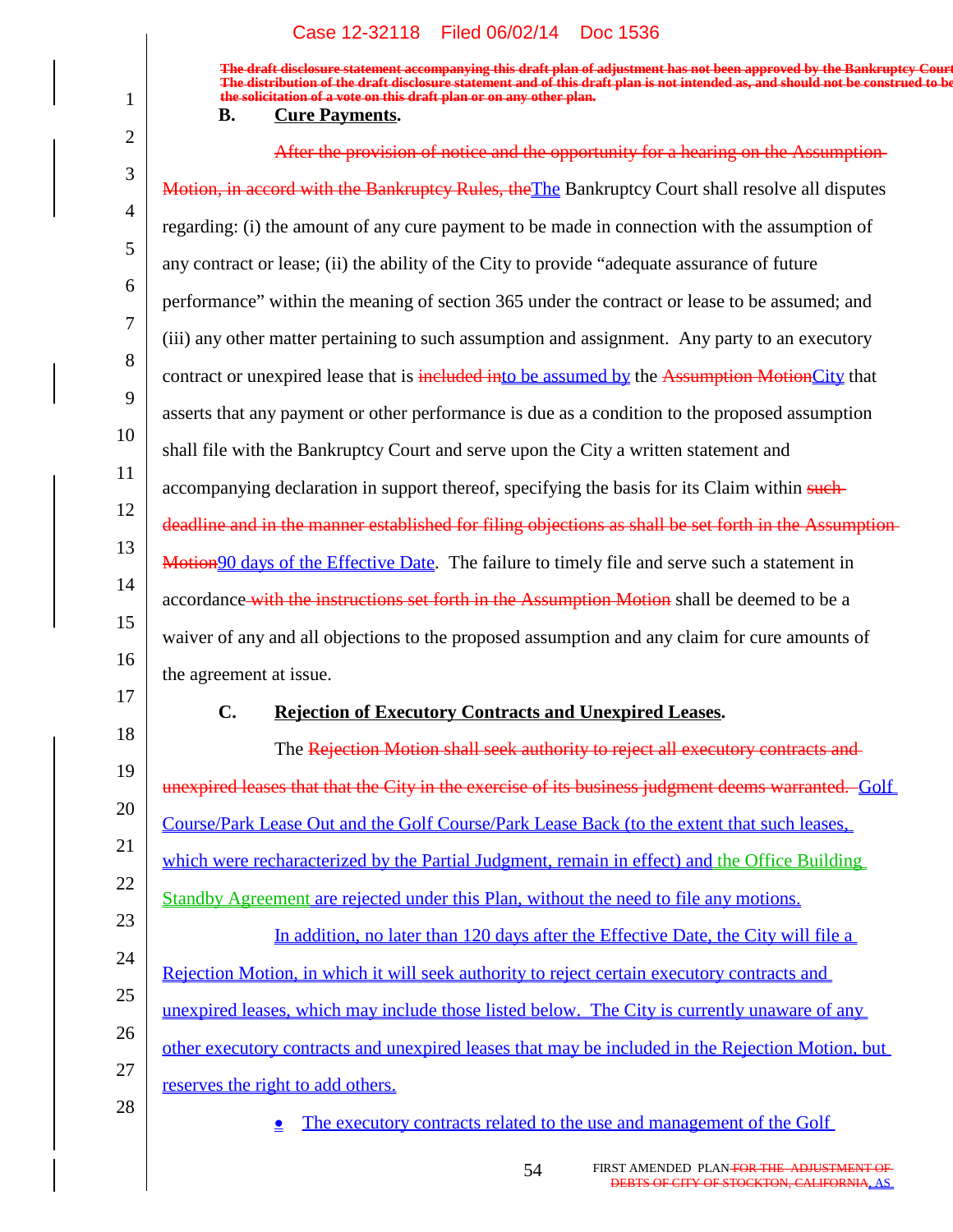|                | Case 12-32118 Filed 06/02/14 Doc 1536                                                                                                                                                                                                                      |
|----------------|------------------------------------------------------------------------------------------------------------------------------------------------------------------------------------------------------------------------------------------------------------|
|                | The draft disclosure statement accompanying this draft plan of adjustment has not been approved by the Bankruptcy Court<br>The distribution of the draft disclosure statement and of this draft plan is not intended as, and should not be construed to be |
| 1              | the solicitation of a vote on this draft plan or on any other plan.<br>Course/Park Properties (in the event that the City should determine to exercise                                                                                                     |
| $\overline{2}$ | the transfer of possession option to the Golf Course/Park Properties set forth in                                                                                                                                                                          |
| 3              | section IV.U.2(c) dealing with the treatment of the Class 20 Claim, and should                                                                                                                                                                             |
| 4              | the 2009 Golf Course/Park Bond Trustee request that one or more of such                                                                                                                                                                                    |
| 5              | executory contracts be rejected by the City);                                                                                                                                                                                                              |
| 6              | Lease, dated as of December 27, 1974, between the City, as lessor, and<br>≗                                                                                                                                                                                |
| 7              | Stephens Marine, Inc., a California corporation, as lessee, as amended;                                                                                                                                                                                    |
| 8              | Lease, dated as of June 21, 1988, between the City, as lessor, and Stockton<br>≗                                                                                                                                                                           |
| 9              | Sailing Club, a California corporation, as lessee, as amended by the First                                                                                                                                                                                 |
| 10             | Amendment to Lease, dated as of August 22, 1994;                                                                                                                                                                                                           |
| 11             | <u>Agreement for Purchase and Sale of Real Property, dated as of August 17.</u><br>≗                                                                                                                                                                       |
| 12             | 2004, by and between the City and the County of San Joaquin; and                                                                                                                                                                                           |
| 13             | <u>Ports License Agreement (only if the City and the Ports have been unable to</u><br>≗                                                                                                                                                                    |
| 14             | reach an agreement on the Ports Settlement Documents prior to 120 days after                                                                                                                                                                               |
| 15             | the filing of the Notice of the Effective Date).                                                                                                                                                                                                           |
| 16             | <b>Claims Arising From Rejection.</b><br>D.                                                                                                                                                                                                                |
| 17             | Proofs of claim arising from the rejection of executory contracts or unexpired                                                                                                                                                                             |
| 18             | leases must be filed with the Bankruptcy Court and served on the City no later than 28 days after                                                                                                                                                          |
| 19             | the date on which notice of entry of the order approving the Rejection Motion is served on the                                                                                                                                                             |
| 20             | parties to the executory contracts and expired leases subject to the Rejection Motion. Any Claim                                                                                                                                                           |
| 21             | for which a proof of claim is not filed and served within such time will be forever barred and shall                                                                                                                                                       |
| 22             | not be enforceable against the City or its assets, properties, or interests in property. Unless                                                                                                                                                            |
| 23             | otherwise ordered by the Bankruptcy Court, all such Claims that are timely filed as provided                                                                                                                                                               |
| 24             | herein shall be classified into Class 12 (General Unsecured Claims) and treated accordingly.                                                                                                                                                               |
| 25<br>26       | <b>Executory Contracts and Unexpired Leases Not Included in Motion.</b><br>E.<br>The Omitted Agreements shall be deemed assumed as of the Effective Date,                                                                                                  |
| 27             | provided, however, that any non-debtor counter-party to an Omitted Agreement may, within 63-                                                                                                                                                               |
| 28             | days after receiving notice from the City that such agreement is being assumed, file a motion in-                                                                                                                                                          |
|                |                                                                                                                                                                                                                                                            |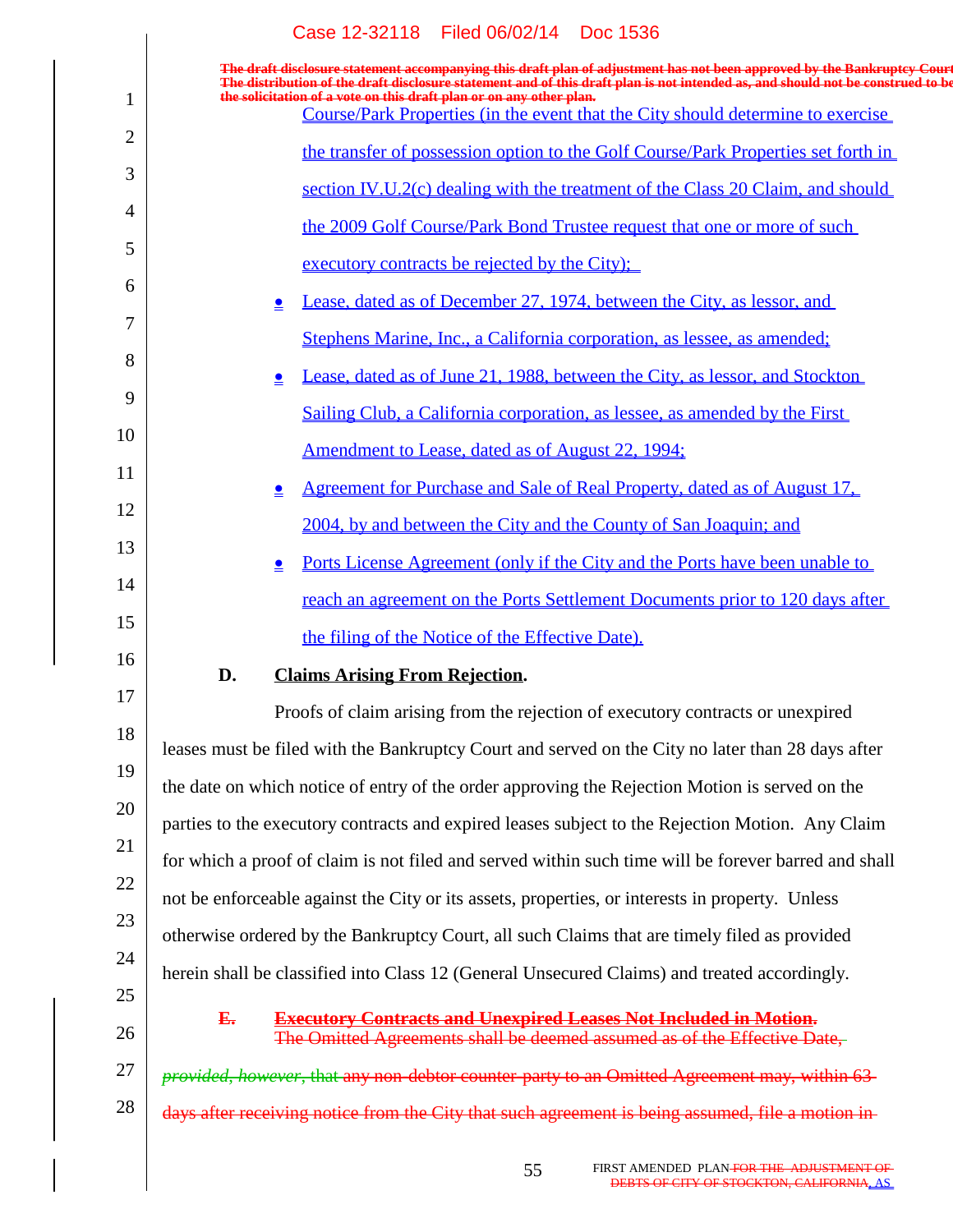#### 1 2 3 4 5 6 7 8 9 10 11 12 13 14 15 16 17 18 19 20 21 22 23 24 25 26 27 28 **The draft disclosure statement accompanying this draft plan of adjustment has not been approved by the Bankruptcy Court.** The distribution of the draft disclosure statement and of this draft plan is not intended as, and should no **the solicitation of a vote on this draft plan or on any other plan.** the Bankruptcy Court seeking an order reconsidering the assumption of the agreement. **VII. IMPLEMENTATION AND MEANS FOR IMPLEMENTATION OF THIS PLAN** Following the Effective Date, the City will continue to operate pursuant to the City Charter, the California Constitution, and other applicable laws. Pursuant to the Rejection Motion, the City will reject certain (i) unexpired leases. including, without limitation, the Office Building Standby Agreement, the Golf Course/Park Lease Out, and the Golf Course/Park Lease Back; and (ii) executory contracts, including, without limitation, the Ports License Agreement, if the City and the Ports have been unable to reach an agreement on the Ports Settlement Documents prior to 120 days after the Effective Date. On the Effective Date, pursuant to the NPFG SettlementPlan, without the need to file any further motions, the City will assume, among other leases, (i) the SEB Lease Out and the SEB Lease Back; and (ii) the Arena Lease Out and the Arena Lease Back, as modified by the NPFG Arena Settlement<del>; and (iii)</del>. Further, pursuant to the NPFG Parking Settlement, the City will assign the Parking Structure Lease Out and the Parking Structure Lease Back, as modified by the NPFG Parking Settlement (alternatively, to the Parking Authority of the City of Stockton, and the Parking Authority of the City of Stockton will assume all of the City's obligations under the Parking Structure Lease Back will be terminated as provided in the NPFG Parking Settlement)Out and the Parking Structure Lease Back. On the Effective Date, pursuant to the Plan, without the need to file any further motions, the SCC 16 Lease shall be assumed, and any and all rights and obligations thereunder shall be assigned to the Parking Authority. On the Effective Date any and all rights of the City under the SCC 16 Settlement, the Construction Agreement shall be assumed and assigned by the City to the Parking Authority. **VIII. RESERVATION OF THE CITY'S RIGHTS OF ACTION** All of the City's claims, causes of action, rights of recovery, rights of offset, recoupment rights to refunds, and similar rights shall be retained by the City. The failure to list in the Disclosure Statement any potential or existing Right of Action retained by the City is not intended to and shall not limit the rights of the City to pursue any such action. Unless a Right of Action is expressly waived, relinquished, released, compromised, or settled (in this Plan or Case 12-32118 Filed 06/02/14 Doc 1536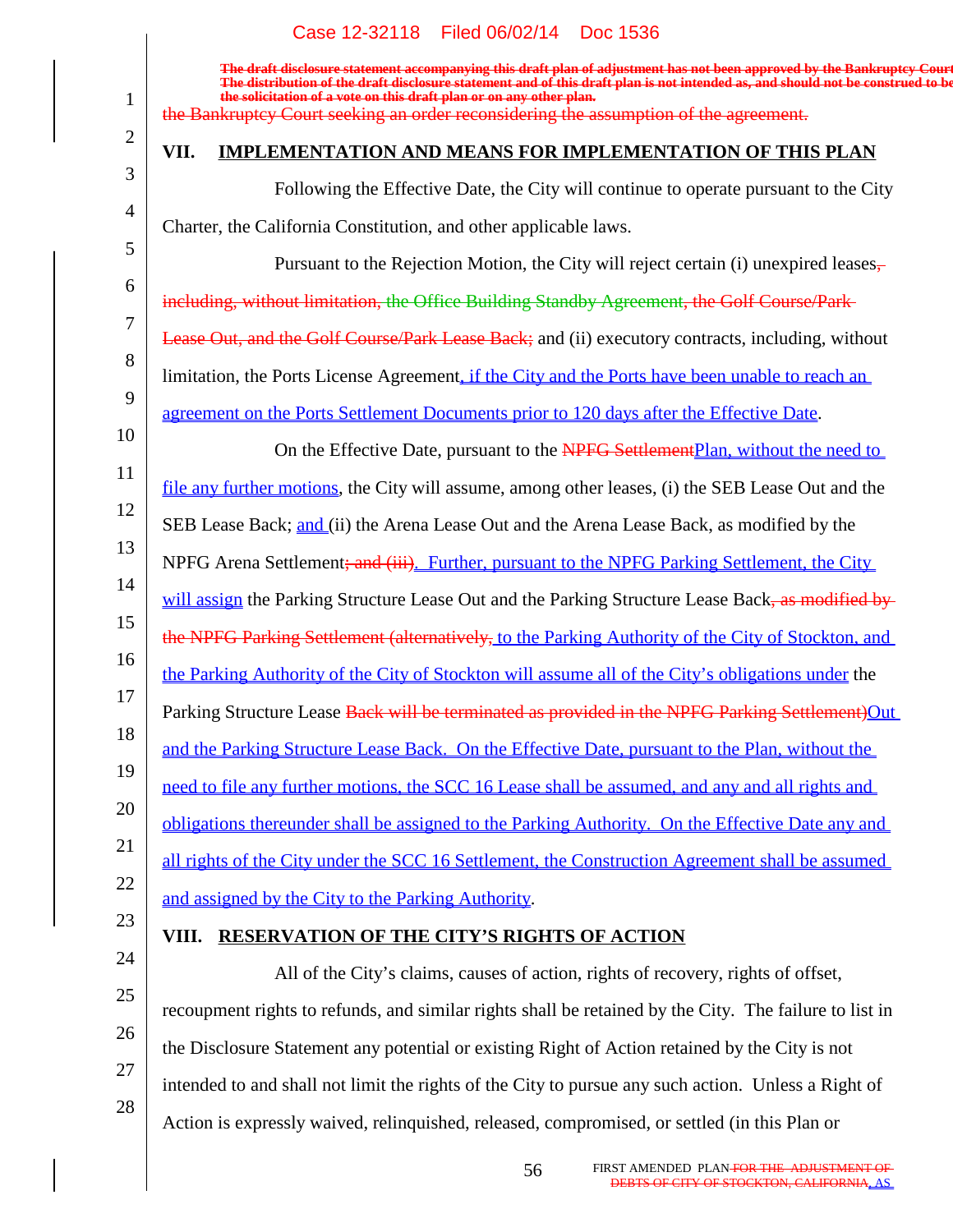|                | The draft disclosure statement accompanying this draft plan of adjustment has not been approved by the Bankruptcy Court<br>The distribution of the draft disclosure statement and of this draft plan is not intended as, and should not be construed to be |
|----------------|------------------------------------------------------------------------------------------------------------------------------------------------------------------------------------------------------------------------------------------------------------|
|                | the solicitation of a vote on this draft plan or on any other plan.<br>provision does not apply to holders of the 2003 Fire/Police/Library Certificates, the 2004 Arena                                                                                    |
| $\overline{2}$ | Bonds, the 2004 Parking Bonds, the 2006 SEB Bonds, the 2007 Office Building Bonds, and the                                                                                                                                                                 |
| 3              | 2009 Golf Course/Park Bonds, which bonds are not themselves obligations of the City and                                                                                                                                                                    |
| $\overline{4}$ | therefore are not Claims. Therefore, the holders of such bonds and certificates will retain all of                                                                                                                                                         |
| 5              | their rights to postpetition interest, penalties, and late charges. This provision also does not apply                                                                                                                                                     |
| 6              | to Assured Guaranty, as the deemed holder of the Pension Obligation Bonds Claims, which shall                                                                                                                                                              |
| 7              | receive interest on any payments required of the City by the Assured Guaranty Settlement                                                                                                                                                                   |
| 8              | Documents on account of such Pension Obligation Bonds Claims, which payments are delayed by                                                                                                                                                                |
| 9              | a failure to satisfy or waive the conditions to the Effective Date. Any such delayed payments                                                                                                                                                              |
| 10<br>11       | shall accrue interest at the rate specified in the Assured Guaranty Settlement Documents.                                                                                                                                                                  |
| 12             | <b>K.</b><br><b>CalPERS Pension Plan.</b>                                                                                                                                                                                                                  |
|                | Except as set forth in Section $IX(F)$ , this Section IX shall not apply to the                                                                                                                                                                            |
| 13<br>14       | <b>CalPERS Pension Plan.</b>                                                                                                                                                                                                                               |
| 15             | X.<br><b>DISPUTED CLAIMS; OBJECTIONS TO CLAIMS; PROSECUTION OF</b>                                                                                                                                                                                         |
| 16             | <b>OBJECTIONS TO DISPUTED CLAIMS</b>                                                                                                                                                                                                                       |
| 17             | <b>Claims Objection Deadline; Prosecution of Objections.</b><br>A.                                                                                                                                                                                         |
|                | The City will have the right to object to the allowance of Claims filed with the                                                                                                                                                                           |
| 18<br>19       | Bankruptcy Court with respect to which liability or allowance is disputed in whole or in part.                                                                                                                                                             |
|                | Unless otherwise ordered by the Bankruptcy Court, the City must file and serve any such                                                                                                                                                                    |
| 20             | objections to Claims by not later than 182 days after the Effective Date (or, in the case of Claims                                                                                                                                                        |
| 21<br>22       | lawfully filed after the Effective Date, by not later than 182 days after the date of filing of such                                                                                                                                                       |
| 23             | Claims).                                                                                                                                                                                                                                                   |
| 24             | <b>B.</b><br>Payments and Distributions with Respect to Disputed Claims.                                                                                                                                                                                   |
|                | After the Effective Date has occurred, at such time as a Disputed Claim becomes                                                                                                                                                                            |
| 25             | an Allowed Claim, in whole or in part, the City or its agent will distribute to the holder thereof the                                                                                                                                                     |
| 26             | distributions, if any, to which such holder is then entitled under this Plan. Such distributions, if                                                                                                                                                       |
| 27             | any, will be made as soon as practicable after the date that the order or judgment of the                                                                                                                                                                  |
| 28             | Bankruptcy Court allowing such Disputed Claim becomes a Final Order (or such other date as the                                                                                                                                                             |
|                |                                                                                                                                                                                                                                                            |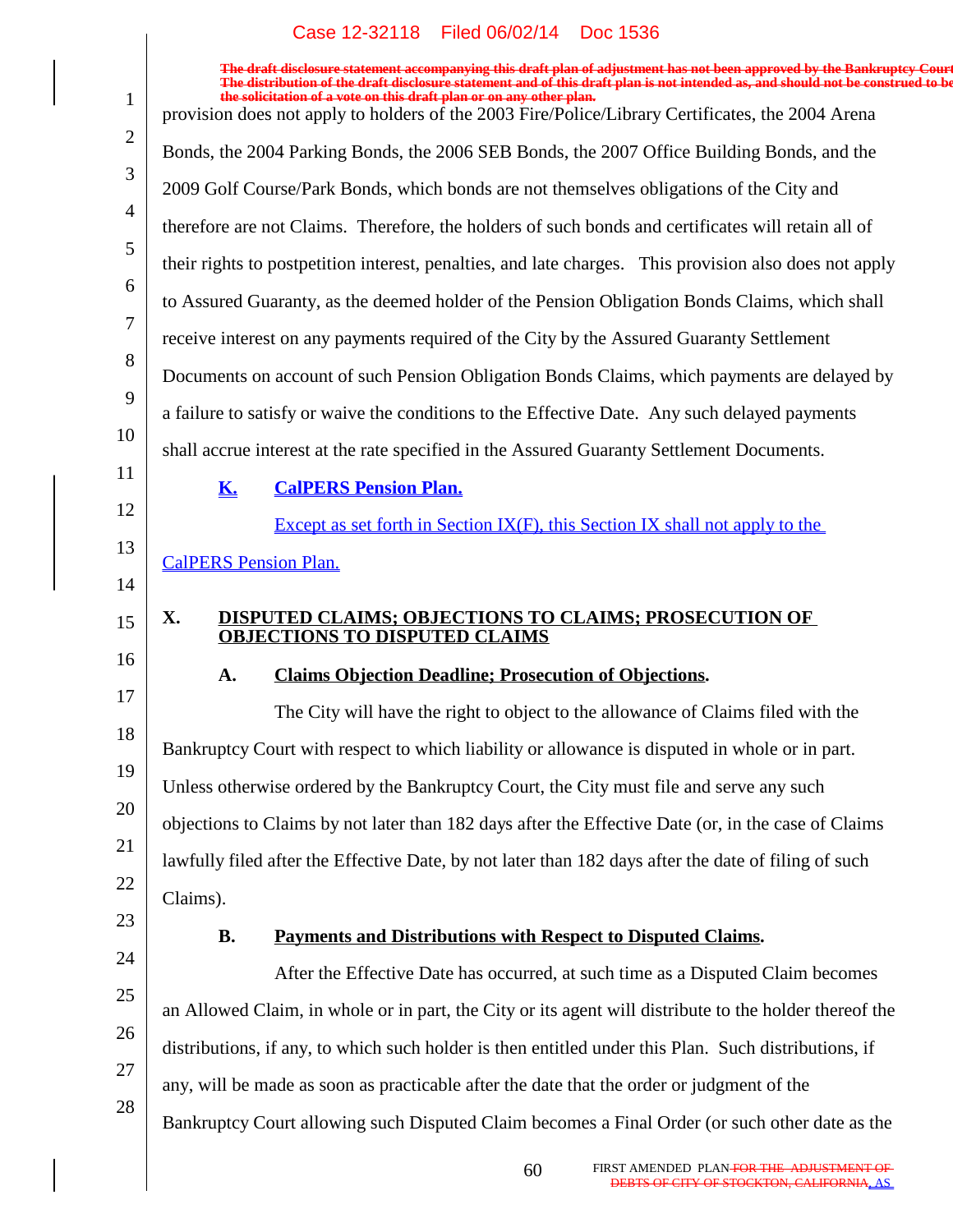**The draft disclosure statement accompanying this draft plan of adjustment has not been approved by the Bankruptcy Court. The distribution of the draft disclosure statement and of this draft plan is not intended as, and should not be construed to be, the solicitation of a vote on this draft plan or on any other plan.** Claim becomes an Allowed Claim), but in no event more than 63 days thereafter. Unless otherwise specifically provided in this Plan or Allowed by order of the Bankruptcy Court, no interest will be paid on Disputed Claims that later become Allowed Claims.

# **XI. EFFECT OF CONFIRMATION**

1

2

3

4

5

21

23

24

25

## **A.** Discharge of the City.

6 7 8 9 10 11 12 13 14 15 16 17 18 19 20 Pursuant to section 944, upon the Effective Date, the City will be discharged from all debtsDebts of the City and Claims against the City other than (i) any Debt specifically and expressly excepted from discharge by this Plan or the Confirmation Order, or (ii) any Debt owed to an entity that, before the Confirmation Date, had neither notice nor actual knowledge of the Chapter 9 Case. The rights afforded in this the Plan and the treatment of all holders of Claims, whether such Claims are Impaired or Unimpaired under thisthe Plan, will be in exchange for and in complete satisfaction, discharge, and release of all Claims of any nature whatsoever arising on or before the Effective Date, known or unknown, including any interest accrued or expenses incurred thereon from and after the Petition Date, whether against the City or any of its properties, assets, or interests in property. Except as otherwise provided herein, upon the Effective Date, all Pre-Confirmation Date Claims will be and shall be deemed to be satisfied, discharged, and released in full, be they Impaired or Unimpaired under this Plan. For the avoidance of doubt, nothing in the Plan discharges, releases, or impairs obligations of the City under the CalPERS Pension Plan.

22 Notwithstanding any other provision of this Plan or the Confirmation Order, the City's obligations pursuant to the Contracts For Loan Guarantee shall remain extant and enforceable and not subject to discharge pursuant to section 944; *provided, however*, that the City retains all defenses to the enforceability of any such obligations under applicable nonbankruptcy law.

B. Injunction.

26 27 28 Except as otherwise expressly provided in this Plan, all entities who have held, hold, or may hold Pre-Confirmation Date Claims shall be permanently enjoined from and after the Confirmation Date from: (i) commencing or continuing in any manner any action or other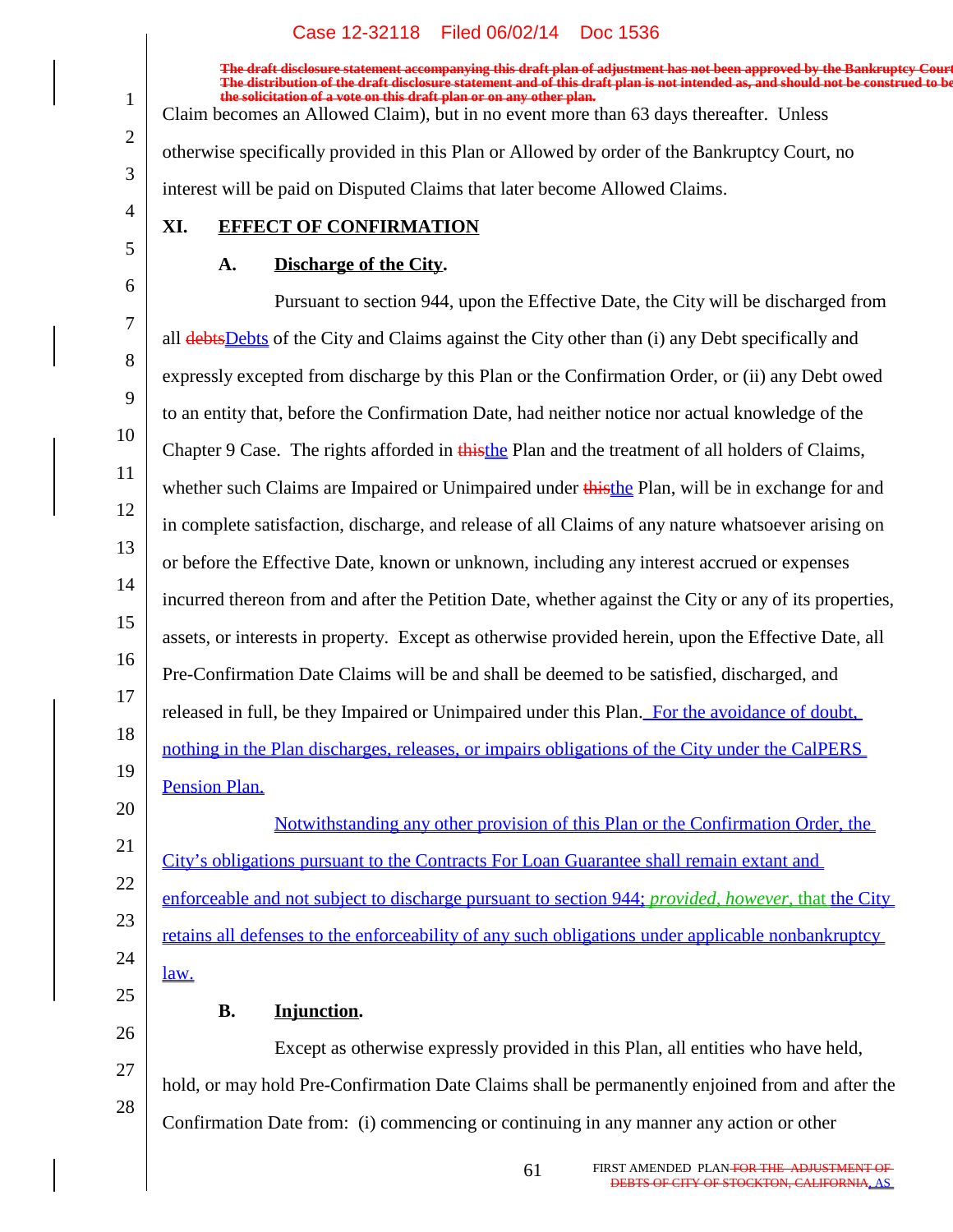1 2 3 4 5 6 7 8 9 10 11 12 13 14 15 16 17 18 19 20 21 22 23 24 25 26 27 28 **The draft disclosure statement accompanying this draft plan of adjustment has not been approved by the Bankruptcy Court. The distribution of the draft disclosure statement and of this draft plan is not intended as, and should not be construed to be, the solicit solicity of a vote on the solicit of a vote on this draft plan.** proceeding of any kind with respect to any such Pre-Confirmation Date Claim against the City or its property; (ii) enforcing, attaching, collecting, or recovering by any manner or means any judgment, award, decree, or order against the City or its property with respect to such Pre-Confirmation Date Claims; (iii) creating, perfecting, or enforcing any lien or encumbrance of any kind against the City or its property; and (iv) asserting any right of setoff, subrogation, or recoupment of any kind against any obligation due to the City with respect to any such Pre-Confirmation Date Claim, except as otherwise permitted by section 553. For the avoidance of doubt, nothing in the Plan enjoins CalPERS with respect to Pension Plan.  $1/1$ **C.** Term of Existing Injunctions or Stays. Unless otherwise provided, all injunctions or stays provided for in the Chapter 9 Case pursuant to sections 105, 362, or 922, or otherwise, and in existence on the Confirmation Date, will remain in full force and effect until the Effective Date. **D.** Exculpation. Except with respect to obligations specifically arising pursuant to or preserved in this Plan, including but not limited to the Insurance Policies, no Exculpated Party shall have or incur, and each Exculpated Party is hereby released and exculpated from, any claim, obligation, cause of action or liability for any claim in connection with or arising prior to or on the Effective Date for any act taken or omitted to be taken in connection with, or related to, (i) the administration of the Chapter 9 Case, (ii) the negotiation, pursuit, confirmation, solicitation of votes for, consummation or implementation of the Plan, (iii) the administration of the Plan or property to be distributed under the Plan, (iv) the AB 506 process, (v) any document, release, contract, or other instrument entered into in connection with, or relating to, the Plan or the settlements referenced within the Plan or (vi) any other transaction contemplated by, or entered into, in connection with the Plan; *provided*, *however*, that nothing in this Section XI.(D) shall be deemed to release or exculpate any Exculpated Party for its willful misconduct or gross negligence. In all respects, each Exculpated Party shall be entitled to reasonably rely upon the advice of counsel with respect to its duties and responsibilities pursuant to the Plan.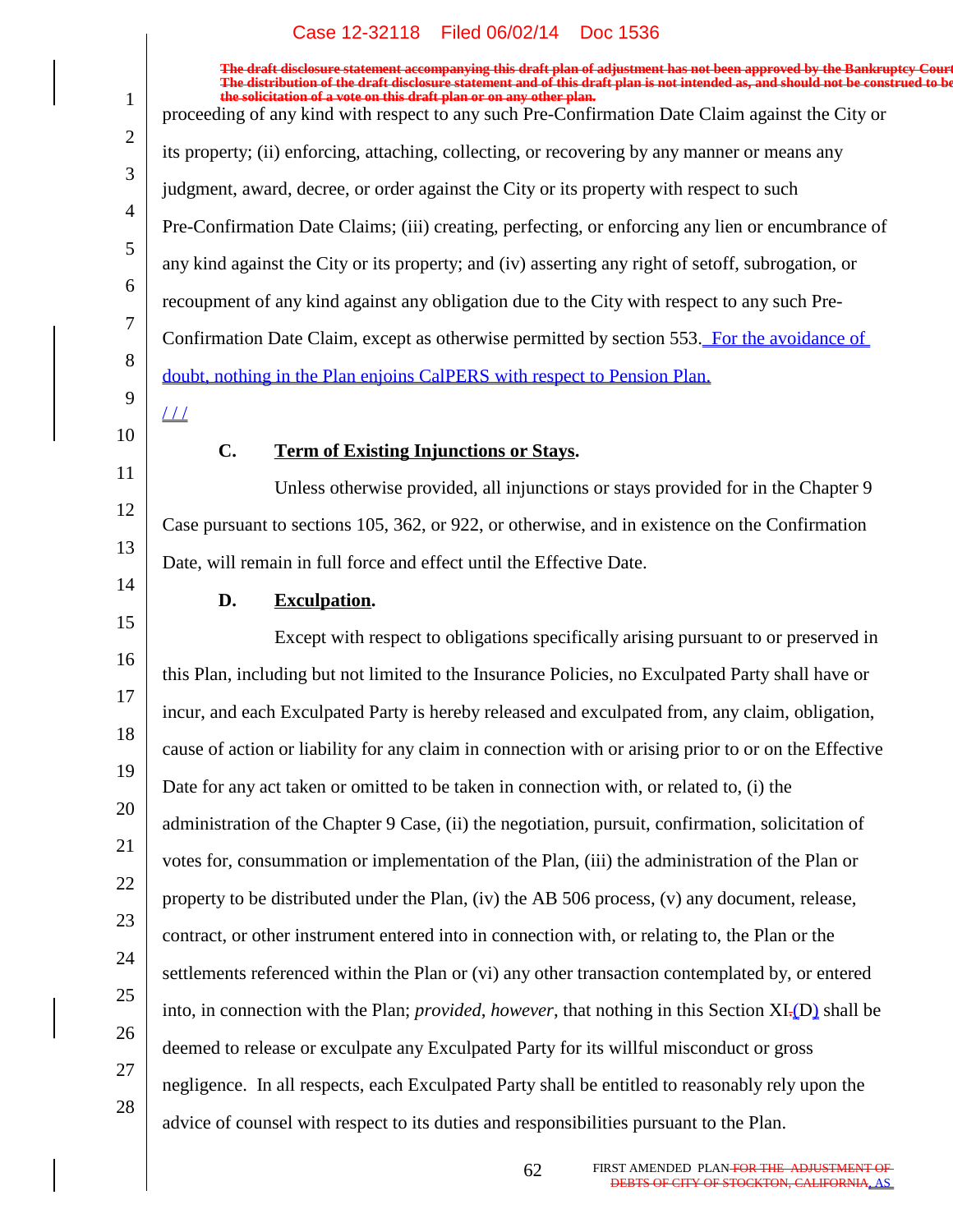|    | Case 12-32118   Filed 06/02/14   Doc 1536                                                                                                                                                                                                                                                                                                                                       |
|----|---------------------------------------------------------------------------------------------------------------------------------------------------------------------------------------------------------------------------------------------------------------------------------------------------------------------------------------------------------------------------------|
| 1  | The draft disclosure statement accompanying this draft plan of adjustment has not been approved by the Bankruptcy Court<br>The distribution of the draft disclosure statement and of this draft plan is not intended as, and shou<br>the solicitation of a vote on this draft plan or on any other plan.<br><b>Releases Among Releasing Parties and Released Parties.</b><br>Е. |
| 2  | EFFECTIVE AS OF THE EFFECTIVE DATE, FOR GOOD AND VALUABLE                                                                                                                                                                                                                                                                                                                       |
| 3  | CONSIDERATION PROVIDED BY EACH OF THE RELEASED PARTIES, THE                                                                                                                                                                                                                                                                                                                     |
| 4  | ADEQUACY OF WHICH IS HEREBY CONFIRMED, TO THE FULLEST EXTENT                                                                                                                                                                                                                                                                                                                    |
| 5  | PERMISSIBLE UNDER APPLICABLE LAW, (i) THE CITY AND EACH OF ITS RELATED                                                                                                                                                                                                                                                                                                          |
| 6  | PERSONS (COLLECTIVELY, THE "CITY RELEASING PARTIES") SHALL, AND SHALL                                                                                                                                                                                                                                                                                                           |
| 7  | BE DEEMED TO, COMPLETELY, CONCLUSIVELY, ABSOLUTELY,                                                                                                                                                                                                                                                                                                                             |
| 8  | UNCONDITIONALLY, IRREVOCABLY, AND FOREVER RELEASE, WAIVE, VOID,                                                                                                                                                                                                                                                                                                                 |
| 9  | EXTINGUISH, AND DISCHARGE EACH AND ALL OF THE RELEASED PARTIES (AND                                                                                                                                                                                                                                                                                                             |
| 10 | EACH SUCH RELEASED PARTY SO RELEASED SHALL BE DEEMED FOREVER                                                                                                                                                                                                                                                                                                                    |
| 11 | RELEASED, WAIVED AND DISCHARGED BY THE CITY RELEASING PARTIES) AND                                                                                                                                                                                                                                                                                                              |
| 12 | THEIR RESPECTIVE PROPERTIES AND RELATED PERSONS; AND (ii) EACH OF NPFG,                                                                                                                                                                                                                                                                                                         |
| 13 | ASSURED GUARANTY, AMBAC, THE INDENTURE TRUSTEE IN ALL ITS CAPACITIES                                                                                                                                                                                                                                                                                                            |
| 14 | <b>(EXCEPT IN ITS CAPACITY AS THE 2009 GOLF COURSE/PARK BOND TRUSTEE)</b>                                                                                                                                                                                                                                                                                                       |
| 15 | (COLLECTIVELY WITH THE CITY RELEASING PARTIES, THE "RELEASING                                                                                                                                                                                                                                                                                                                   |
| 16 | PARTIES") SHALL, AND SHALL BE DEEMED TO, COMPLETELY, CONCLUSIVELY,                                                                                                                                                                                                                                                                                                              |
| 17 | ABSOLUTELY, UNCONDITIONALLY, IRREVOCABLY, AND FOREVER RELEASE,                                                                                                                                                                                                                                                                                                                  |
| 18 | WAIVE, VOID, EXTINGUISH, AND DISCHARGE THE CITY (AND THE CITY SHALL BE                                                                                                                                                                                                                                                                                                          |
| 19 | DEEMED FOREVER RELEASED, WAIVED AND DISCHARGED BY SUCH RELEASING                                                                                                                                                                                                                                                                                                                |
| 20 | PARTIES), OF AND FROM ANY AND ALL OF THE FOLLOWING: CLAIMS, CAUSES OF                                                                                                                                                                                                                                                                                                           |
| 21 | ACTION, LITIGATION CLAIMS, AVOIDANCE ACTIONS AND ANY OTHER DEBTS,                                                                                                                                                                                                                                                                                                               |
| 22 | OBLIGATIONS, RIGHTS, SUITS, DAMAGES, ACTIONS, REMEDIES, JUDGMENTS, AND                                                                                                                                                                                                                                                                                                          |
| 23 | LIABILITIES WHATSOEVER (INCLUDING, WITHOUT LIMITATION, THE AB 506                                                                                                                                                                                                                                                                                                               |
| 24 | PROCESS AND THE ELIGIBILITY CONTEST), WHETHER KNOWN OR UNKNOWN,                                                                                                                                                                                                                                                                                                                 |
| 25 | FORESEEN OR UNFORESEEN, LIQUIDATED OR UNLIQUIDATED, FIXED OR                                                                                                                                                                                                                                                                                                                    |
| 26 | CONTINGENT, MATURED OR UNMATURED, EXISTING AS OF THE EFFECTIVE DATE                                                                                                                                                                                                                                                                                                             |
| 27 | OR THEREAFTER ARISING, IN LAW, AT EQUITY, WHETHER FOR TORT, CONTRACT,                                                                                                                                                                                                                                                                                                           |
| 28 | OR OTHERWISE, BASED IN WHOLE OR IN PART UPON ANY ACT OR OMISSION,                                                                                                                                                                                                                                                                                                               |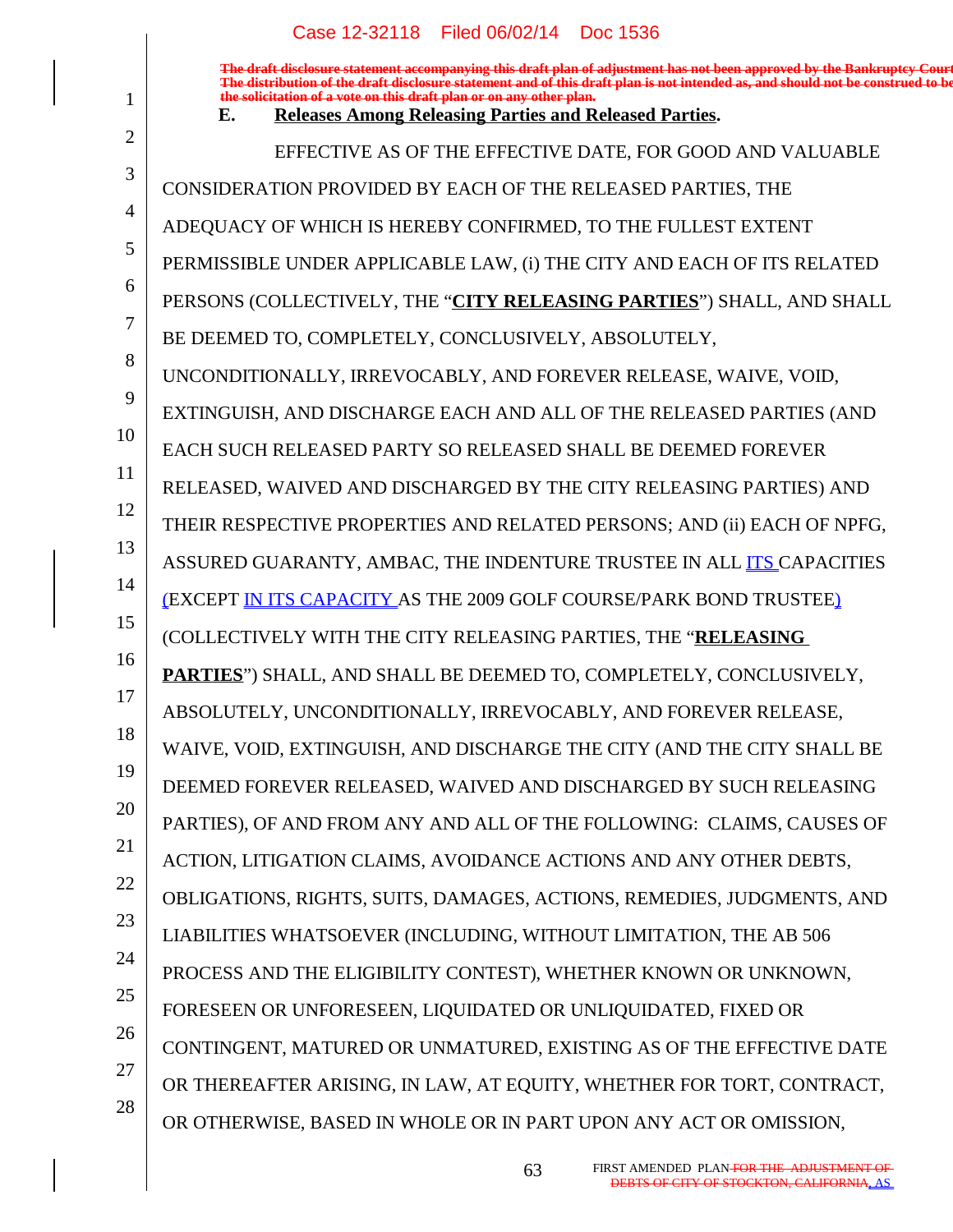**The draft disclosure statement accompanying this draft plan of adjustment has not been approved by the Bankruptcy Court. The distribution of the draft disclosure statement and of this draft plan is not intended as, and should not be construed to be, the solicitation of a vote on this draft plan or on any other plan.** rights that a holder of a Claim may have with respect to any Claim against the City, any

distribution to be made pursuant to the Plan on account of any such Claim and any and all Claims or causes of action of any party arising out of or relating to the AB 506 Process or the Eligibility Contest. The entry of the Confirmation Order constitutes the Bankruptcy Court's approval, as of the Effective Date, of the compromise or settlement of all such Claims or controversies and the Bankruptcy Court's finding that all such compromises or settlements are in the best interests of the City and the holders of Claims, and are fair, equitable, and reasonable.

8

18

19

20

1

2

3

4

5

6

7

# **XII. RETENTION OF AND CONSENT TO JURISDICTION**

9 10 11 Following the Effective Date, the Bankruptcy Court shall retain and have exclusive jurisdiction over any matter (i) arising under the Bankruptcy Code and relating to the City, (ii) arising in or related to the Chapter 9 Case or this Plan, and (iii) otherwise for the following:

- 12 13 14 15 16 17 to resolve any matters related to the assumption, assumption and assignment, or1. rejection of any executory contract or unexpired lease to which the City is a party or with respect to which the City may be liable, and to hear, determine and, if necessary, liquidate any Claims arising therefrom<del>, including those matters related to the amendment after the Effective Date of</del> this Plan, and to add any executory contracts or unexpired leases to the Rejection Motion, as necessary;
	- to enter such orders as may be necessary or appropriate to implement or2. consummate the provisions of this Plan, and all other contracts, settlement agreements, instruments, releases, exculpations, and other agreements or documents related to this Plan;
- 21 22 23 24 25 26 to determine any and all motions, adversary proceedings, applications, and3. contested or litigated matters that may be pending on the Effective Date or that, pursuant to this Plan, may be instituted by the City after the Effective Date or that are instituted by any holder of a Claim before or after the Effective Date concerning any matter based upon, arising out of, or relating to the Chapter 9 Case, whether or not such action initially is filed in the Bankruptcy Court or any other court;
- 27 28 to ensure that distributions to holders of Allowed Claims are accomplished as4. provided herein;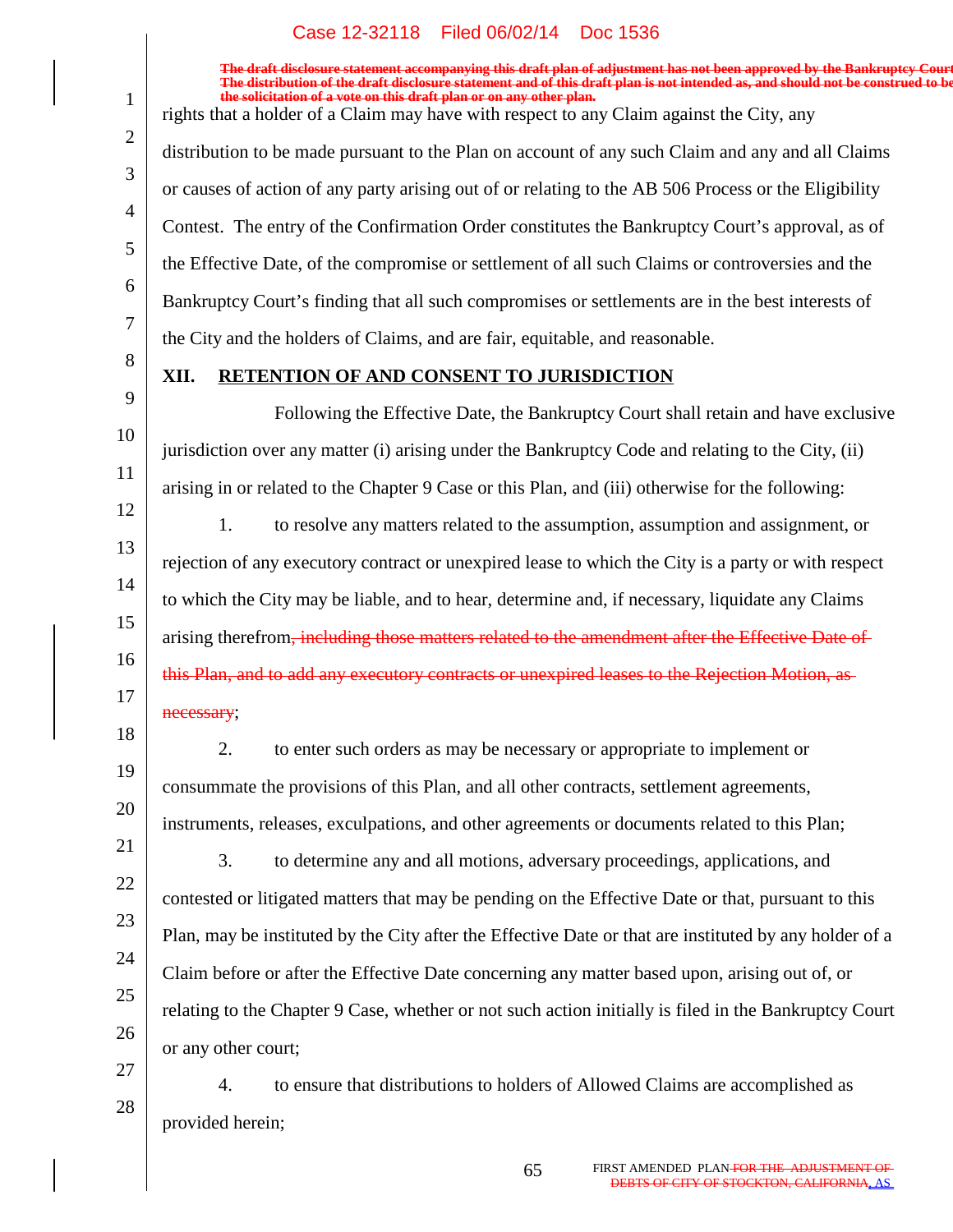|                | The draft disclosure statement accompanying this draft plan of adjustment has not been approved by the Bankruptcy Court<br>The distribution of the draft disclosure statement and of this draft plan is not intended as, and shou |
|----------------|-----------------------------------------------------------------------------------------------------------------------------------------------------------------------------------------------------------------------------------|
| $\mathbf{1}$   | the solicitation of a vote on this draft plan or on any other plan.<br>to hear and determine any objections to Claims or to proofs of Claim filed, both<br>5.                                                                     |
| $\overline{2}$ | before and after the Effective Date, including any objections to the classification of any Claim,                                                                                                                                 |
| 3              | and to allow, disallow, determine, liquidate, classify, estimate, or establish the priority of or                                                                                                                                 |
| $\overline{4}$ | secured or unsecured status of any Claim, in whole or in part;                                                                                                                                                                    |
| 5              | 6.<br>to enter and implement such orders as may be appropriate in the event the                                                                                                                                                   |
| 6              | Confirmation Order is for any reason stayed, revoked, modified, reversed, or vacated;                                                                                                                                             |
| 7              | 7.<br>to issue such orders in aid of execution of this Plan, to the extent authorized by                                                                                                                                          |
| 8              | section $1142(b)$ ;                                                                                                                                                                                                               |
| 9              | 8.<br>to consider any modifications of this Plan, to cure any defect or omission, or to                                                                                                                                           |
| 10             | reconcile any inconsistency in any order of the Bankruptcy Court, including the Confirmation                                                                                                                                      |
| 11             | Order;                                                                                                                                                                                                                            |
| 12             | 9.<br>to the extent that the City elects to bring such matters before the Bankruptcy Court,                                                                                                                                       |
| 13             | to hear and determine all applications for awards of compensation for services rendered and                                                                                                                                       |
| 14             | reimbursement of expenses incurred prior to the Effective Date;                                                                                                                                                                   |
| 15             | 10.<br>to hear and determine all disputes or controversies arising in connection with or                                                                                                                                          |
| 16             | relating to this Plan or the Confirmation Order or the interpretation, implementation, or                                                                                                                                         |
| 17             | enforcement of this Plan or the Confirmation Order or the extent of any Entity's obligations                                                                                                                                      |
| 18             | incurred in connection with, released, enjoined, or exculpated under this Plan or the Confirmation                                                                                                                                |
| 19             | Order;                                                                                                                                                                                                                            |
| 20             | 11.<br>to issue injunctions, enter and implement other orders, or take such other actions as                                                                                                                                      |
| 21             | may be necessary or appropriate to restrain interference by any entity with consummation or                                                                                                                                       |
| 22             | enforcement of this Plan;                                                                                                                                                                                                         |
| 23             | $\#$                                                                                                                                                                                                                              |
| 24             | #                                                                                                                                                                                                                                 |
| 25             | 12.<br>to determine any other matters that may arise in connection with or are related to                                                                                                                                         |
| 26             | this Plan, the Disclosure Statement, the Confirmation Order, or any contract, instrument, release                                                                                                                                 |
| 27             | or other agreement or document related to this Plan or the Disclosure Statement;                                                                                                                                                  |
| 28             | to hear any other matter for any purpose specified in the Confirmation Order that is<br>13.                                                                                                                                       |
|                |                                                                                                                                                                                                                                   |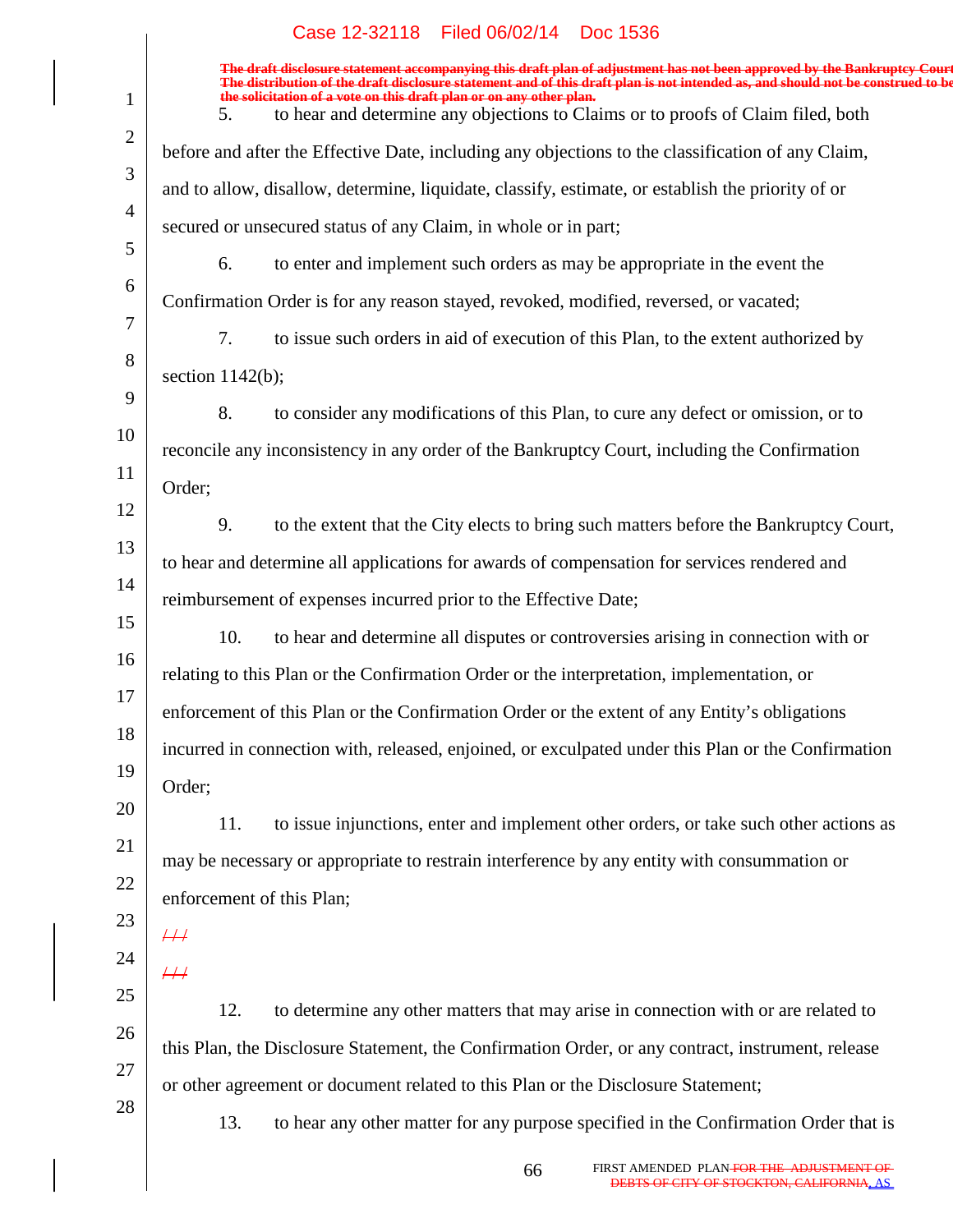|                | Case 12-32118   Filed 06/02/14   Doc 1536                                                                                                                                                                                                                                                                                                                                       |
|----------------|---------------------------------------------------------------------------------------------------------------------------------------------------------------------------------------------------------------------------------------------------------------------------------------------------------------------------------------------------------------------------------|
| $\mathbf{1}$   | The draft disclosure statement accompanying this draft plan of adjustment has not been approved by the Bankruptcy Court<br>The distribution of the draft disclosure statement and of this draft plan is not intended as, and should not be construed to be<br>the solicitation of a vote on this draft plan or on any other plan.<br>not inconsistent with the Bankruptcy Code; |
| $\overline{2}$ | to hear and determine all disputes or controversies arising in connection with or<br>14.                                                                                                                                                                                                                                                                                        |
| 3              | relating to the terms or enforcement of any relevant agreements; and                                                                                                                                                                                                                                                                                                            |
| $\overline{4}$ | 15.<br>to enter a final decree closing the Chapter 9 Case.                                                                                                                                                                                                                                                                                                                      |
| 5              | This Section XII shall not apply to any Claims, disputes, controversies, or other                                                                                                                                                                                                                                                                                               |
| 6              | matters arising under or in connection with the CalPERS Pension Plan.                                                                                                                                                                                                                                                                                                           |
| 7              | XIII. CONDITIONS PRECEDENT                                                                                                                                                                                                                                                                                                                                                      |
| 8              | <b>Conditions Precedent to Confirmation.</b><br>A.                                                                                                                                                                                                                                                                                                                              |
| 9              | The conditions precedent to confirmation of the Plan are: (i) the entry of the                                                                                                                                                                                                                                                                                                  |
| 10             | Confirmation Order in form and substance satisfactory to the City, and which is reasonably                                                                                                                                                                                                                                                                                      |
| 11             | satisfactory to Assured Guaranty, Ambac, NPFG, and the Indenture Trustee; and (ii) the approval                                                                                                                                                                                                                                                                                 |
| 12             | of the State of California Department of Finance of the restructuring of the Arena Pledge                                                                                                                                                                                                                                                                                       |
| 13             | Agreement as described in the NPFG Settlement.                                                                                                                                                                                                                                                                                                                                  |
| 14             | <b>B.</b><br><b>Conditions Precedent to Effective Date.</b>                                                                                                                                                                                                                                                                                                                     |
| 15             | The "effective date of the plan," as used in section 1129, shall not occur, and this                                                                                                                                                                                                                                                                                            |
| 16             | Plan shall be of no force and effect, until the Effective Date. The occurrence of the Effective Date                                                                                                                                                                                                                                                                            |
| 17             | is subject to the satisfaction (or waiver as set forth in Section XIII(C)) of the following conditions                                                                                                                                                                                                                                                                          |
| 18             | precedent:                                                                                                                                                                                                                                                                                                                                                                      |
| 19             | 1.<br><b>Confirmation Order.</b> The Confirmation Order shall have been                                                                                                                                                                                                                                                                                                         |
| 20             | entered, shall be in full force and effect, and shall be a Final Order (but the                                                                                                                                                                                                                                                                                                 |
| 21             | requirement that the Confirmation Order be a Final Order may be waived by the City                                                                                                                                                                                                                                                                                              |
| 22             | at any time).                                                                                                                                                                                                                                                                                                                                                                   |
| 23             | <b>Order Fixing Allowed Amount of the Golf Course/Park</b><br>2.                                                                                                                                                                                                                                                                                                                |
| 24<br>25       | <b><u>Secured Claim. The Bankruptcy Court shall have entered an order fixing the amount</u></b>                                                                                                                                                                                                                                                                                 |
| 26             | of the Allowed Golf Course/Park Secured Claim.                                                                                                                                                                                                                                                                                                                                  |
| 27             | 3 <sub>1</sub><br><b>2. Plan Documents.</b> All agreements and instruments                                                                                                                                                                                                                                                                                                      |
| 28             | contemplated by, or to be entered into pursuant to, this Plan shall be in form and                                                                                                                                                                                                                                                                                              |
|                | substance acceptable to the City (and in the case of all agreements and instruments                                                                                                                                                                                                                                                                                             |
|                |                                                                                                                                                                                                                                                                                                                                                                                 |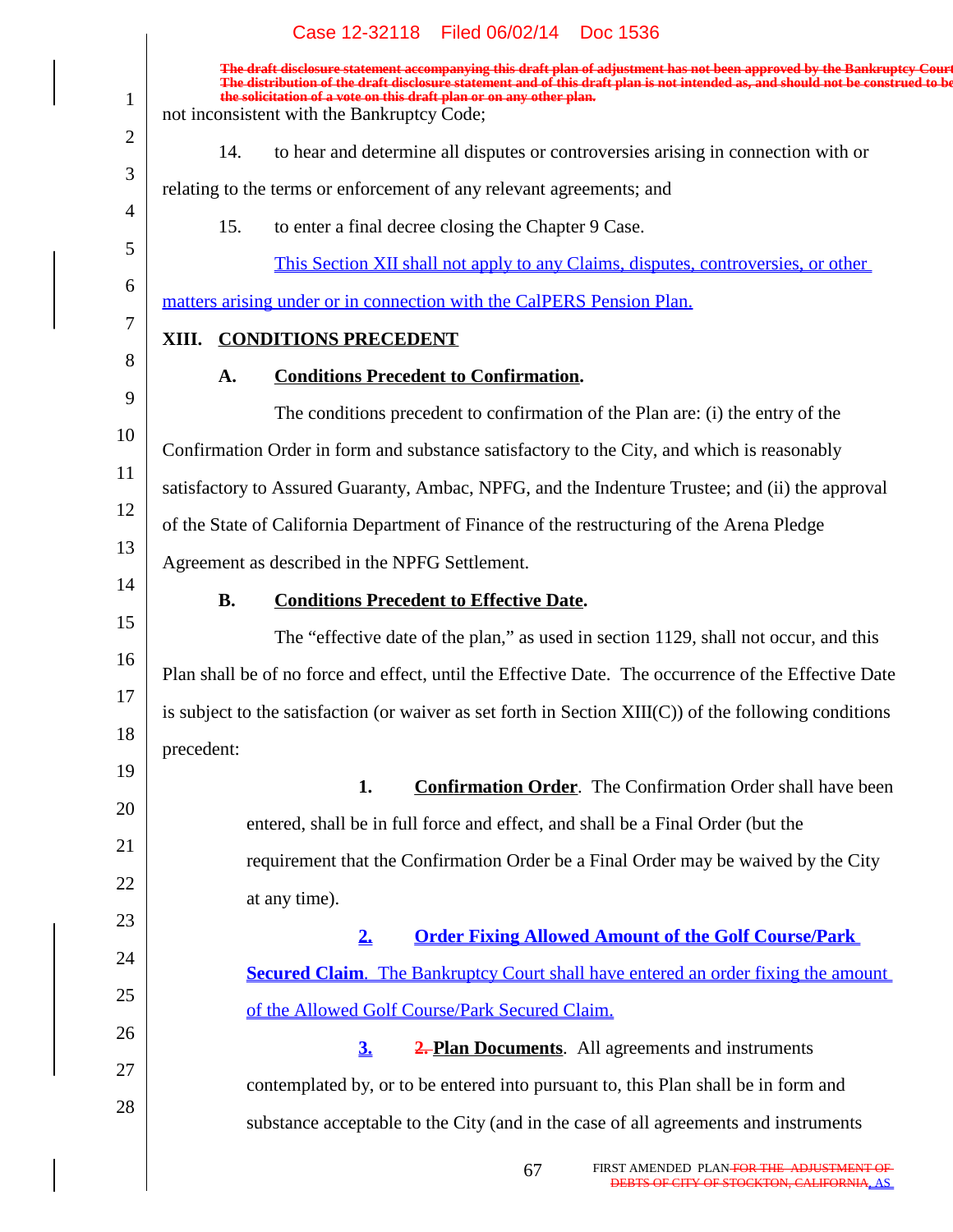|                | Case IZ-32110 Filed 00/02/14 DOC 1330                                                                                                                                                                                             |
|----------------|-----------------------------------------------------------------------------------------------------------------------------------------------------------------------------------------------------------------------------------|
|                | The draft disclosure statement accompanying this draft plan of adjustment has not been approved by the Bankruptcy Cour<br>The distribution of the draft disclosure statement and of this draft plan is not intended as, and shoul |
| 1              | the solicitation of a vote on this draft plan or on any other plan.<br>between the City and Ambac, Assured Guaranty, NPFG, and the Indenture Trustee,                                                                             |
| $\overline{2}$ | acceptable to Ambac, Assured Guaranty, NPFG, and the Indenture Trustee,                                                                                                                                                           |
| 3              | respectively); shall have been duly and validly executed and delivered (including, but                                                                                                                                            |
| 4              | not limited to, any documents necessary to be executed on or prior to the Effective                                                                                                                                               |
| 5              | Date so as to implement the Ambac Settlement, the Assured Guaranty Settlement, and                                                                                                                                                |
| 6              | the NPFG Settlement, respectively, and the satisfaction or waiver of the conditions                                                                                                                                               |
| 7              | precedent to the Ambac Settlement, the Assured Guaranty Settlement, and the NPFG                                                                                                                                                  |
| 8              | Settlement, respectively), or deemed executed by the parties thereto; and all conditions                                                                                                                                          |
| 9              | to their effectiveness shall have been satisfied or waived.                                                                                                                                                                       |
| 10             | 3. Authorizations, Consents, Etc. The City shall have<br>4.                                                                                                                                                                       |
| 11             | received any and all authorizations, consents, regulatory approvals, rulings, no-action                                                                                                                                           |
| 12<br>13       | letters, opinions, and documents that are necessary to implement the Plan and that are                                                                                                                                            |
| 14             | required by law, regulation or order.                                                                                                                                                                                             |
| 15             | <b>4. Timing.</b> The Effective Date shall occur on the first Business<br>5.                                                                                                                                                      |
| 16             | Day on which the conditions set forth in Section $XIII(B)(1)$ and $(B)(2)$ are satisfied or                                                                                                                                       |
| 17             | waived; <i>provided</i> that, unless otherwise ordered by the Bankruptcy Court, the                                                                                                                                               |
| 18             | Effective Date must occur by no later than 182 days after the Confirmation Date.                                                                                                                                                  |
| 19             | C.<br><b>Waiver of Conditions to Effective Date.</b>                                                                                                                                                                              |
| 20             | The City may waive in whole or in part any condition to effectiveness of this Plan.                                                                                                                                               |
| 21             | If a condition to the occurrence of the Effective Date is the occurrence of the conditions to the                                                                                                                                 |
| 22             | effectiveness of the Ambac Settlement Agreement, the Assured Guaranty Settlement, or the                                                                                                                                          |
| 23             | NPFG Settlement, then such condition may not be waived without the prior written consent of                                                                                                                                       |
| 24             | Ambac, Assured Guaranty, of NPFG, as applicable. Any such waiver of a condition may be                                                                                                                                            |
| 25             | effected at any time, without notice or leave or order of the Bankruptcy Court and without any                                                                                                                                    |
| 26             | formal action, other than the filing of a notice of such waiver with the Bankruptcy Court.<br>D.                                                                                                                                  |
| 27             | <b>Effect of Failure of Conditions.</b><br>In the event that the conditions to effectiveness of this Plan have not been timely                                                                                                    |
| 28             |                                                                                                                                                                                                                                   |

satisfied or waived, and upon notification submitted by the City to the Bankruptcy Court, (i) the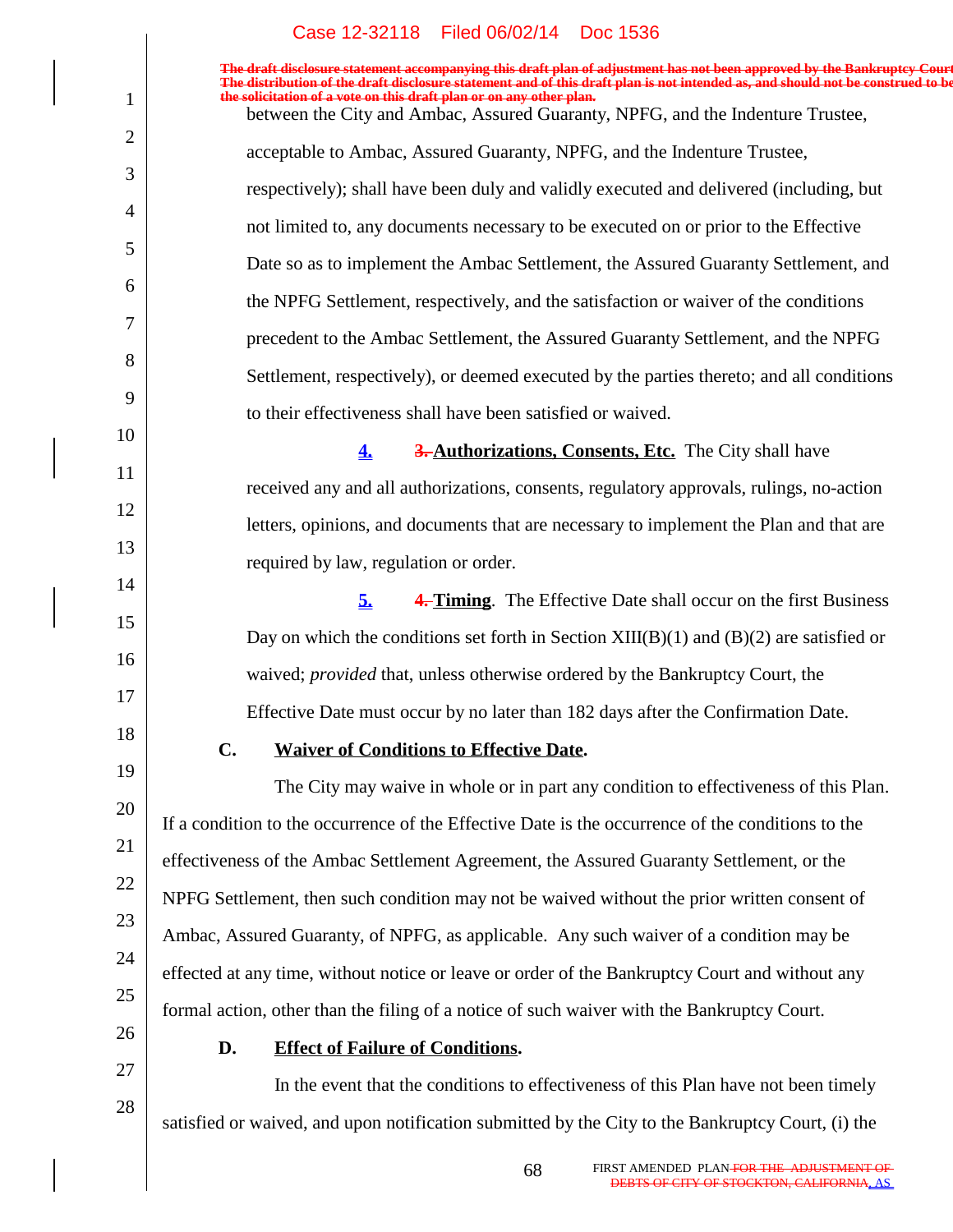**The distribution of the draft disclosure statement and of this draft plan is not intended as, and should not be construed to be,** solicitation of a vote on this draft plan or on any other plan. Confirmation Order shall be vacated, (ii) no distributions under this Plan shall be made, (iii) the City and all holders of Claims shall be restored to the status quo ante as of the day immediately preceding the Confirmation Date as though the Confirmation Date never occurred, and (iv) all of the City's obligations with respect to the Claims shall remain unchanged and nothing contained herein shall be deemed to constitute a waiver or release of any claims by or against the City or any other entity or to prejudice in any manner the rights, remedies, or claims of the City or any entity in any further proceedings involving the City.

**The draft disclosure statement accompanying this draft plan of adjustment has not been approved by the Bankruptcy Court.**

8 9

10

11

1

2

3

4

5

6

7

# **E.** No Admission of Liability.

The Plan constitutes a settlement and compromise between and among the City and various parties. The Plan shall not be deemed an admission or concession by any party with respect to any factual or legal contention, right, defense, or position taken by the City.

12  $\angle\angle\angle$ 

- 13
- 14 15

16

17

18

# **XIV. MISCELLANEOUS PROVISIONS**

# A. Dissolution of the Retirees Committee.

On the Effective Date, the Retirees Committee shall be released and discharged of and from all further authority, duties, responsibilities, and obligations relating to and arising from and in connection with the Chapter 9 Case, and the Retirees Committee shall be deemed dissolved and its appointment terminated.

19

# **B.** Severability.

20 21 22 23 24 25 26 27 28 If any term or provision of this Plan is held by the Bankruptcy Court or any other court having jurisdiction, including on appeal, if applicable, to be invalid, void, or unenforceable, the Bankruptcy Court, in each such case at the election of and with the consent of the City, shall have the power to alter and interpret such term or provision to make it valid or enforceable to the maximum extent practicable, consistent with the original purpose of the term or provision held to be invalid, void, or unenforceable, and such term or provision shall then be applicable as altered or interpreted. Notwithstanding any such holding, alteration, or interpretation, the remainder of the terms and provisions of this Plan shall remain in full force and effect and shall in no way be affected, impaired, or invalidated by such holding, alteration, or interpretation. The Confirmation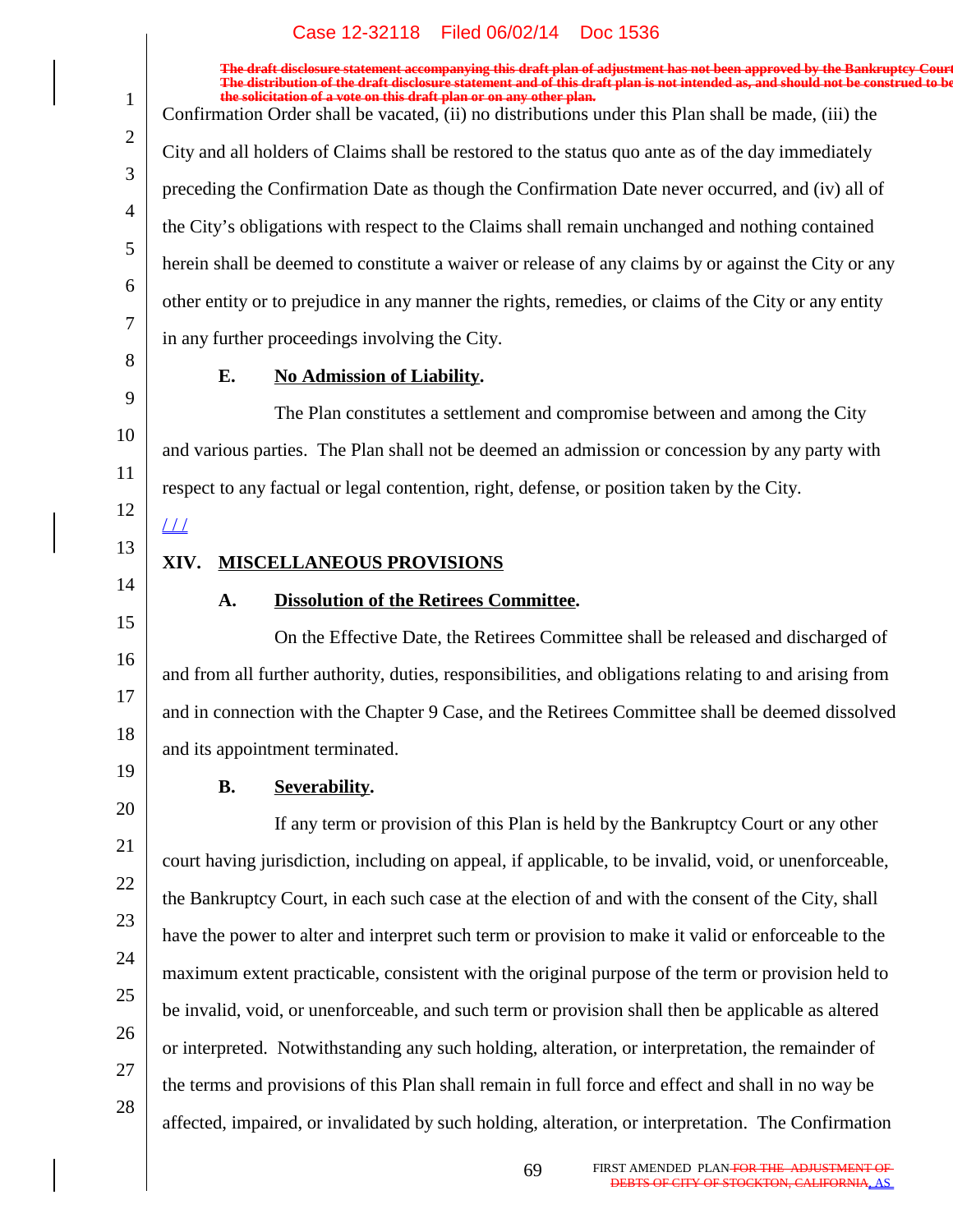**The draft disclosure statement accompanying this draft plan of adjustment has not been approved by the Bankruptcy Court. The distribution of the draft disclosure statement and of this draft plan is not intended as, and should not be construed to be, the solicitation of a vote on this draft plan or on any other plan.**

Order shall constitute a judicial determination and shall provide that each term and provision of

this Plan, as it may have been altered or interpreted in accordance with the foregoing, is valid and enforceable pursuant to its terms.

#### **C.** Governing Law.

Except to the extent that the Bankruptcy Code or other federal law is applicable, or to the extent that an exhibit hereto or Plan Document provides otherwise, the rights, duties, and obligations arising under this Plan shall be governed by, and construed and enforced in accordance with, the laws of the State of California, without giving effect to principles of conflicts of laws.

11

1

2

 $/ 1$ 

3

4

5

6

7

8

9

10

## **D.** Effectuating Documents and Further Transactions.

12 13 14 15 Each of the officials and employees of the City is authorized to execute, deliver, file, or record such contracts, instruments, releases, indentures, and other agreements or documents and take such actions as may be necessary or appropriate to effectuate and further evidence the terms and provisions of this Plan.

16 17 18

 $\overline{++}$ 

 $/ 1$ 

 $#$ 

 $/ 1$ 

 $/ 1$ 

 $\overline{++}$ 

- 19 20
- 21 22  $\overline{H}$
- 23
- 24  $/ 1$  $/ 1$
- 25 26  $\overline{11}$  $\frac{1}{2}$
- 27 28  $\frac{1}{2}$ 
	- $\overline{11}$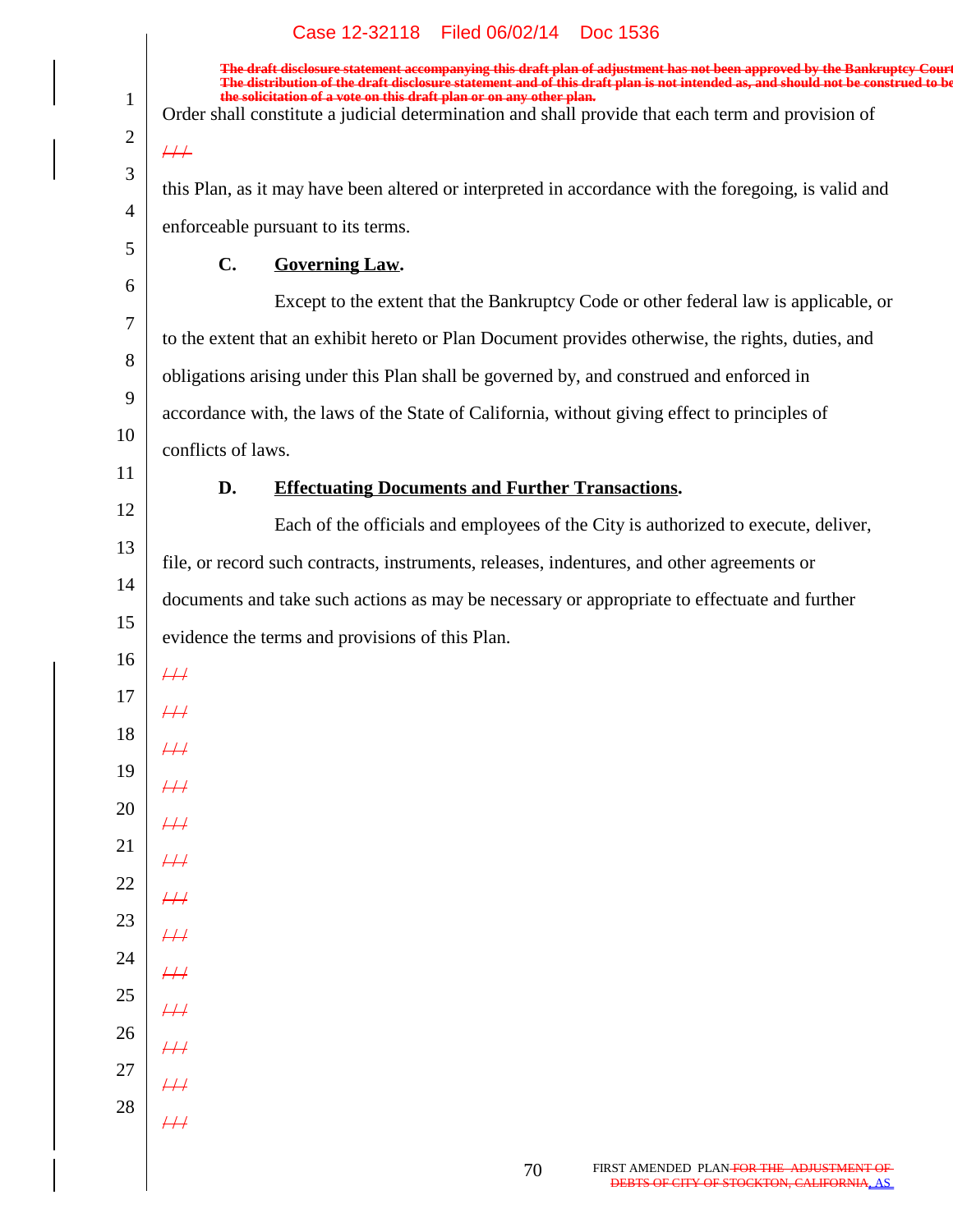## Case 12-32118 Filed 06/02/14 Doc 1536

**The draft disclosure statement accompanying this draft plan of adjustment has not been approved by the Bankruptcy Court. The distribution of the draft disclosure statement and of this draft plan is not intended as, and should not be construed to be, the solicitation of a vote on this draft plan or on any other plan.**

## **E.** Notice of Effective Date.

1

 $#$ 

 $1/1$ 

2

3

4 5 6 7 8 9 10 11 12 13 14 15 16 17 18 19 20 21 22 23 24 25 26 27 28 **Interim-City Manager** DATED: November \_\_\_\_, 2013June 2, 2014 Submitted By: By: ORRICK, HERRINGTON & SUTCLIFFE LLP By: */s/ Marc A. Levinson\_* Marc A. Levinson Jeffery D. Hermann Norman C. Hile Patrick B. Bocash John A. Farmer Attorneys for the City of Stockton CITY OF STOCKTON, CALIFORNIA Kurt O. Wilson On or before 14 days after occurrence of the Effective Date, the City or its agent shall mail or cause to be mailed to all holders of Claims the Notice of the Effective Date, which will inform such holders of: (a) entry of the Confirmation Order; (b) the occurrence of the Effective Date; (c) the assumption and rejection of the City's executory contracts and unexpired leases pursuant to this Plan, as well as the deadline for the filing of Claims arising from such rejection; (d) the deadline established under this Plan for the filing of Administrative Claims; (e) the procedures for changing an address of record pursuant to Section IX; and (f) such other matters as the City deems to be appropriate.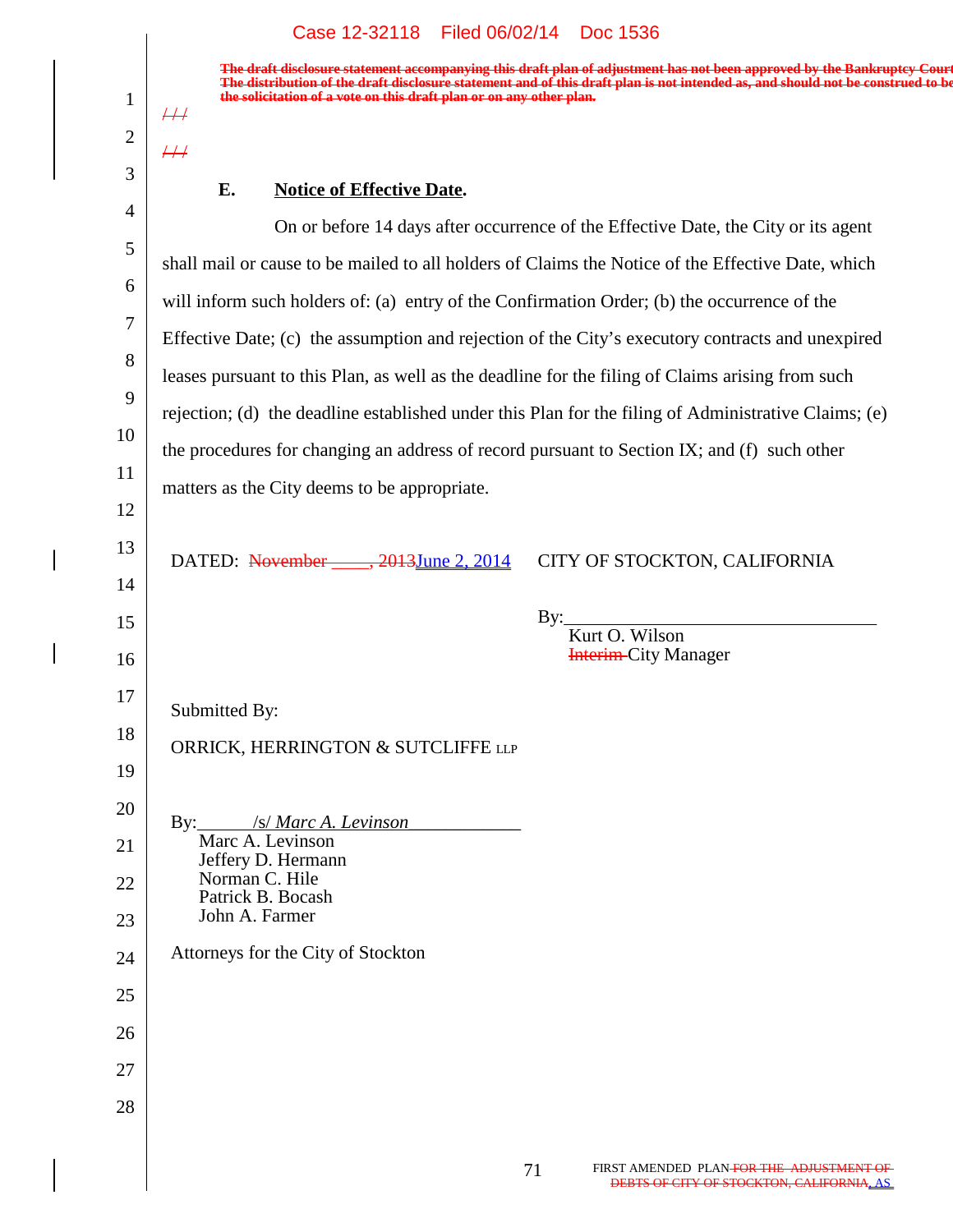|                     | Case 12-32118 Filed 06/02/14 Doc 1536                                                                                                                                                                                             |
|---------------------|-----------------------------------------------------------------------------------------------------------------------------------------------------------------------------------------------------------------------------------|
|                     | The draft disclosure statement accompanying this draft plan of adjustment has not been approved by the Bankruptcy Court<br>The distribution of the draft disclosure statement and of this draft plan is not intended as, and shou |
| $\mathbf{1}$        | the solicitation of a vote on this draft plan or on any other plan.<br><b>EXHIBITS EXHIBIT A</b><br>TO                                                                                                                            |
| $\overline{2}$<br>3 | THE FIRST AMENDED PLAN FOR THE ADJUSTMENT OF DEBTS OF CITY OF<br>STOCKTON, CALIFORNIA (NOVEMBER 15, 2013AS MODIFIED (JUNE 2, 2014)                                                                                                |
| $\overline{4}$      | <b>Description of Marina Project Real and Personal Property</b><br>Exhibit A                                                                                                                                                      |
| 5                   | <b>DESCRIPTION OF MARINA PROJECT REAL PROPERTY</b>                                                                                                                                                                                |
| 6                   |                                                                                                                                                                                                                                   |
| $\overline{7}$<br>8 | All interests or rights in and to that certain real property situated in the County of San Joaquin,<br>State of California, described by the assessor parcel numbers listed below:                                                |
| 9                   | APN: 137-010-02                                                                                                                                                                                                                   |
| 10                  | APN: 137-010-03                                                                                                                                                                                                                   |
| 11                  | APN: 137-010-08                                                                                                                                                                                                                   |
| 12                  | APN: 137-010-06                                                                                                                                                                                                                   |
| 13                  | APN: 137-260-30<br>$\perp\!\!\!\perp$                                                                                                                                                                                             |
| 14                  | $\perp\!\!\!\perp$                                                                                                                                                                                                                |
| 15                  | $\perp\!\!\!\perp$                                                                                                                                                                                                                |
| 16                  | $\perp\!\!\!\perp$                                                                                                                                                                                                                |
| 17                  | 111                                                                                                                                                                                                                               |
| 18                  | $\underline{\sqcup\!\sqcup}$                                                                                                                                                                                                      |
| 19                  | $\sqrt{11}$                                                                                                                                                                                                                       |
| 20                  | $\angle \angle \angle$                                                                                                                                                                                                            |
| 21                  | $\angle \angle \angle$                                                                                                                                                                                                            |
| 22<br>23            | $\sqrt{11}$                                                                                                                                                                                                                       |
| 24                  | $\angle \angle \angle$                                                                                                                                                                                                            |
| 25                  | $\angle \angle \angle$                                                                                                                                                                                                            |
| 26                  | $\overline{\perp\perp}$                                                                                                                                                                                                           |
| 27                  | $\underline{\mu}\underline{\mu}$                                                                                                                                                                                                  |
| 28                  | $\sqrt{11}$                                                                                                                                                                                                                       |
|                     | $\sqrt{11}$<br>FIRST AMENDED PLAN <del>FOR THE ADJUSTMENT OF</del>                                                                                                                                                                |
|                     | $\overline{\perp\perp}$<br>$-1-$<br>DEBTS OF CITY OF STOCKTON, CALIFORNIAAS<br><b>MODIFIED</b>                                                                                                                                    |